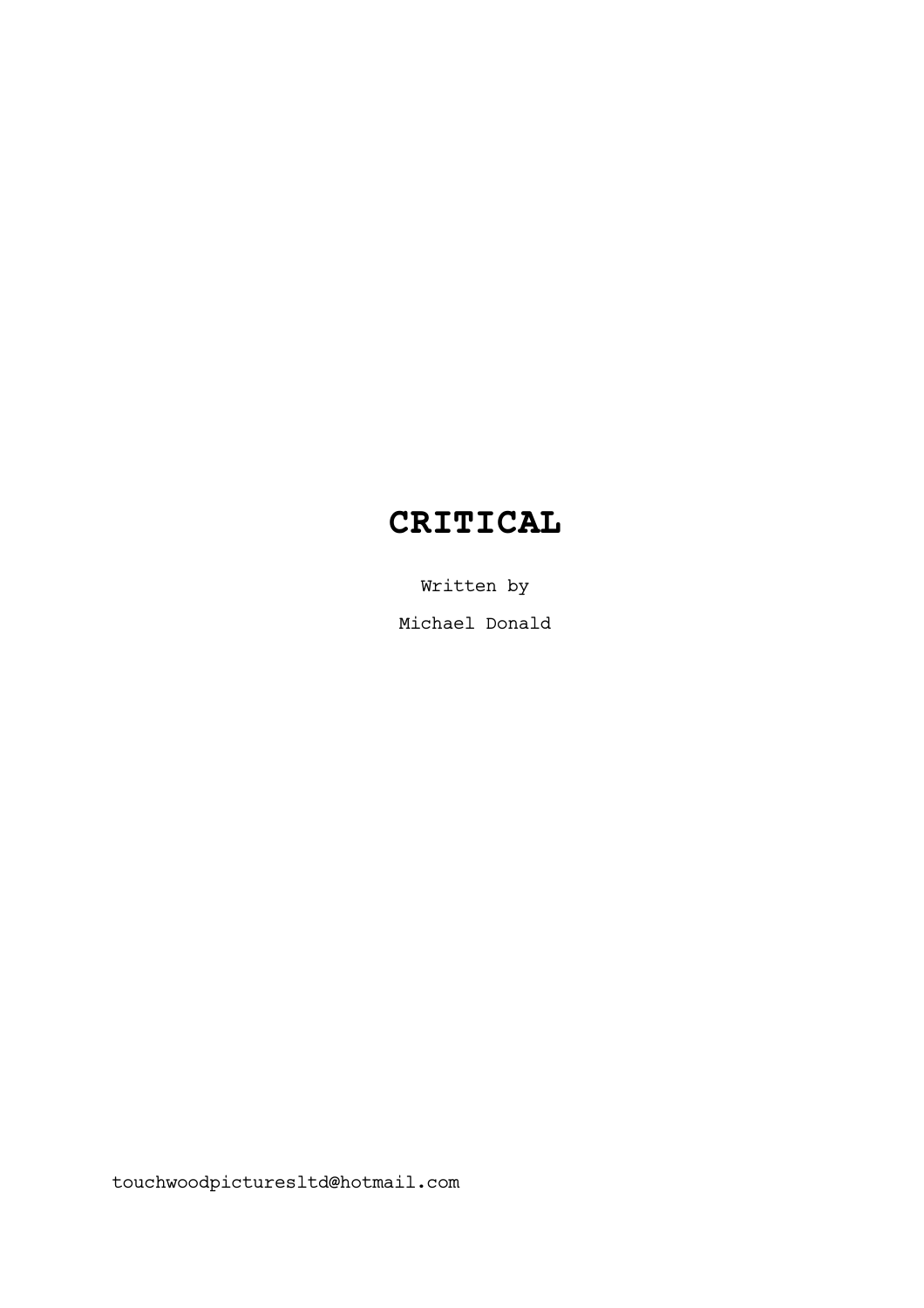FADE IN:

INT. ABANDONED FACTORY - DAY

Grey light. Holes in the roof. Rusted MACHINERY crouches in the gloom. Pools of oil slicked water reflect the flashing red and blue lights from a parked AMBULANCE.

An aluminum briefcase sits on a trestle table. Behind it MORALES SANTIAGO, (30s) Suave but deadly. Like a snake in a suit. Flanked by two hard looking men RAOUL and ALMOS (30s).

Across from him three wired GANGBANGERS. Morales addresses the one to his right. A Gang symbol BRANDED into his neck.

> MORALES Drug dealer, pimp. Served five for stabbing a man in the face with a broken bottle over a woman...

Morales turns to the man in the middle. Missing an ear LOBE.

MORALES Sex trafficking. Three years for statutory rape.

LOBE She said she was older.

Morales focuses on the remaining man who sports a NEEDLE through an unattractive and previously broken nose.

> MORALES Charged with setting fire to a homeless family.

NEEDLES Enough with the resumes...who the fuck are you?

Morales pops the briefcase. Bundles of hundred dollar bills.

MORALES That's who I am.

The three men eye the money. BRAND grunts.

BRAND

What's with the freaking ambulance?

Morales closes the briefcase. Fixes the men with a smile.

MORALES Do any of you know what a Trojan Horse is?

Lobe grins. Proud of his assumed intellect.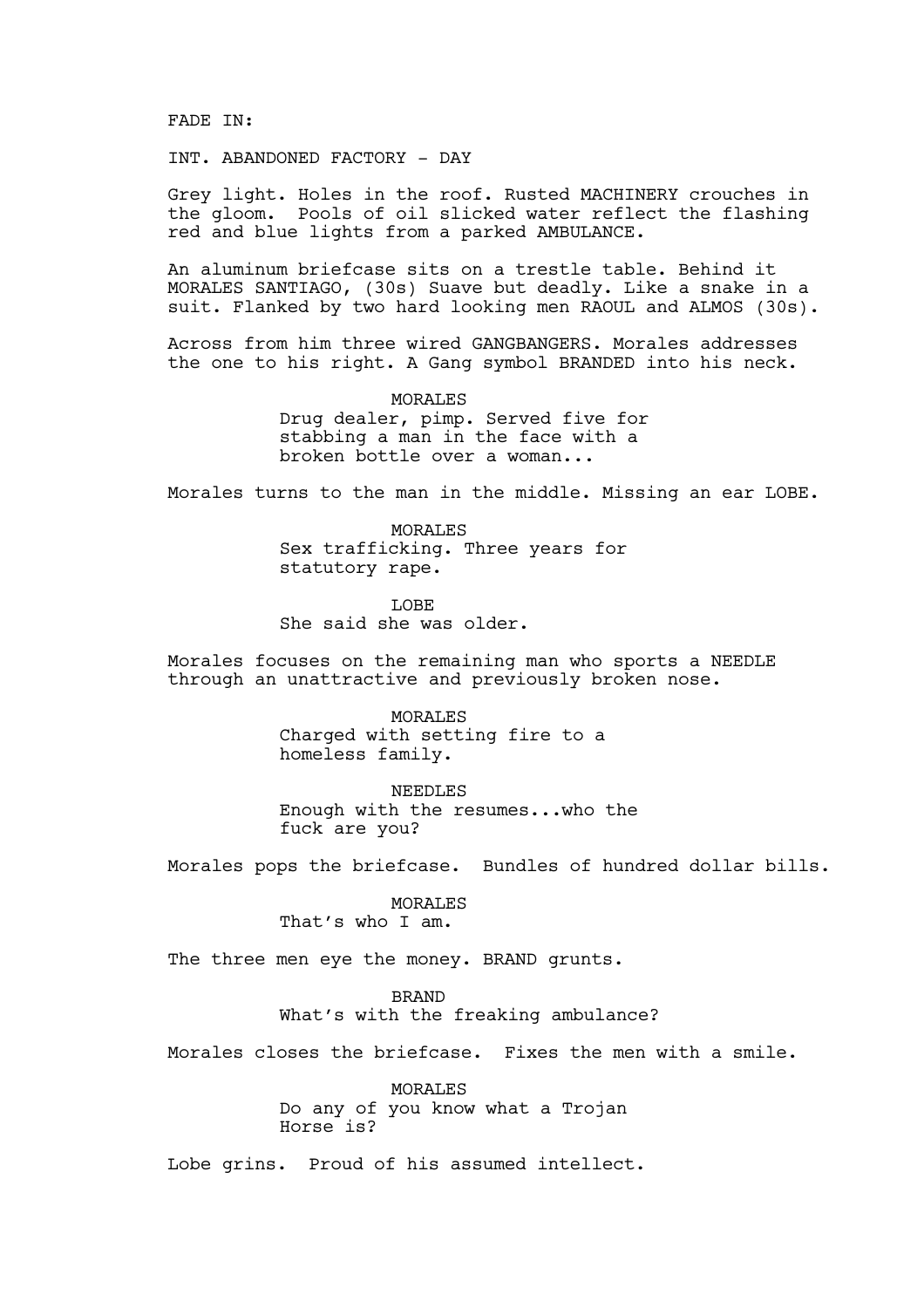The Greeks built a wooden horse. Filled it with soldiers and shit. The fuck that gotta do with us?

Morales smiles. A shark with a dental plan.

## **MORALES**

You're the shit.

Raoul and Almos pull guns. Start SHOOTING! The GANGBANGERS jerk with the impact. Scream in surprise and pain as...

EXT. TEXAS MEDICAL CENTER - HOUSTON, TEXAS - ESTABLISHING

A HELICOPTER sweeps towards the center. CUREPHARM PHARMACEUTICALS logo emblazoned across its fuselage.

SUPER: *TEXAS MEDICAL CENTER - HOUSTON, TEXAS.*

Largest medical center on the planet. Fifteen HOSPITALS in an area the size of a small city including...

EXT. WHEEDON HEIGHTS HOSPITAL - DAY

The HELICOPTER lands on the roof of the futuristic building. Tinted glass blocks and steel. Purpled by the setting sun.

EXT. ROOF - HELICOPTER PAD - SAME

ORDERLIES load cartons of a drug: *ZEETAX* into a service elevator.

INT. RECEPTION - SAME

A soaring atrium above six slices of glass desk in a HI-TEC pie. A sign: HAND IN ALL CELLS - NO EXCEPTIONS!

HOSPIS glide past, drug delivering robot nurses. Imagine R2-D2 on a diet. A touchscreen for a face. PLASTIC skin emitting colored light. GREEN for available, RED for busy.

A HOSPI shifts from green to red. Heads into a HOSPIVATOR. A small elevator big enough for two robots. One per floor.

An old man, Mr. DUDMAN (70s) presses buttons on what looks like a large vending machine. Confused. Breath rasping,

A FRESH-FACED NURSE (20s), blond curls breaking loose, sees him struggling. Slides the man's card into a slot.

> FRESH-FACED NURSE Just slide your patient card into here...and your credit card in here...

A display blinks into life. The legend flashes DISPENSING - a box of medicine drops out onto a tray.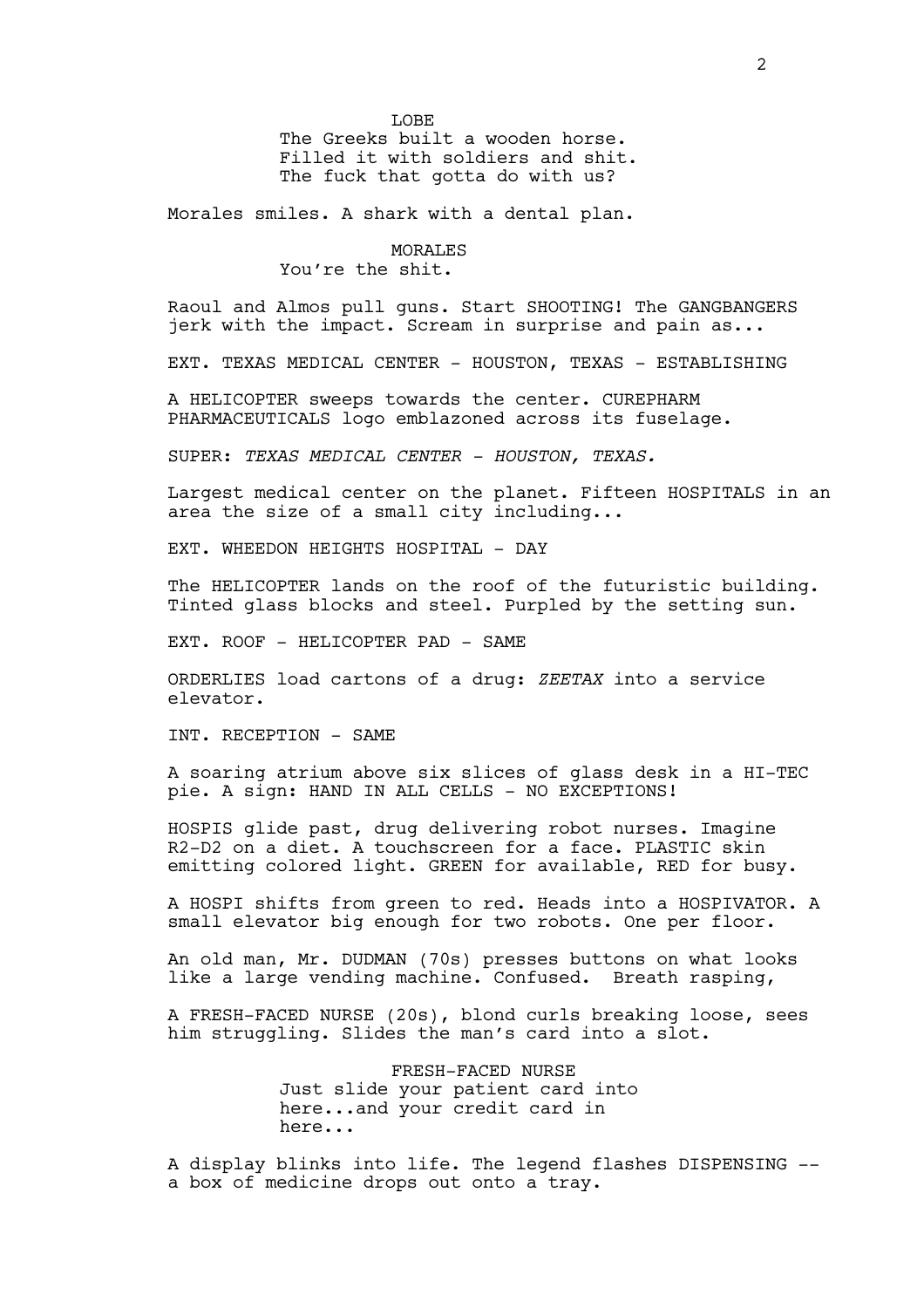## OLD MAN DUDMAN Christ. What happened to people?

An OLD LADY enters the reception, drops her stick. A Hospi glides towards her.

## FRESH-FACED NURSE

## Hospi. Assist.

The Hospi extends a telescopic grab arm. Picks up the stick. Provides a support. Assists her towards the reception desk. An ORDERLY wheels a sophisticated CHAIR into reception.

#### ORDERLY

Mr. Dudman?

The old man nods. The orderly helps him into the chair. Mechanisms HUM. It straightens into a bed. The orderly speaks to a Hospi that whirs towards him -- ready to serve.

> ORDERLY Hospi. Geriatrics Neeman Ward.

The Hospi moves to the end of the bed. Telescopic BARS on a centre spin hub extend. Lock into sockets on each side. CLUNK. The Hospi pulls the bed off down the corridor.

The Fresh-Faced nurse comes over to the receptionist's desk. Addresses the RECEPTIONIST, (40s) feisty, territorial.

> FRESH-FACED NURSE Benzylmorphine still on back order?

#### RECEPTIONIST

Yup, same goes for Phenethylamine, Betacetylmethadol and Desomorphine. And they're just the ones I can pronounce.

FRESH-FACED NURSE Jeez. What's gonna happen when we run out of drugs?

RECEPTIONIST We won't. Every time there's a shortage they just jack the price.

FRESH-FACED NURSE A big yeha for capitalism huh. Catch you later.

She passes a WALL SIZED display split into patient and doctor information. Local NEWS runs in a separate screen below.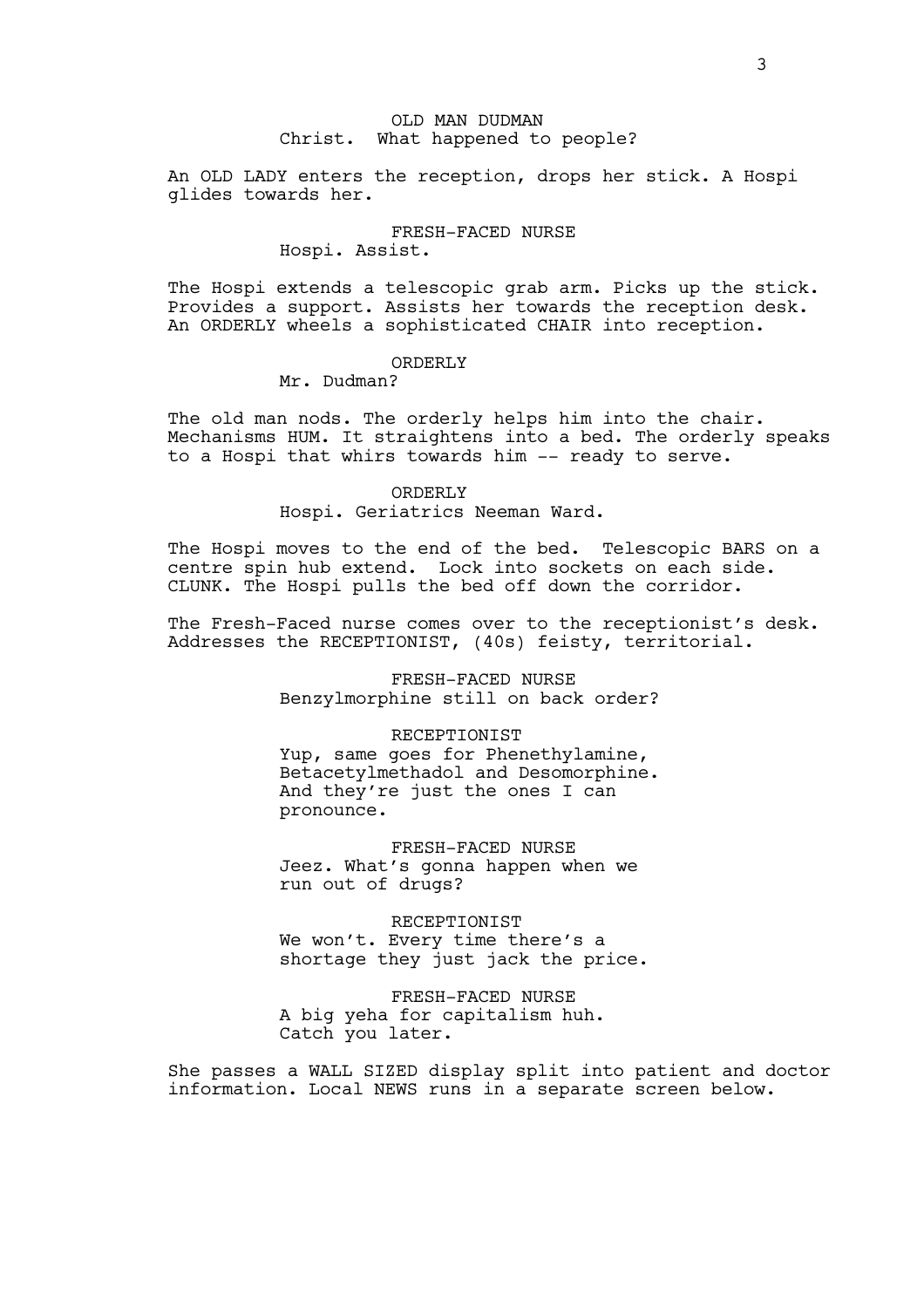REPORTER (V.O.) Curepharm Pharmeceutical's stock advanced after they won a contract to supply their cancer drug Zeetax to Wheedon Heights Hospital said to be worth two hundred and fifty million dollars. Circle Pharmaceuticals, the preferred bidder dropped out when a computer virus shut down their manufacturing plant.

ON SCREEN

Workers pass a sign: CIRCLE PHARMACEUTICALS. The picture cuts away to a REPORTER interviewing the well fed face of Lyle Henchel CEO of Curepharm Pharmaceuticals.

INT. TYLER CONDO - LIVING ROOM - DAY

And now we're looking at a TV screen in a living room.

REPORTER (V.O.) Some people say that the high cost of your new cancer drug Zeetax, marginalizes the poor.

HENCHEL (FILTERED) We spent millions of dollars developing Zeetax. And that money has to come back to us so we can continue to develop the drugs that save peoples lives.

HANDS search in a drawer.

On a SIDEBOARD some photos. A breaking ground ceremony at Wheedon hospital. An award plaque: ARCHITECT of the year.

A FAMILY photo. A couple at a KRAV MAGA martial arts meet. They both hold certificates. She's got the biggest smile.

More interestingly: A framed 2008 TIME LIFE cover. A MAN wearing camos stands in front of a military bridge spanning a river. Armed SOLDIERS alongside him.

The HEADLINE: "*AFGHANISTAN* - *BRIDGING THE PEACE."*

MATT TYLER (30s), the man in the picture, a handsome, weathered face. Brow crinkled with irritation. Eyes that have seen things you wouldn't want to know.

> **MATT** Where the hell is it?

BETH TYLER, (30s), heavily pregnant. Headstrong. Watches him.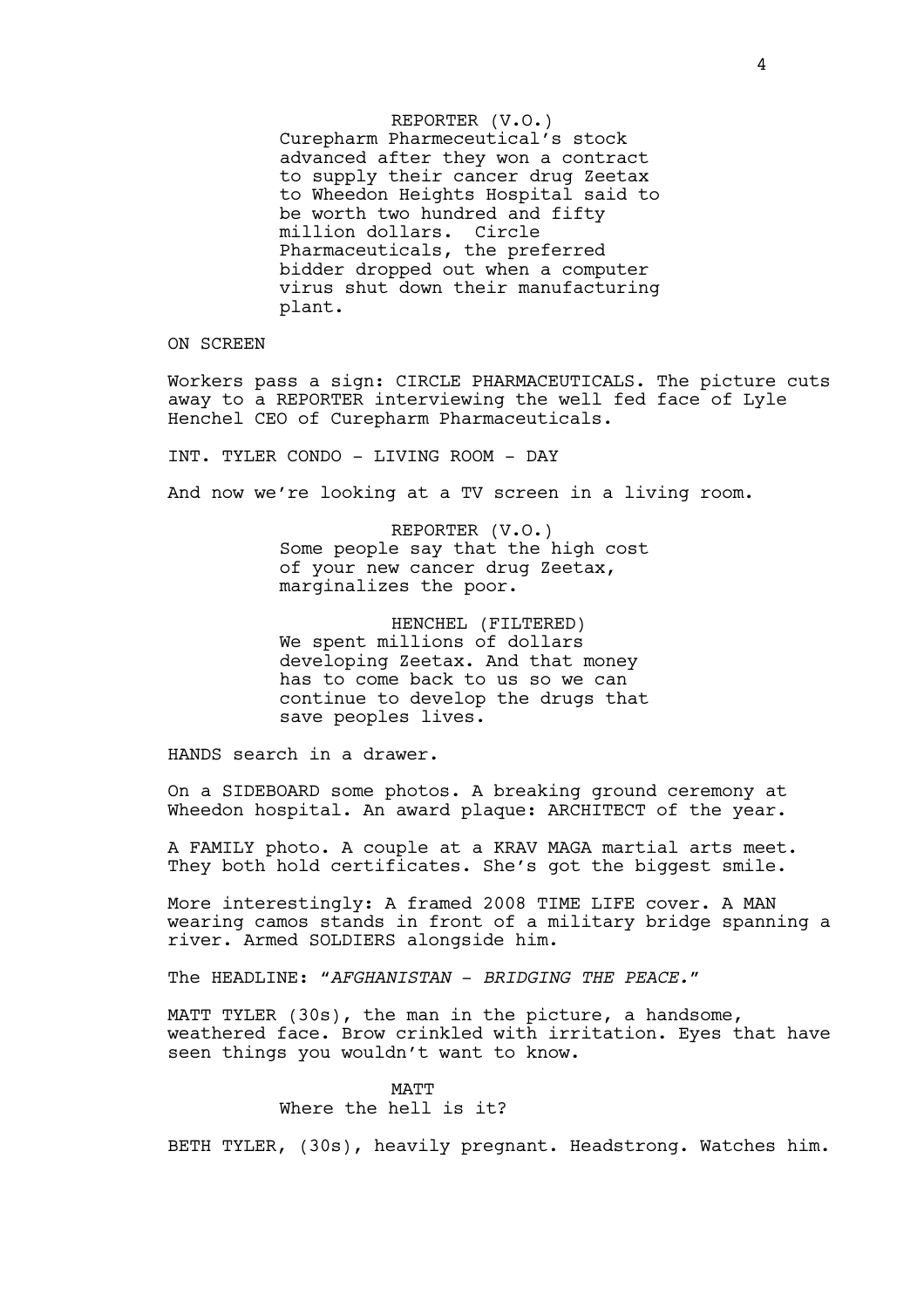BETH In the chocolate box.

Matt opens a colorful tin chocolate box. Inside a couple of FLEX-PENS, Insulin injectors. He takes one and goes over to her. Keeps his annoyance in check.

> **MATT** In the chocolate box, of course. Where else would a diabetic keep their insulin?

> > BETH

It's ironic.

Matt relaxes. Gives her a loving kiss. Touches her bump. His CELL rings. Ruins the moment. He looks at the screen. Frowns.

> MATT I've gotta get this. (picking up) Hi. (Listens) Can't someone else...I see. Okay, I'm on my way.

> > BETH

I thought we agreed?

Matt looks at her. Torn.

#### MATT

I know. It's just they had some Japanese big wigs come over and they want me to do the tour guide shit.

BETH And no one talks shit the way you do huh?

MATT

Ouch. You heard me try to get out of it. They donated a load of Hospi's to Wheedon on a trial and I guess we owe them.

BETH

And me? Don't they owe me for the years you gave them while you were designing and building the damn hospital.

**MATT** That's not fair.

BETH Life isn't fair. When you were in Afghanistan...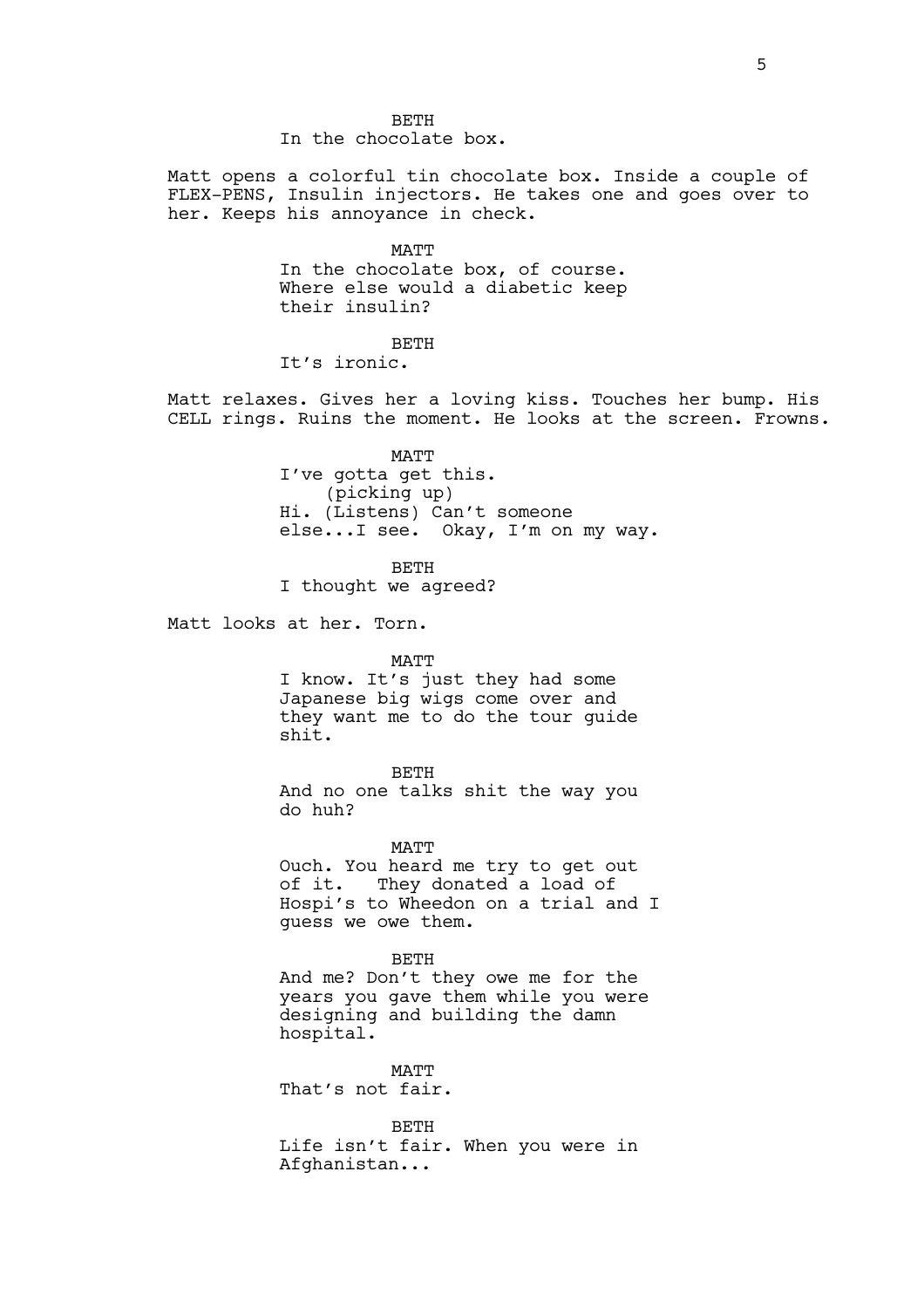Matt sighs. This is a cycle he's been caught in before.

MATT Not that again.

Beth wells up.

**BETH** Yes that again. Because it's happening again.

Matt's cell starts to ring again. Matt looks at it but doesn't answer.

> **MATT** I'll be back as soon as I can.

He gives her a conciliatory kiss. She looks at him.

BETH You promised. (beat) Have you got your card?

He pulls out a POSTCARD from his pocket. It's a beautiful vista of a blue sky over desert. He puts it away.

> **MATT** Look. I do this and then it's you, me and the baby. Okay?

And then he's gone. Beth sags into the couch. Desolate.

EXT. HOSPITAL - PARKING LOT CONSTRUCTION SITE

An EMPTY open top dump truck pulls up behind the main building. Trucks sit nearby loaded with excavated earth.

INT. HOSPITAL RECEPTION - SAME

Matt comes in through the sliding GLASS DOORS heads to...

RECEPTION DESK

Places his CELL on the desk. The receptionist smiles at him. Hands him a PAGER. Her smile switches off as she turns her attention back to Detectives FRANKS and JOHAAN (30s). Hard faced. World weary. Having trouble making their case.

> FRANKS A load of Desomorphine just hit the streets. We need him to check if they're from here.

Johaan's mouth churns GUM.

RECEPTIONIST That's highly unlikely.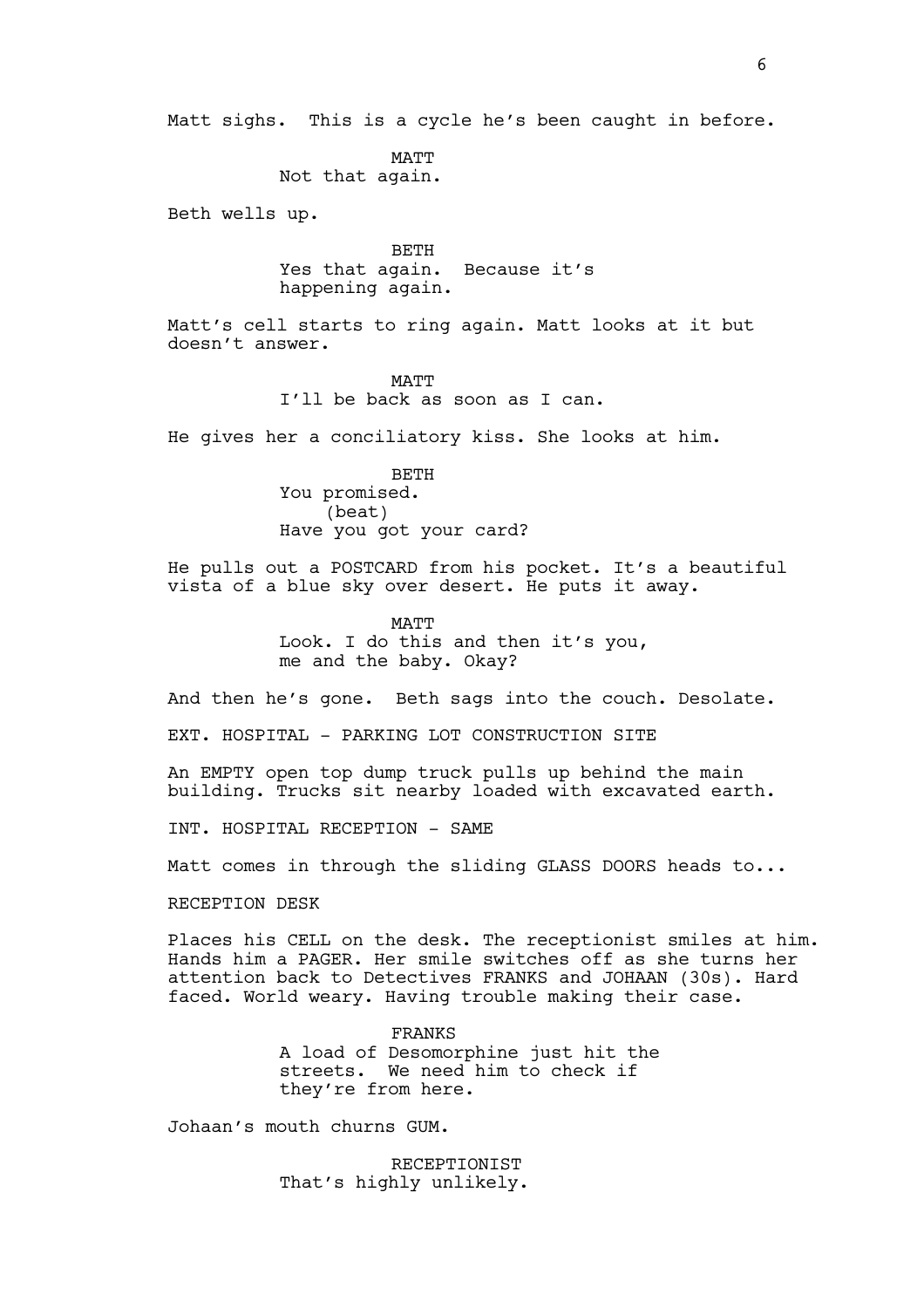Johaan takes out his GUM. Sticks it on the gleaming glass in front of her. She swallows. Grabs the phone. Stabs buttons.

Matt walks past the elevators to the FIRE EXIT. Looks over at the receptionist. The door unlocks. Matt exits. She knows his ritual. Franks watches. The receptionist puts the phone down.

> RECEPTIONIST I've paged Mr. Schumann.

Franks nods towards the Fire Exit. Matt jogs up the stairs.

FRANKS What's with him?

RECEPTIONIST He doesn't like elevators. Gets panic attacks.

INT. MATT'S CONDO - LIVING ROOM - SAME

Beth goes to inject herself with the FLEX-PEN. A spasm of pain shoots through her. The pen falls to the floor.

BETH

Oh God, not now.

INT. THIRD FLOOR - CORRIDOR - SAME

Matt heads down the corridor. An ELECTRIC WHEELCHAIR swerves round him. A.J CORTEZ,(20s) clean shaven, skinny, with a shirt like a Jackson Pollack picture, skids to a halt.

> MATT Whoa, easy there Cortez.

Cortez slips on a baseball cap - TECH MAINTENANCE on it.

CORTEZ Sorry Matt. Still fine tuning the circuits.

He sticks a FLYER on a NOTICEBOARD. *"DOCTOR DRIP FEED", Children's entertainer - TOMORROW! 3PM in the playroom!*

A PICTURE of Cortez in a Doctor's outfit. A liquorice string attached to a lollipop acting as a stethoscope. The Fresh Faced nurse passes. Smiles at Cortez. A twinkle in her eye.

> FRESH-FACED NURSE Hey Drip-feed, my kids are looking forwards to the show.

Cortez smiles. Enamoured with her.

CORTEZ We aim to please.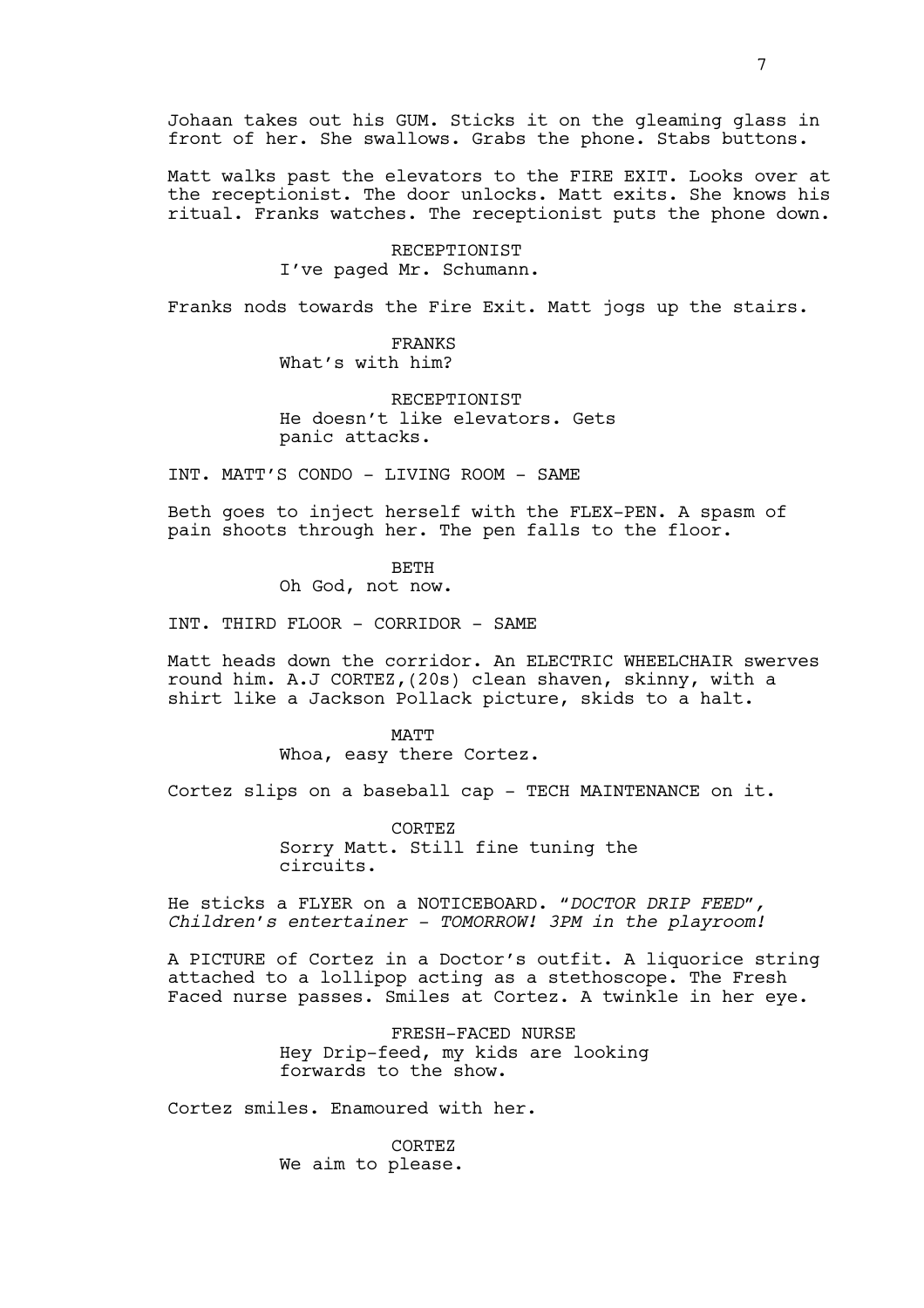They watch her go. Puppets on a string. Matt turns to him.

MATT I thought they gave you a Segway?

CORTEZ I get more respect in the chair. Goes down well with the ladies too.

He strums his lip. Does a weird mash up of Professor Hawking.

CORTEZ (vibrato) *Can you get me a cappuccino miss, I can't reach the machine...*

Matt grins despite the dubious taste. Shakes his head.

MATT You're one sick puppy Cortez.

CORTEZ Hey, I'm in a hospital what d'you expect. Anyway's, I gotta go fix a Hospi with a faulty gyro. It's acting like a trash can on a DUI.

He zooms off in the wheelchair. Matt shakes his head, smiles.

INT. BETH'S SUV - TRAVELLING

Beth struggles to control the vehicle. Doubled up with pain. Contractions getting more frequent. She cuts in front of a truck. It's horn BLARES. The SUV swerves off the freeway.

INT. CORRIDOR - THIRD FLOOR - SAME

The glass walls of the corridor become a display which follows Matt as he walks. An animated Hospi glides through a schematic of Wheedon Heights Hospital.

> ANNOUNCER (V.O.) The New Hospi 3000 is a state of the art drug delivery and patient assistance system with in built superbug defense capability.

Flashes of robotic activity: A HOSPI sprays a cloud of gas into a room -- emits UV light.

> ANNOUNCER (V.O.) The super tough armored HOSPI 4000 saves lives in situations too hazardous for humans to survive.

The aggressive looking Hospi 4000 moves through smoke filled corridors blasting FOAM. Thermal imaging cameras locate smoke victims and deliver breathing equipment.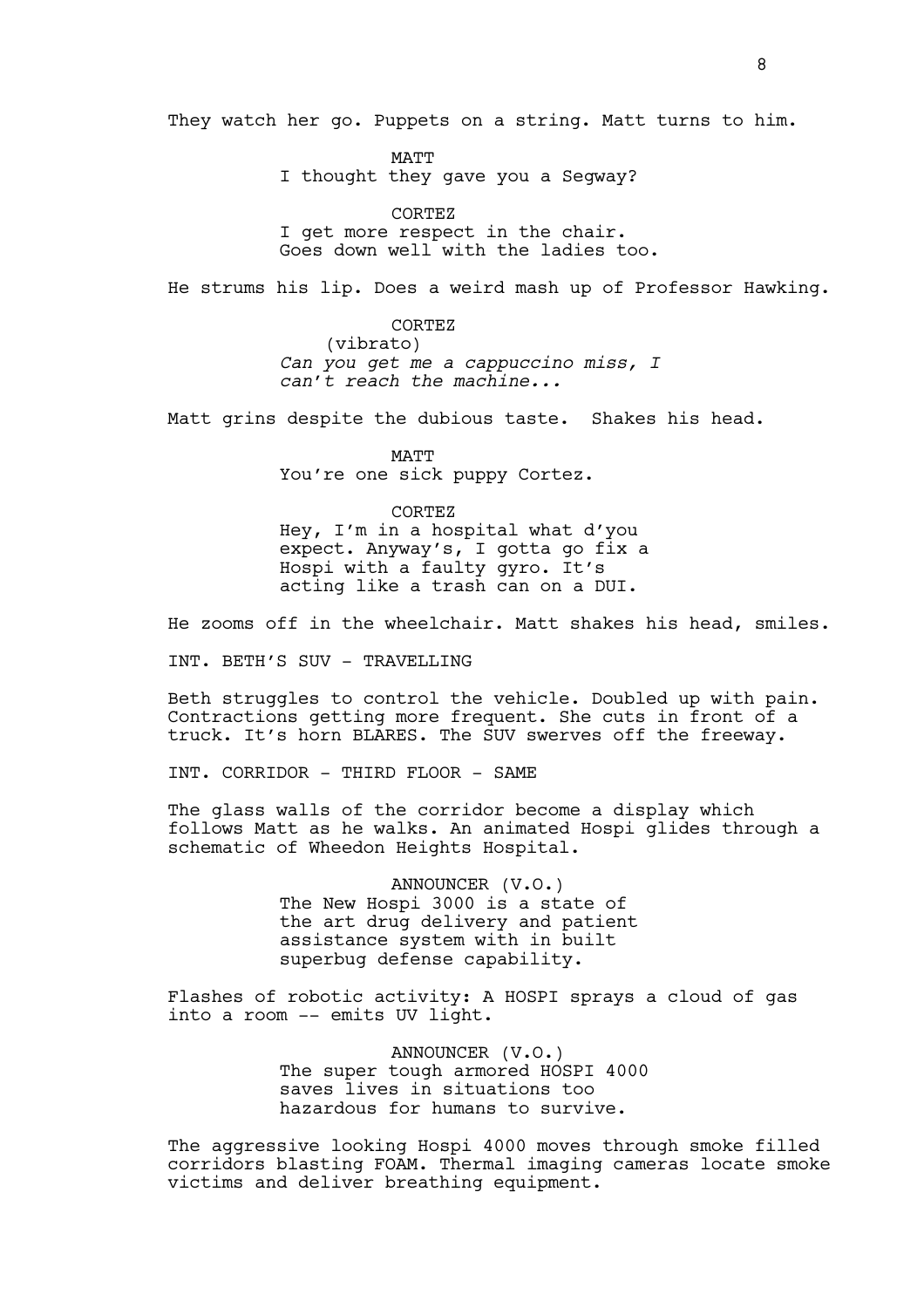Another one shields a CHILD in a BLIZZARD. Emits RADIANT heat. A HERO robot. The infomercial fades. Leaves clear glass.

EXT. FREEWAY - NIGHT

Two AMBULANCES howl through the night. Lights flashing.

INT. CORRIDOR - THIRD FLOOR - SAME

Matt passes two WORKMEN fixing a FIRE EXIT window into place. One HEAVY SET with a GOLD STUD the other WHIP THIN.

He joins MR. TOMIYAKI an ebullient, smartly dressed oriental with a beaming smile. Two Japanese BUSINESS MEN stand next to him. Everybody bows.

> TOMIYAKI Thank you for coming.

> > MATT

My pleasure.

They head off down the corridor.

TOMIYAKI They ask me how is Hospilatte?

Matt forces a smile.

**MATT** 

He's around here somewhere. Probably still delivering latte's.

Tomiyaki laughs. Matt waves them forwards with an arm.

EXT. WHEEDON HEIGHTS HOSPITAL

An ambulance races through the campus. Heads towards E.R as...

Beth's SUV speeds through the HOSPITAL gates towards a T-Junction.

INT BETH'S SUV - TRAVELLING

Beth is suddenly wracked by pain. She looks down. At the seat. It's soaking wet.

She looks up to see the...

AMBULANCE! Swerves to avoid a collision. SPINS! Careens off a steel post displaying signs to E.R. The hood crumples.

BLAM! The drivers airbag inflates. She slams into it. Slumps forward. The HORN blares.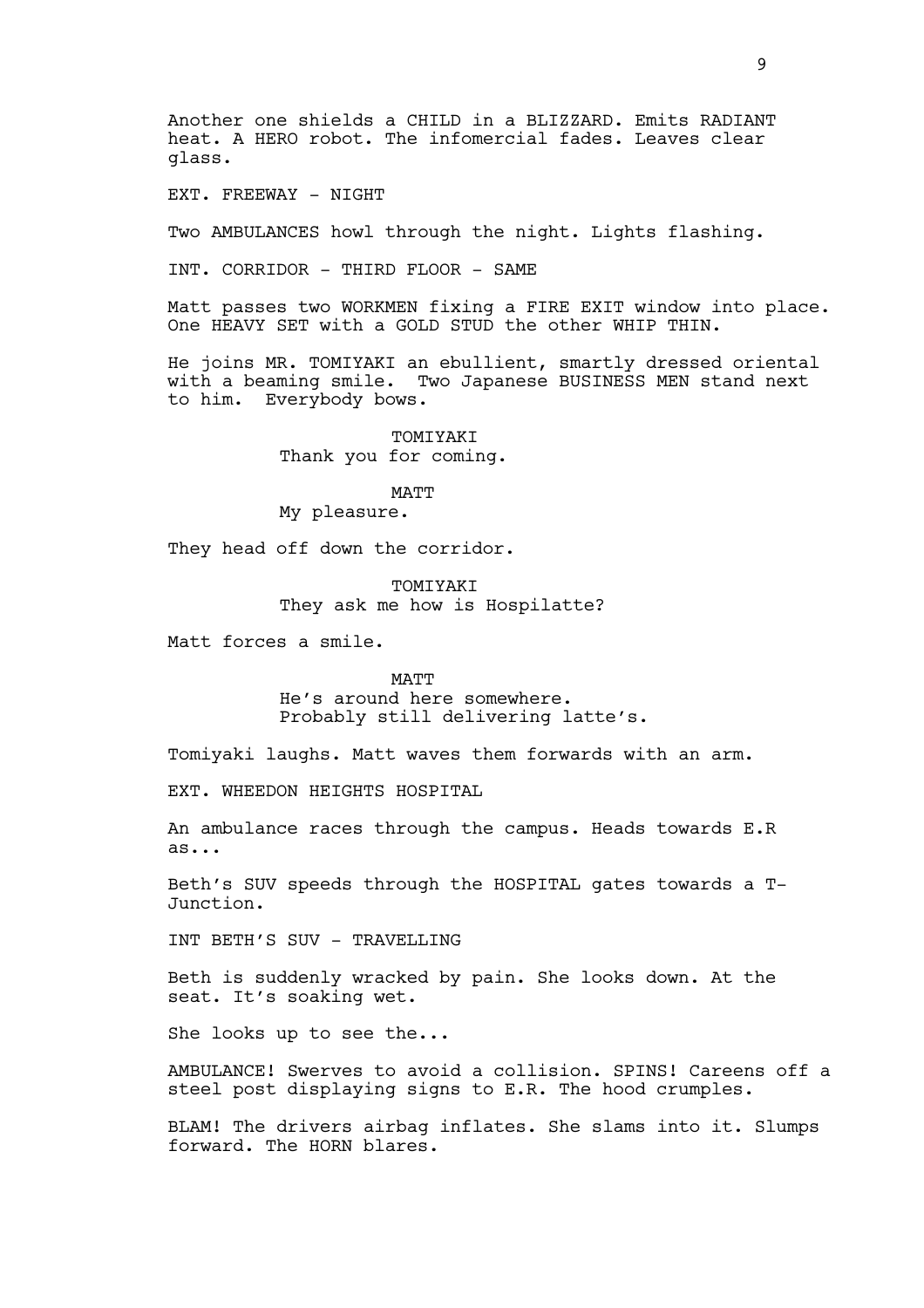EXT. E.R ENTRANCE - WHEEDON HEIGHTS HOSPITAL - NIGHT

The ambulance brakes to a halt outside. The back doors burst open. Raoul and Almos jump out, now dressed as PARAMEDICS.

Three more MEN dressed as PARAMEDICS exit the ambulance and head to the back -- unload three stretchers containing the wounded Gangbangers. Strapped down. Sedated.

They jog towards E.R followed by medics pushing another gurney with Beth onboard into...

INT. E.R - WHEEDON HEIGHTS HOSPITAL - MOVING - NIGHT

A posse of people surround them as they hurtle up the ramp into the hospital. INTERNS, TECHS, NURSES. DOCTOR HUGHES (30s), calm, focused, jogs alongside the speeding gurneys.

> DR. HUGHES What've we got?

A NURSE reads an EMS delivery sheet off her iPad, JOAN COLTRANE, (30s) Irish and unflappable.

> NURSE COLTRANE Multiple GSW to the abdomen and chest, typed and cross-matched for three units whole. OR One is on standby, surgeons on call...

She turns to Beth on the other gurney.

NURSE COLTRANE Beth Tyler. MVA, right frontal contusion and a nasty laceration. No loss of consciousness, diabetic. She's also in active labor, dilated to 9...this baby's ready to launch.

DR. HUGHES Beth Tyler, Matt's wife?

NURSE COLTRANE Yes. He's in the hospital. We've paged him...

Beth looks up at her. Reacts to Matt's name. Disorientated.

BETH I haven't had my insulin shot...

Nurse Coltrane's taps her iPad. Hits an ICON: HOSPI #404. Types in a prescription. Executes.

> NURSE COLTRANE A Hospi will bring it to you.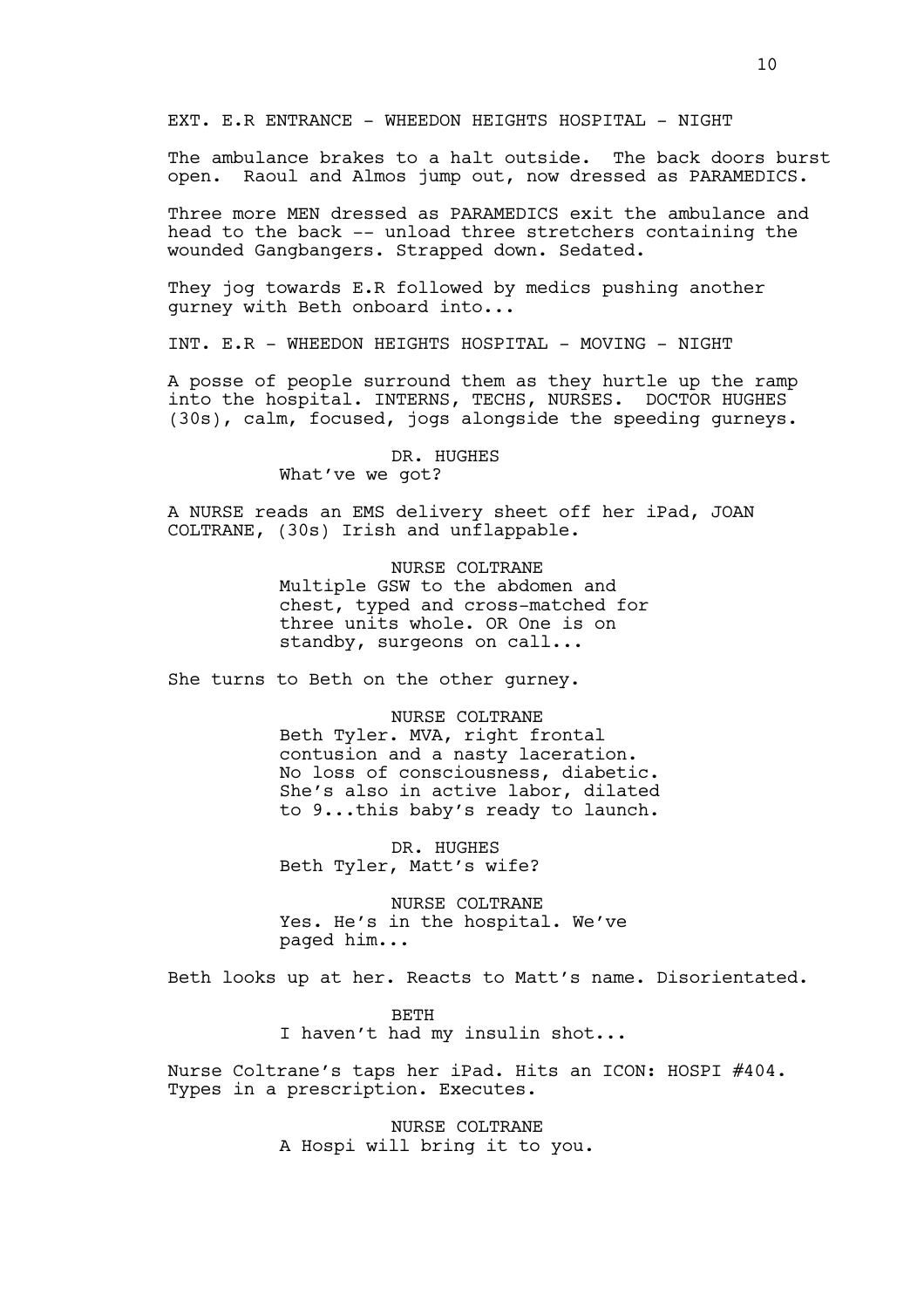## INT. THIRD FLOOR - CORRIDOR - CRYOGENICS LAB - SAME

Matt and the Japanese businessmen stand outside the lab. Matt glances at his watch. Edgy.

MATT

At Wheedon we have one of the most advanced cryogenics facilities in the world. Its ventilation system is totally isolated from the hospital supply. Zero chance of any superbugs getting to the patients.

The businessmen smile nervously. Matt goes over to an ALCOVE containing a FIRE ALARM call point, HYDRANT and HOSE REEL. Alongside it a control panel marked: ISOLATE - FIRE - PURGE.

MATT

Isolation of any area can be carried out manually or activated automatically by bio sensors.

He goes over to a HOSPIVATOR. Presses the call button.

MATT

The Hospivators are blast and fire proof. And uniquely they serve as an escape route to the roof. In emergency mode they'll pull three Gees, same as the space shuttle during lift off. It'll get you to the roof in six seconds.

BING. The doors slide open. Two HOSPI's glide out. The businessmen smile. Chatter animatedly.

> MATT And these guys you already know.

Matt's PAGER bleeps. He looks at it. His face falls.

INT. E.R TRAUMA ROOM - SAME

Nurse Coltrane indicates the other GANGBANGERS.

NURSE COLTRANE Two more, some blood loss...

Hughes pulls up the eyelid of the man on the gurney, frowns.

DR. HUGHES Get a tox screen, let's see what his party drug of choice is.

Before he gets an answer, one of two sets of doors burst open and more people swarm in. EMS MEDICS, nurses with I.V'S. Beth starts to scream. BLOOD pooling on the gurney.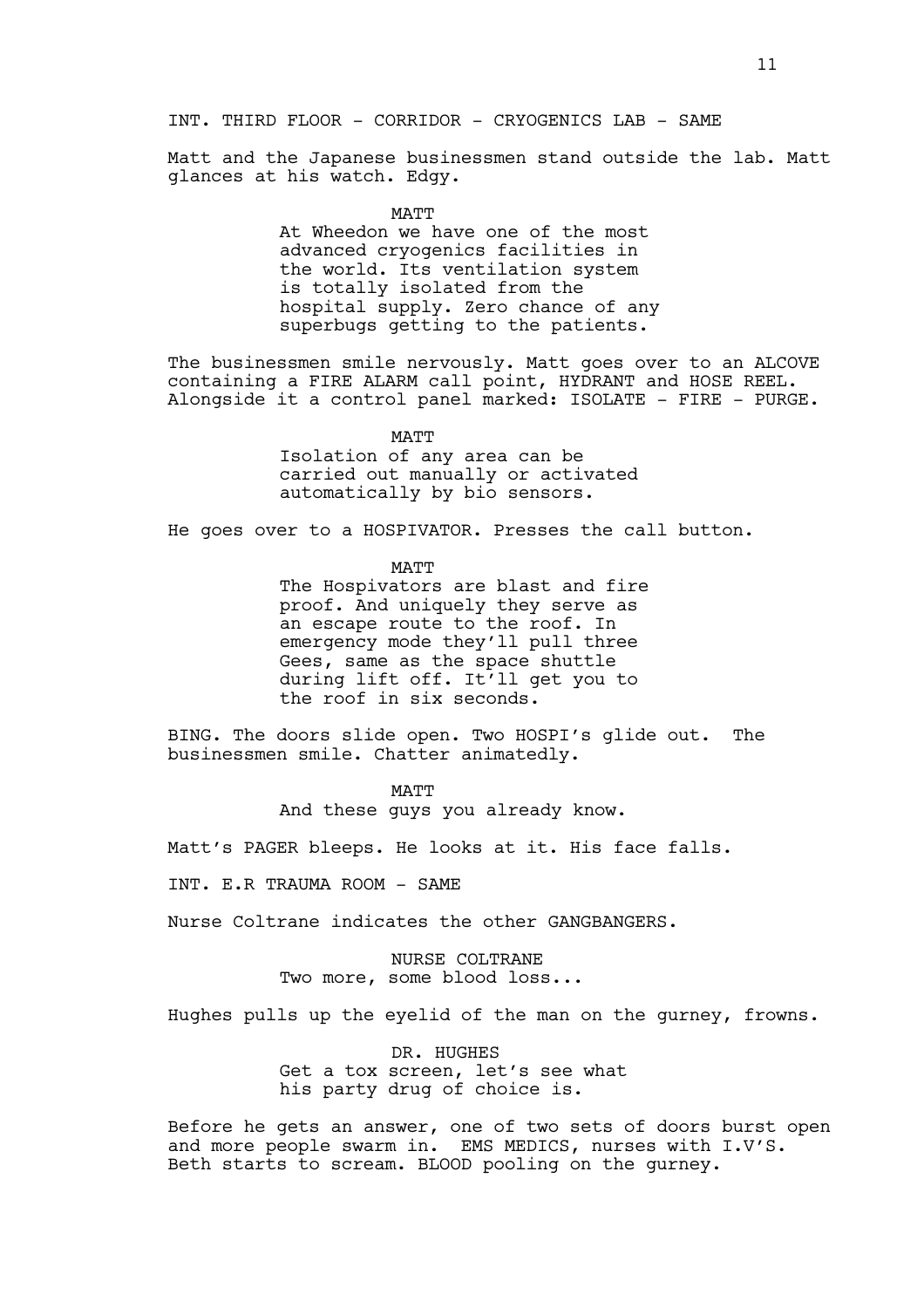INT. THIRD FLOOR - FIRE EXIT - SAME

Matt runs to the Fire Exit door. Takes a credit card from his wallet. Slides it into the gap at the top of the door bypasses the alarm switch. Another ritual. Slips through.

INT. STAIRS - SAME

Matt races down the stairs two at a time. Reaches the

GROUND FLOOR

Runs towards E.R putting on a MASK. Bursts through the doors in time to see...

INT. E.R TRAUMA ROOM

His NEWBORN SON! Glistening with amniotic fluid. Screaming at the top of his lungs. Beth sees Matt. Relief in her eyes. Matt takes her hand. The baby's wrapped in a blanket. Given to Beth to hold.

> MATT I'm sorry hon...

Beth forces a smile.

**BETH** 

We have a son and you owe me a load of Oreos and some quality time.

The baby closes a tiny hand around his finger. Raoul, Almos and the other PARAMEDICS reach under gurneys. Morales comes in dressed as a SECURITY GUARD. Dr. Hughes looks at him.

> DR. HUGHES What are you doing in here? Okay, everybody not needed clear the room. (to Matt) I'm sorry, you too.

The room goes quiet. Dr. Hughes turns round. Looks at four Paramedics pointing VERESK SR-2Ms at him.

> MORALES We're taking over the hospital. Get her up to Maternity. Stabilize these men.

Raoul and Almos manhandle Matt out of the room at gunpoint. He whirls round. Slams a fist into Raoul. Mushrooms his nose. Follows it with a roundhouse kick to Almos. A rib cracks.

The other paramedics come at him -- quns raised. He's clubbed to the ground. Almos kicks him in the ribs. Raoul hits him on the side of the head with his gun butt. They drag him out.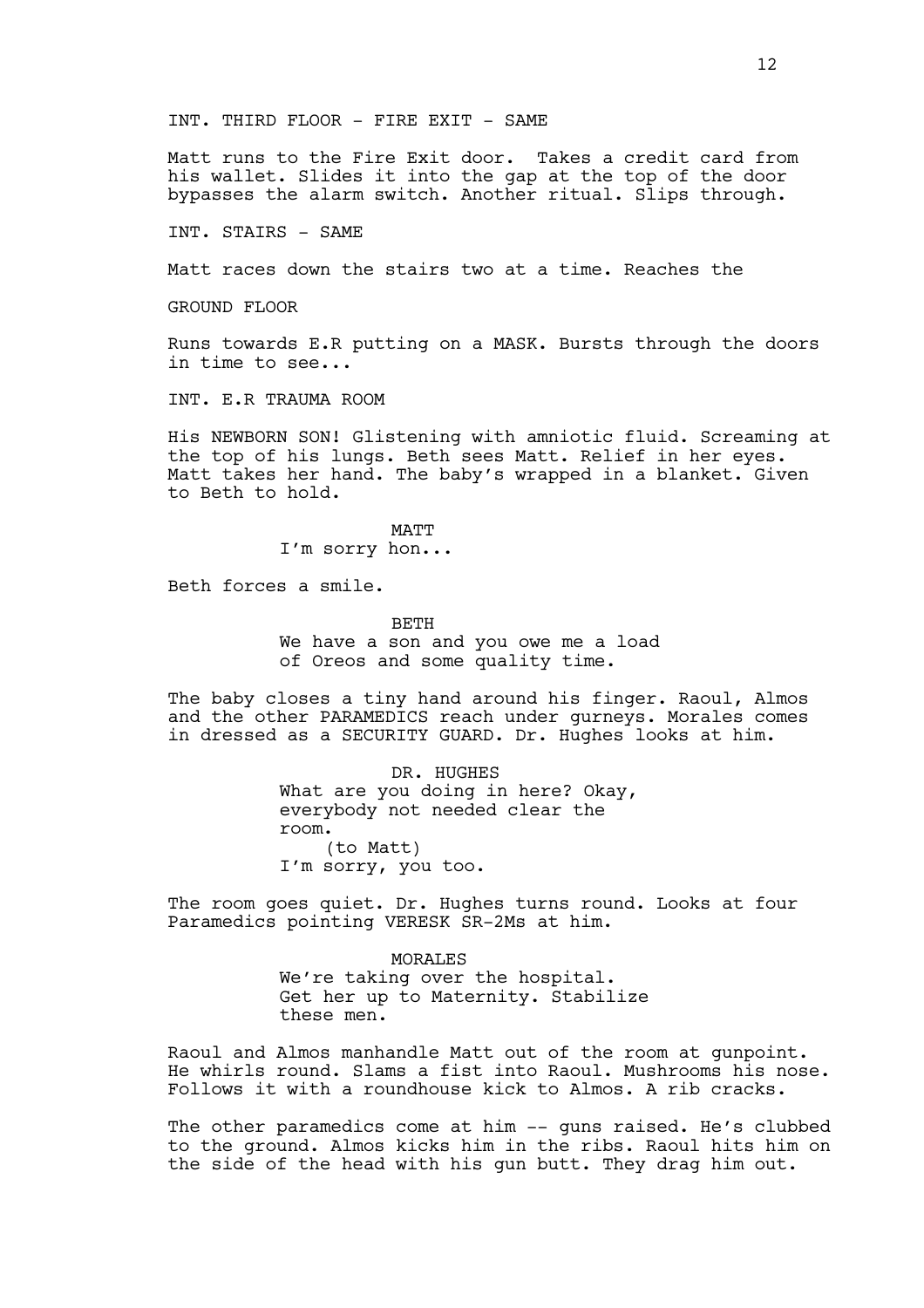Unnoticed. Something falls from his pocket. Beth screams. Lashes out...rakes her nails across one of the GUNMEN'S face. TOMAS(30s) Muscular. He yelps.

Smacks her away. Speaks with a heavy Afrikaans accent.

## TOMAS

You mad bitch!

## MORALES

Enough. Get her up to maternity.

Morales turns to the fifth Paramedic. ZAC CROW (20s), sharp faced. The TECH member of the team. Crow pulls out an iPad from a pouch over his shoulder. Fingers dance on the screen.

> CROW Full isolation in thirty seconds.

ON SCREEN

A schematic of the ground floor. Areas bleed from GREEN to RED as they're locked down.

SERIES OF SHOTS

Alarms sound. Red lights flash at the Hospital GATES.

ENTRANCE GATES lock shut.

ARMORED glass doors to corridors SLIDE SHUT and LOCK.

HEAVY STEEL SHUTTERS seal off the BASEMENT parking level.

Automated instructions issue calmly from the P.A System.

P.A (FILTER) "The hospital has been isolated for

your own protection, remain in your designated areas and await instructions -- this is not a drill."

The whole operation has taken under a minute.

INT. SERVICE ELEVATOR - NIGHT

Franks and Johaan flank Hospital Administrator JOEL SCHUMANN (50s), not a happy bunny.

Soft lights flicker as the elevator plunges down. A Hospi robot travels with them. The elevator halts. The doors open.

Johaan sticks his gum on the back of the Hospi's head as it whirs past him. Franks shoots him a look. Johaan shrugs.

> JOHAAN Freakin' R2-D2s creep me out.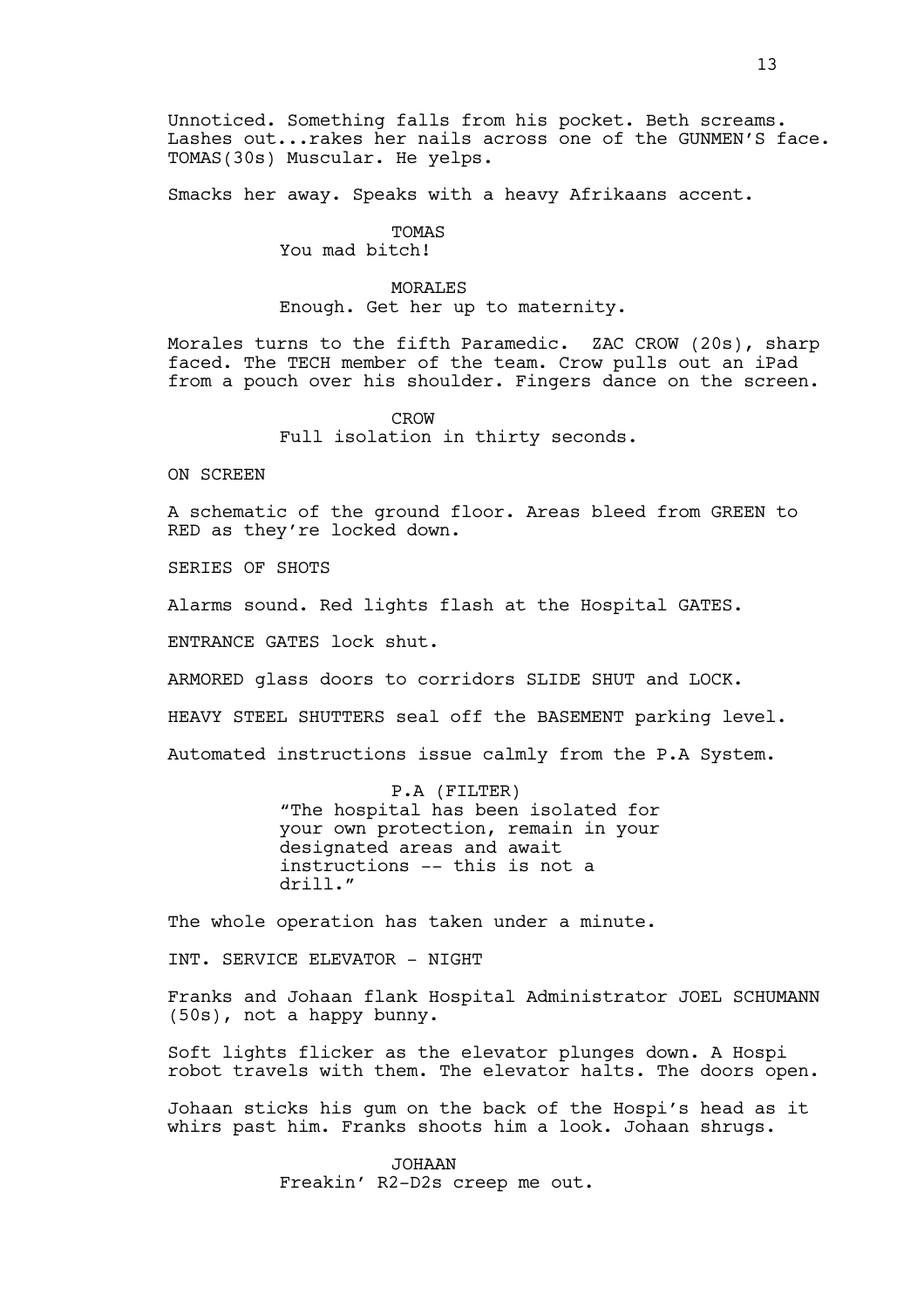The doors close. The elevator continues down.

SCHUMANN Nothing but Hospis and robot stackers at vault level.

FRANKS Who else has access?

## **SCHUMANN**

Just me and the head tech.

The elevator halts, doors slide open and we're in the...

INT. ANTEROOM AUTOMATED DISPENSARY VAULT - NIGHT

A vast steel door covers one whole wall. Schumann places his finger on a sensor -- looks into a biometric scanner. Hydraulic RAMS force the huge steel door up into the ceiling.

INT. AUTOMATED DISPENSARY VAULT - NIGHT

A cathedral congregated by ROBOTS. Tiers of steel storage racks. Schumann points at hatched yellow tracks on the floor.

> SCHUMANN Keep clear of the hatched areas.

A STACKER HOSPI whirs past. A box of Insulin FLEX-PENS, clamped in its grab arm. The label on the box: BETH TYLER.

> SCHUMANN Some of them can be short sighted.

The Hospi continues to a SMALL service elevator racked out with MESHED STEEL SHELVES. Doors slide open, it deposits the Flex-Pens inside. The elevator hums up into the shaft.

> FRANKS Where are the class "A"?

SCHUMANN It's highly unlikely they're from here...

FRANKS So we keep hearing.

He leads them to a tier of drug CARTONS. Ten meters high.

**SCHUMANN** 

These walls are reinforced concrete. Two meters thick and lined with a hundred mill of Chrome Vanadium steel. Even if they got past the biometrics they'd need to know the pass code which changes hourly...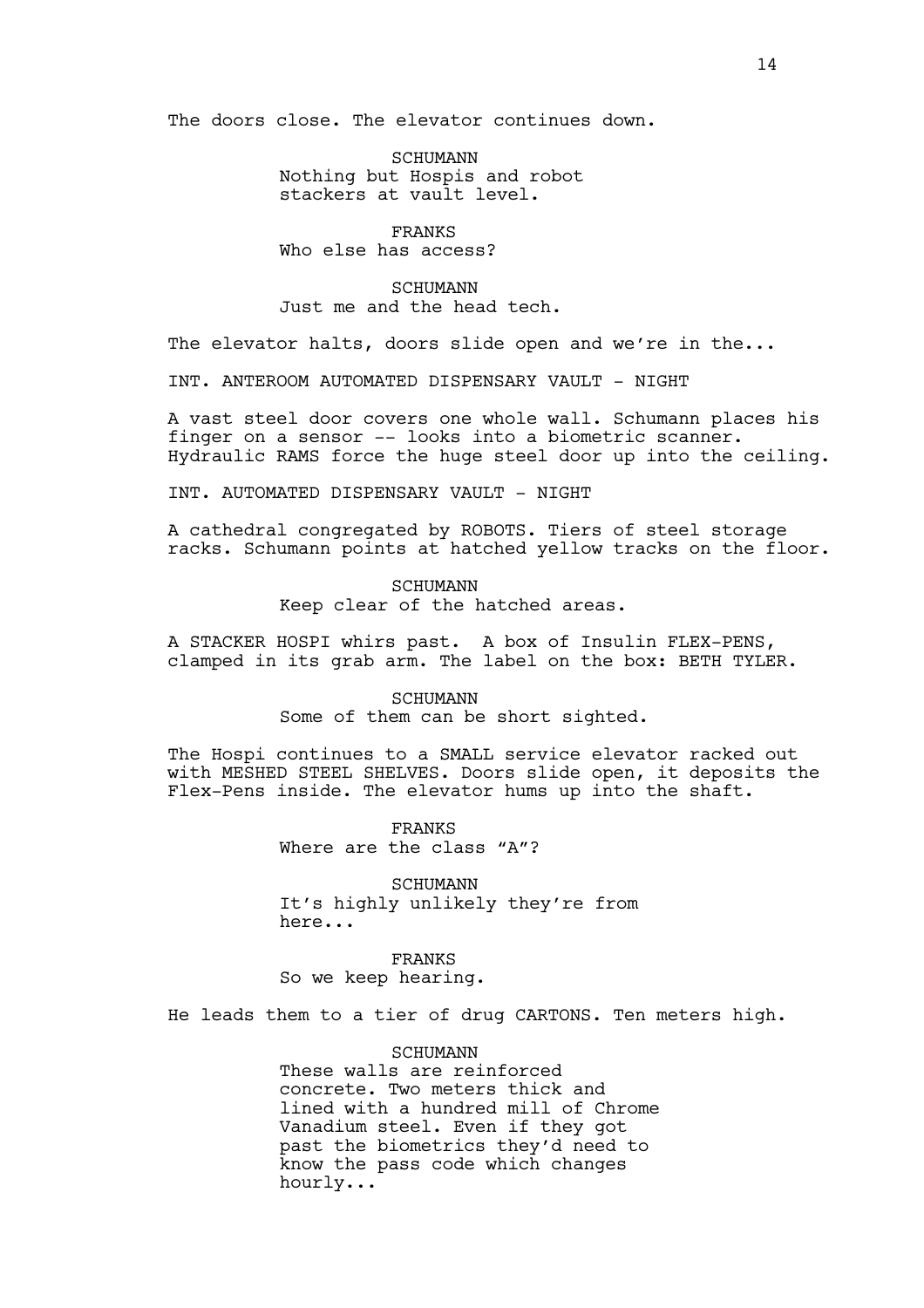He trails off as Johaan and Franks pull out their guns and level them at him. The color drains from his face.

> FRANKS We're gonna need you to fill a prescription.

EXT. WHEEDON HEIGHTS - GROUND LEVEL LOADING BAY - SAME

A white TRUCK pulls in. A red logo in the shape of a gas cylinder on the side. "*International Medical Gas Supplies*."

PABLO, (30s) POCKMARKED face, yellow teeth, jumps down from the cab. Activates a hydraulic tailgate. Pulls out a trolley. Loads CYLINDERS of gas from the racks inside.

INT. CAFITERIA - SAME

Two GUNMEN dump Matt onto the floor. The room is full of staff and visitors. Dr. Hughes, The Fresh Faced Nurse, Cortez and Nurse Coltrane are also there.

A row of framed PICTURES line one wall. Hospital management. Chairman of the board. The Japanese businessmen Matt gave the tour to. And MATT himself. Nurse Coltrane comes over.

Matt wrenches off his mask. Uses it to wipe some blood off. Tries to get to his feet. Wobbles.

> NURSE COLTRANE Take it easy. You could have concussion.

Matt stands up.

MATT

Beth...?

NURSE COLTRANE They took her to maternity. The baby's doing fine. He's getting some oxygen but he'll be okay.

MATT What about her insulin?

NURSE COLTRANE The Hospi's taking it up to her.

Matt nods. Still worried. Looks round the cafiteria. Concerned and frightened faces, some security guards.

Nurse Coltrane cleans the dried blood from his face. Checks his eyes. Hold up two fingers.

> NURSE COLTRANE How many fingers?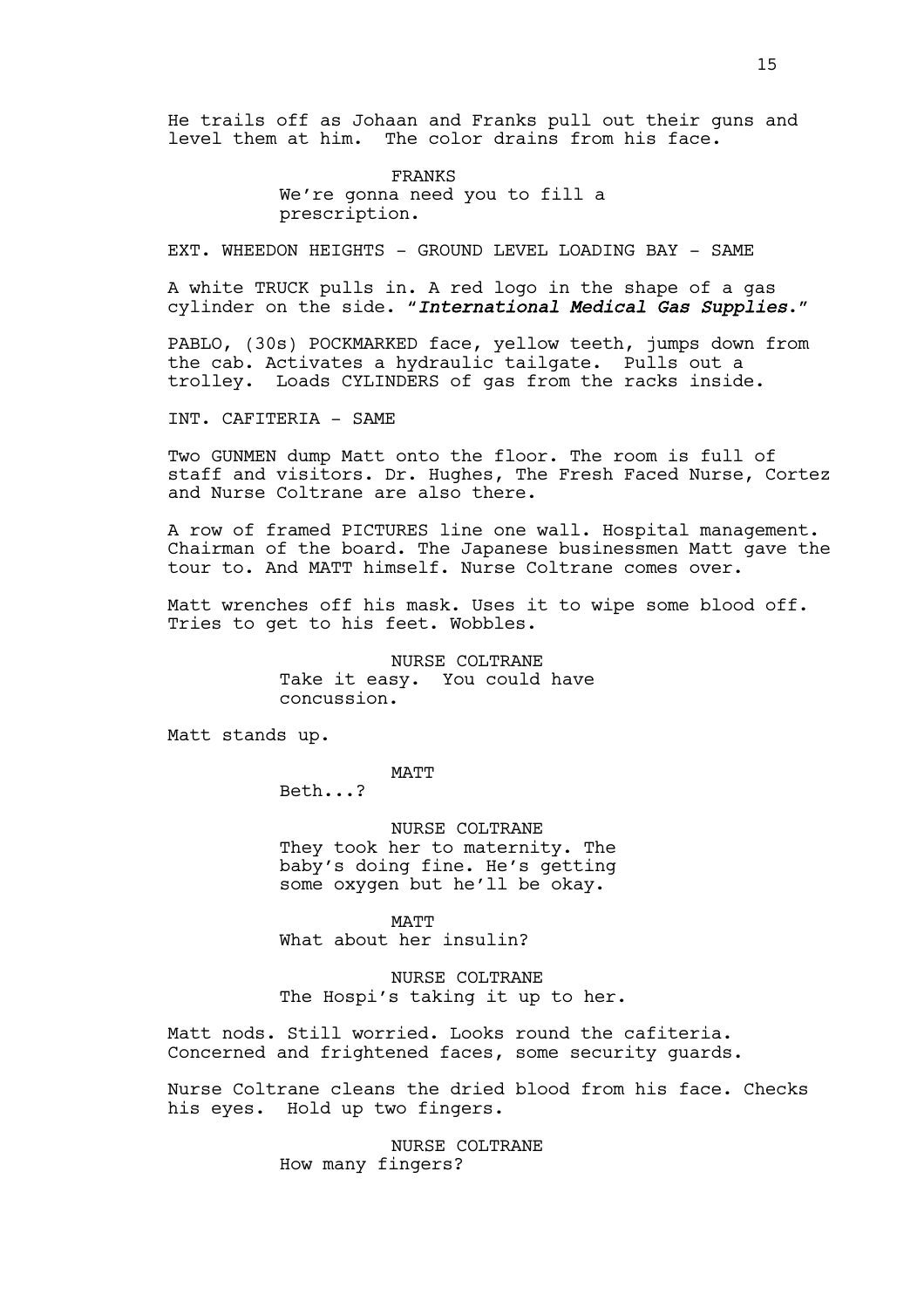Matt smiles.

MATT Enough to tell them where to go.

Cortez comes over.

CORTEZ You okay man?

MATT Yeah. I see those guys again they're dead.

CORTEZ Let's not forget they have the big scary guns.

MATT

For now.

CORTEZ What do you think they want?

MATT

I don't know.

INT. RECEPTION - SAME

A Hospi whirs up to the DRUG DISPENSING machine. #404 on its back. Laser scans a screen. The name BETH TYLER appears. A steel DRAWER slides out. Aligns below the drug dispenser.

Two INSULIN FLEX-PENS drop into the Hospi's drawer. It Retracts. Heads for the Hospivator at the far corner of the reception area. The doors slide open and it goes in.

INT. GERIATRICS - NEEMAN WARD - NIGHT

Old Man Dudman watches an EXTREME SPORTS SHOW on the...

TV SCREEN

TITLE: *LAKE VOULIAGMENI, GREECE - CLIFF DIVING WORLD SERIES*

A cliff diver twists and turns for twenty-seven meters before plunging into the foaming surface of the lake below.

> ANNOUNCER (V.O.) Gary Hunt setting a new world record there with a back three summersault four twist pike as he hits the aerated water at nearly sixty-miles an hour...

The old man snorts. Sucks oxygen through his mask.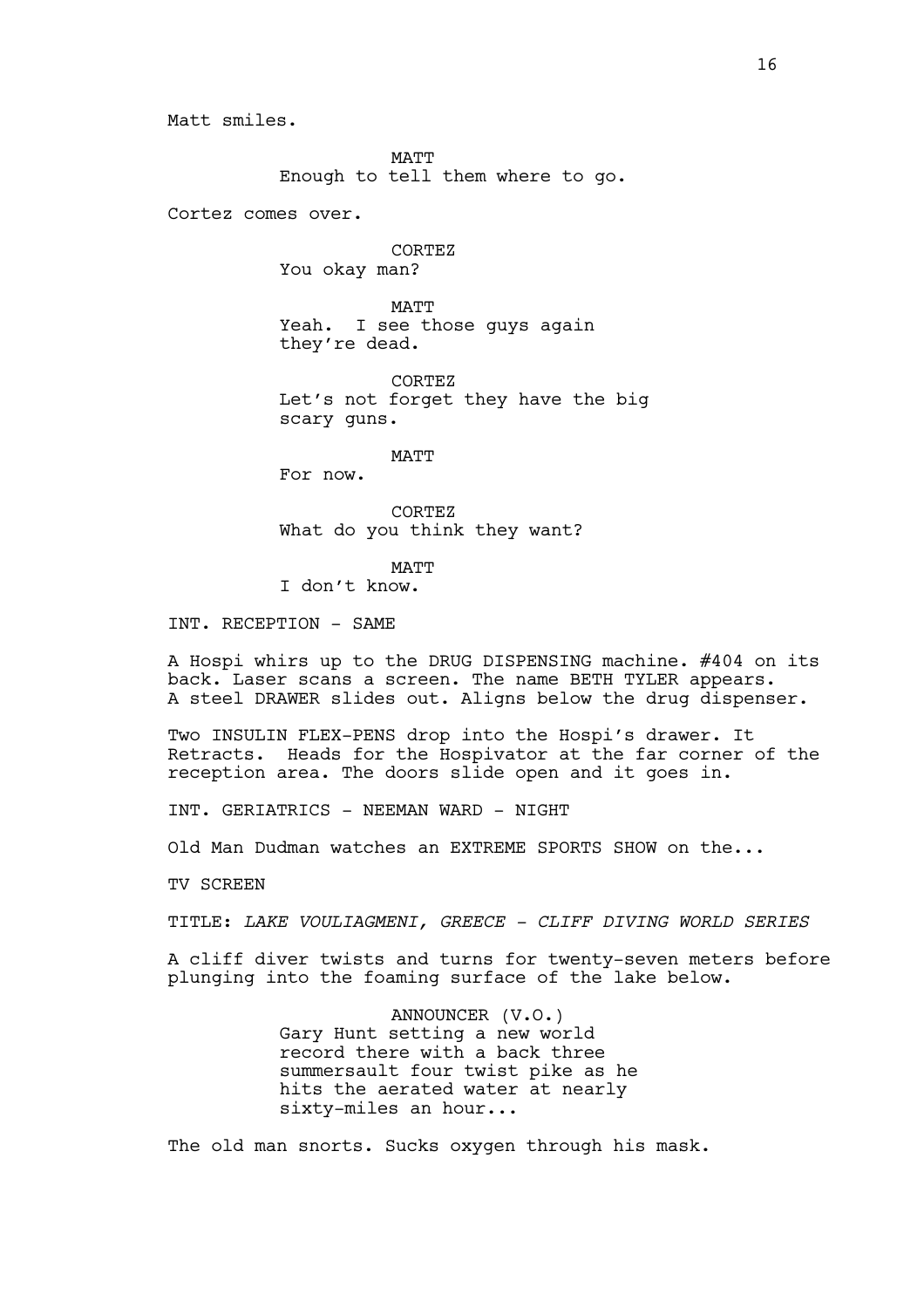OLD MAN DUDMAN Aerated water, what next? Water wings? Bunch of pussies.

INT. HOSPIVATOR - SAME

Hospi #404 - passes the SECOND FLOOR...

INT. BASEMENT PARKING LEVEL - SAME

A stationary AMBULANCE. The back door crashes open. Twelve shaven headed GUNMEN. Eastern Bloc DNA in full tactical gear jump down. They carry Russian VERESK SR-2Ms.

Head into the SERVICE ELEVATOR.

INT. FOURTH FLOOR - HOSPITAL CORRIDOR - NIGHT

SECURITY GUARDS battle against a hail of fire from MORALES'S GUNMEN. A guard returns fire. And is swiftly targeted.

Bullets rip through him. Slam him against the armored glass. He slides to the floor, leaves a trail of blood behind.

The remaining quards are shredded by the fire power.

INT. HOSPITAL CAFITERIA - NIGHT

The P.A system hums. Morales's voice crackles out from the speaker.

> MORALES (FILTER) This hospital is now under our control, stay where you are and you will not be harmed. Interfere and you will face the consequences.

The P.A Clicks off. A man in a CHEF'S hat, slams a chair into the doors watched by his kitchen staff. Matt looks at him.

> MATT Give it up buddy, it's not going to happen.

CHEF Yeah? And how would you know?

MATT Trust me. It's ballistic glass. T8 level protection, so unless you've got a rifle with armor piercing bullets in your pants I'd let it go.

**CHEF** 

Wiseass.

The Chef puts the chair down.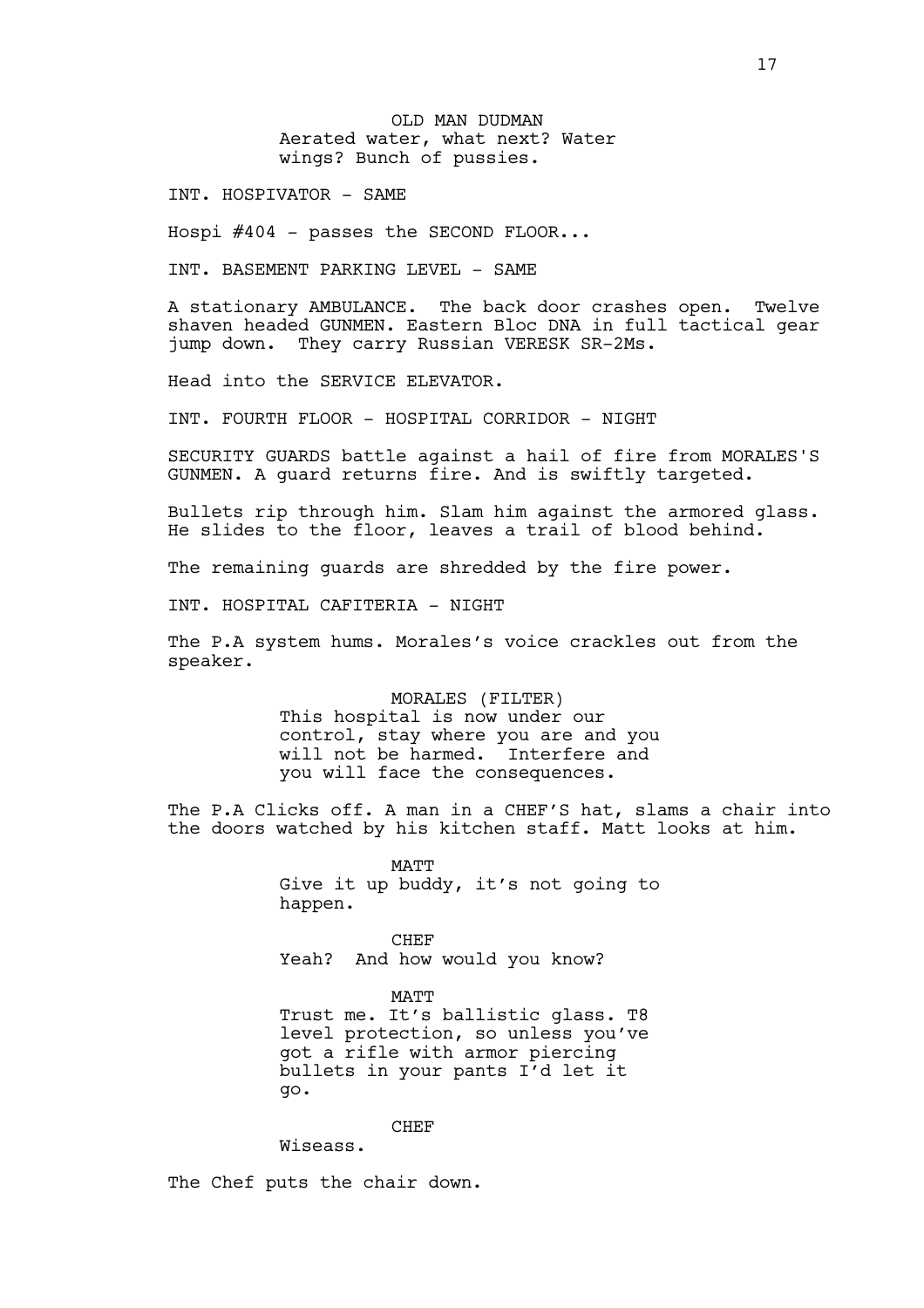### INT. HOSPITAL - CORRIDORS

A SERIES OF SHOTS

GUNMEN round up stray STAFF and VISITORS. Isolate them behind the armored glass of the wards.

ELEVATORS are terminated at reception. PASSENGERS taken at gunpoint to the cafeteria.

ADMIN WORKERS taken from desks. Herded through FIRE EXITS.

CORRIDORS. Armed GUNMEN patrol.

EXT. ELEVATOR - FOURTH FLOOR - SAME

The elevator opens. Reveals Gold Stud and Whip Thin from the third floor window job and Pablo from the GAS TRUCK and SIX of the shaven headed GUNMEN.

One of them, THIAGO (30s) a giant with tattooed arms the size of tree trunks, carries a small aluminium EQUIPMENT CASE. Pablo wheels a CART stacked with GAS CYLINDERS.

INT. HOSPITAL - SECOND FLOOR - CONTROL CENTER

Several GUNMEN stand with Thiago and Morales. A wall of screens. Six floors of the hospital as a schematic. Each level on an individual screen.

Moving HOSPI ROBOT ICONS converge on a maintenance mezzanine between the 5th and 6th FLOOR. Others shutdown where they stand. Their icons FADE to BLACK.

INT. HOSPIVATOR - FOURTH FLOOR - SAME

Hospi #404 reaches the FOURTH FLOOR. The car halts. A soothing voice from a concealed speaker:

> ANNOUNCER (FILTER) This car will be returning to basement level. Please vacate the car at this floor.

The doors open. The Hospi glides out. Shuts down. On the screen a legend flashes. ENTERING STAND-BY MODE.

INT. SECOND FLOOR - CONTROL CENTER

A screen displays colored bar graphs of the various WI-FI and WALKIE-TALKIE frequencies active in the hospital. Crow shuts them down. Hands a stack of SECURITY PASSES to Morales's MEN.

They head out into the hospital.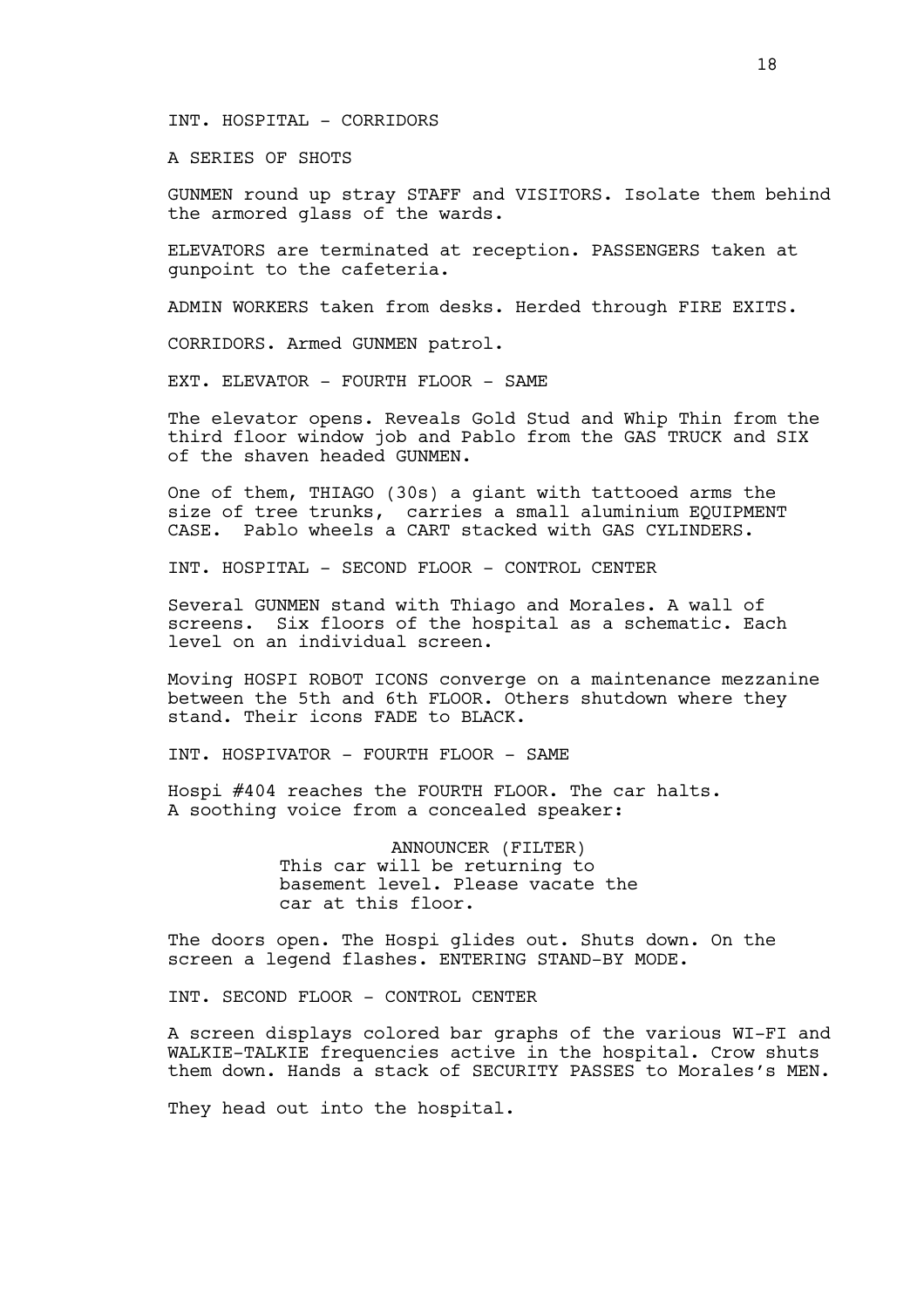Pablo swipes the security lock. The door BEEPS as it unlocks. Then RELOCKS! Pablo sighs. Looks through the glass inspection window. A terrified TECHNICIAN stares back at him.

> PABLO Open up. I'm not gonna hurt you. Just need to swap out these cylinders.

Pablo silently cocks a Glock behind his back. The technician shakes his head. Stammers with fear.

> TECHNICIAN N,n,no, I heard shots. I'm waiting for security.

He holds up his Walkie-talkie.

TECHNICIAN I c,c,called them.

Pablo takes a deep breath. Gets on his Walkie.

PABLO

Boss.

MORALES

Yes?

PABLO The gas technician wants clearance from security before he'll let me in.

INTERCUT

MORALES Don't you have your pass. The one with the trigger?

PABLO He's locked it from the inside.

MORALES Okay. I'll handle it.

INT. FIRST FLOOR - CAFETERIA - SAME

Morales and two GUNMEN enter the room. It's noisy. Morales pulls out his GLOCK 19. BANG! Shoots out a ceiling light. Silence.

Matt keeps behind some visitors. Hides his face.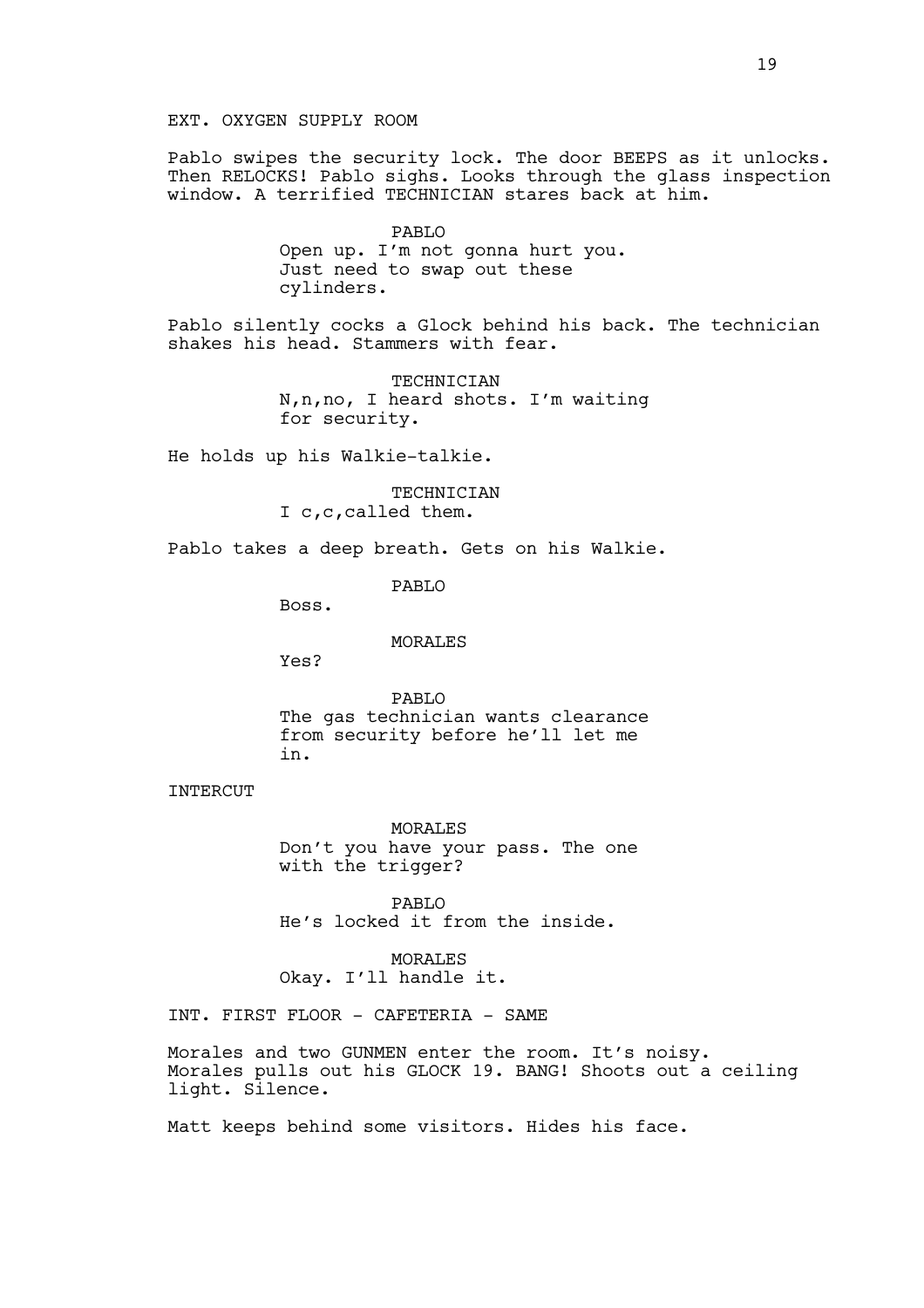MORALES That's better. Now you can hear what I have to say, because it's really important. I need two volunteers. Security guards.

Three guards look at each other. Nobody moves.

MORALES Come on, where's your work ethic?

BANG! He shoots one of the guards in the shoulder.

MORALES Does that make it easier?

The two remaining quards move to the front.

MORALES Thank you. Why does everything have to be spelled out?

He exits. Gunmen force the security guards out at gunpoint.

INT. OXYGEN SUPPLY ROOM - SAME

Screens of video flowcharts show gas routing. A knock on the door. The terrified gas technician peers through the glass.

EXT. OXYGEN SUPPLY ROOM - CONTINUOUS

Morales holds his gun to the side of a security guard's head.

MORALES Okay Mr. Gasman, is this the clearance you're looking for.

BANG! Blood sprays over the glass. The technicians eyes widen with terror.

> MORALES Is that clear enough?

The other quard is pushed against the glass. Gun to his head.

MORALES Or do you need more clarity?

The gas technician frantically unlocks the door.

INT. SUB BASEMENT - AUTOMATED DISPENSARY VAULT - NIGHT

Administrator Schumann, face drenched with cold sweat stands over the touchscreen next to the vault service elevator. Johaan keeps his gun trained on him. Pupils like pin pricks.

SCHUMANN

It's done.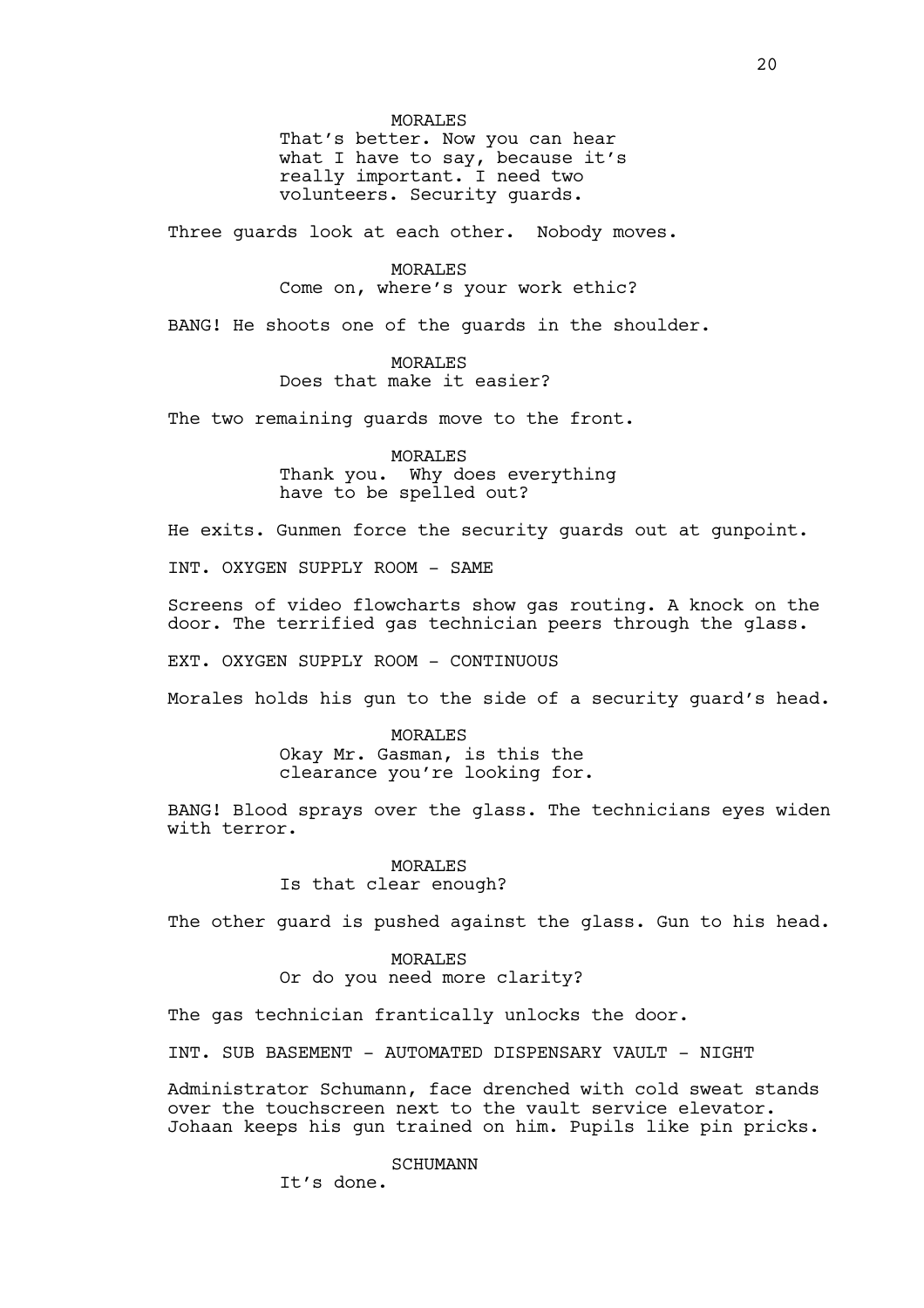JOHAAN

Don't...

Schumann hits the red button. Alarms BLARE. Johaan fires twice. Schumann crumples to the floor as the...

VAULT DOOR

Slams down. Seals them in. Franks keys his Walkie-talkie.

FRANKS We got a problem. The vault just locked and only Schumann and the Hospital tech have the code.

INT. HOSPITAL CONTROL ROOM - NIGHT

Morales doesn't look that worried.

MORALES (FILTER) Well then get it from Schumann.

Franks glares at Johaan who pops a pill and shrugs.

INTERCUT

FRANKS That's not an option.

MORALES (FILTER) (realizing) You idiots. I'll get Crow onto it. What about the drugs?

Franks looks at a workflow readout on the touchscreen.

FRANKS Computer says an hour. (a beat, then) What if Crow can't get the code?

Morales thinks about that. There's a long pause. Franks sweats. And then...

> **MORALES** Well then it's going to get very uncomfortable down there.

INT. SUB BASEMENT - AUTOMATED DISPENSARY VAULT - SAME

Franks looks over at Johaan, anger in his eyes. He pulls out a tatty L.A DODGERS baseball cap. Puts it on. Johaan smirks.

> JOHAAN Really. That the look you're going with?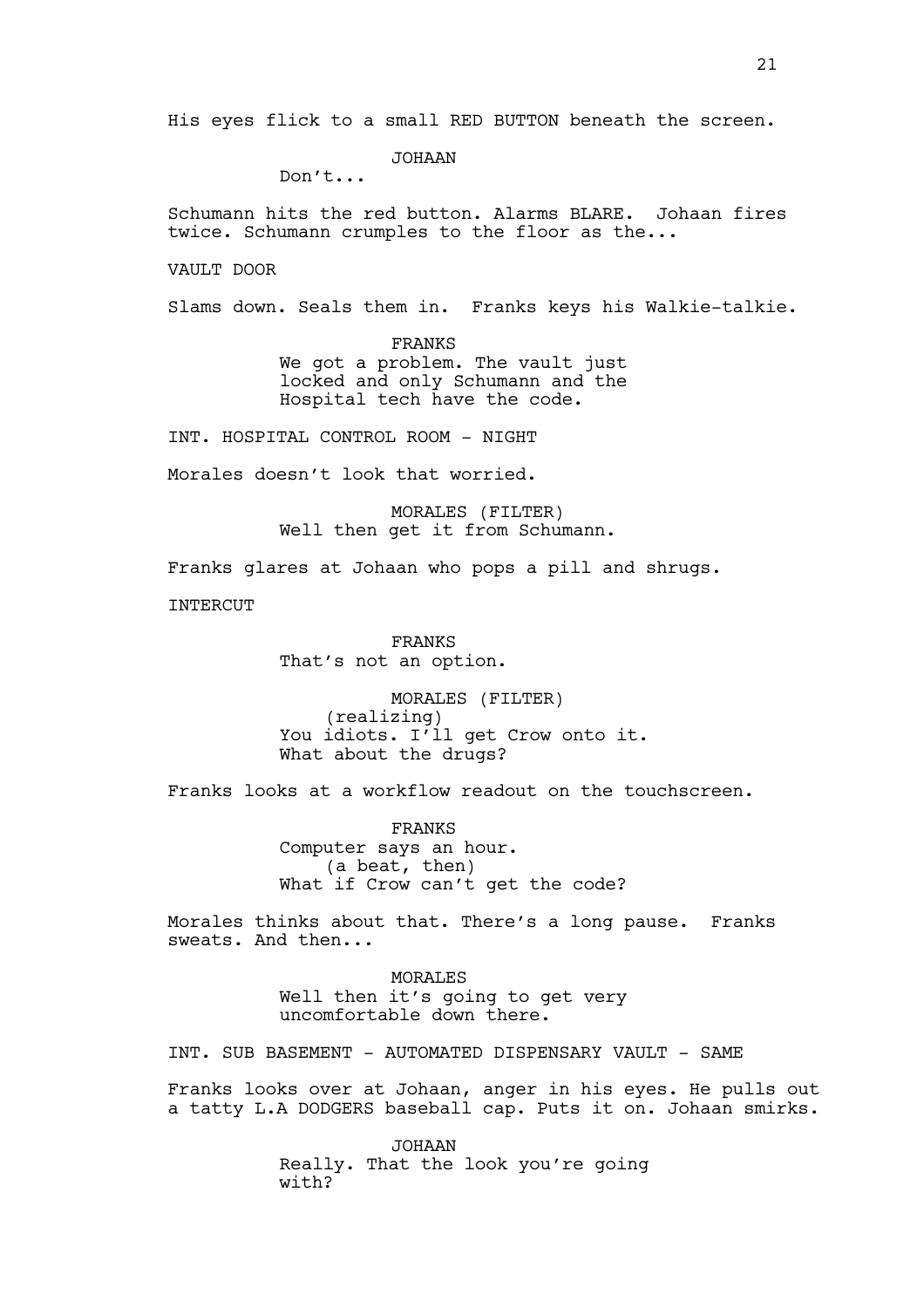FRANKS Fluorescent lights give me a head ache. But then you've already given us one haven't you?

Johaan dumps Schumann's body against a tier of drugs. Picks up a random bottle of pills. Chugs one.

> FRANKS What are you doing?

Johaan churns the pills around. Swallows.

JOHAAN Whooa. Got a real edge to them.

Franks stares at Johaan. Shakes his head. Looks at the Vault control panel. A Time Lock. Counting down from one hour.

INT. CAFETERIA - SAME

Many more people now crowd the area. ARMED GUARDS patrol the corridor outside. Matt nods at Cortez's iPad.

MATT

Can you access the control systems?

Cortez taps the iPad screen. SYSTEM LOCKED flashes up.

CORTEZ

I'll need time to work around that.

Matt unconsciously munches on an Oreo. Cortez looks at him.

MATT I get a helluva sweet tooth when I'm stressed.

CORTEZ Lucky we're in a cafiteria.

#### MATT

My wife just had a baby and if she doesn't get her insulin, she'll go into shock, and could die. I'm not sitting here eating biscuits until someone decides to rescue us.

CORTEZ My aunt once gave my uncle a cinnamon bagel when he forgot his insulin. (off Matt's look) For real. Do you have a plan?

Matt looks over at a FIRE EXIT sign.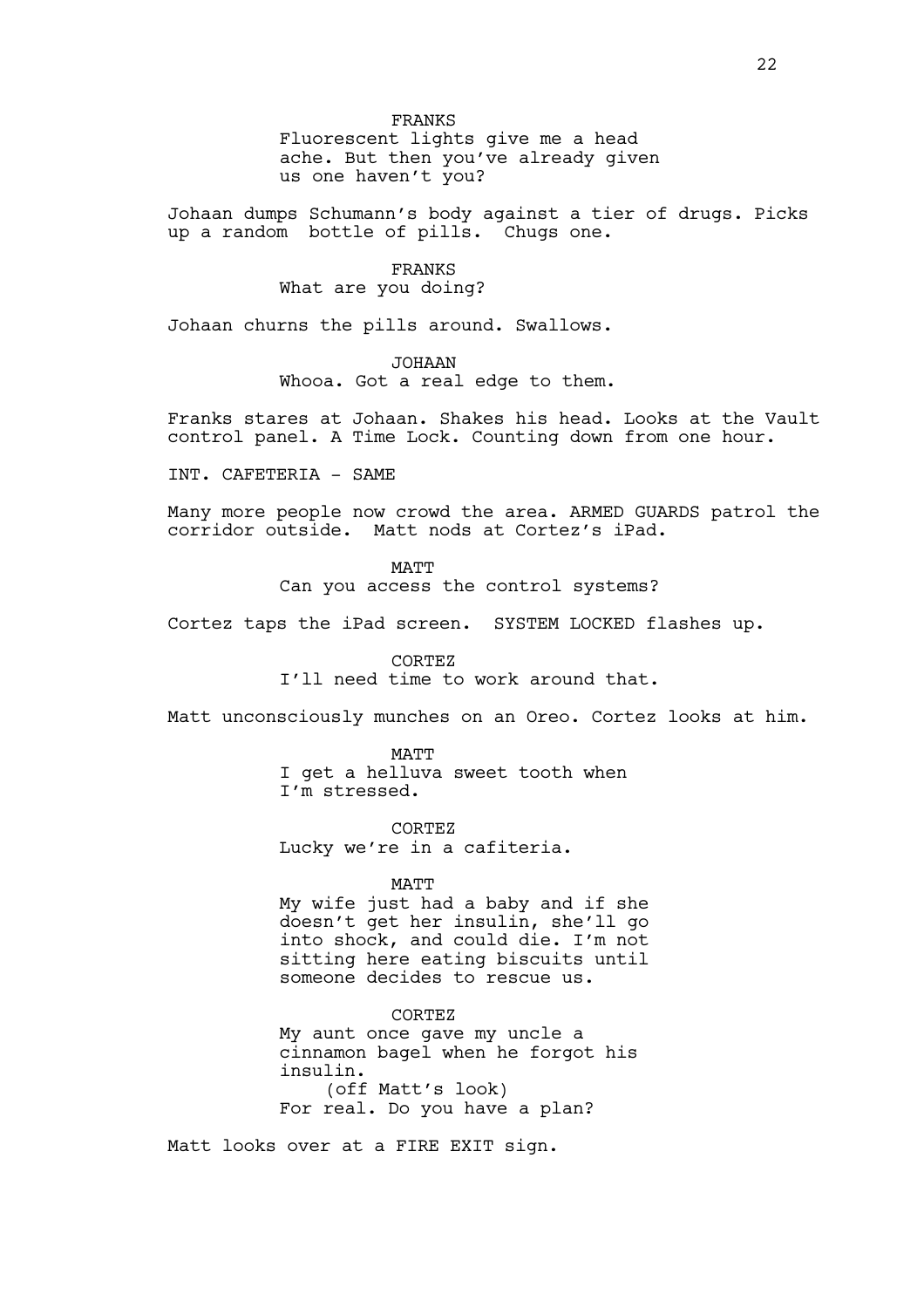MATT

Matt and Cortez slip around the counter and head into the...

INT. KITCHEN - NIGHT

C'mon.

Deserted. Matt snatches a Cinnamon bun from a basket of pastries. He rummages in his pockets. Looking for his WALLET.

> MATT Damn. I must've dropped it.

He smashes the glass EMERGENCY DOOR RELEASE. An ALARM sounds.

CORTEZ Good plan. They'll never notice that.

They exit through the dual ISOLATION sliding doors.

INT. CONTROL ROOM - SAME

An ALARM ICON winks on a schematic of the GROUND FLOOR.

CROW We gotta breach. First floor.

Morales turns to Thiago.

MORALES

Go check it.

Thiago nods, picks up his gun and heads out.

INT. FIFTH FLOOR - MATERNITY WARD - NIGHT

The pressure door to the ward HISSES open. TOMAS comes in. Scans the room. Glares at Beth. Her nail marks still livid on his cheek. Takes up a position at one end of the ward.

Beth. Pale. Sweating. Clutches her baby. NURSE BLEACHER, (40s) a seasoned vet. Gently takes the baby. Heads to an INCUBATOR. Places the baby inside. Checks the OXYGEN feed. Comes back to Beth.

> BETH I'm not feeling so good.

NURSE BLEACHER Your blood glucose levels are rising. Without the insulin... (a beat, then) Since they automated the drugs dispensary we don't keep local supplies.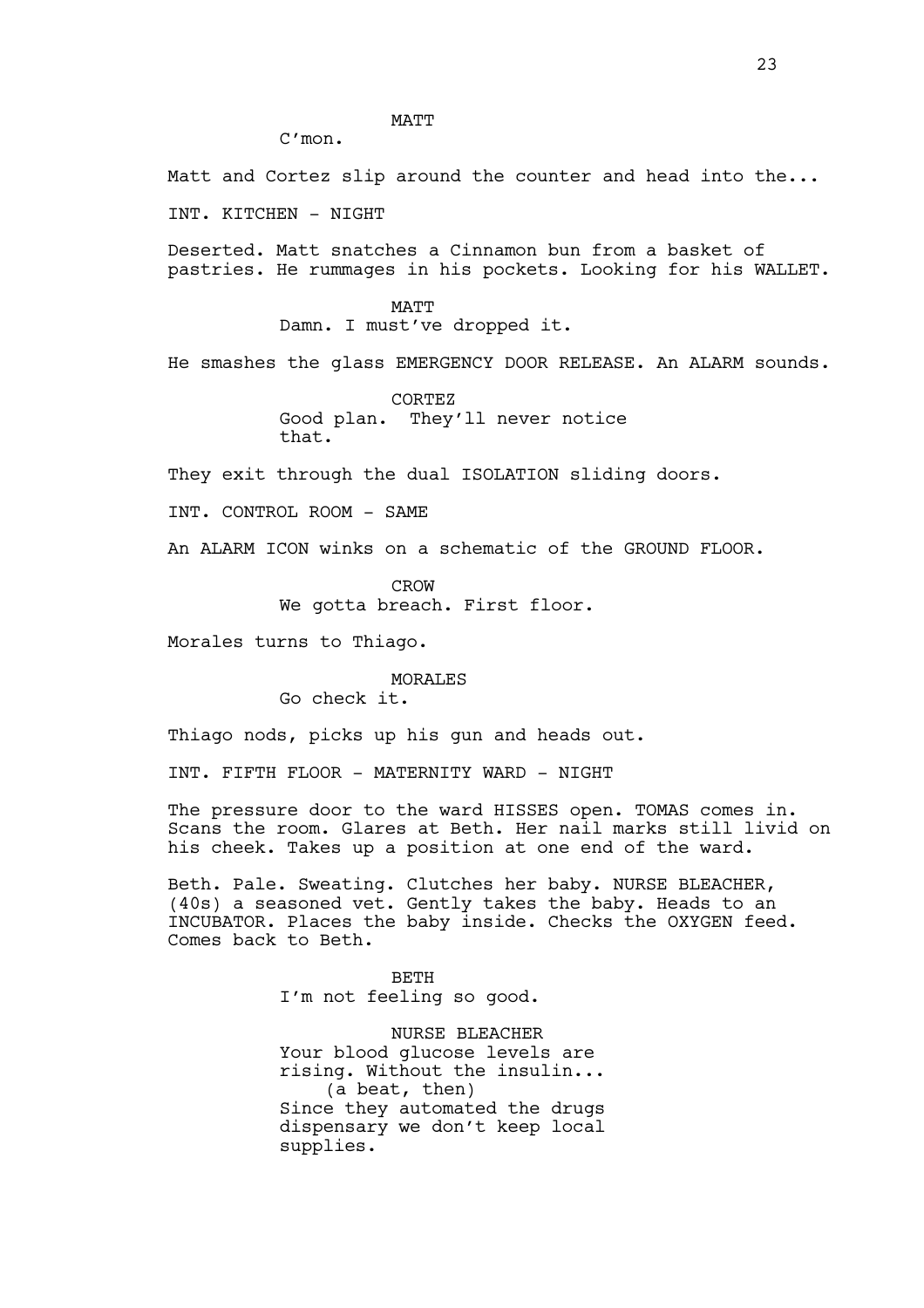BETH Why would you? It's not normal practice for armed men to take over a hospital and shut everything down.

NURSE BLEACHER Seems your husband put up quite a fight.

BETH Yeah. That's what he's good at. (off her look) He did a tour in Afghanistan. Been having some problems adjusting to civilian life.

Nurse Bleacher nods.

NURSE BLEACHER He seems like a good man to have in a tight spot.

BETH I don't think he'd see it that way.

NURSE BLEACHER

Oh.

BETH He gets panic attacks in confined spaces. He's had some help. It's just...you know.

NURSE BLEACHER We see a lot of it in here. But you have your baby now. He'll have something to focus on.

Beth suddenly looks very frightened.

BETH

Do you think he's okay? They beat him pretty bad.

NURSE BLEACHER They locked everybody in the cafiteria. He'll be with them. You have to relax, concentrate on slowing your breathing down. The faster you breath the more you'll oxygenate your blood.

BETH I thought that was a good thing?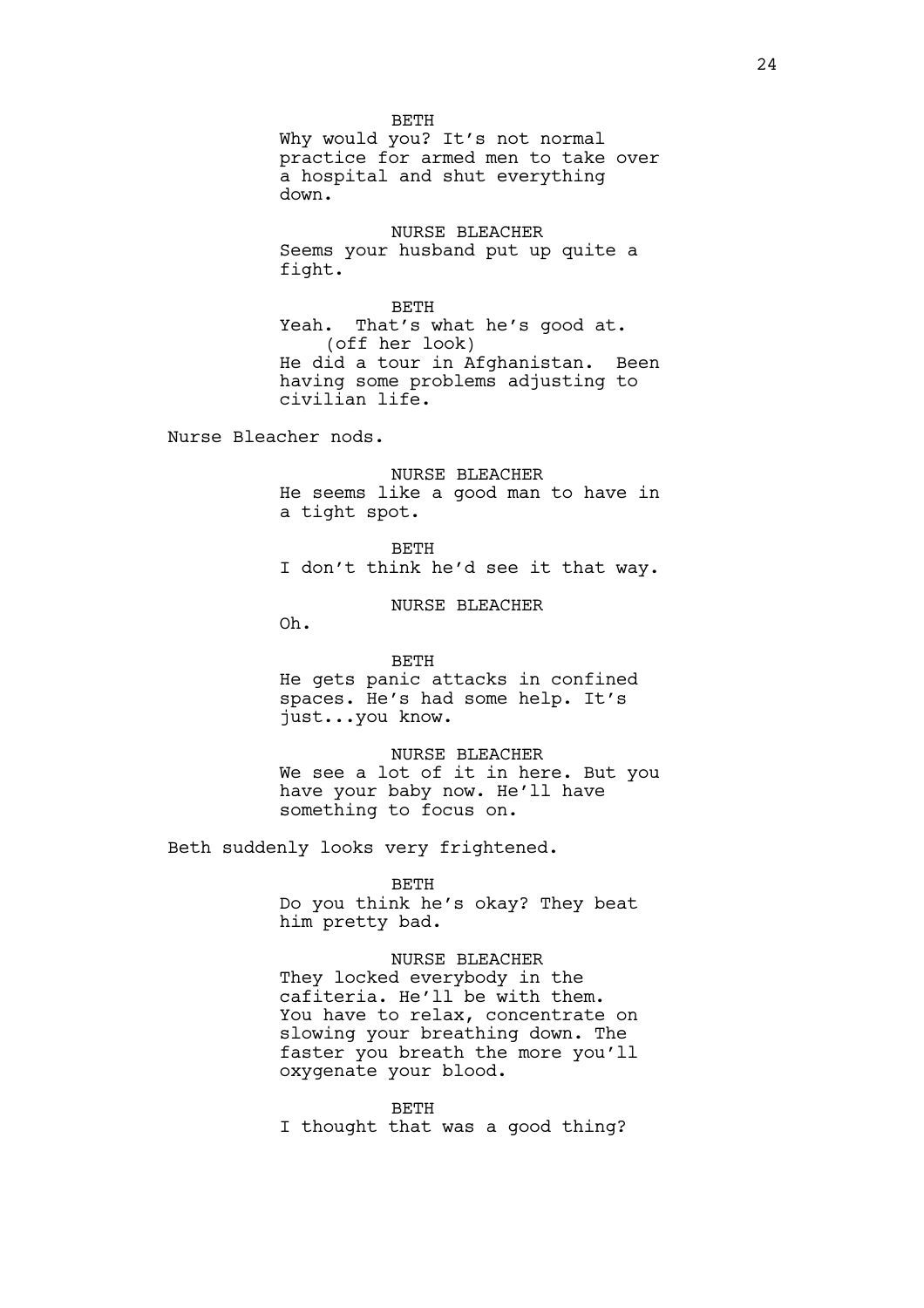NURSE BLEACHER Not if you haven't had your insulin. Too much oxygen can be a killer.

INT. OXYGEN SUPPLY ROOM - NIGHT

Pablo connects flexible pipes from the GAS CYLINDERS on his cart to the OXYGEN POINT VALVE BOX that feeds the hospital with oxygen. Wires a REMOTE RADIO RECEIVER into the unit.

Uses electrical tape to secure some wires. Opens the aluminium equipment case we saw with Thiago. Goes to work.

INT. FIRST FLOOR - STAIRWELL CORRIDOR - NIGHT

On a CCTV patch in they listen and watch Morales in the Control Room on Cortez's iPad. The sound breaks up...they hear a snatch of Morales.

> MORALES (O.C.) ...once Code Red's complete. they'll find exactly what we want them to...

Static drowns out the rest of the conversation. Matt points to the schematic on Crows screen.

> MATT The drugs vault service elevator...

CORTEZ The Zeetax shipment alone is worth quarter of a billion dollars. What's with the Code Red?

**MATT** 

That's the fire emergency code.

CORTEZ That doesn't make sense.

MATT

That vault's tighter than the Federal reserve, no way he's getting in.

CORTEZ He's got two thousand hostages. He'll find someone to let him in...

INT. CONTROL ROOM - SAME

Cortez's FACE stares out from Crow's iPad.

CROW (O.C.) A.J Cortez, Chief Technician.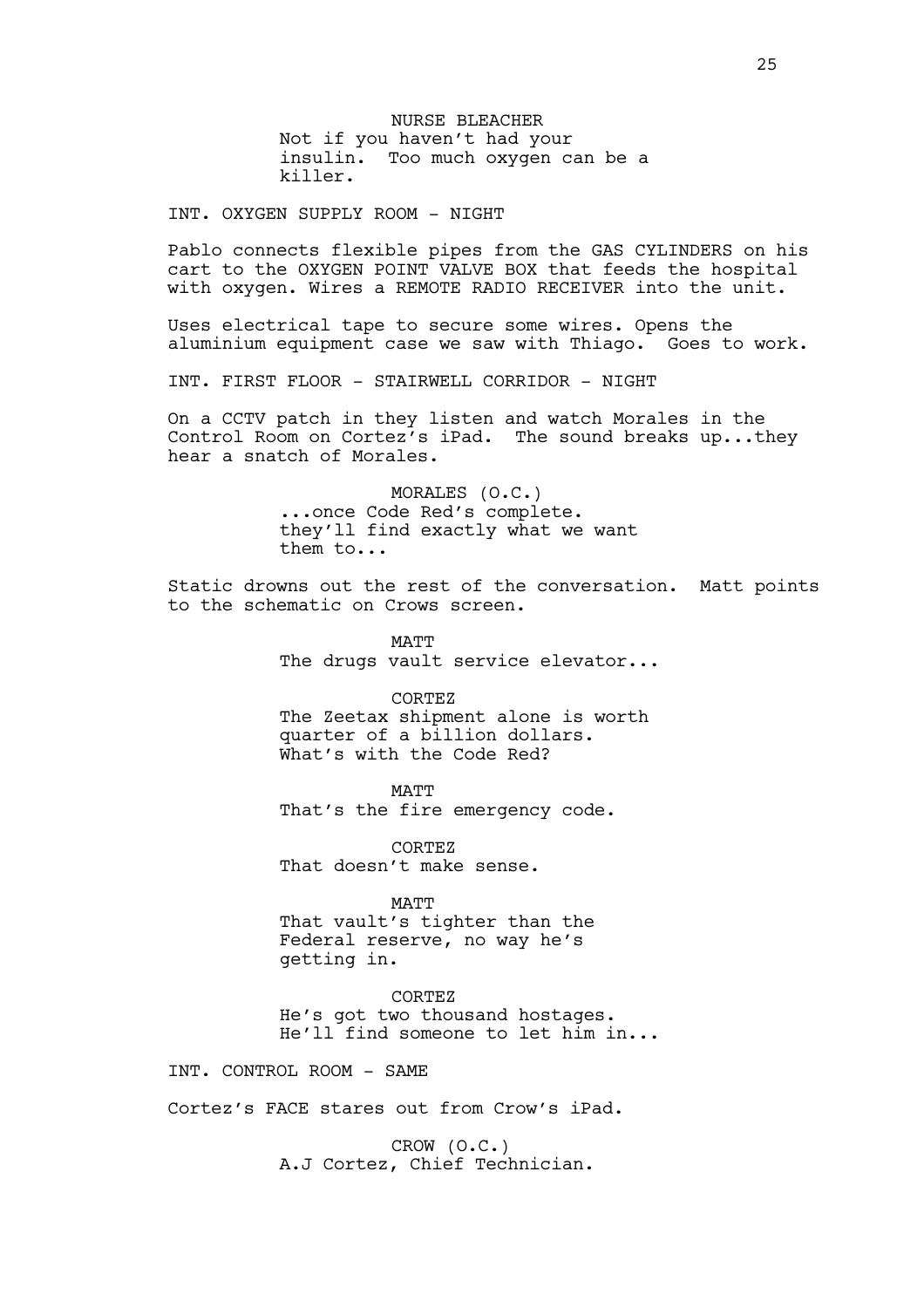He scans his resume.

CROW

He's not as dumb as he looks. Graduated from M.I.T with a BA in computer science and robotics. Oh cool, he's also a Children's entertainer.

Morales looks at him.

MORALES I'm sure you'll have lots to talk about. (into Walkie talkie) Pablo. How long?

INT. OXYGEN SUPPLY ROOM

Pablo finishes tightening a connection.

PABLO

I'm hooked into the gas system now. You'll have control through your remote.

INTERCUT

MORALES How are we doing on Code Red?

PABLO

Good to go.

MORALES Okay. We're going to have to use the service elevator to get it down there.

News to Pablo.

## PABLO

Really?

MORALES

Problem?

PABLO Gonna need a smooth ride, those binary chemicals can get a little frisky.

INT. STAIRWELL - FIRST FLOOR - SAME

The CCTV video feed on Cortez's display cuts out.

CORTEZ They're shutting down the feeds.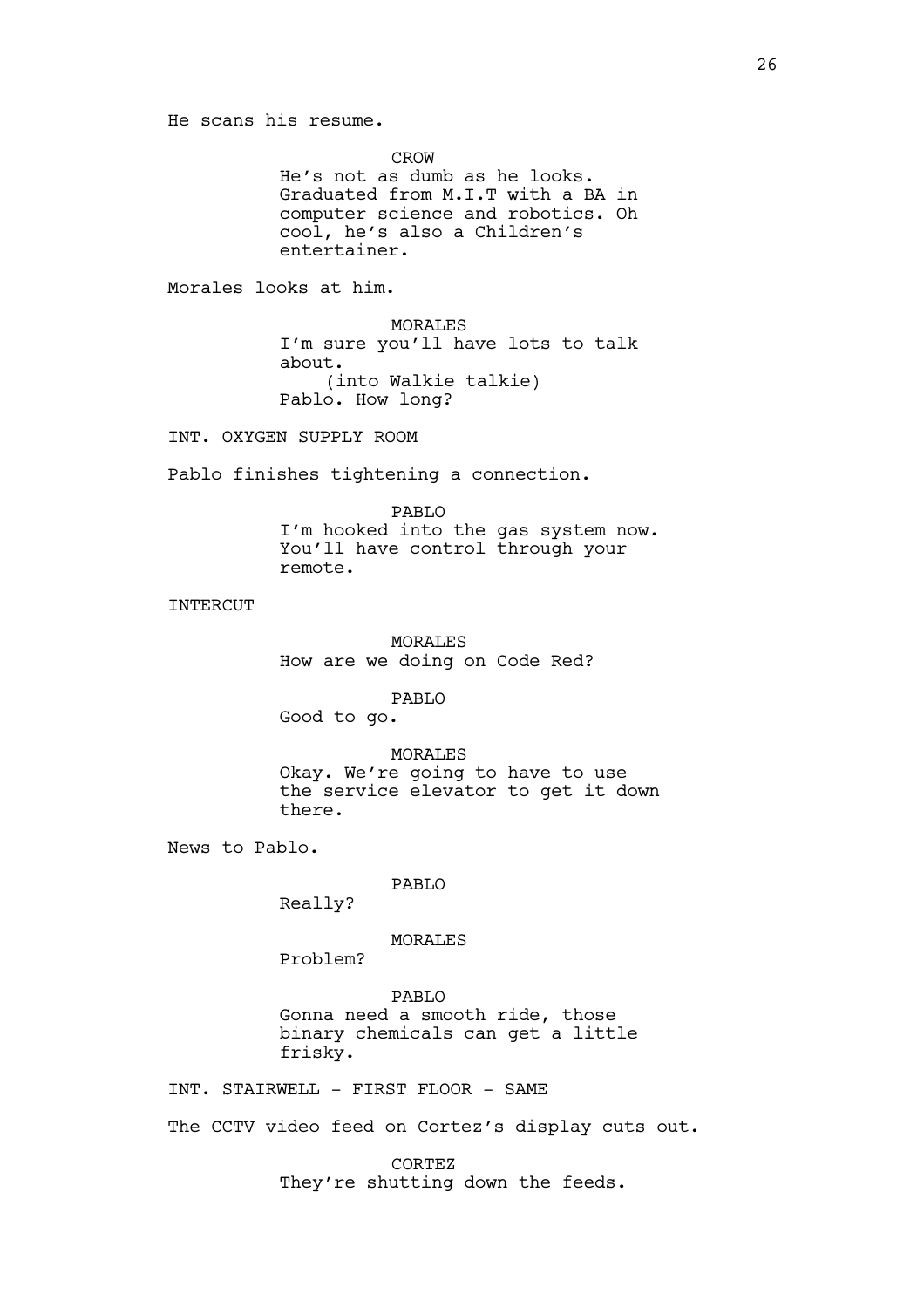MATT Can you put the CCTV on a loop? Place is a security glasshouse.

Cortez looks offended. His fingers fly across the iPad.

CORTEZ A loop? You been watching too much cable.

ON IPAD SCREEN: Two freeze frames of Matt and Cortez are computer mapped. Blended into the background of the CCTV display. Flash frames of both of them in various parts of the hospital. Computer airbrushed into the background like magic.

UNDER THIS:

CORTEZ (O.C.) I'll map an earlier grab of us from the CCTV. Clone the pixels and program the security software to paint us into the background. CGI on the fly.

RESUME MATT

MATT Impressive. All that and puns as well.

CORTEZ I am the real deal.

Matt thinks hard.

MATT

They can't take a hospital this size off the map. Why aren't the Police doing anything?

CORTEZ If they think there's an infection in the hospital they're not going to risk letting it out into a city of two million people.

They think about this. Heavy FOOTSTEPS approach from above.

MATT

C'mon.

They charge down the steps. Hear more FOOTSTEPS...

Headed up towards them. They PIVOT round and race back up. Reach the FIRE EXIT just ahead of Thiago. Dart into the...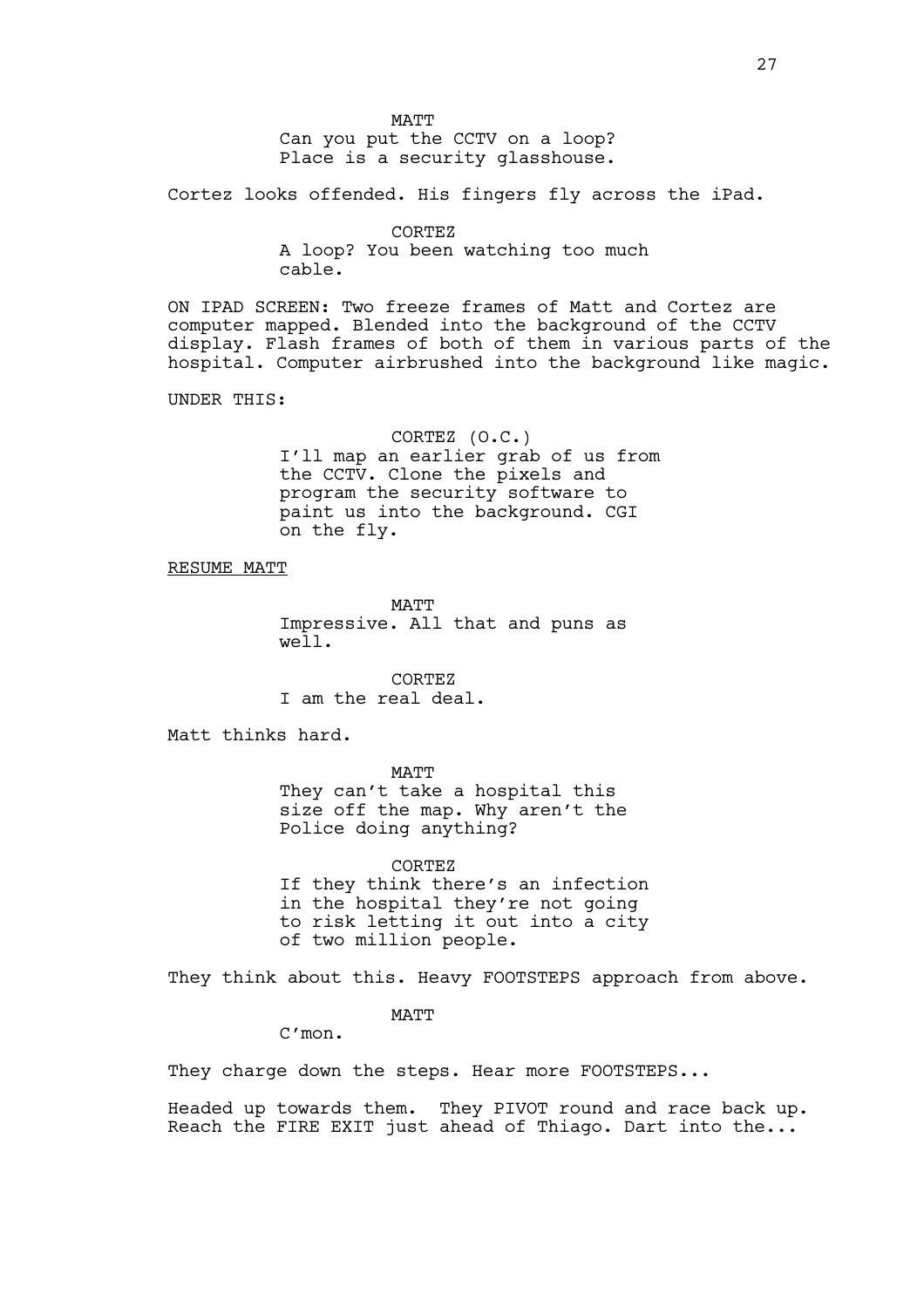#### INT. KITCHEN - SAME

Look for somewhere to hide.

INT. CONTROL ROOM - SAME

Crow flicks through the CCTV feeds. One of them is blank.

CROW The fire exit camera outside the kitchen is down.

MORALES Thiago should be there by now.

INT. STAIRWELL - FIRST FLOOR - SAME

Thiago comes to a halt outside the KITCHEN FIRE EXIT. Uses his PASS. Activates the doors. Heads into the...

INT. KITCHEN - SAME

Scoops a Danish pastry from a basket as he passes. Munches on it as he moves over to the door leading to the cafiteria.

THIAGO'S VIEW THROUGH PORTHOLE GLASS

**CAFETERIA** 

Staff and visitors stand or sit around the tables.

INT. KITCHEN - SAME

Thiago moves around the kitchen, heads towards a LARGE stainless steel storage cabinet. Yanks it open...EMPTY. Moves towards a walk in FREEZER. An alarm BEEPS...

#### THIAGO

On high alert. Finger TIGHT on the trigger. Looks for the source of the sound. His eye catches the...

FREEZER TEMPERATURE GAUGE

The digits flick from -62f back down to -63f... The beeper dies. His Walkie-talkie squawks.

> CROW (FILTER) You eating your way through that kitchen?

Thiago bolts down the last of the Danish. Mumbles.

**THIAGO** Still checking.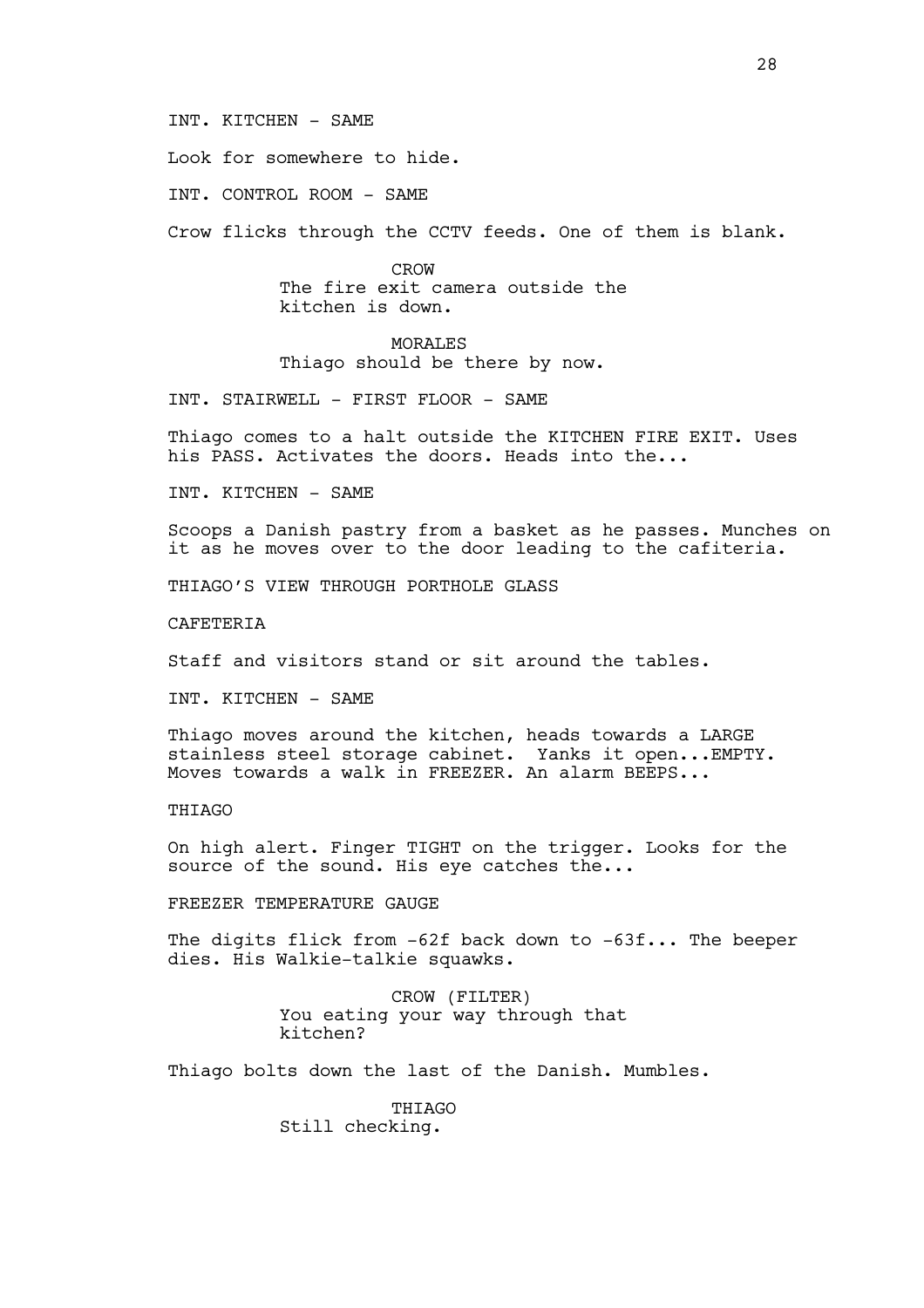CROW (FILTER) FYI someone's knocked out the camera covering the fire exit outside the kitchen...stay sharp.

Thiago tenses one massive arm around his gun.

**THIAGO** 

Like a razor.

INT. CONTROL ROOM

Morales studies CCTV of the entrance. A couple of PATROL CARS and a HAZCHEM TRUCK sit outside the gates.

INT. KITCHEN - SAME

A SOUND from inside the FREEZER. Thiago wrenches open the freezer door. A BODY smashes into him. Knocks him to the floor. His finger hits the trigger.

The body explodes as a thousand rounds a minute pour into it. Blood and flesh spray the walls. SILENCE. Smoke drifts through the kitchen. Women in the cafeteria SCREAM.

Thiago grips the smoking machine gun. Half a cow spread across the walls. Swats at the blood and meat splattered over his clothes. Makes it worse.

## THIAGO

Mierda!

Freezing vapor drifts past carcasses on hooks. Thiago slams the freezer door. Heads out through the Fire Exit. Locks it.

INT. FREEZER - SAME

Cortez and Matt drop to the floor. Spit out the ICE-CUBES they've been chewing to hide their steaming breath. Hands numb from the cold. Cortez studies his torn shirt cuff.

> CORTEZ Damn. That was my favorite shirt.

MATT That guy was ready to blow.

CORTEZ He sure was. Let's bounce, I'm freezing my nuts off here.

Cortez goes over to the safety release handle. Pushes it. Nothing happens. Matt's eyes BLAZE with sudden anger and fear. He smashes the door with his foot. It pops open.

> CORTEZ That'll work.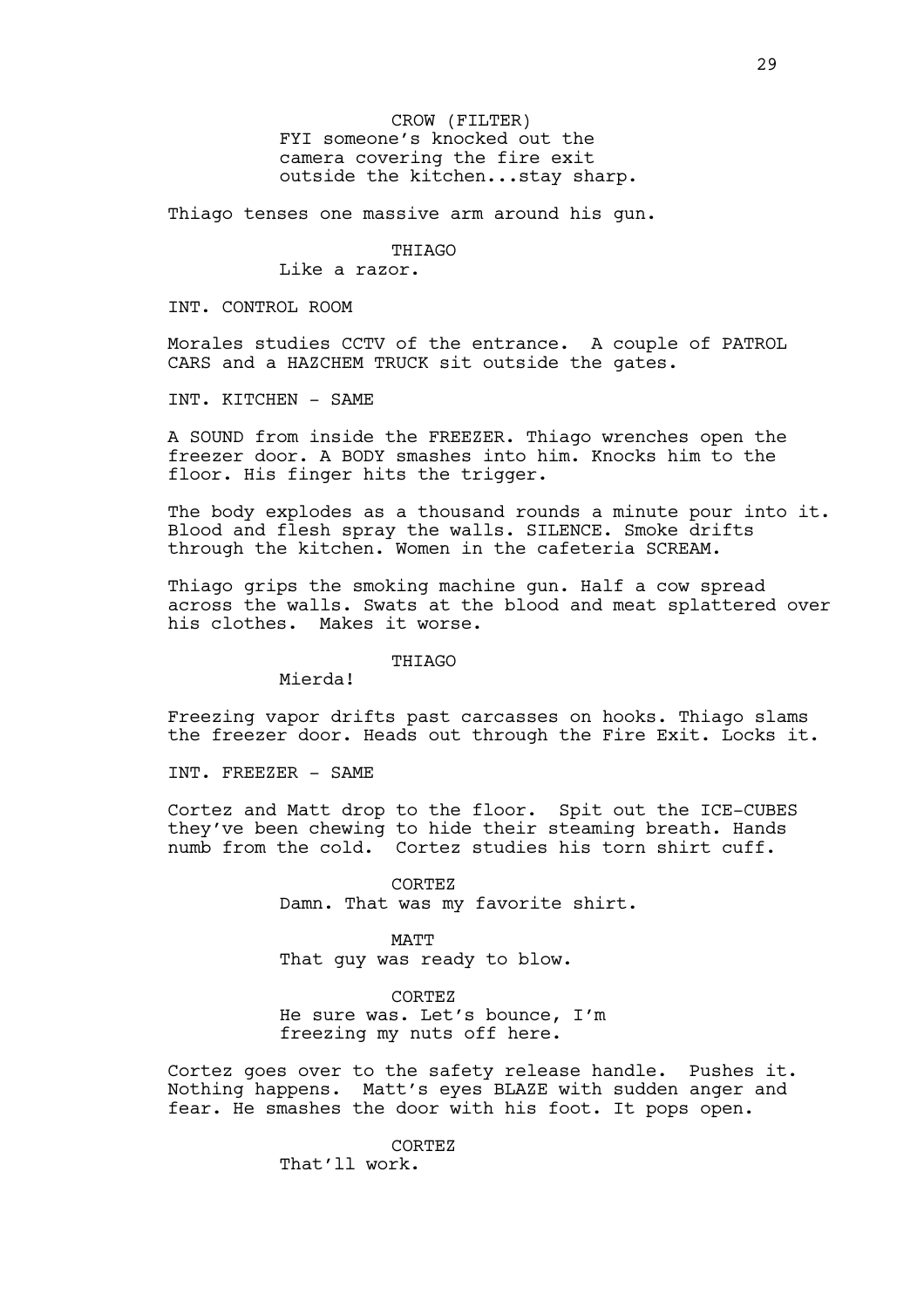Matt breathes deeply. Pulls his desert vista out. Looks at it. Cortez sees, but doesn't react. Matt goes over to the fire exit. Locked. They look through the cafeteria door.

CORTEZ'S VIEW THROUGH PORTHOLE GLASS

Raoul and Almos herd more hospital staff into the Cafeteria. Raoul guards the entrance. Almos heads towards the kitchen.

#### CORTEZ

Get down.

They drop to the floor. Matt locks the door. The KITCHEN door handle moves.

INT. CAFETERIA - SAME

Almos peers through the porthole glass. Reacts to the mess. Nurse Coltrane moves up to the gunmen. Dr. Hughes joins her.

> ALMOS Looks like a slaughterhouse.

NURSE COLTRANE What are you going to do with us?

RAOUL You have food, water and restrooms, that's all you need to know.

NURSE COLTRANE

What about the patients? Without proper attention they're going to die.

RAOUL That depends on how much time we waste talking to you rather than doing what we came for.

DR. HUGHES And what is that exactly?

RAOUL

Oh, so now we got a committee meeting. Why don't you just make a note of this...

BANG! He slugs Dr. Hughes in the head with his gun butt. The Doctor slides to the floor, a gash to the head. Nurse Coltrane uses a napkin to mop the blood. Eyes burning.

#### INT. KITCHEN - SAME

Cortez and Matt come out from behind the chiller cabinet. Go over to a FOOD ELEVATOR. Steel doors and an inset glass viewing slot. Just enough room for an adult. Trays of food.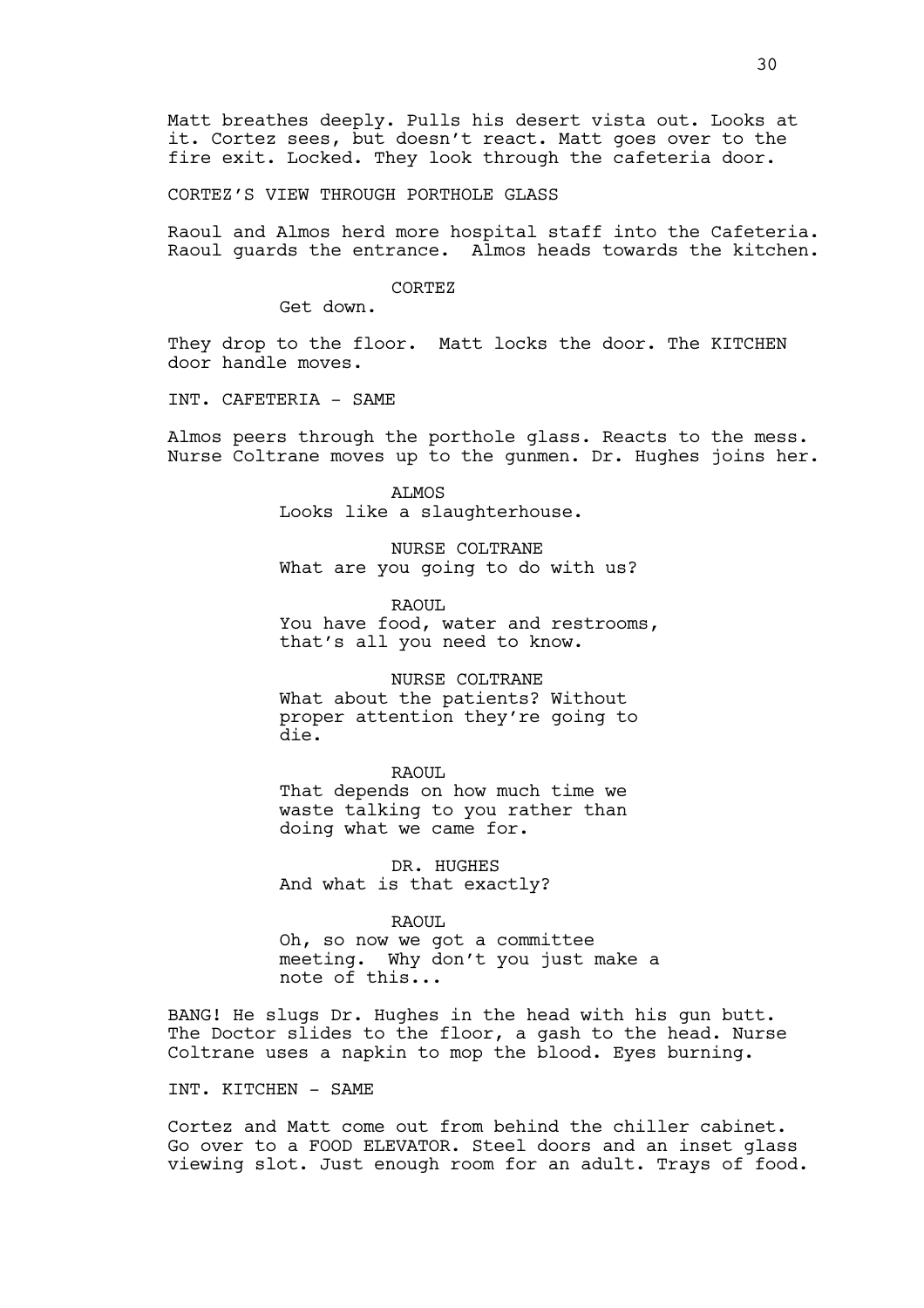Matt stares at it. His hands shake.

CORTEZ

You okay man?

Matt pulls out his desert vista postcard. Looks at it.

CORTEZ Maybe we can get out another way.

Matt forces down his panic. Unloads the trays. Makes space.

MATT I'm fine. I can use it to get to Maternity. Once I'm there you can call it back.

CORTEZ How do I contact you?

Matt pulls out his PAGER. Cortez nods. Matt Squeezes into the elevator. Space to crouch. Cortez slips him a bag of peanuts.

> CORTEZ Enjoy your flight.

They share a look. No words necessary. Cortez closes the doors. Hits the button. The elevator disappears.

INT. CONTROL ROOM - SAME

Crow's patched into the hospital control system.

MORALES Shut down the power.

Crow's fingers scuttle across the iPad.

INT. MATERNITY WARD - SAME

The lights go out. Babies start to WAIL. Tomas starts shouting for quiet. Nurse Bleacher goes up to him.

> NURSE BLEACHER Please. Stop shouting you're terrifying them.

Tomas glares at her. BAM! Slaps her across the face. She stares him in the eye. Not backing down.

> NURSE BLEACHER When they hunt you down and kill you. I'll be the first to spit on your grave.

Tomas takes a step back from the ferocity and sheer guts of this woman. He's seen nothing like it in his country.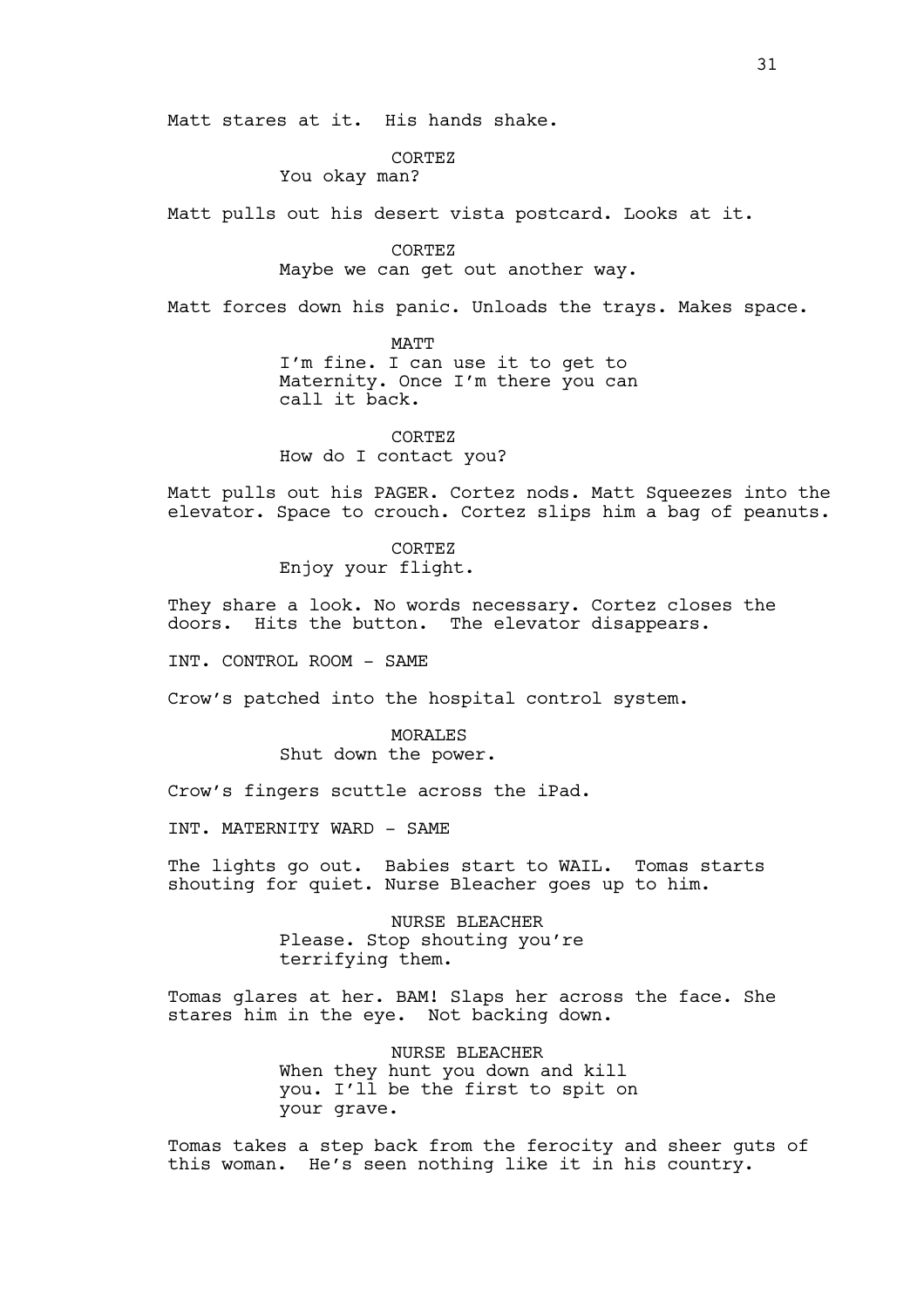Get back to your job.

He turns and walks away. Nurse Bleacher looks at her hand. It's shaking. She grips it with her other one to still it. Moves down the rows of babies and mothers. Passes Beth.

#### BETH

Thank you.

NURSE BLEACHER Arrogant dickhead. Are you okay?

BETH I've felt better.

NURSE BLEACHER (worried) Why aren't the emergency lights coming on?

INT. FOOD ELEVATOR - SAME

Cramped. Noisy. Dark. Faint glow from the back of the control panel. Flashes of light as it moves past each floor.

The power dies. PITCH BLACK.

Matt pulls the pager out of his pocket. Hit's the backlight. A sheen of sweat on his face in the green glow. Steel walls. Mechanical groans. Distant VOICES echo down the shaft.

Matts breath rasps in his throat. Claustrophobic. Panic setting in. Tries to change position, muscles cramp. Struggles to get his postcard out. Can't reach it.

BANG! BANG! Slams his fist against the cold steel. Entombed.

FLASHBACK

Matt now in CAMOS. Still entombed but enough light leaks through BULLET HOLES to show us the situation. He's trapped inside some kind of overturned military vehicle.

Something drips onto his face. He wipes at it. His hand comes away covered in BLOOD. A FACE...hangs upside down. DEAD. Half a BODY on the metal underside of a HATCHWAY. Torn flesh.

And finally as he tries to move something quivers under his feet. His eyes look down. He's standing in what's left of someone's chest cavity! He throws back his head and SCREAMS!

As we SLAM BACK  $TO$   $--$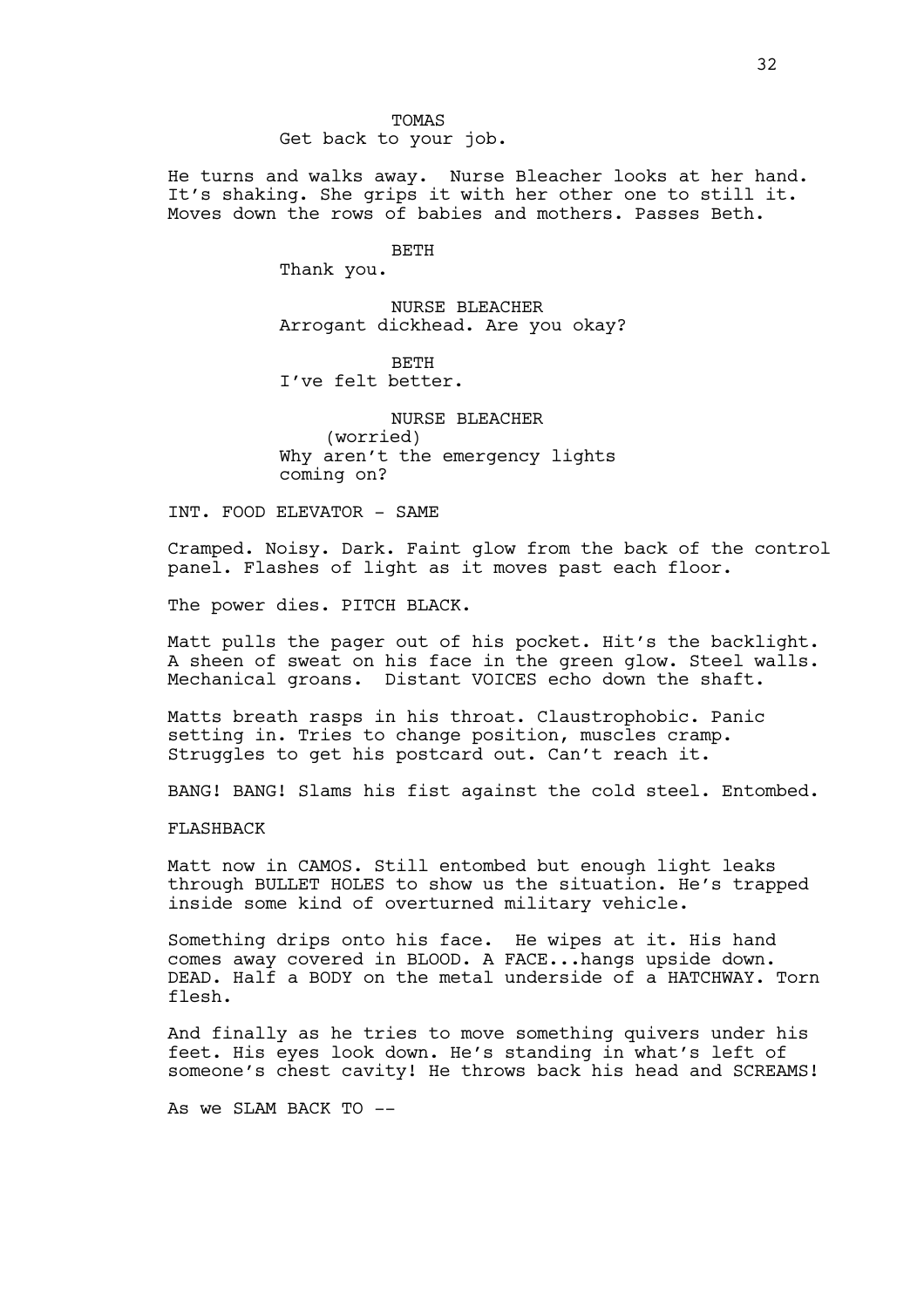#### INT. FOOD ELEVATOR - PRESENT

The pager vibrates. Text flashes up on the screen. Illuminates Matt's terrified face.

## PAGER TEXT *Emergency power is coming on."*

The steel tomb fills with red light. SHAPES move outside. Matt forces the two halves of the elevator hatch open. Falls out. Hits the floor. Rubs cramped muscles.

Something hums towards him through the dark. HOSPIVATOR doors open. SILHOUETTED by the glow...A HOSPI. The Hospivator doors close. Matt calls out an instruction.

## MATT Hospi. Service lights.

White light flickers from dozens of Hospi's. Illuminates a plastic and steel army. We're in...

INT. MEZZANINE - HOSPI MAINTENANCE LEVEL

A SUB-FLOOR between levels FOUR and FIVE where Hospis are recharged, maintained and stored.

At the back. ARMORED. FLAMEPROOF HOSPI 4000's with FOAM delivery systems. Thermal imaging, and heavy grippers.

Workbenches on one side. Mechanical parts and CIRCUIT BOARDS litter the surfaces. In the corner of the room a HOSPI stands motionless. A construction helmet taped to its head.

#### MATT

# Hospilatte.

Matt touches his faded name on the helmet. Splattered with bits of cement and paint -- patched up with duct tape. He plugs in a lead. Connects the Hospi to a power outlet.

A muted hum as the charging circuits start. He goes over to the other Hospis. Hits a button on the CHEST PLATE of one. A dispensing tray slides out. EMPTY. He goes through them all.

No INSULIN.

OFF MATT starting to get really worried.

EXT. HOSPITAL SECURITY GATE - NIGHT

Reporter MAISY GREY (20s) tough as hell. Doing an interview with the ORDERLY we saw earlier helping Old Man Dudman.

> MAISY GREY Your shift ended just before the hospital shut down. Can you tell us how long this could last?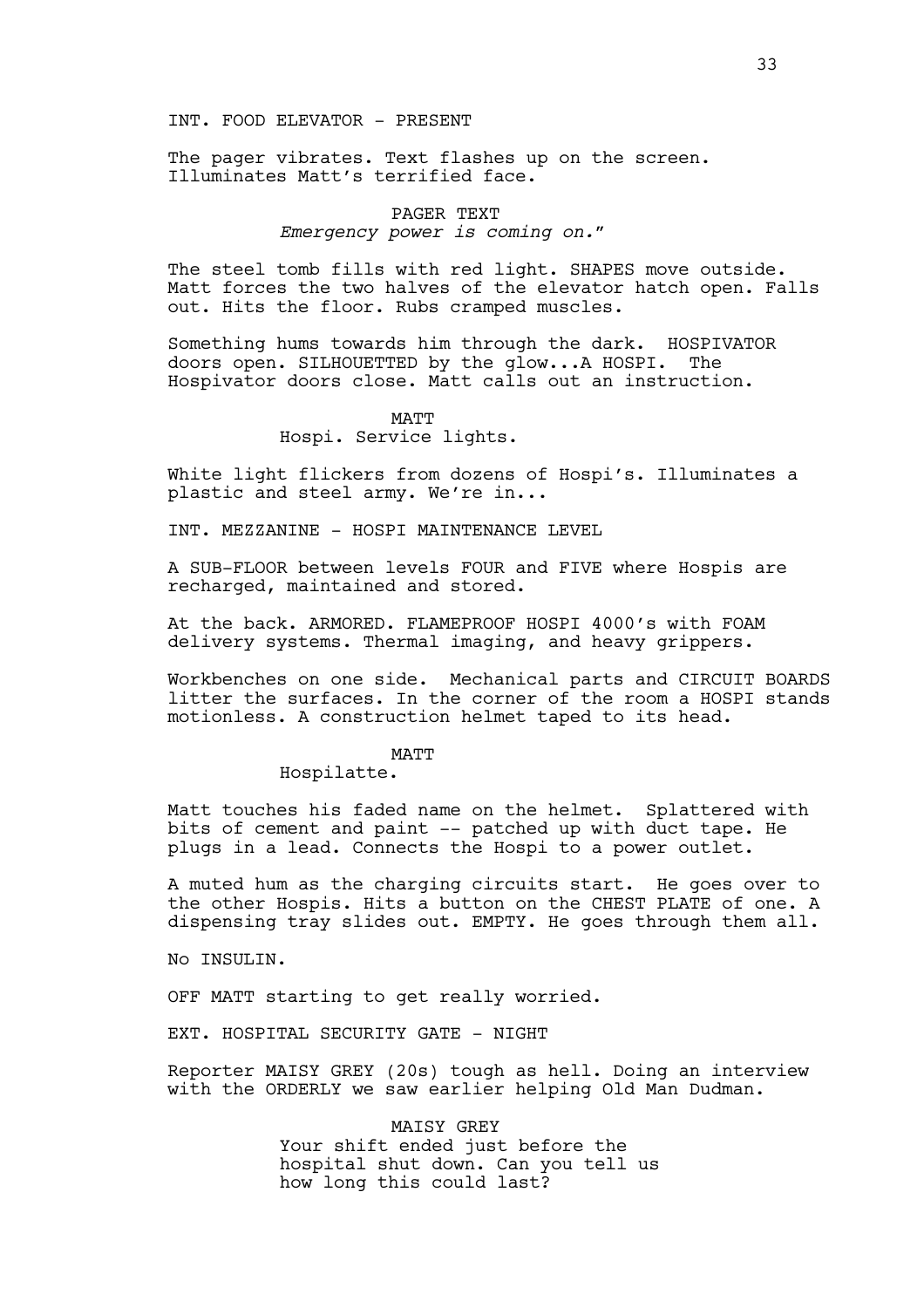ORDERLY Once they've isolated the infection we'll be allowed back in.

MAISY GREY Could it just be a false alarm?

ORDERLY It's a brand new building. Sometimes the electronics sensors are just too sensitive.

MAISY GREY

Thank you.

She turns to camera. Touches her earpiece -- news coming in

MAISY GREY We've just heard that the building is now running on emergency power and that all communications in and out of the hospital have been cut. It makes you wonder. What's really going on in there? (beat) I'm Maisy Grey for KPRC news.

INT. HOSPI MAINTENANCE LEVEL

Matt hits the button on a puck shaped metal disc - an LED winks. He turns it off. Puts it back on the workbench.

He checks a charge meter on the back of the Hospilatte. Taps a recessed button on the front of the HOSPI's chestplate. A small TRAY grinds open.

ANGLE ON TRAY

Some brittle sachets of sugar, a couple of milk pods, some Oreo cookies in cellophane. Wooden stirrers and...a REMOTE ACCESS PASS. Matt's I.D. picture and name on it.

Matt scoops up the cookies. Munches on them. Goes over to the exit door off the service level. Moves his pass towards the SENSOR PLATE. The door opens. Relief floods his face.

INT. GROUND FLOOR - RECEPTION AREA

The Whip-Thin gunman guards the desk. HOSPIVATOR DOORS slide open. Matt slips out. Takes cover behind the DRUGS DISPENSER. Thin Gunman looks up at the elevator noise. Sees nothing.

Matt peers round the side of the dispenser. Looks over at the entrance out of the hospital. Too exposed. Matt slips down the corridor.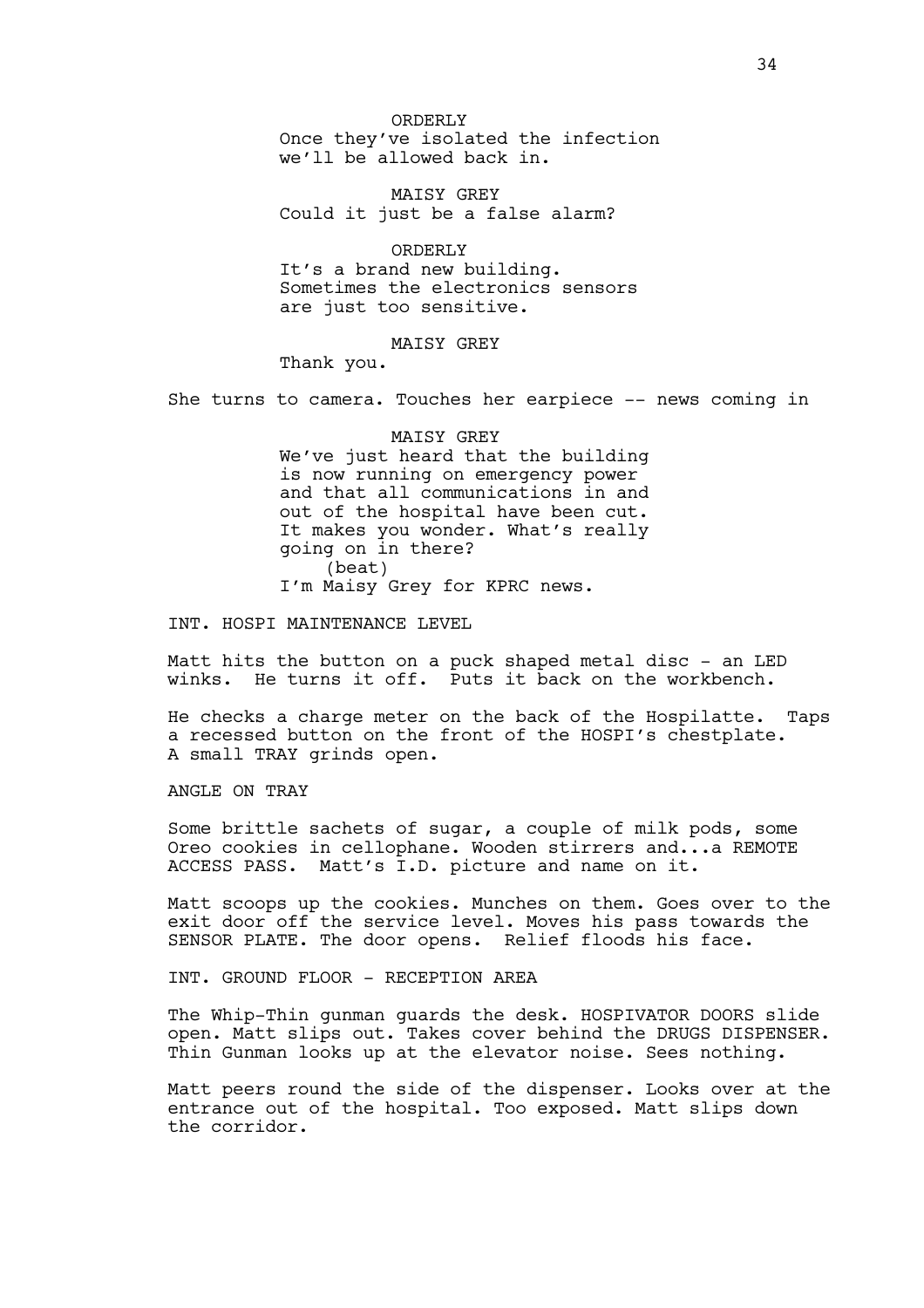INT. THIRD FLOOR - CORRIDOR - SAME

Matt watches the Gunmen load drugs onto wooden pallets in front of the FIRE EXIT window. He turns and heads back the way he came. Towards the CRYOGENICS LAB.

Rounds a corner. Almost bumps into Gold Stud! Takes cover behind a trolley of GAS CYLINDERS. Gold Stud heads down the corridor, past cryogenics. Matt heads towards the LAB.

CLICK! He slips in. Gold Stud reacts to the sound. Turns back towards the lab. Crushes something underfoot. Looks down at...A COOKIE.

He looks through the ARMORED INSPECTION WINDOW. Flicks the safety off his gun. Swipes into the...

INT. CRYOGENICS LAB - SAME

ULTRAVIOLET light. Sterile. Eerie. A steel rack of thirty or so STORAGE PODS containing deadly viruses. Fed by 250 KG of LIQUID NITROGEN in a LARGE aluminum tank on a wheeled base.

Racks of BIOLOGICAL SUITS tremble in the negative airflow. Gold Stud moves slowly round the lab. Nervous.

VIEW THROUGH A BIOLOGICAL MASK

The distorted shape of Gold Stud, smears past. A biological suit moves. Gold Stud whirls round...

FIRES! Bad move. Bullets pepper the suits. A bullet hits one of the PODS. FREEZING GAS. BLASTS across the room.

Clouds of VAPOR. Gold Stud can't see anything.

GOLD STUD

Last chance.

A SHAPE moves towards him in the mist. GOLD STUD Staggers. Eyes BLOODSHOT. Claws at his throat. Gasps for air.

Gun falling from nerveless fingers. Knees giving way.

He clutches at the punctured VIRUS POD.

GOLD STUD'S VIEWPOINT

Blurred letters ripple.

EHF "*EBOLA HEMORRHAGIC FEVER*." The last thing he'll ever see.

DEAD before he hits the floor. A figure walks through the mist with ponderous steps. Wears a BIOLOGICAL SUIT.

MATT'S FACE stares through the helmet faceplate.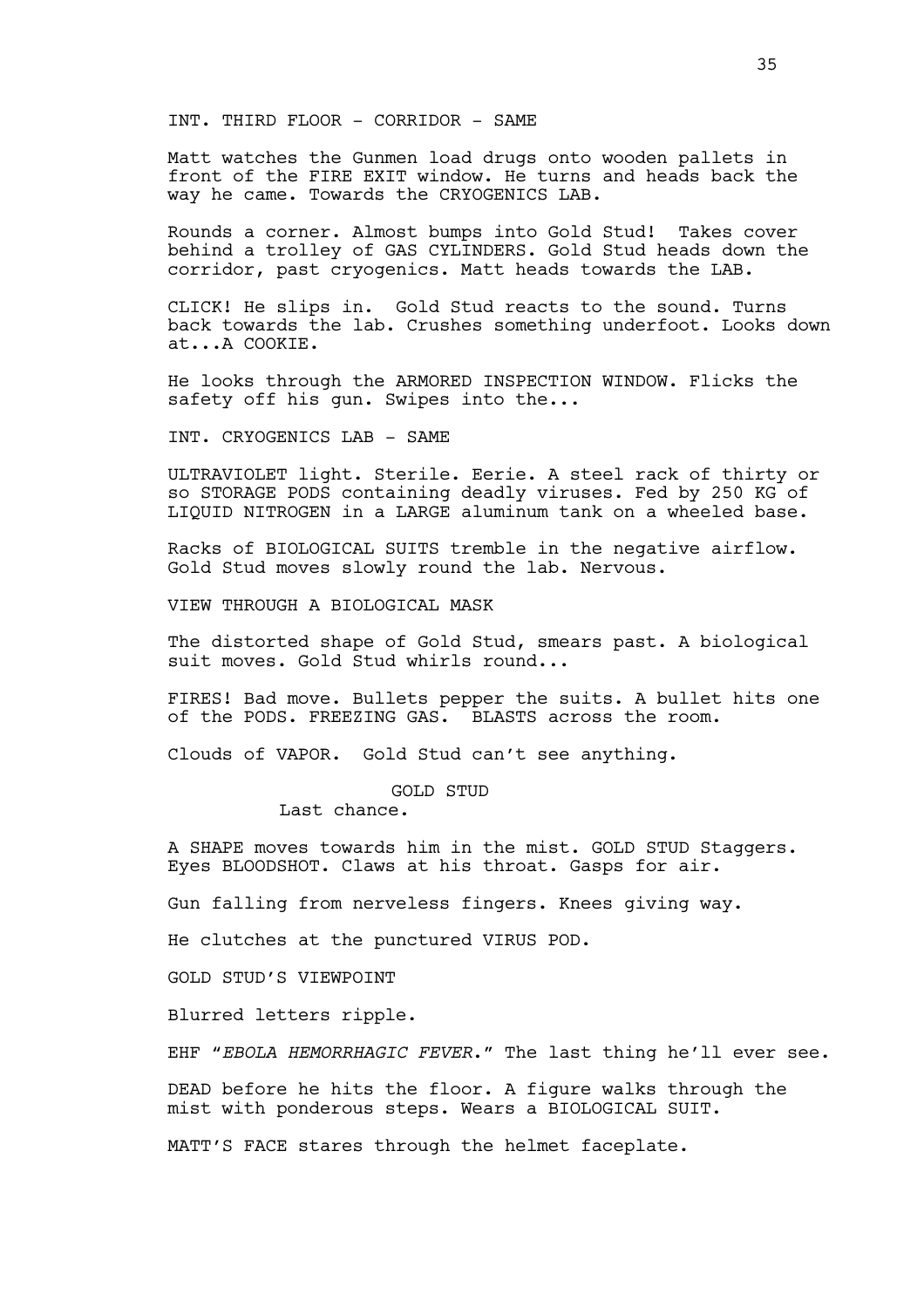Bends down and picks up the dropped gun. Unclips a WALKIE TALKIE from Gold Stud's belt. Snags his security pass.

Hits the PURGE button. Neutralizing GAS BLASTS from vents in the ceiling. VAST FANS roar. Void the contagion. Suck everything up that isn't tied down. PAPER. Loose DEBRIS.

An UNHOLY VORTEX.

INT. CONTROL ROOM - SAME

A RED area pulses on the schematic of the THIRD FLOOR Cryogenics Lab. A PURGE IN PROGRESS warning. Crow sees.

> CROW Something's tripped the purge system in Cryogenics.

WHIP-THIN GUNMAN (FILTER) I'm on my way.

INT. CORRIDOR - CONTINUOUS

The lab door opens. Matt comes out. Struggles out of the heavy suit. Rips the helmet off. Breathes fresh air as...

The Whip-thin Gunman appears. Unleashes a hail of BULLETS. Shreds the wall beside Matt who dives behind the OXYGEN CYLINDERS. Bullets ricochet off the trolley.

Whip-thin reloads as...

Matt shoulders a CYLINDER -- SPRINTS towards him.

WHIP-THIN

Slaps another MAG in. Raises the gun as...

Matt RAMS the CYLINDER into his HEAD! Melons his SKULL. Races to the...

# HOSPIVATOR

As Almos and Raoul reach the end of the corridor. Matt dives in. Bullets slam into the BLAST-PROOF doors as they close.

INT. CONTROL ROOM - CONTINUOUS

A FREEZE FRAME gradually appears as software unscrambles Matt's face from the corridor shoot out.

> CROW Somebody's messing with the security software. Looked like he was fighting with the invisible man. I had to decrypt the picture to get anything.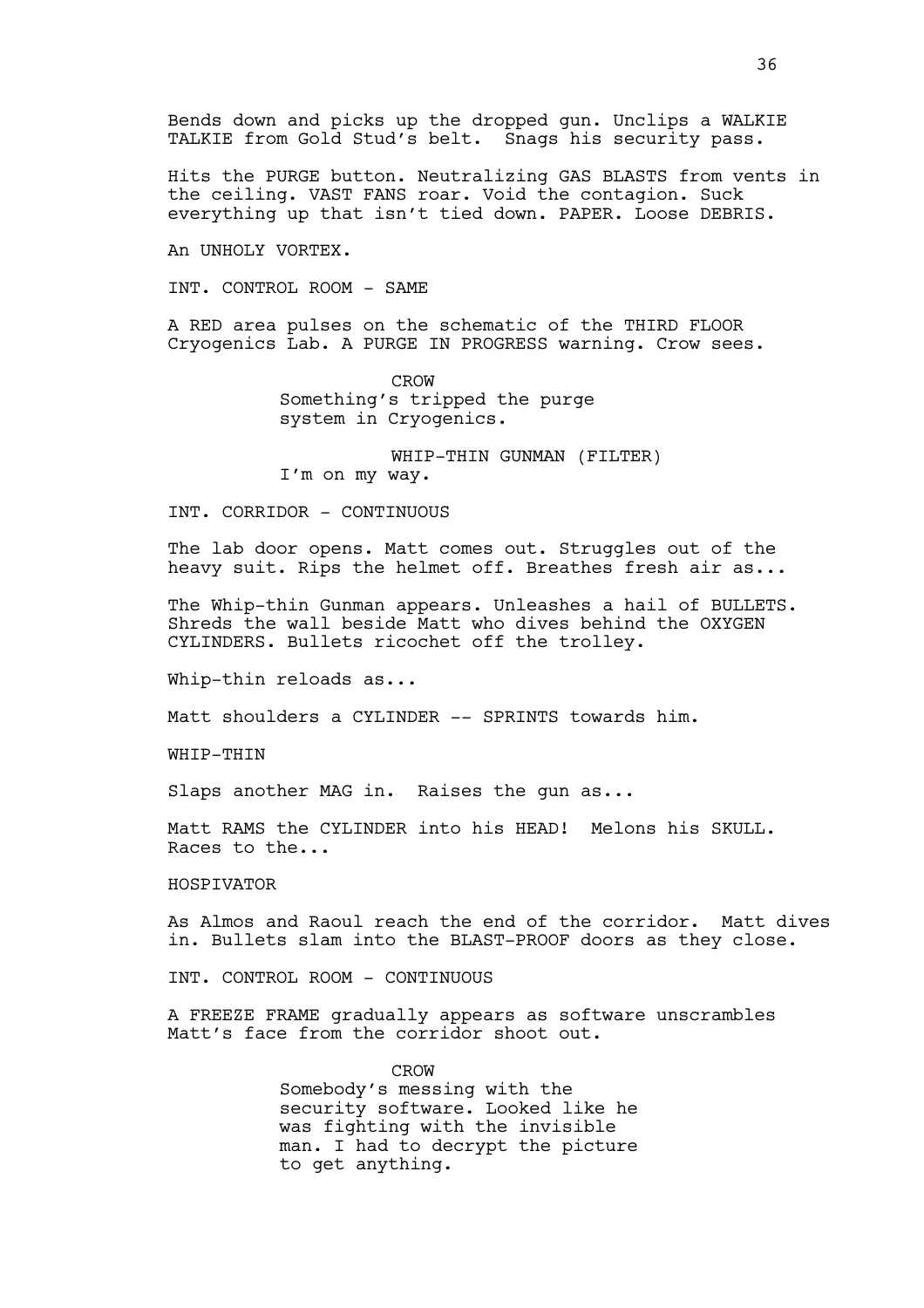INT. CORRIDOR - CRYOGENICS - NIGHT

Morales, Raoul and Almos at the scene of the shoot-out. Raoul looks through the inspection window. Grimaces.

Morales looks down at the crumpled biological suit on the corridor floor. Cold fury in his eyes. Mind churning.

MORALES

Who are you?

INT. CAFETERIA - NIGHT

Morales walks in flanked by Raoul, Almos and Thiago. Women sob. The men try to hold it together, but everyone's pretty wired. Nurse Coltrane bandages the injured security guard.

> MORALES I fully intended to be finished my business by now, but there have been...personnel issues.

He holds up a print-out of Cortez.

MORALES I need you to tell me where this man is. Now I'm sure you all remember what happened last time I asked for help?

He looks around at the worried faces. Pulls out his gun. Levels it at the Fresh-Faced Nurse's head.

> MORALES I'm not a plastic surgeon, but I doubt this will be fixable.

He cocks his gun. Aims at her face. The Chef speaks up.

CHEF

He went into the kitchen.

Morales nods. He looks at Thiago. Who drops his eyes. A low mechanical HUM comes from the kitchen.

MORALES

Go!

The men run towards the kitchen door. It's locked. Thiago Slams his shoulder into the door. It opens a fraction. JAMS. He FIRES on full auto at the door. Tears it apart.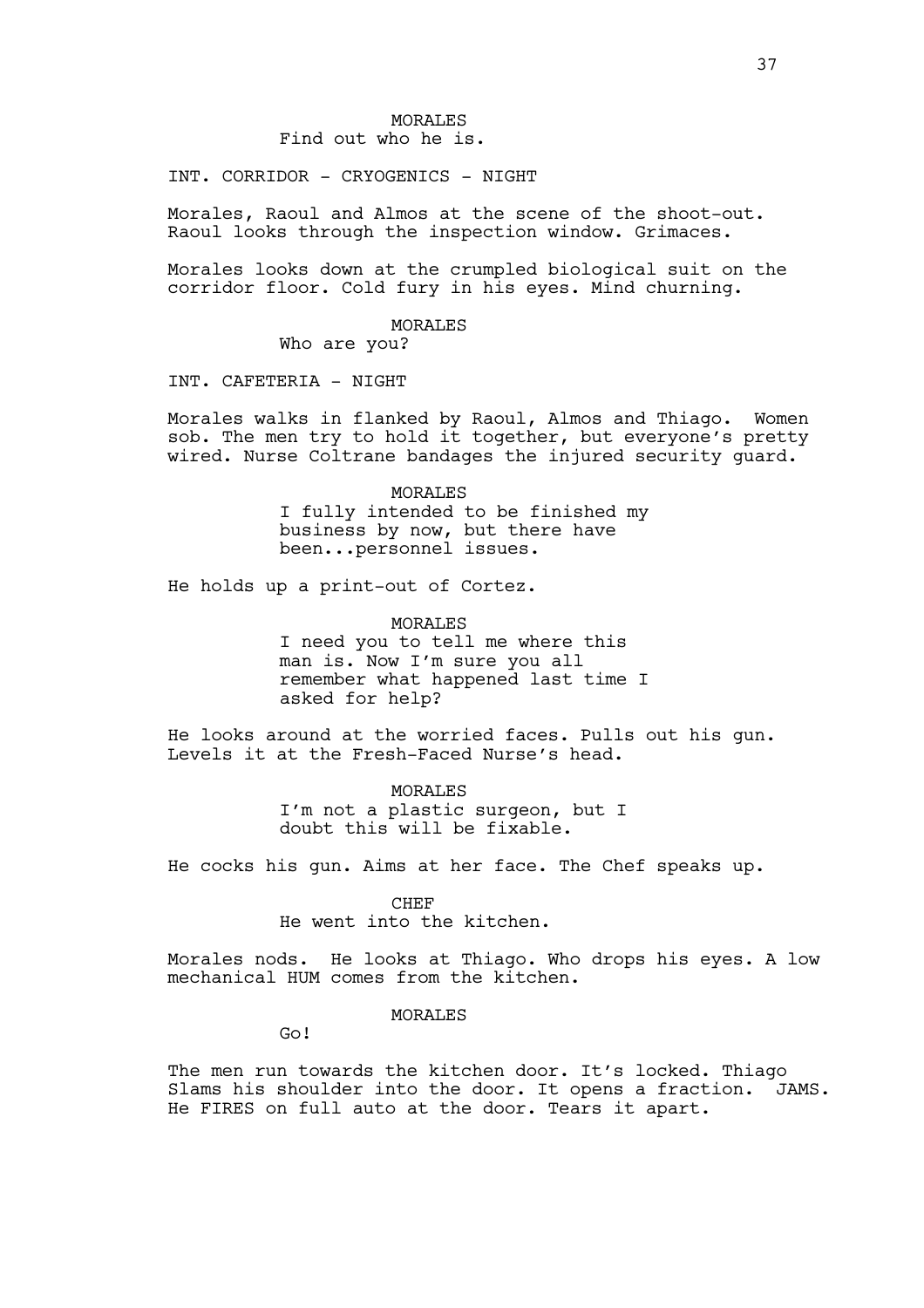### INT. KITCHEN - SAME

Bullets DESTROY the drinks chiller blocking the door. Thiago smashes his way through. Looks around. Nothing. Morales steps over the mess. Opens the freezer door goes into the...

### FREEZER

Something crunches underfoot. An OREO cookie. He walks deeper into the freezer. Looks at some carcasses. Frost disturbed.

A piece of brightly colored shirt cuff hangs limply from a meat hook. He steps back into the...

#### KITCHEN

Goes over to Thiago. Grinds his Glock into his forehead.

MORALES Tell me, how could you miss two live bodies in a freezer full of dead meat?

THIAGO There was no one, I...

BLAM! Morales smacks him across the face. Thiago grunts, soaks it up. Morales puts his arm around the big man's shoulders -- wears the smile of a close friend now.

> MORALES Thiago, Thiago. What are we going to do with you?

Morales heads back into the...

CAFETERIA

Goes over to the Chef. Rams his gun into the terrified man's ear. Shows him a printout of the CCTV freeze frame of Matt.

MORALES

Who is he?

The Chef pales. Sweat runs off him.

**CHEF** I don't know who he is. He's just some wiseass. I only started working here yesterday.

MORALES And today you could be stopping for the rest of your life. Think harder.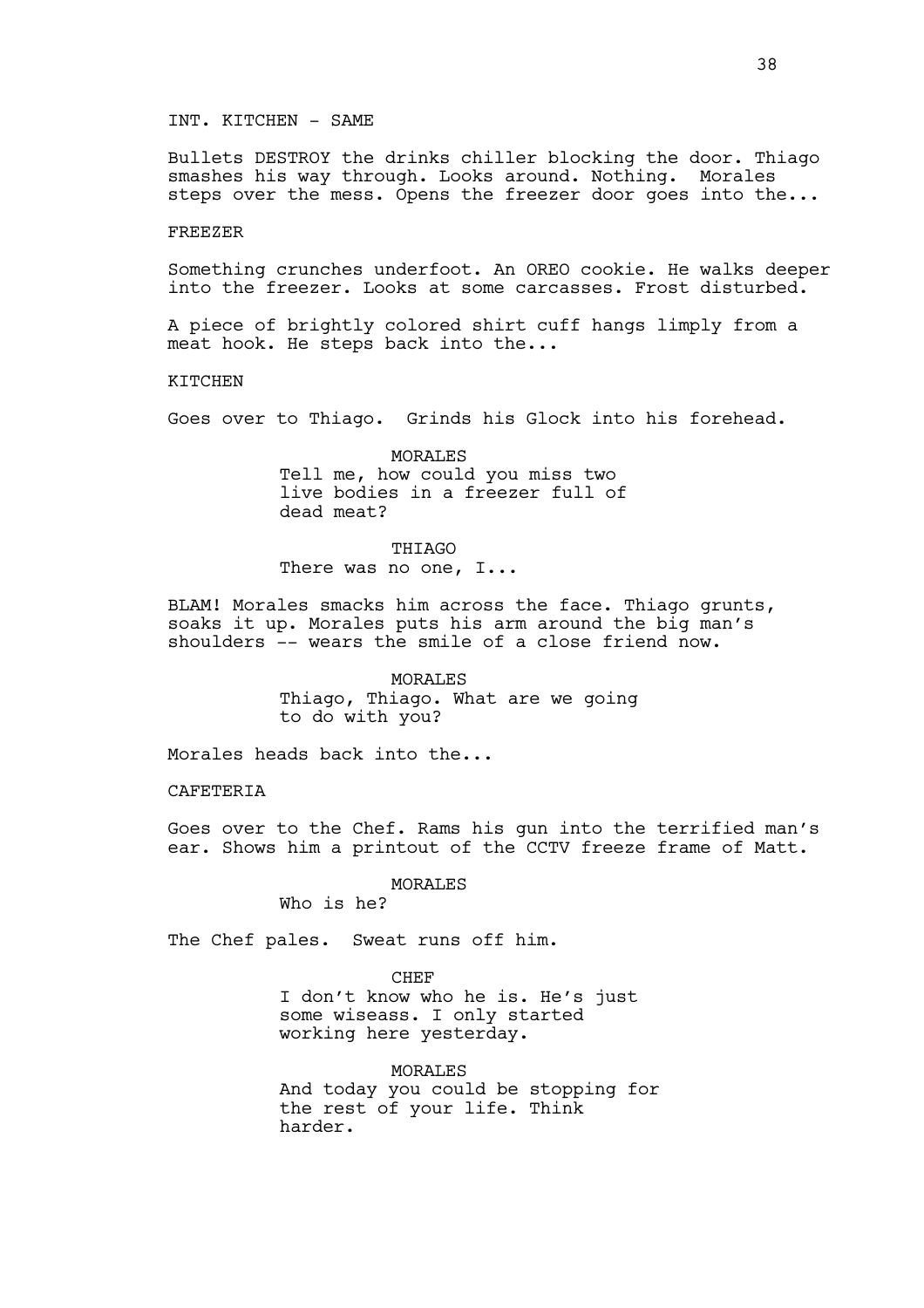Wait! I heard him talking, his wife just gave him a son.

Morales nods, mind calculating. He whirls round, strides to the exit. Gunmen race to keep up.

# MORALES

(to Almos) Go back to the Control room. Tell Crow to set up the video link.

Thiago moves towards the door. Revealing Matt's face on the row of HOSPITAL staff pictures behind him.

INT. HOSPI MAINTENANCE LEVEL - NIGHT

A muted HUM. PING! Cortez falls out of the food elevator.

CORTEZ Remind me never to travel coach.

He looks at Gold-Stud's Walkie-talkie, machine gun and pass on the work top. Sees the beat up Hospilatte.

> CORTEZ Wow. You fired up the prototype. This the one they named Hospilatte because you used it to bring the workers coffee?

MATT Yeah. Japanese tecs used it to road test their systems. Found my remote pass in it's supply tray.

Cortez goes over to the battered Hospi.

CORTEZ This could be useful to us. It doesn't have an I.D. so it won't show up on the system. It'll need a remote access pass. The latest Hospis have one built in.

He loops a laminated SECURITY PASS around its chestplate. Goes over to a drawer under a work-top. Pulls out some goggles. Throws a pair to Matt.

> CORTEZ Chromatic, auto density and infra red night vision. (off Matt's look) They cut the power again I want to be ready. We need to prepare a welcome party. I am after all a children's entertainer.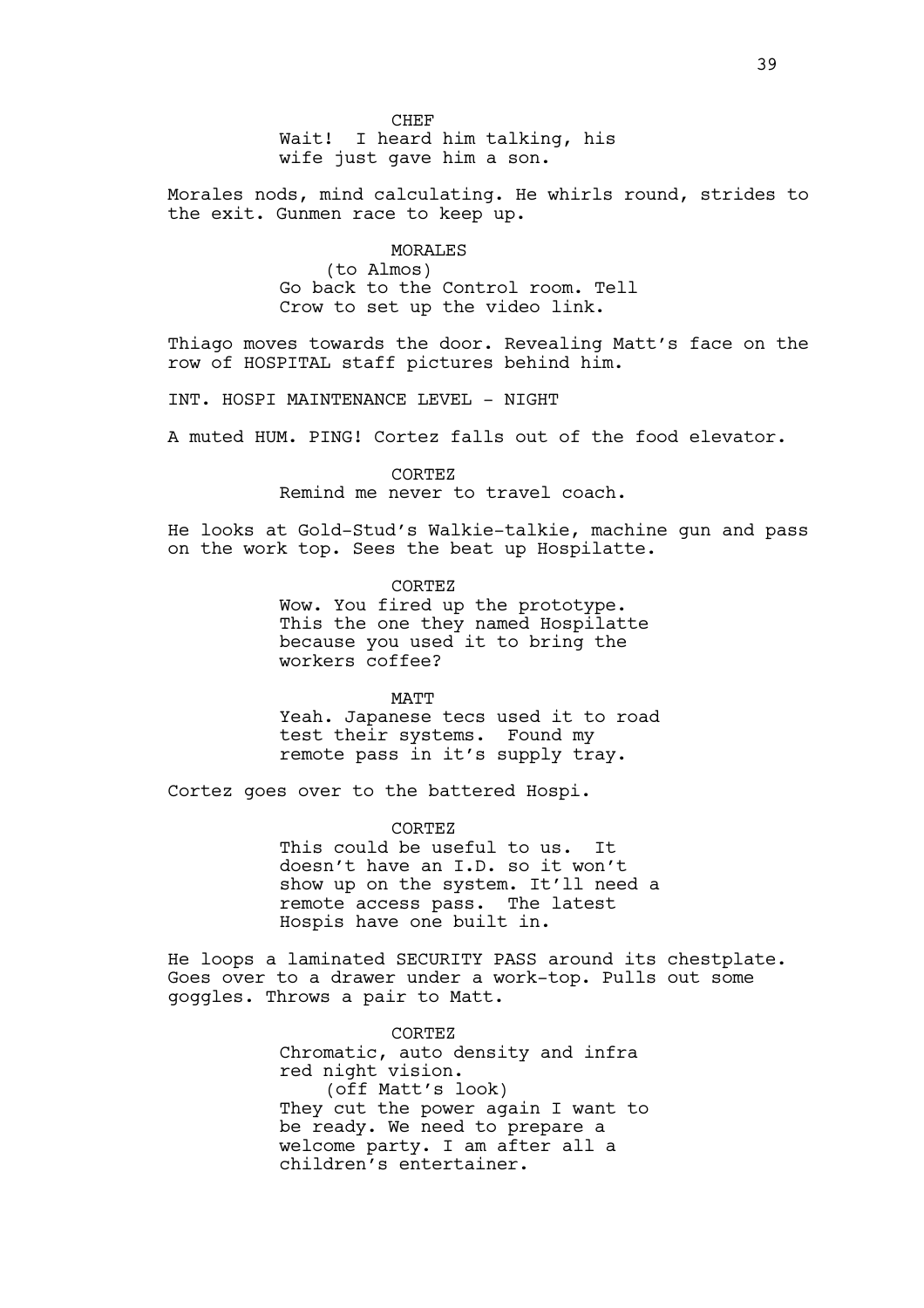MATT Don't remind me. I have to listen to your puns.

CORTEZ I may be Atilla The Pun to you, but to a lot of kids out there I am...drum roll...Dr Drip-Feed.

MATT If they've shut down the Hospi's how can we use them?

Cortez opens the back flap of a HOSPI. Peers inside.

**CORTEZ** Sometimes to amuse the kids I like to get them to dance. To do that I needed a Trojan.

MATT That's all Greek to me.

CORTEZ It's a piece of code, an electronic back gate. Same way you use your credit card to sneak through the fire exits, I can do the same with their software.

MATT That's good. We need all the troops we can get.

CORTEZ You designed a hospital that's perfect for keeping germs out and they're using it to keep people in.

The irony's not lost on Matt.

MATT

Morales and his men are the germs, we just need to purge them.

Matt goes over to a metal cabinet, pulls out a couple of pairs of old Walkie-talkies.

> MATT Site comms. Old VHF band, they won't be monitoring these. One of them has a faulty battery. I forget which.

Cortez looks at the Hospis standing with their open trays.

CORTEZ No insulin?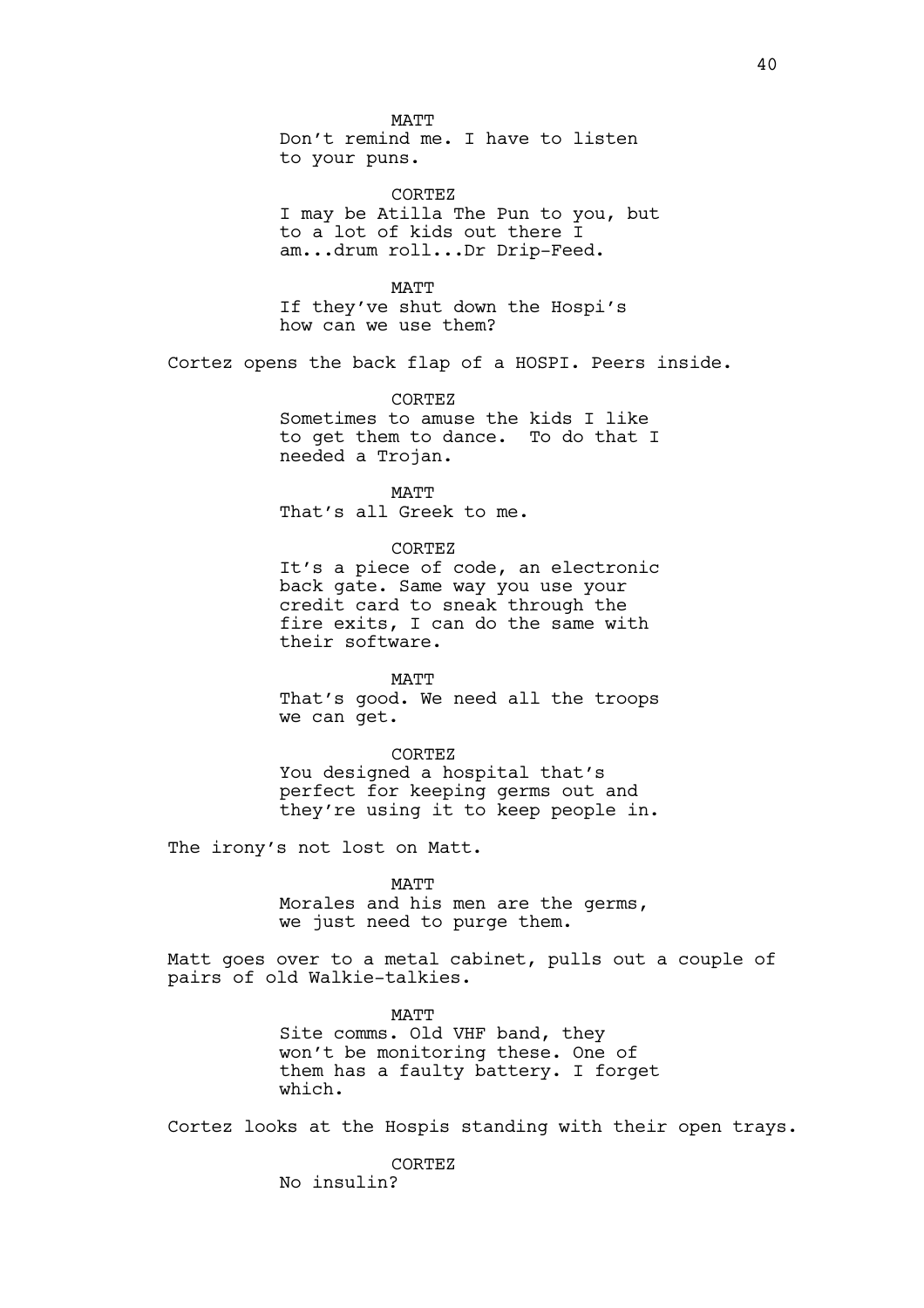Matt shakes his head. Cortez checks his iPad.

# CORTEZ

Those on an assignment would have powered down where they were. The rest would come back here.

# **MATT**

So where is it?

### CORTEZ

I tried to get into the drugs inventory but they've taken it offline.

## MATT

This baby was meant to be a new start for Beth and me.

#### CORTEZ

Rough patch?

# MATT

Yeah. She miscarried while I was out in Afghanistan. Then she had to cope with the way I was when I came back. I worked all the hours just to keep myself from thinking. It was hard on her.

#### CORTEZ

It must have been tough adjusting to civilian life.

## MATT

I'm still dealing with it.

# CORTEZ

Building this place couldn't have been easy either. It's a monster.

#### MATT

Yeah. She never complained. Used to bring me hot salt beef sandwiches when we were putting in the pilings and I was freezing my nuts off.

# CORTEZ

But now she wants you home.

# MATT

If I hadn't come in today... (a pause, then.) You ever think about having kids?

Cortez pats a Hospi.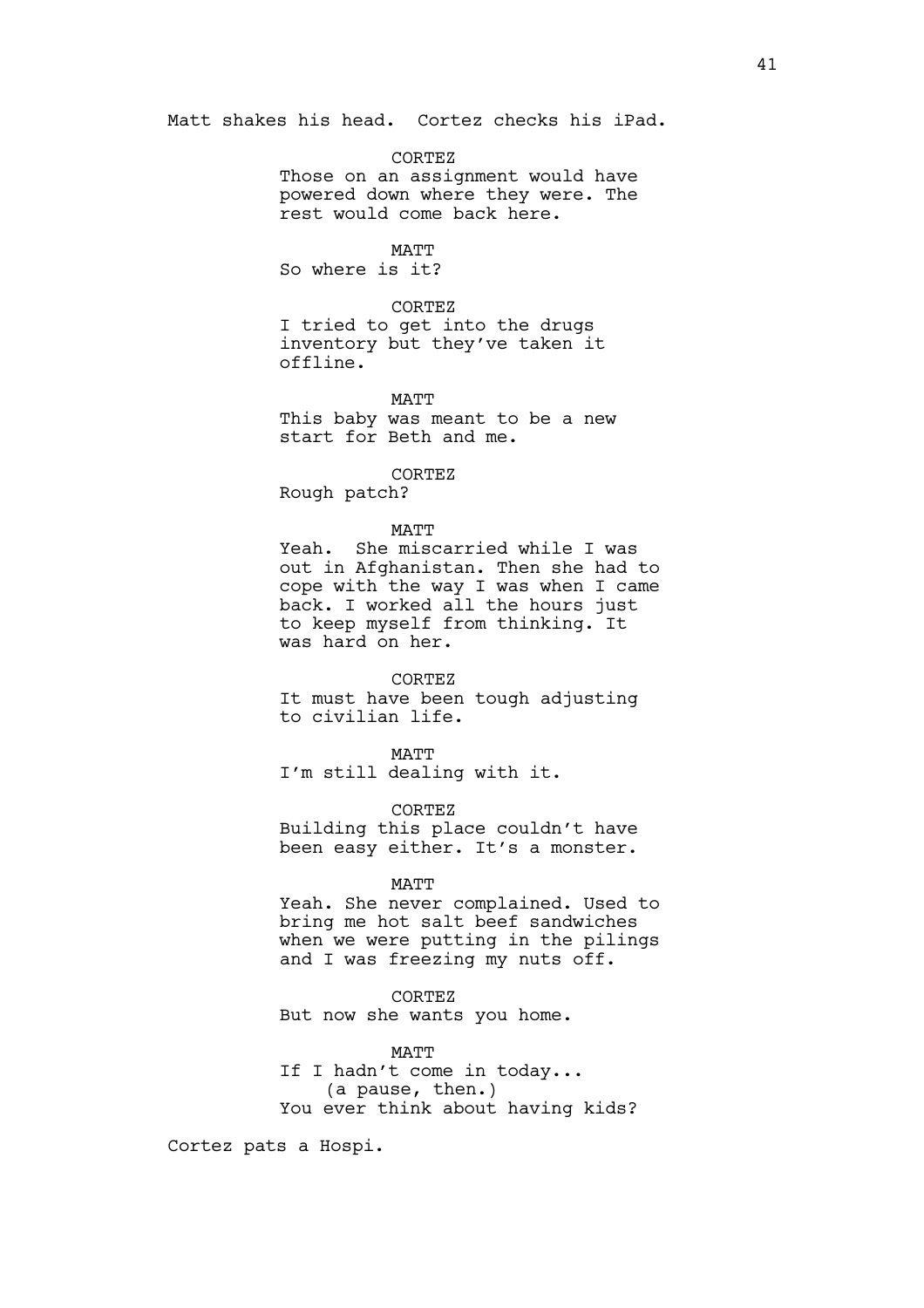CORTEZ Naa, These are my children. Don't get me wrong, I love kids. That's why I do the shows. I'm just kind of...

MATT Irresponsible?

CORTEZ More of a free spirit. Don't like to be tied down. I guess having a kid was a game changer for you.

MATT Best day of my life.

CORTEZ And then some douchebag ruins it by taking over your sand box.

MATT Pretty much.

CORTEZ Then it's time we kicked sand in his face.

He goes over to a Hospi. Types on the screen that serves as its face. Information flicks onto the display.

> CORTEZ Database is back online.

Matt looks at Cortez. Something's wrong.

MATT

What?

CORTEZ Could mean they're trying to find out who you are. Let's slow them down.

Dates and times flash past as he hacks and sorts data. Fingers moving like a concert pianist.

> CORTEZ Gonna encrypt the file headers and put a firewall around the backup. Should hold them up while I do a search...here we go.

An inventory record flicks up on the Hospi: BETH TYLER.

CORTEZ Bingo! Fourth floor, Hospi #404.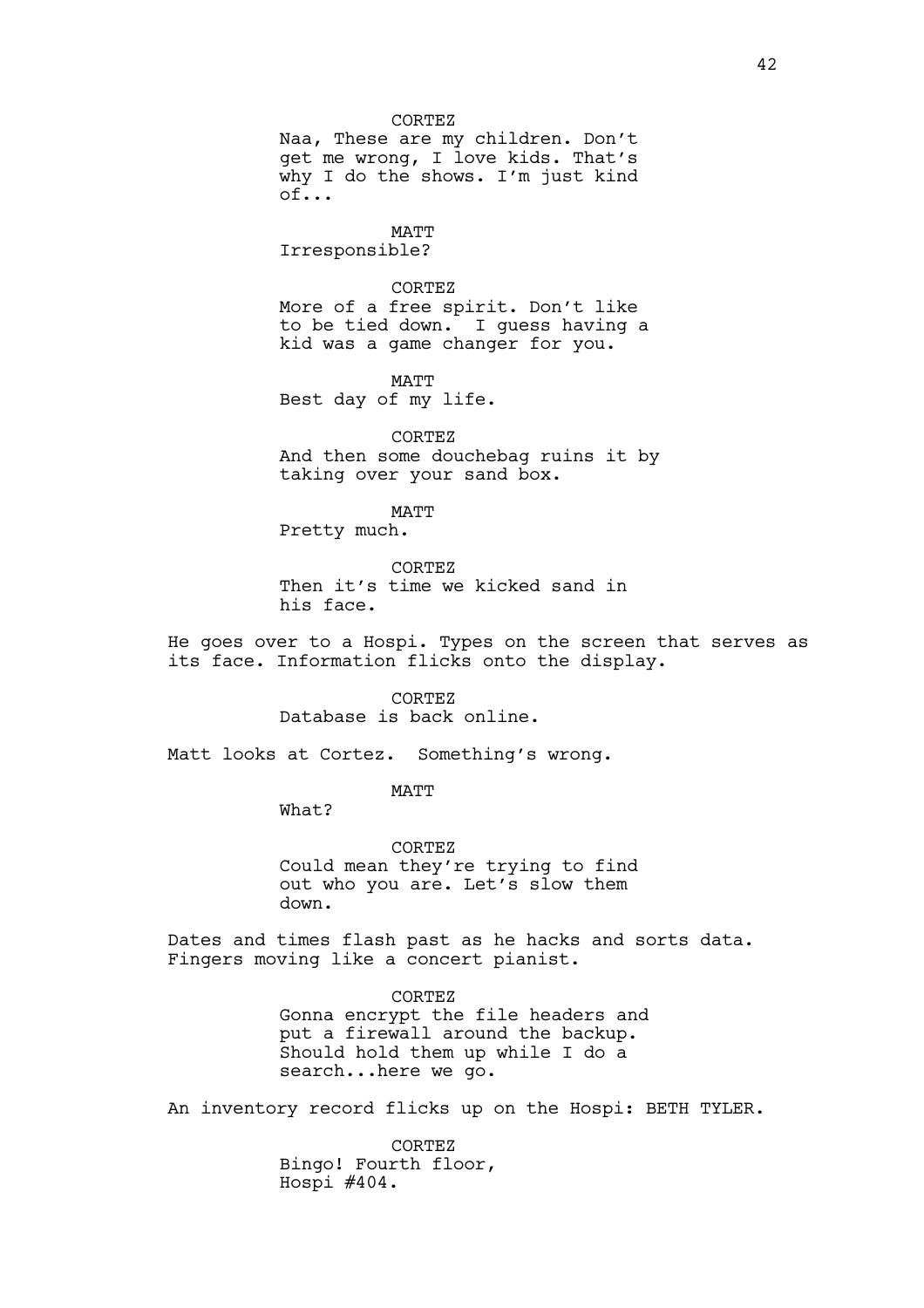A drab white building. Functional. A Patrol car slithers to a halt. Officer LONNY SHARP (30s), exits the car, jams his cap on -- trots up the stone steps.

INT. CHIEF OF POLICE - OFFICE

Chief of Police WHIT GIBSON (50s), a fleshy neck and broken veins sips his coffee. Looks up at Lonnie's eager face.

GIBSON

Well?

LONNY Wheedon Heights has more computing power than NASA and a dedicated cryogenics lab to study the world's deadliest pathogens...

GIBSON Ya lost me at pathogens...

LONNY Virus, bacterium, prion, fungus...

GIBSON

Germs?

#### LONNY

Yup. Anyway, the whole point of the facility is to protect patients from germs, isolate them if necessary.

# GIBSON

And?

#### LONNY

So why doesn't anybody suit up and let us know what's going on...why no communication. It's like someone is controlling the hospital.

#### GIBSON

I heard they have a zero tolerance policy on cell phones. The systems in there, the robots and shit are too sensitive to radio frequencies. It's like going through airport security when you go in. They just use pagers.

LONNY Still. Something's not right.

GIBSON You think it's terrorists?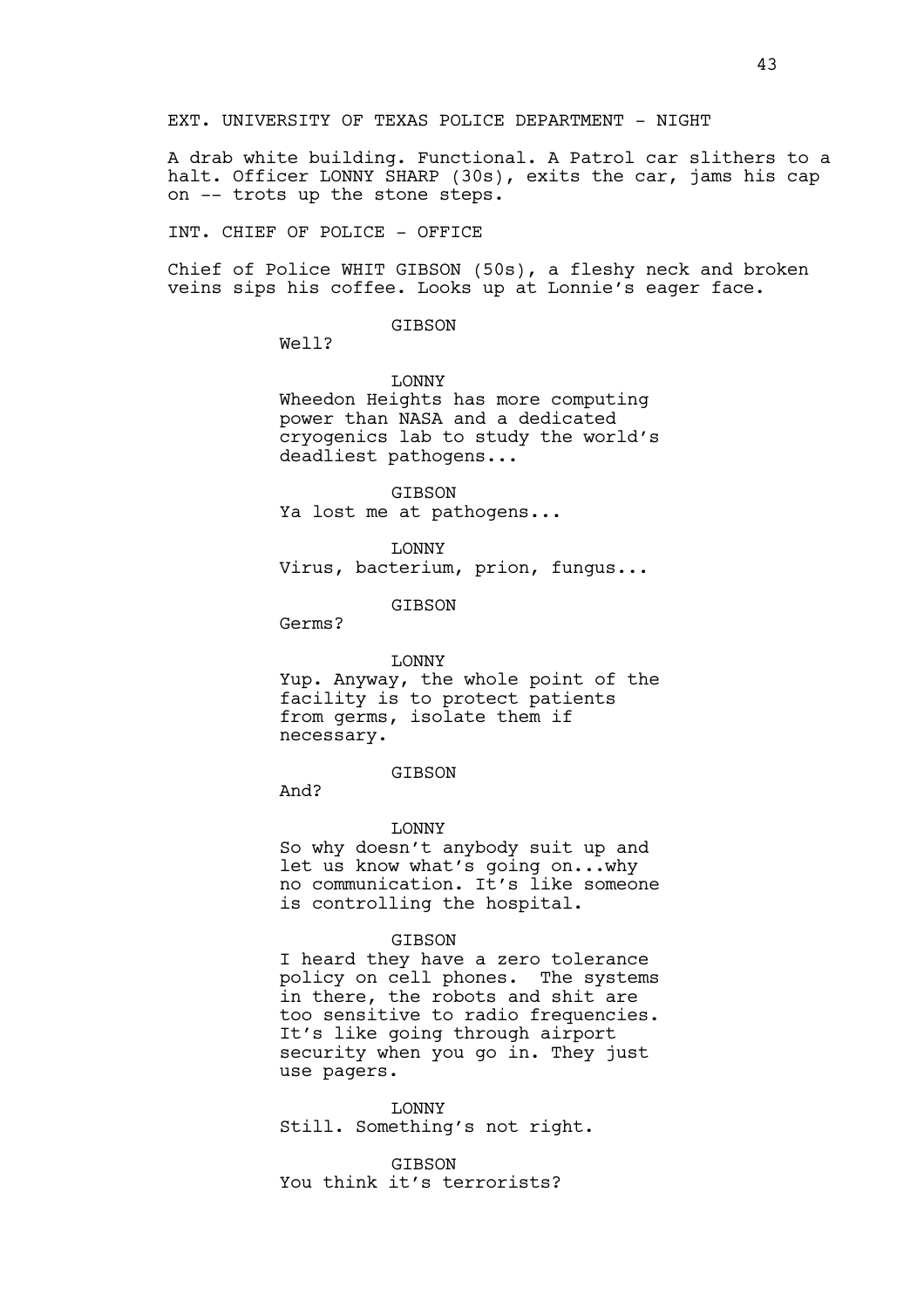LONNY It's the only thing that makes any sense.

GIBSON I think you've been watching too many boxed sets. Wheedon's only been open a few weeks. Could be a teething problem, after all it's just a great big technical baby.

An OFFICER puts his head round the door.

OFFICER Got a Skype call from Wheedon Heights. Wants you.

Gibson follows Lonny and the officer, through into the...

INT. POLICE CONTROL ROOM - SAME

A selection of worn desks -- video monitors on one wall, computers manned by five OFFICERS. A jovial woman, MYLEEN JOY (30s), works communications.

Looks at Lonny, smiles, some history there.

MYLEEN

Lonny.

Myleen hands Gibson a headset. He puts it on.

MYLEEN

Ready?

Gibson nods. Morales's face fills the screen.

MORALES My name is Santiago Morales and I'm in charge of Wheedon Heights.

Lonny casually sucks a thumb. Gibson shoots him a look.

GIBSON What do you want?

# MORALES

A bit of peace and quiet. If I see so much as a police badge within half a mile of the hospital I'll shut off the oxygen supply to geriatrics.

Morales stares straight into the camera.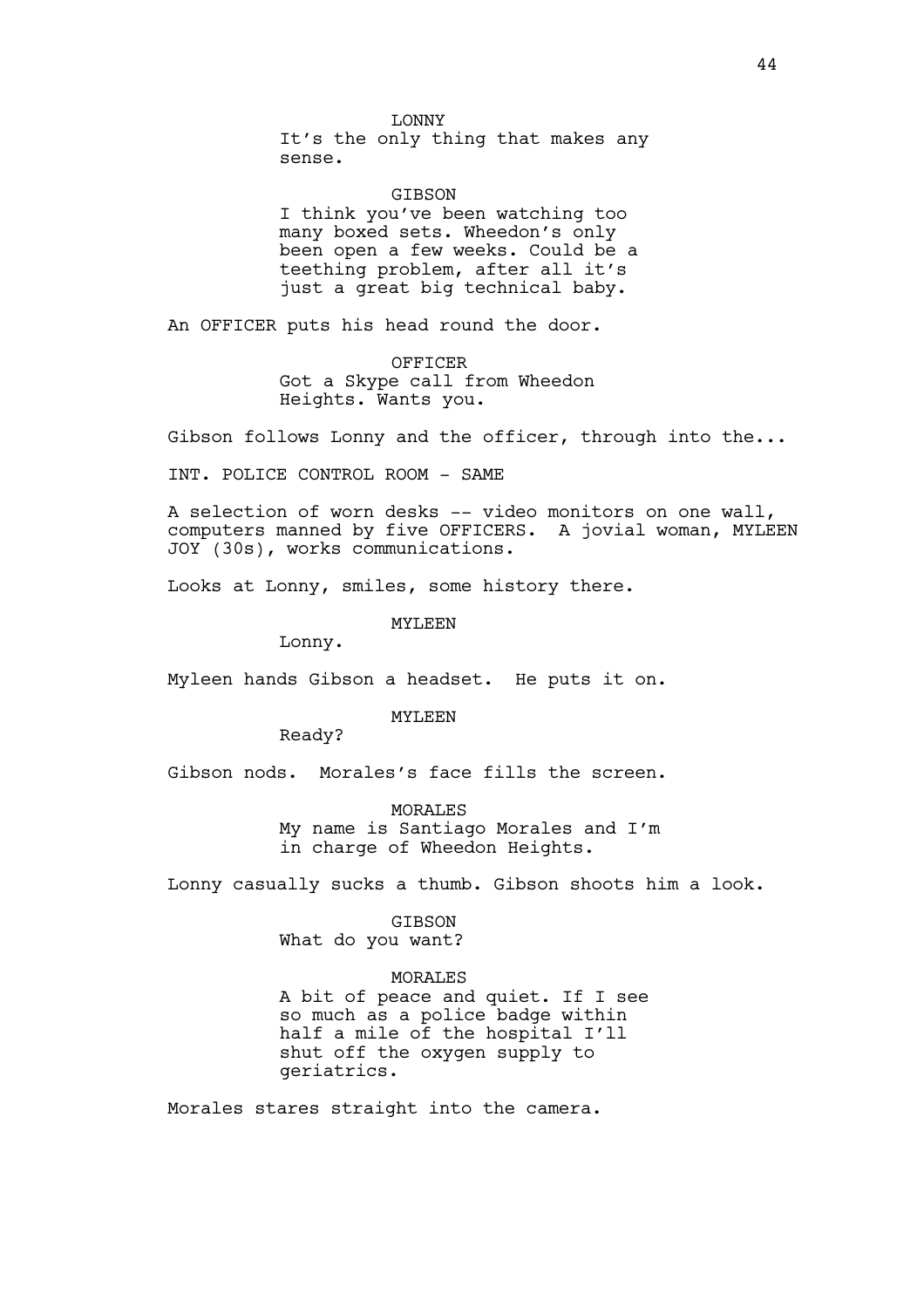MORALES How long can you hold your breath? A minute, two, maybe less if you're old and ill...

GIBSON I'm gonna need some time to organize that...

Morales gives a tight smile. His eyes dead.

MORALES You've got fifteen minutes. After that you'll be dealing with the consequences.

The screen goes blank.

INT. HOSPI MAINTENANCE LEVEL - SAME

HOSPIS. Ranked like soldiers in five rows, six to a row.

CORTEZ Hospi. Bed Delivery...

Thirty Hospis shoot telescopic steel rods out of their sides in perfect synchronization.

CORTEZ

Default.

The rods slide back in.

CORTEZ Now let's work on your people skills.

INT. FOURTH FLOOR - SAME

The HOSPIVATOR doors open. Matt steps out. A sheen of sweat on his face. Glad to be unconfined. The bodies of the SECURITY GUARDS still where they've fallen.

MATT

Never stood a chance.

He goes over to the guards, scoops up their passes. Goes over to a stationary Hospi. Reads the label on the back # 404. Presses the TRAY BUTTON -- the draw opens. Inside are...

Two FLEX-PENS loaded with INSULIN. He adds a SECURITY PASS, the CINNAMON BAGEL and a VHF Walkie-talkie. PING! An ELEVATOR arrives. Matt freezes. Voices from inside the elevator.

> RAOUL (O.C.) Fifth floor dummy.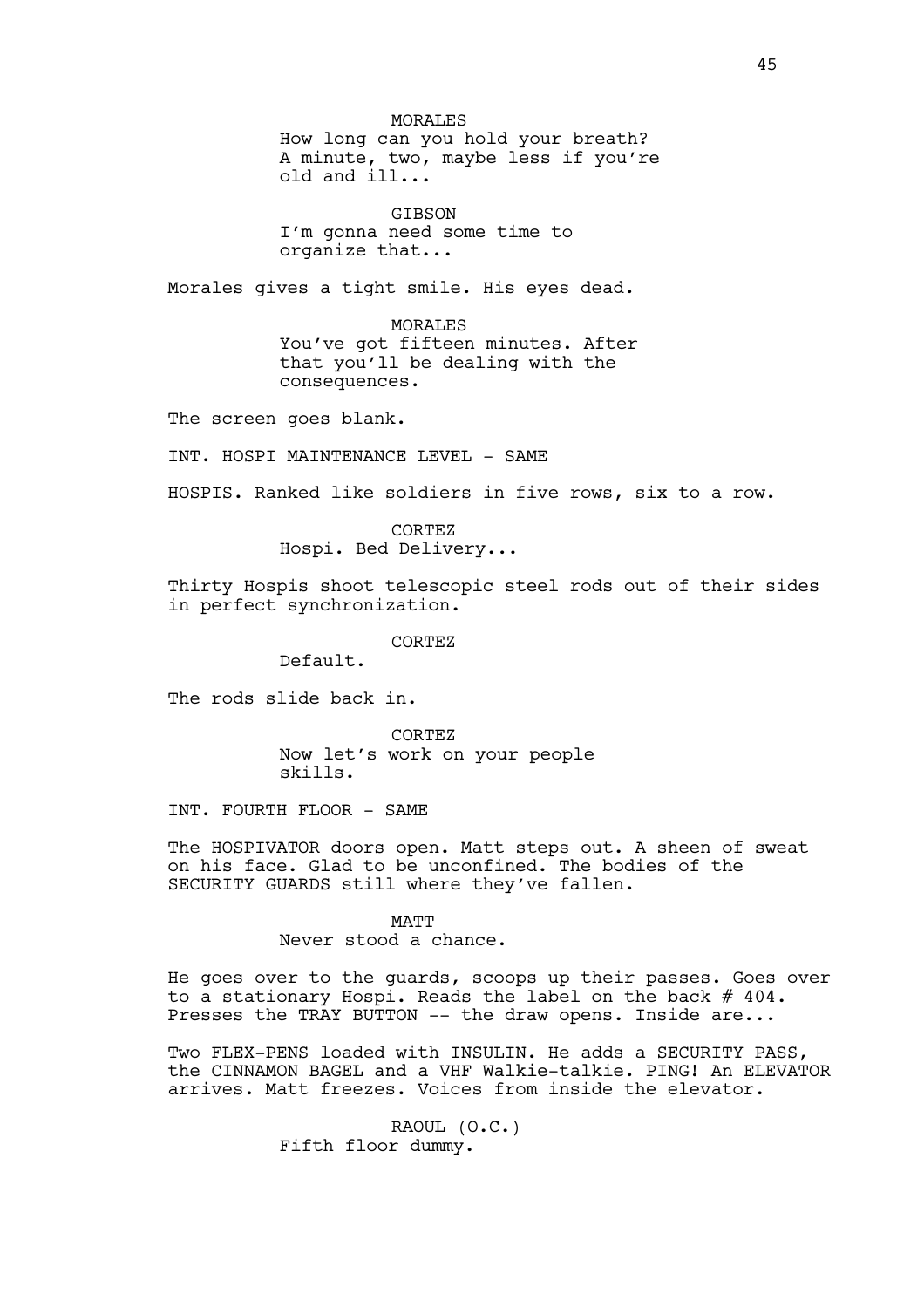The door closes. The elevator moves off. Matt works the VHF transmitter.

> MATT I need to get Hospi #404 up to maternity. Before Morales and his men get there.

INT. HOSPI MAINTENANCE LEVEL - SAME

Cortez scoops up a Walkie-talkie.

CORTEZ You got it. Those Hospivators pull three G in emergency mode.

INT. TEXAS MEDICAL CENTER - POLICE CONTROL ROOM - SAME

ON SCREEN

A newspaper headline *"CARTEL BOSS AND FAMILY SLAIN"*.

MYLEEN Seems Chico didn't want to let junior into the family business. Thought he was too unstable

A picture of a burnt out house in a jungle compound.

MYLEEN Killed fifty people including his Father, along with his second wife's children. He ain't too popular in his own country.

GIBSON You wanna say something Lonny?

INT. OXYGEN SUPPLY ROOM - SAME

Pablo has the equipment case open. LIQUID FILLED flasks set into FOAM connected by clear tubing. Solenoids and pressure pumps wired through an LED TIMER linked to a Lithium BATTERY.

> LONNY (V.O.) Hitchcock said if a bomb explodes everyone is surprised...but if you know there's a bomb...you're terrified.

Pablo flicks a switch. The LED screen illuminates. A word BLINKS on the display INITIALIZING.

INT. TEXAS MEDICAL CENTER - POLICE CONTROL ROOM - SAME

Myleen taps the newspaper headline on the screen.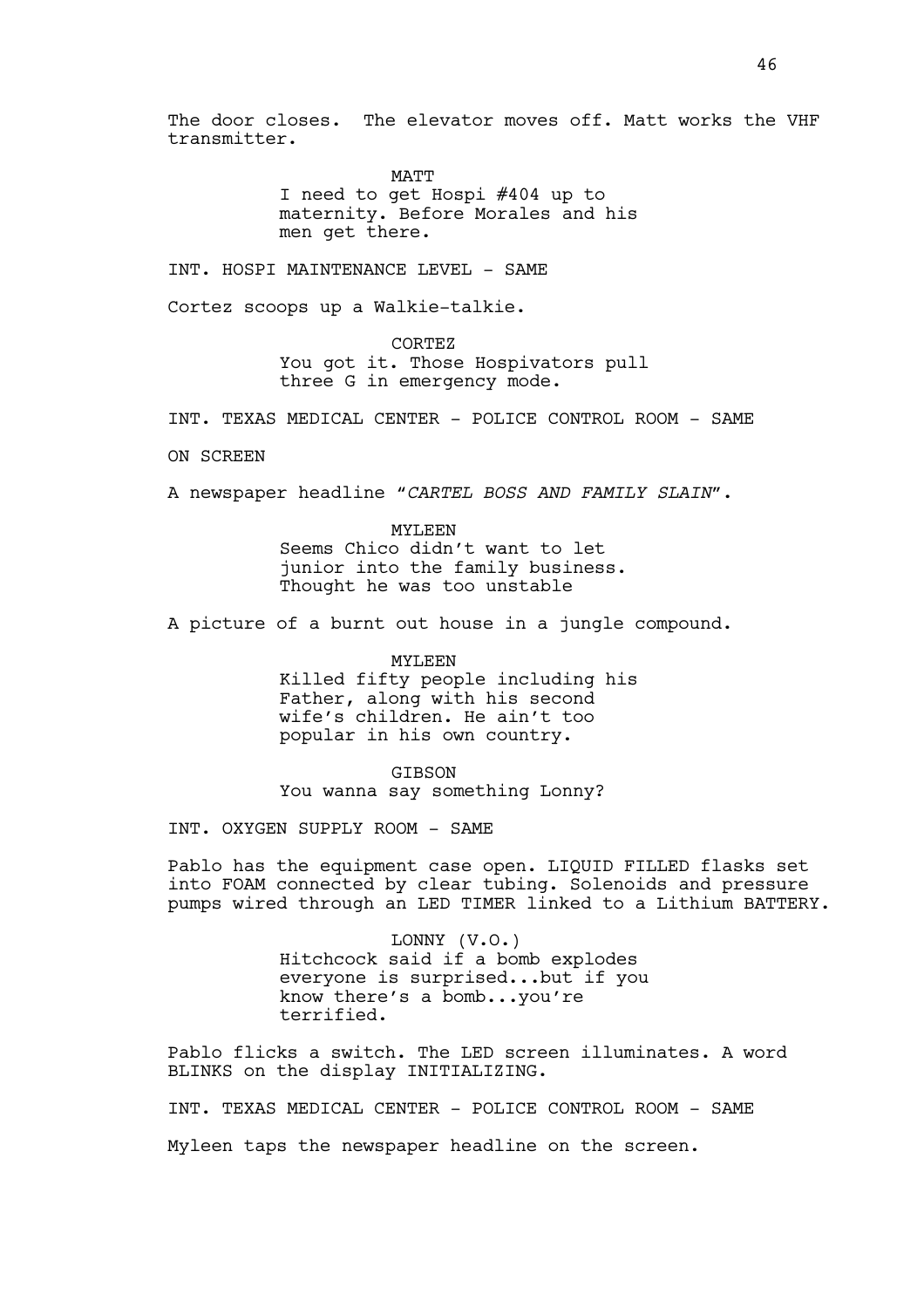#### MYLEEN

Morales wants us to know exactly who he is and what he's capable of.

LONNY He knows we won't order a full scale attack with that number of hostages. He's stalling for time.

GIBSON We're gonna have to handle this on our own.

INT. ELEVATOR - ON MORALES - SAME

Morales rides the elevator with Thiago and Raoul. The lift halts at the Fifth Floor. Morales and his men get out.

Pass Hospi #404...which whirs behind them. Unnoticed above the cries of the babies from MATERNITY.

INT. HOSPI MAINTENANCE LEVEL - SAME

Cortez watches a screen.

HOSPI #404 - CAMERA VIEW

Following Morales' men into the Maternity ward.

INT. HOSPIVATOR - SAME

Matt rides up. Stares at the calming vista on his postcard.

MATT (into Walkie-talkie) How are you doing?

INTERCUT

CORTEZ

We're in.

INT. FOURTH FLOOR - CORRIDOR - GERIATRICS WARDS - SAME

Gunmen #1 and #2, keep watch.

BING. A HOSPIVATOR arrives. The door slides open. A Hospi whirs out. Heads towards the men. They smile, bemused. It keeps coming. Gunman #1 points his gun at it. Fires.

The Hospi starts to weave around. They both fire at it, laughing as they blow it apart. It's the last thing they do as...

Matt steps out from inside the HOSPIVATOR where he's been hiding. BLAM. BLAM. He guns them down.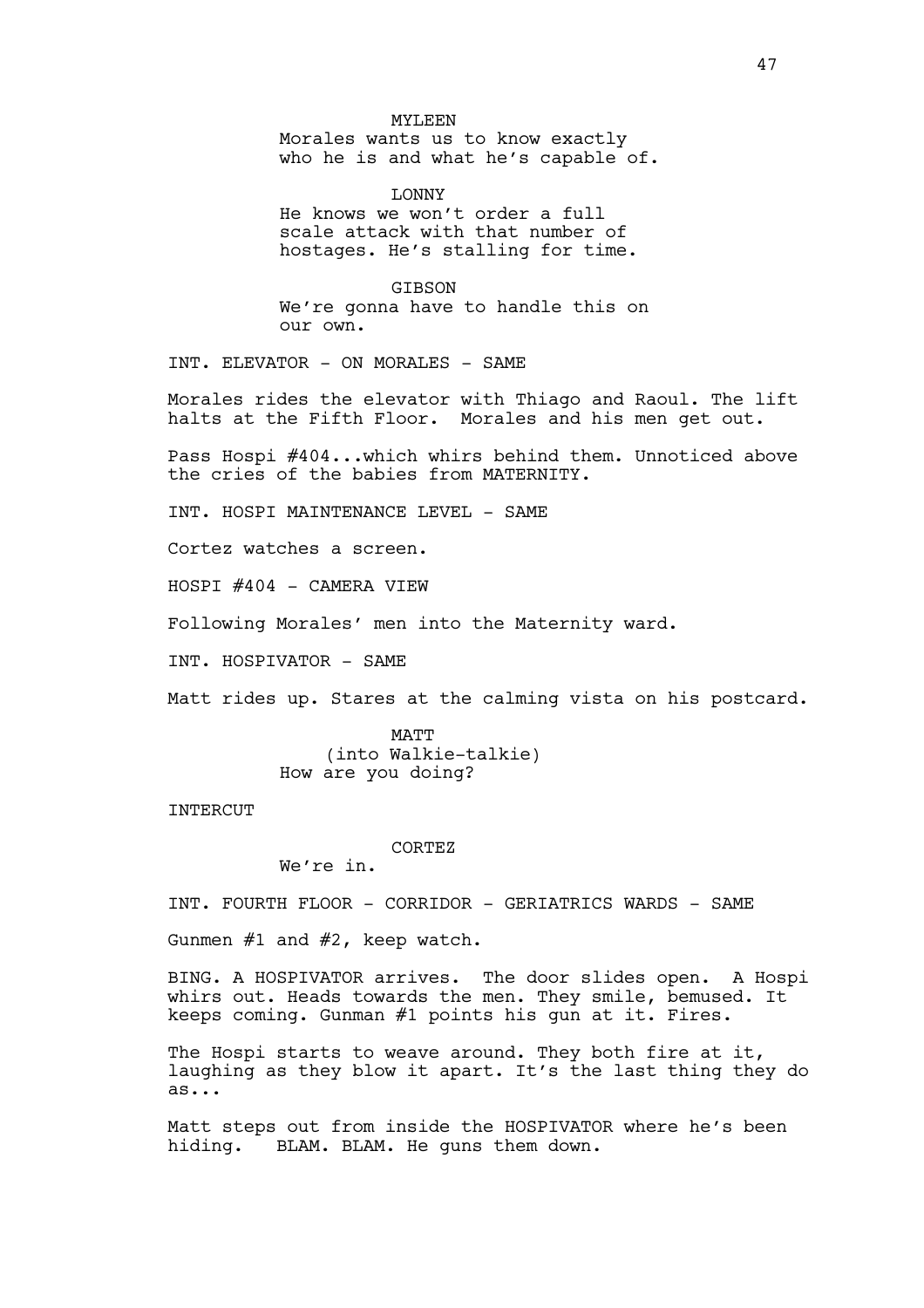MATT Next time pick on someone your own size.

INT. FIFTH FLOOR - MATERNITY - SAME

Morales picks up his Walkie-talkie.

MORALES What's going on down there.

Just static on the line. Then, Matt's voice.

MATT (FILTER) Sorry to crash the party, but I'm afraid your men had to leave early.

Morales stares in disbelief at the Walkie-talkie. Turns to Thiago and Raoul.

> MORALES Who is this?

MATT Visiting time's over Morales.

INT. CORRIDOR - FOURTH FLOOR - SAME

Gun drawn, Pablo heads towards the geriatrics ward. Until he sees...a hand holding a GUN appear round the corner at the end of the corridor. A GUNMAN moves out as...

PABLO

OPENS FIRE. Sends a hail of bullets towards his attacker. Realizes too late it's Gunman #1's CORPSE!...

Strapped to the front of a Hospi. The body jerks as the bullets slam into it.

> PABLO What the fu...

He never gets to finish, as...

MATT

Steps into the corridor. Lays down a devastating burst of fire -- takes Pablo down.

INT. TEXAS MEDICAL CENTER - POLICE CONTROL ROOM

Lonny puts things together. Myleen studies technical data.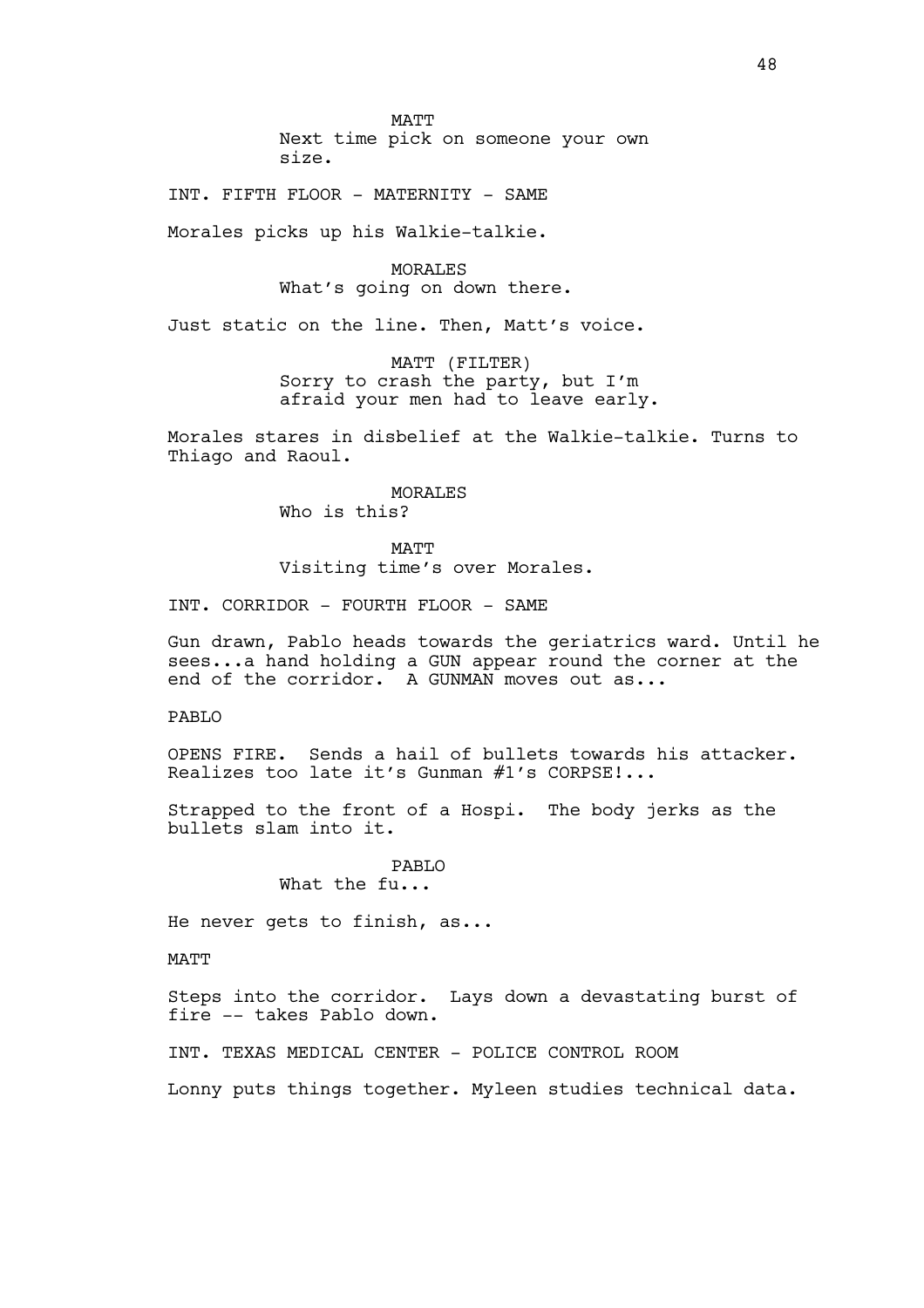#### LONNY

Wheedon's drug vault holds around half a billion dollars worth of drugs at anytime. And that was before the Zeetax contract.

# GIBSON

Who has the access codes?

# MYLEEN

The Hospital Administrator Joel Schumann and the head of technical maintenance.

# MYLEEN

Schumann was called in on a security matter. When he didn't come home his wife tried to ring the hospital but by then all the communications were down.

LONNY They must have used him to gain access to the vault.

They look grim at that thought.

INT. FIFTH FLOOR - MATERNITY - SAME

Morales reacts to the muted sound of gunfire from the floor below. Keys his Walkie-talkie.

#### MORALES

Pablo?

Silence. Then.

MATT (FILTER) You know what they say. If you want a job done well.

# BETH

Hears the unmistakable sound of Matt's voice. Allows herself the smallest of smiles.

INT. FIFTH FLOOR - MATERNITY - SAME

Morales grips his Walkie-talkie like it's Matt's neck.

MORALES What do you want?

**INTERCUT** 

MATT I want you out of my hospital.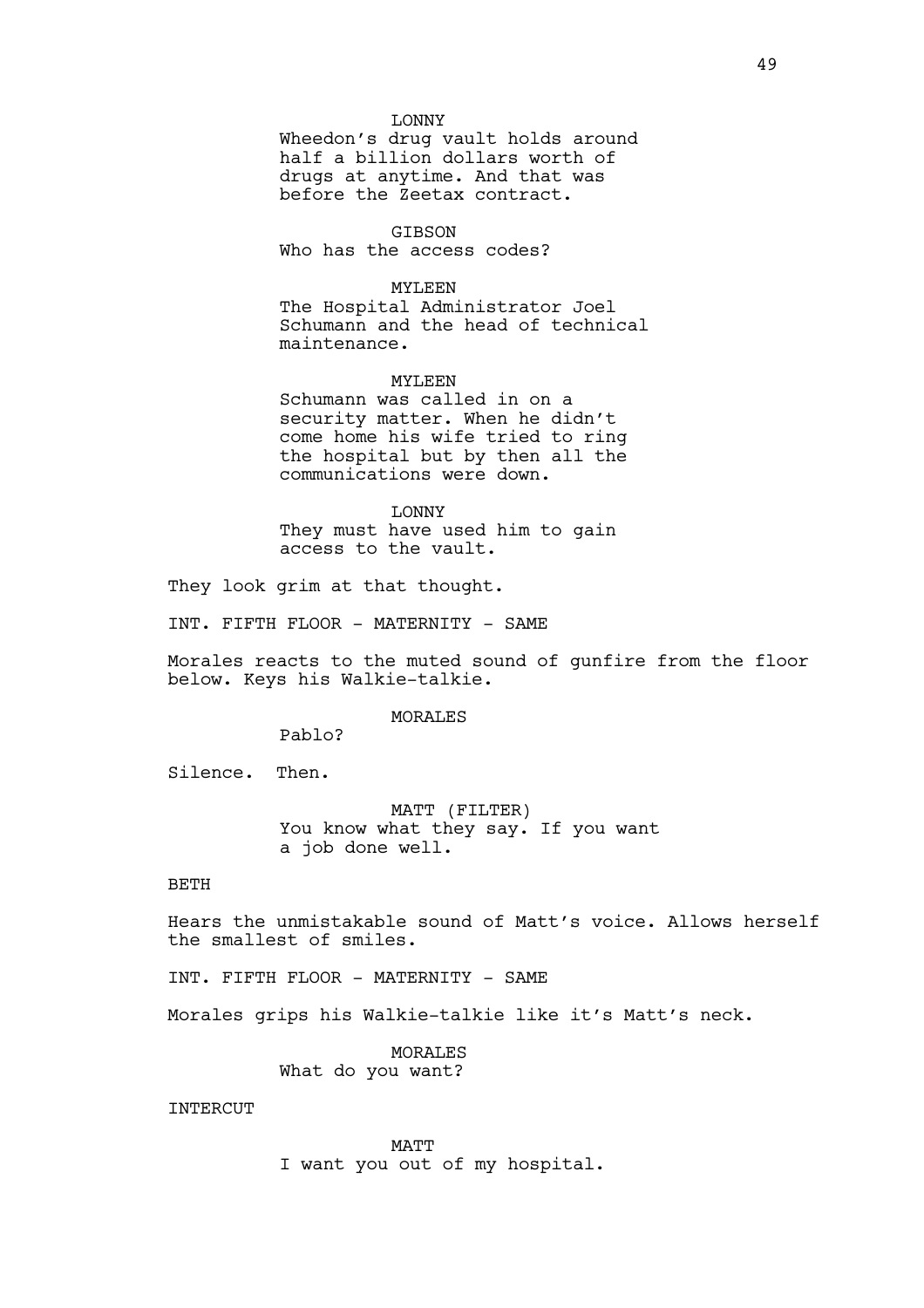Morales seethes, but from his voice you wouldn't know it.

MORALES

And you are?

MATT A concerned citizen.

MORALES And why would a "*concerned citizen"*  risk his life to protect a hospital?

MATT Just something to do until the police arrive.

Morales turns to Raoul and Thiago. Close to losing his cool.

MORALES Check the floors below, find him!

They run towards the FIRE EXIT.

MORALES (into Walkie-talkie) Don't hold your breath waiting for the police.

This gives Matt pause. He puts out a feeler.

MATT I know what you're planning and it's not going to work.

Morales shows the slightest sign of worry.

MORALES I find that...surprising.

MATT Oh I'm full of surprises.

MORALES Really, well let me see if I can surprise you. (Into Walkie-talkie) Crow?

INT. CONTROL ROOM - SAME

Crow picks up his Walkie-talkie.

CROW

Boss?

MORALES Cut the oxygen to geriatrics.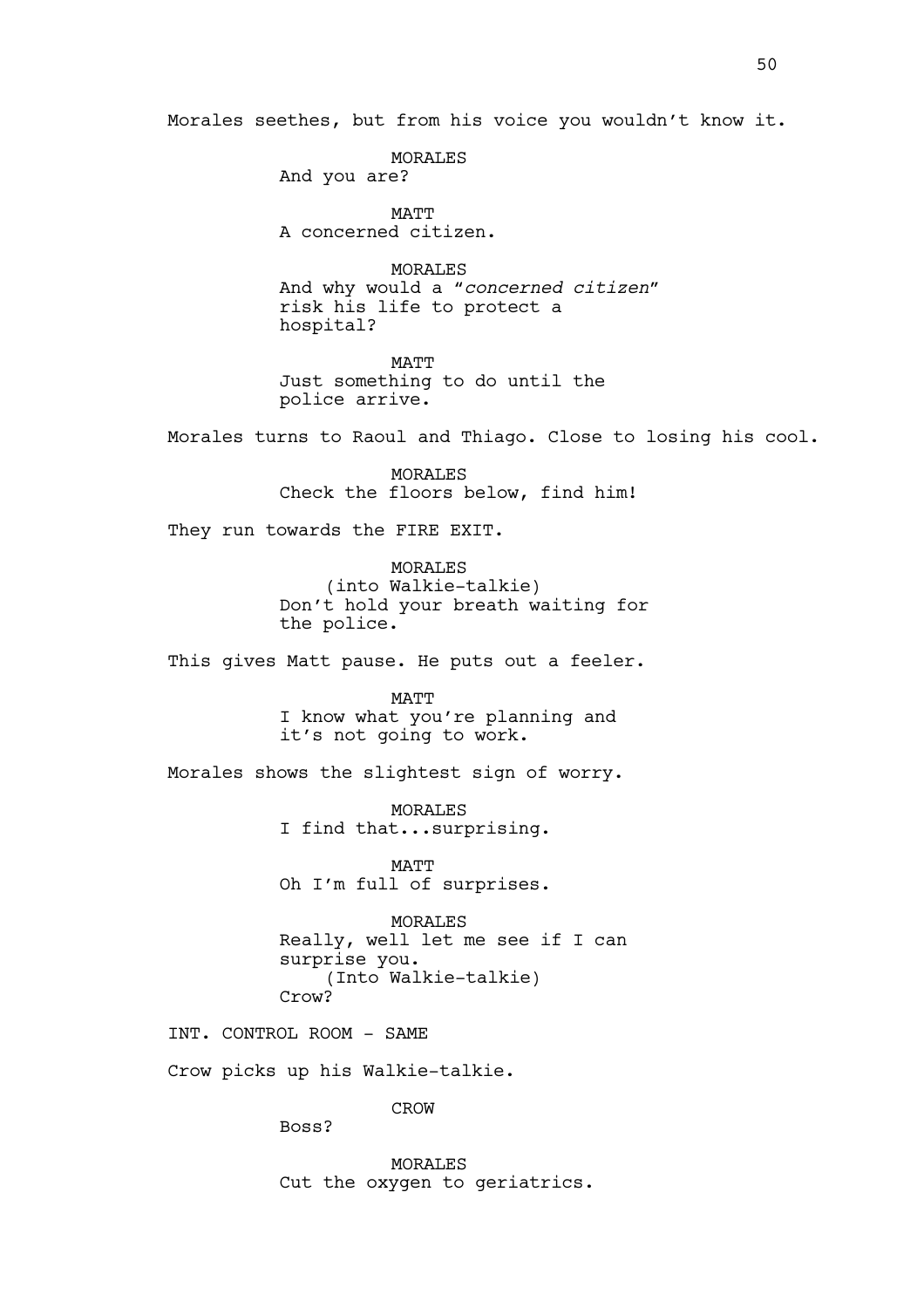Crow punches up views of the campus. A few visitors and staff still wait by the main gates, but the patrol cars, Hazchem Truck and police officers have gone.

> CROW But they've pulled back...

# MORALES

(cold) Just do it.

INT. FOURTH FLOOR - SAME

Matt is devastated. ALARM buzzers sound. Warning lights flash in the nurses station outside Geriatrics - Neeman Ward.

INT. GERIATRICS - NEEMAN WARD - SAME

QUICK CUTS

An OLD WOMAN, fights for breath, chest wheezing.

A PATIENT, with a heavily bandaged chest struggles to breath.

OLD MAN DUDMAN Presses his call button, smashes it against the wall when he gets no response.

> OLD MAN DUDMAN Piece of shit.

He starts to cough uncontrollably, gasps for breath. Matt uses his security pass -- races in, grabs a spare respirator and oxygen-cylinder. Goes over to him, straps the mask on.

> MATT Breath shallow, build up to it, you'll be fine.

OLD MAN DUDMAN Thanks son, you a Doctor?

MATT Just for today.

The old man looks confused. Matt trots out into the...

**CORRIDOR** 

Comes to a halt, paralysed with indecision. Desperate to get to Beth, but unable to ignore the crisis unfolding.

**MATT** 

Dammit!

He races along the corridor. Uses the VHF transmitter.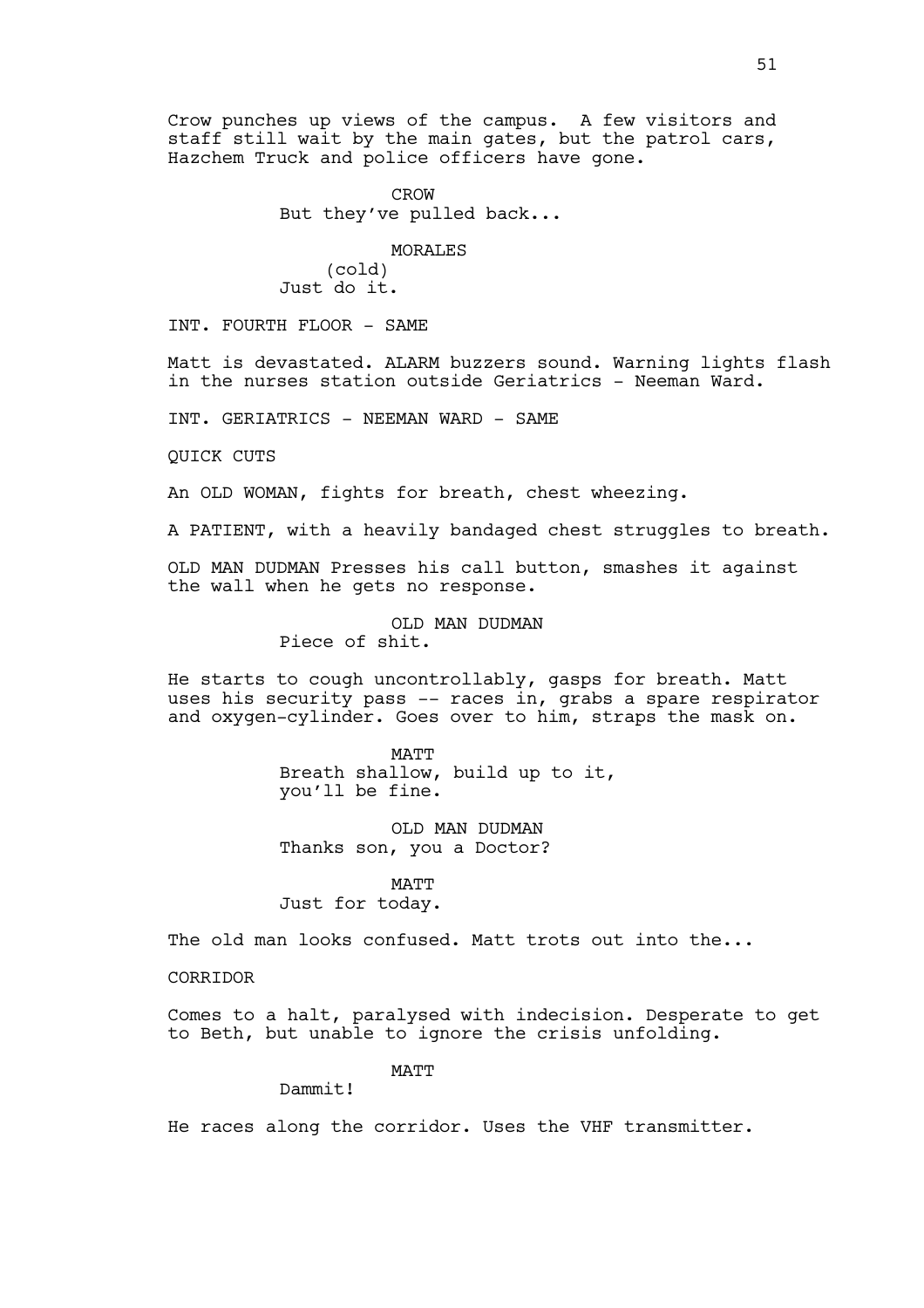Morales just cut the oxygen to geriatrics. They're dying.

NURSES on the other side of the isolation glass struggle to help the patients breath. Limited oxygen to go round. Matt runs down the corridor. SWIPES his pass into the...

INT. OXYGEN SUPPLY ROOM - CONTINUOUS

Racks of GAS CYLINDERS feed pipes connected to an OXYGEN POINT VALVE BOX. Matt opens the box. Sees a battery powered RADIO RECEIVER wired into the control system.

Another PIPE has been plumbed into the box from the TROLLEY of cylinders Pablo brought in. Matt traces the pipe back. It leads to another cylinder: CARBON MONOXIDE. He hits the VHF.

> MATT There's an auxiliary feed from another cylinder linked to a remote...it's Carbon Monoxide!

## INTERCUT

CORTEZ

This is a demonstration of what he can do...he pumps that shit into the ventilation system we're all dead.

MATT My son's on oxygen...

CORTEZ Look at the side of the diverter box, you'll see some grooves where the valve guides run...

Matt touches them with his finger.

MATT

Got them...

# CORTEZ

You need to operate the valve manually, put the oxygen back on, and block both of the divert valves with something, anything...

Matt manually slides the OXYGEN actuator pin back over...there's a HISS as the gas starts to flow. He looks around for something to lock the valves in place.

He picks up the roll of ELECTRICAL TAPE. Tapes around the DIVERTER BOX, locking the valve actuation pins in place.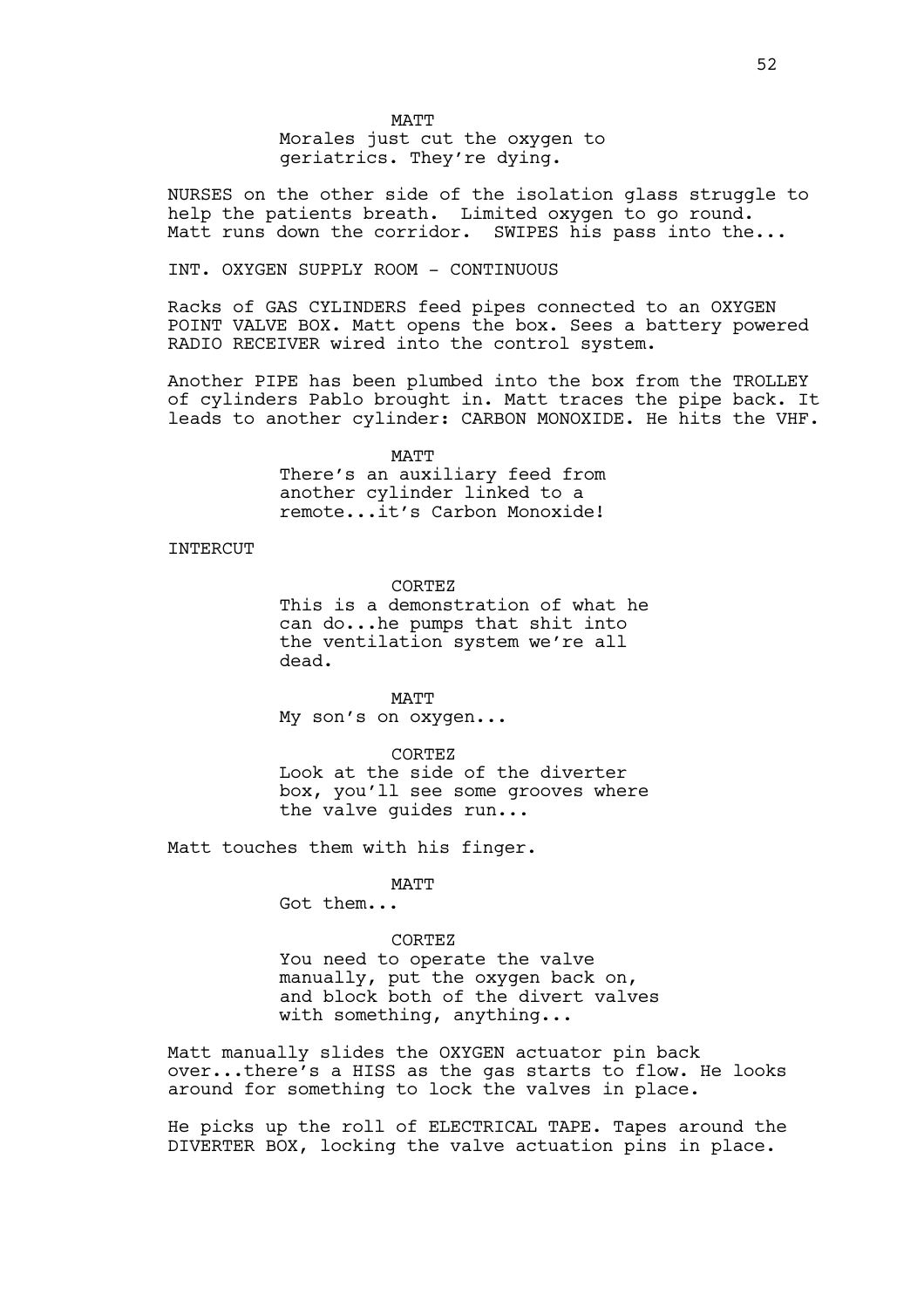Okay.

# CORTEZ Now disconnect it.

Matt rips out the wireless receiver. Slips it in his pocket.

CORTEZ Now get the hell outta there. You got visitors and they ain't bringing no flowers. I'm holding a Hospivator.

Matt sprints out into the...

CORRIDOR

The alarms stop. NURSES hook patients back onto oxygen lines.

Thiago and Raoul BURST through the FIRE EXIT. Matt races down the corridor as they OPEN FIRE.

Bullets hammer the glass behind him  $-$  crazing it. The doors slide open as he hurls himself into the...

HOSPIVATOR

Bullets slam into the blast proof doors. Matt heads down. Pulls his vista from his pocket. Tries to calm himself. Steel walls seemingly closing in on him. He hits THREE.

INT. THIRD FLOOR - CORRIDOR

Matt runs past a sign: OPERATING THEATERS.

STAIRWELL

Thiago and Raoul halt outside the THIRD FLOOR fire exit.

RAOUL. Go check the second floor.

Thiago races down the stairs two at a time.

INT. THIRD FLOOR - CONTINUOUS

Matt swipes into...

OPERATING THEATER ONE - CONTINUOUS

His captured Walkie-talkie squawks.

MORALES (FILTER) How's the air quality where you are Mr. Concerned citizen?

Matt grabs the receiver from his belt. Lowers the volume.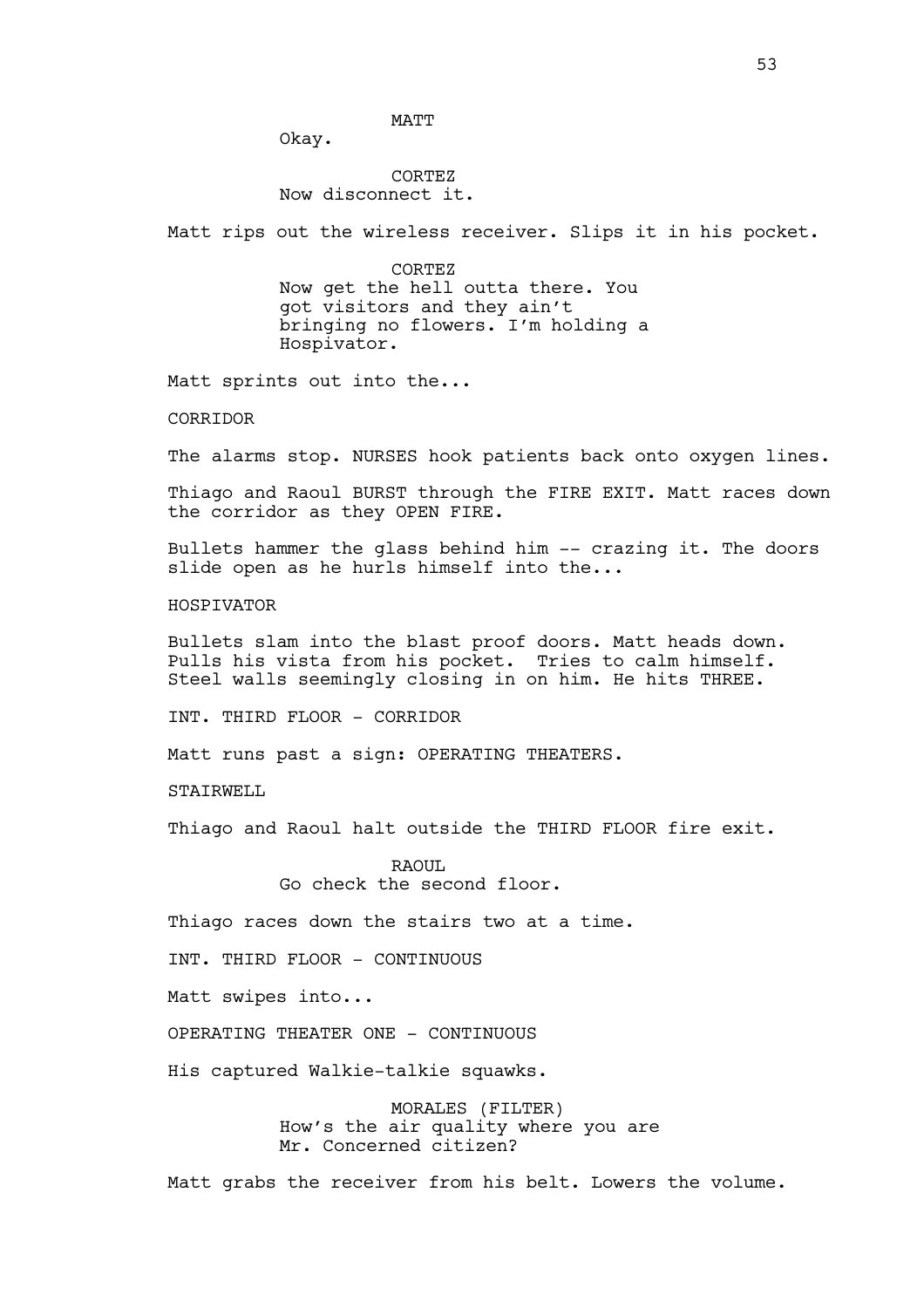MATT You made your point, what do you want?

As he talks Matt walks around the theater with purpose.

Angles an OVERHEAD OPERATING LIGHT

INT. FIFTH FLOOR - MATERNITY WARD - SAME

Morales trails his hand over the INCUBATORS as if he was touching their sleeping faces. Chilling. A man confident of winning this game of cat and mouse.

He pulls a TRANSMITTER out from his pocket -- a matching design to the receiver Matt took from the Oxygen Supply room.

**INTERCUT** 

MORALES I could have cut the oxygen to maternity. (Matt freezes) I'm not a monster, it's just sometimes you have to do the wrong thing to send the right message.

Matt flicks some SWITCHES, Operates a foot SWITCH, pumps hum.

MATT You really think they'll let you live if you start killing the patients?

Matt studies a heavy STEEL TRAY of operating instruments, SCALPELS, CRANIAL SAW, CHEST CLAMPS, OSCILLATING BONE SAWS.

> MORALES I can kill everybody in the hospital with one press of a button. (He toys with the transmitter) And if I choose to do that as a result of your actions how do you think the world will judge you?

Matt moves a WHEELED GURNEY across the floor. Gives a small smile. For once he has the advantage.

> **MATT** That's not going to happen.

INT. THIRD FLOOR - CORRIDOR - SAME

RAOUL moves down the corridor. Heads towards OPERATING THEATER ONE. Hears a WHINE from inside. He swipes into...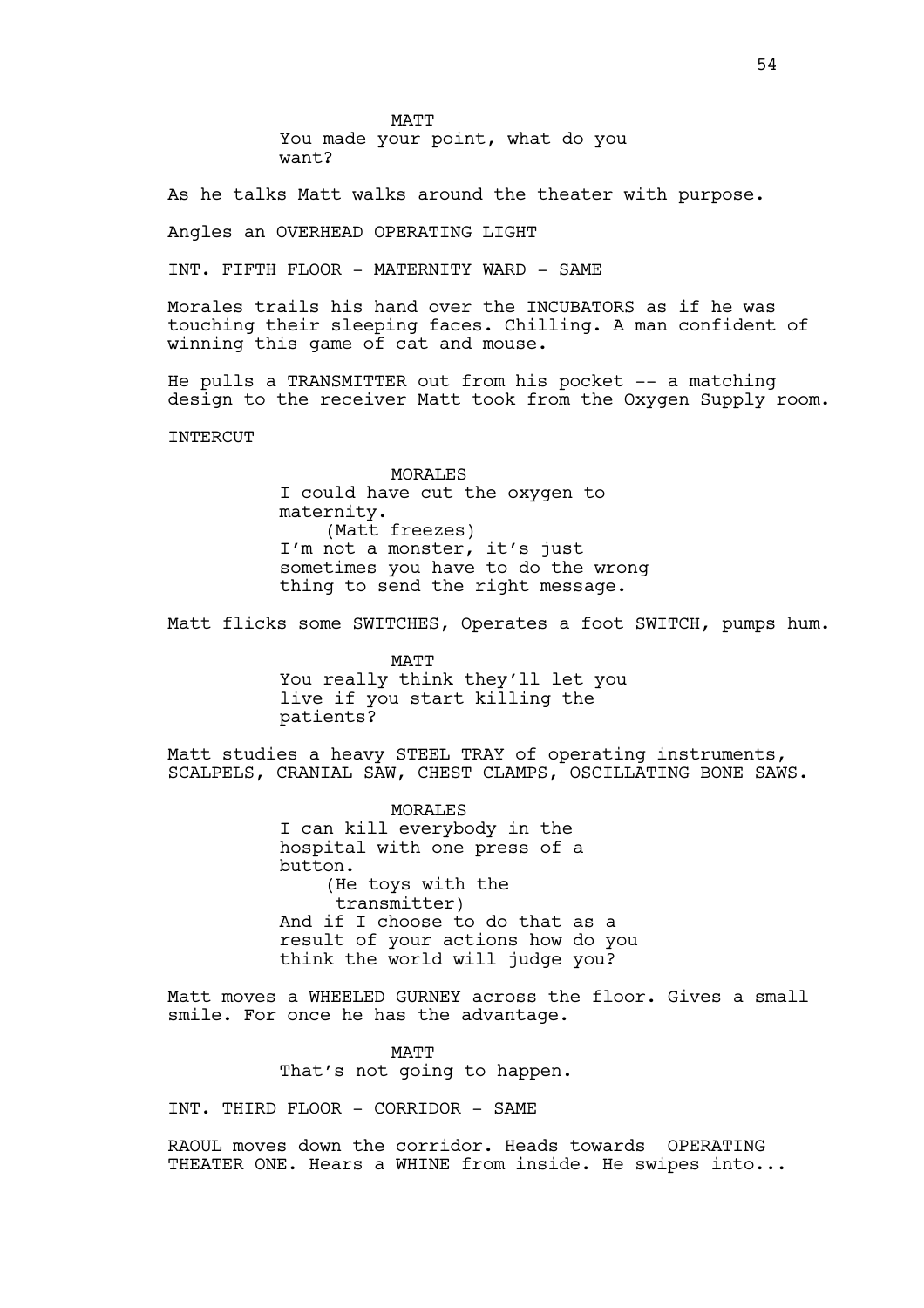INT. THIRD FLOOR - OPERATING THEATER ONE - SAME

A CRANIAL SAW spins slowly to a halt on the operating table. Sensing a trap Raoul reaches for`the light switch. The operating table lamp BLAZES on. Dazzles him.

Raoul FIRES BLIND. Sprays the theater. Bottles of liquids. EXPLODE. He stops firing. Squints against the light. Something moves past. A blur and then...

THUD. A SCALPEL in his shoulder. He rips it out. Looks for the source of the attack. But before he can focus. WHAM.

A GURNEY. Slams into his gut. He staggers, manages to stay upright until...

A heavy steel TRAY smashes into the back of his head. Drives him to his knees. GUN falling to the floor. But he's strong.

Gets a hold of an ARM. Slams Matt into a tray of SURGICAL INSTRUMENTS. Scatters them. Pins Matt with a hand to the throat. Choking him. Matt scrabbles for purchase.

Drives a foot into Raoul's SHIN. And again. Then snaps an elbow out mashing Raoul's nose AGAIN. Blood fountains. Raoul releases him. Staggers back. Matt grabs for some RIB SHEARS.

SLAMS them into Raoul's ARM. Raoul keeps coming. Lands a haymaker to Matt's jaw. Matt goes down. Raoul kicks him. Sends him sliding across the floor.

Matt hauls himself upright. Raoul comes at him. Knocks him back onto the operating TABLE. Crushes his neck with a forearm. Matt struggles to breath.

Raoul reaches for the CRANIAL SAW...switches it on. Moves it towards Matt's NECK. CLOSER. Inches away, then the...

CORD pulls out of the socket. The SAW jerks towards Matt -- HACKS into his chest -- carves a gash -- blood spurts out as...

Matt grabs behind him and...

Jams a MASK against Raoul's FACE. Gas HISSES. Raoul struggles. Gas swamps him. Eyes roll up as he loses consciousness. Matt lets him drop. Heaves himself up.

Strips off his top. Looks at his wound. Deep but not life threatening. We get a good look at his battle hardened body for the first time. A patchwork of scars from a past life.

He moves round the theatre. Finding supplies. Cleans the wound with saline. Uses closure strips and a self adhesive patch.

He picks up a SCRUBS top from a shelf. Changes into it.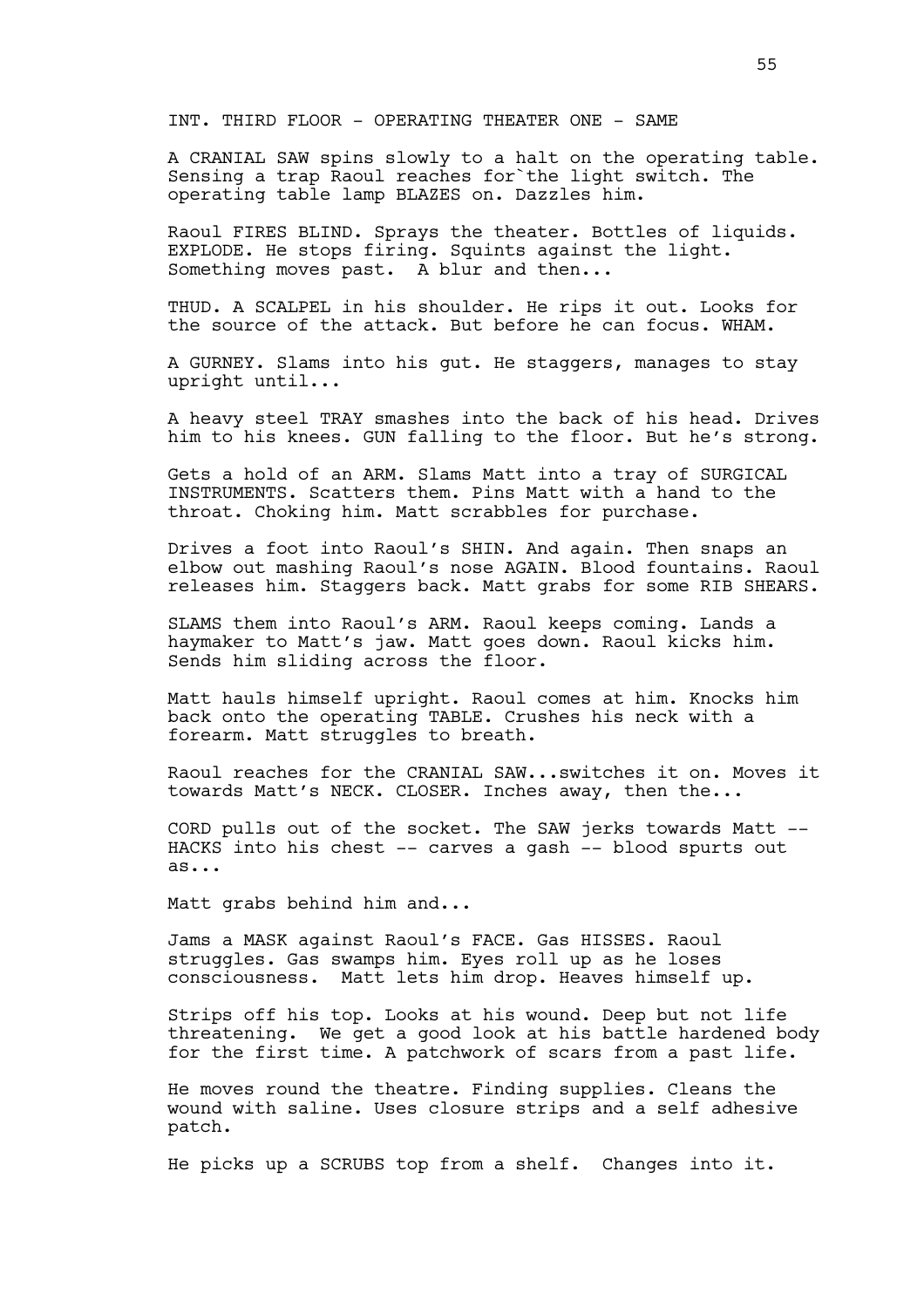Goes over to a stationary Hospi. Its blank screen glows softly. He picks up the VHF handset. Checks the Hospi's number.

> MATT I need control of Hospi #48 with a video link to the others.

CORTEZ (O.S.)

Wait one...

Cortez taps a Hospi screen. Picks up the VHF transmitter.

CORTEZ

You're in.

INT. FOURTH FLOOR - SAME

Matt switches between camera views from the Hospi's around the building. A high-tec reconnaissance squad.

VIEW THROUGH THEATER HOSPI SCREEN

He flicks through the floors. THIRD FLOOR: MEN stack drugs next to the FIRE EXIT WINDOW. On the FIFTH FLOOR: Morales walks alongside the row of incubators.

Matt switches to a wide view of the maternity ward. Sees BETH. She clutches the baby close. Tries to control her fear.

> MATT (into walkie-talkie) Shut the vault stackers down.

ON HOSPI SCREEN

A schematic of the Hospi's around the building. Winking icons on different levels. Reduced to one area. VAULT DISPENSARY. A POWER DOWN icon winks on the touch screen.

INT - AUTOMATED DISPENSARY VAULT - SAME

The stacking robots power down.

JOHAAN What is this, a freakin' tea break?

Franks gets on the Walkie-talkie.

FRANKS Boss, we got a problem.

INT. FIFTH FLOOR - MATERNITY

Morales snatches up a Walkie-talkie.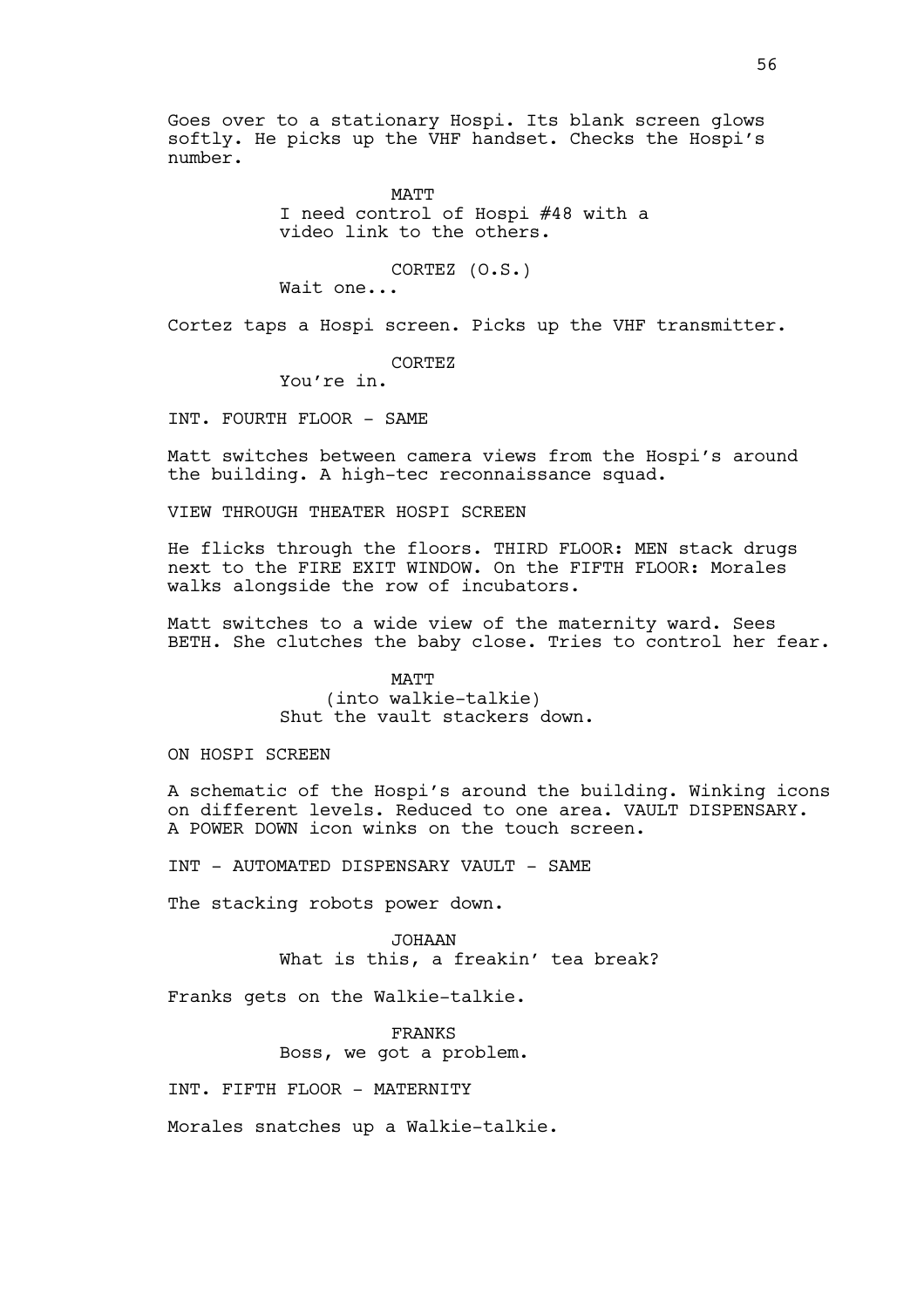MORALES You're nothing but problems. What is it?

INT. AUTOMATED DISPENSARY VAULT - SAME

Franks goes over to one of the stacker robots. Pushes it. Nothing changes.

> FRANKS (into Walkie-talkie) The stacker robots.

Johaan goes over to a robot STACKER. Kicks it.

JOHAAN Dumb piece of shit!

One of the Stacker's steel arms pivots up -- smacks him in the junk. He falls to the floor. Clutches himself. In agony.

INT. HOSPI MAINTENANCE LEVEL - SAME

Cortez grins.

ON SCREEN VIEW FROM STACKER HOSPIS CAMERA

Johaan writhes on the floor.

CORTEZ Never pick on the little guy.

INT. E.R TRAUMA ROOM - SAME

An ARMED GUARD checks the room. Sees something on the floor. Scoops it up. A WALLET. Flips it open. MATT'S PHOTO I.D.

INT. FIFTH FLOOR - MATERNITY - SAME

Morales takes in this new development.

FRANKS (from walkie-talkie) It's like someone just switched them off.

Morales smiles coldly. He knows who's behind it.

MORALES Concerned citizen.

INT. FOURTH FLOOR - SAME

Matt controls Hospi #404 from the TOUCHSCREEN of a stationary Hospi. Waits till Morales is turned away before moving the Hospi alongside Beth. She's in a bad way.

Beth looks at the Hospi. Text scrolls across the screen.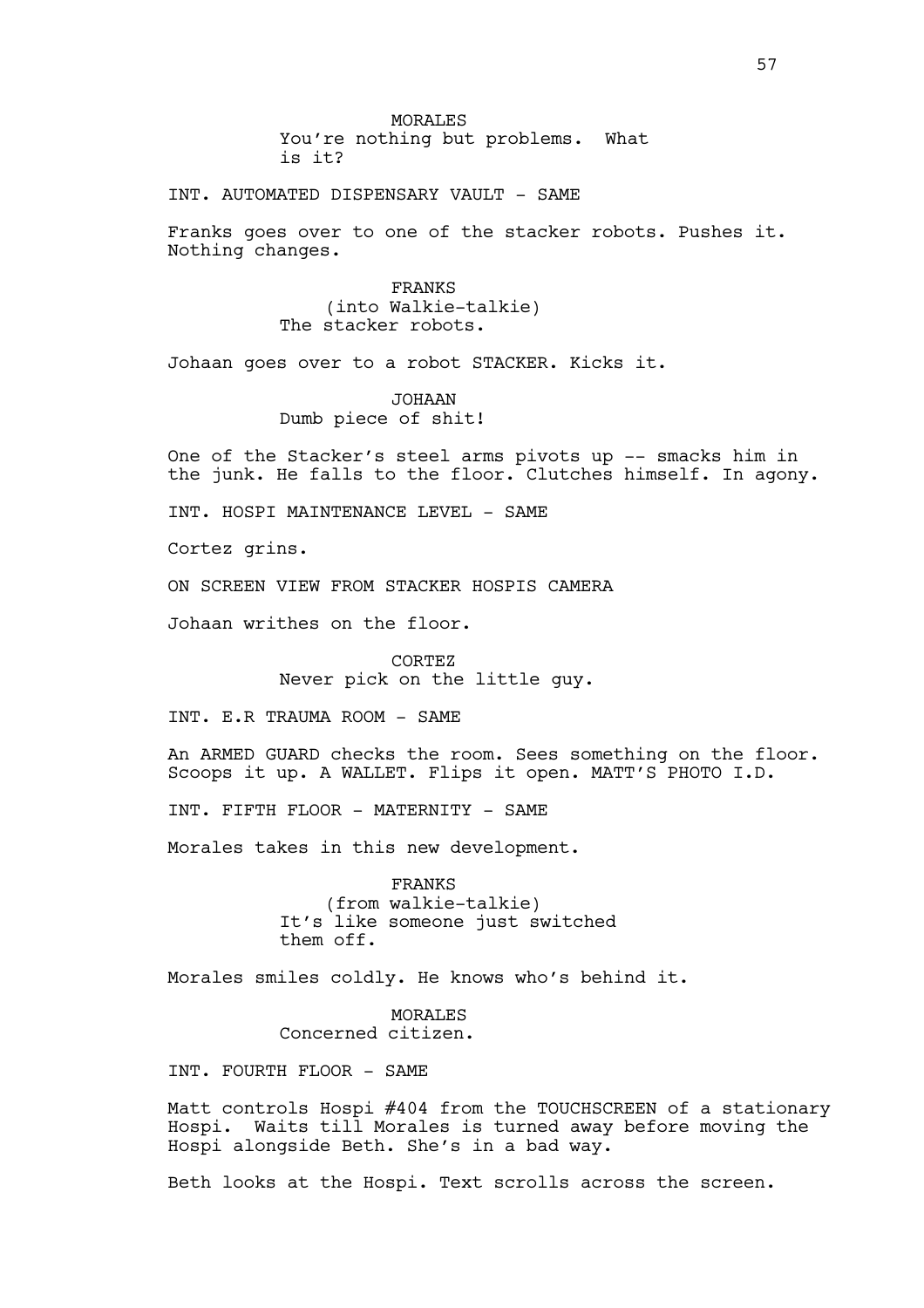### HOSPI TEXT

Beth...it's Matt...get to a hospivator. Go up to the Mezzanine floor. Everything you need is in the Hospi's tray.

The TRAY in the Hospi CHEST-PLATE slides open. Inside: Two loaded INSULIN FLEX-PENS, a VHF Walkie-talkie, security pass and the Cinnamon Bun. She slowly sits up. Looks around.

Reaches into the tray. Takes the contents out. Looks at the pass, bites into the bun. Puts the pass round her neck. Reaches for the Flex-Pen. It slips from her fingers.

Clatters to the floor.

Tomas looks over. Beth closes her eyes. Tomas walks towards the bed. Comes up to the Hospi. Looks at it. Puzzled.

ANGLE ON FLOOR

His BOOT an inch from crushing the Flex-Pen.

TOMAS

Can't work out what's changed. Shrugs. Moves back to his post. Beth struggles to reach down and pick the Flex-Pen up. Finally scoops it up when Tomas turns away.

Presses it against her stomach. The pen clicks. The needle shoots in -- then retracts. INSULIN floods in. Her face visibly relaxes as her blood sugar starts to stabilize. At the end of the ward. Morales's Walkie-talkie squawks.

> CROW (FILTER) Boss. You need to see this.

MORALES Okay, I'm coming down. Tomas, stay alert.

TOMAS

Yes boss.

INT. FOURTH FLOOR - CORRIDOR

Matt creeps along the corridor. BING! An elevator arrives. He crouches behind a Hospi. Morales and Almos exit the Elevator. Head into the...

INT. CONTROL ROOM - SAME

RAOUL. Slumped on a chair. A rough bandage round his injured shoulder. A black eye. A swelling on his head. He's laughing.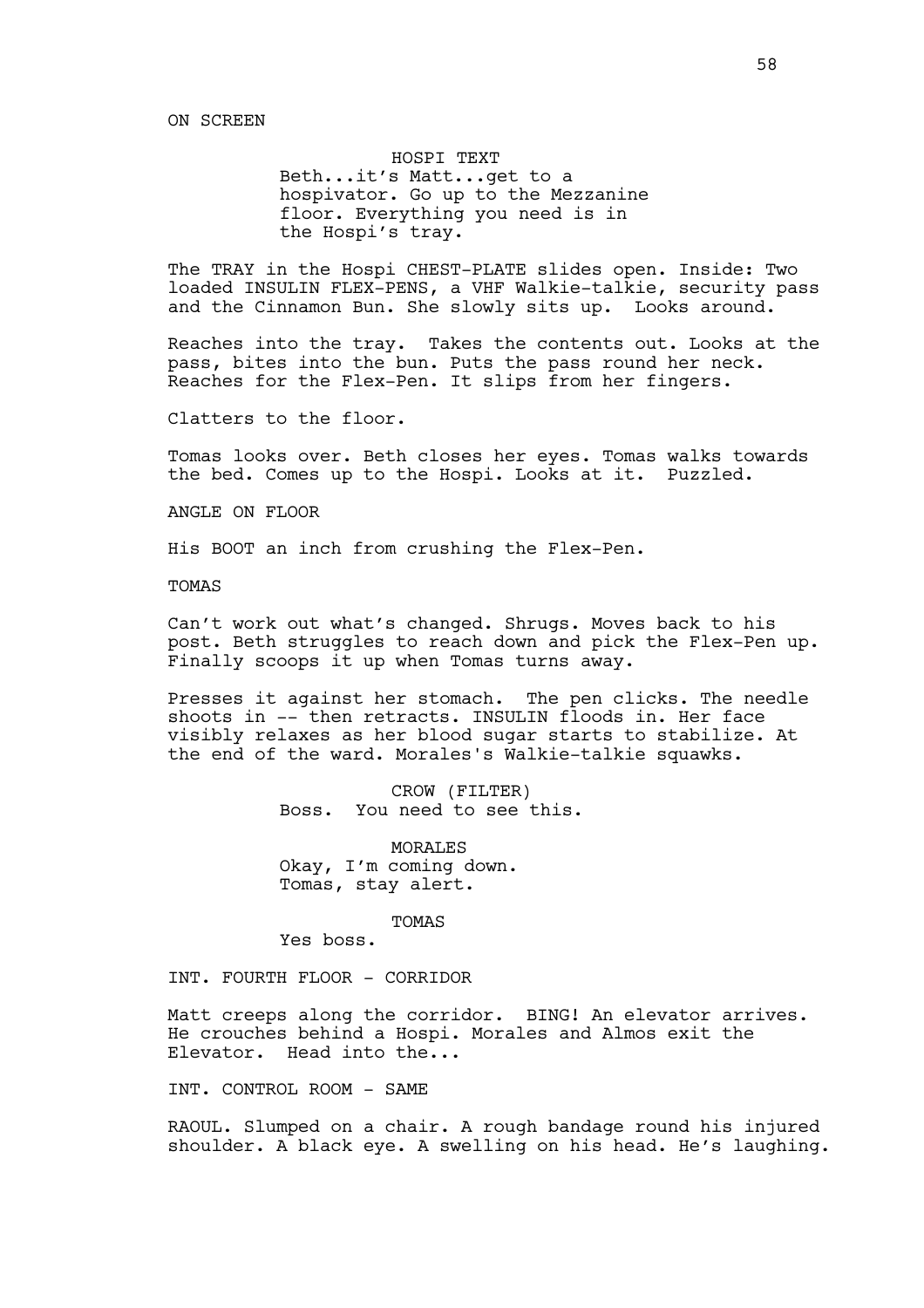MORALES The hell's he laughing at?

CROW Nitrous Oxide. (off Morales's look) Laughing gas.

He waves Matt's WALLET in his hand.

CROW One of the men found this in E.R. He must have dropped it in the fight.

Crow flicks up a PICTURE of Tyler on his screen. Details of his resume. Military experience, engineering projects.

> CROW Matt Tyler. He designed and built this hospital. Did a tour out in Afghanistan, bit of a hero, made front cover of Time magazine.

# ON SCREEN

A picture of four SKYCRANE SIKORSKY helicopters. A temporary steel bridge dangling beneath them, Matt rides it in. You can almost hear *"Ride of the Valkyries"*.

> MORALES (remembering) That's why he said "my" hospital. No wonder he knows his way around...he designed it.

Crow flicks up a PATIENT ADMISSION SHEET. A picture of BETH.

CROW Somebody shut me out of the database, I had to do a work around.

INT. TEXAS MEDICAL CENTER - POLICE CONTROL ROOM

Same picture. Different screen. Myleen pulls up data.

MYLEEN His wife gave birth to a son two hours ago. He hasn't checked out.

Lonny leans in. Face breaking into a beaming smile.

LONNY Hell, that's Matt.

MYLEEN You know him?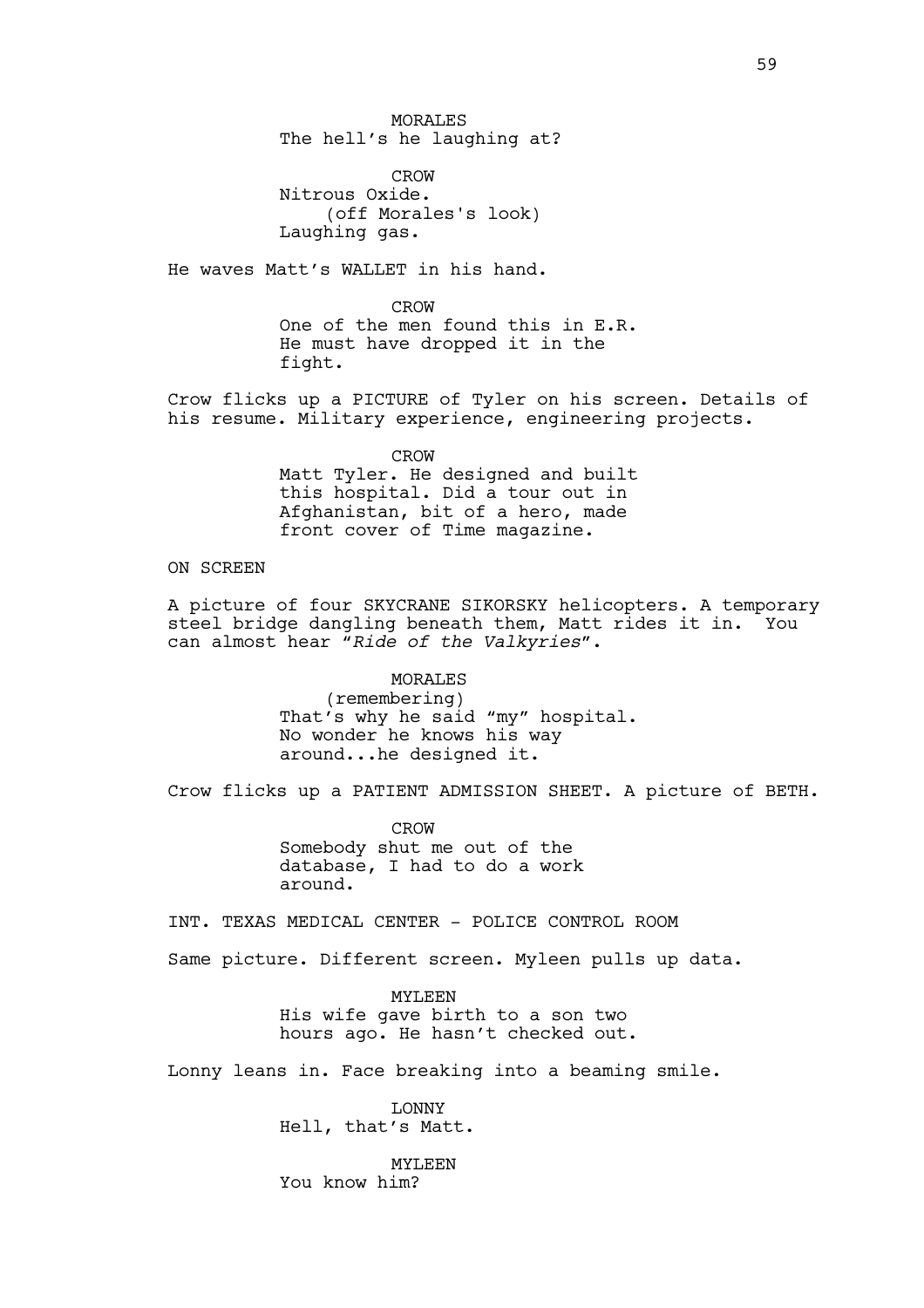### LONNY

We did a tour in Afghanistan together. He was an engineer. When his tour ended he went into construction, he designed and built Wheedon Heights.

# MYLEEN

Wow. That's some over achiever. And you became a high flyer in law enforcement.

Lonny smiles.

LONNY

Suits me. Not as many folk shooting at me in this job, and I still get to carry a gun.

Myleen looks at the screen.

#### MYLEEN

Says here he had a medical discharge.

LONNY ATC he was in took a direct hit. Flipped it onto it's back. He was trapped inside for three days...with the bodies of his friends.

#### MYLEEN

Jesus.

LONNY Yeah. He's post traumatic with severe claustrophobia.

MYLEEN That's a tough break. If he's in that hospital we need to speak to him.

LONNY If I know Matt he'll be thinking the same thing.

INT. FIFTH FLOOR - MATERNITY - SAME

Tomas looks around. Mothers, babies, nurses, all look away. He shoulders his SR-2M. Looks at the news on the TV.

ON SCREEN

Maisy Grey does an interview at the SECURITY GATES.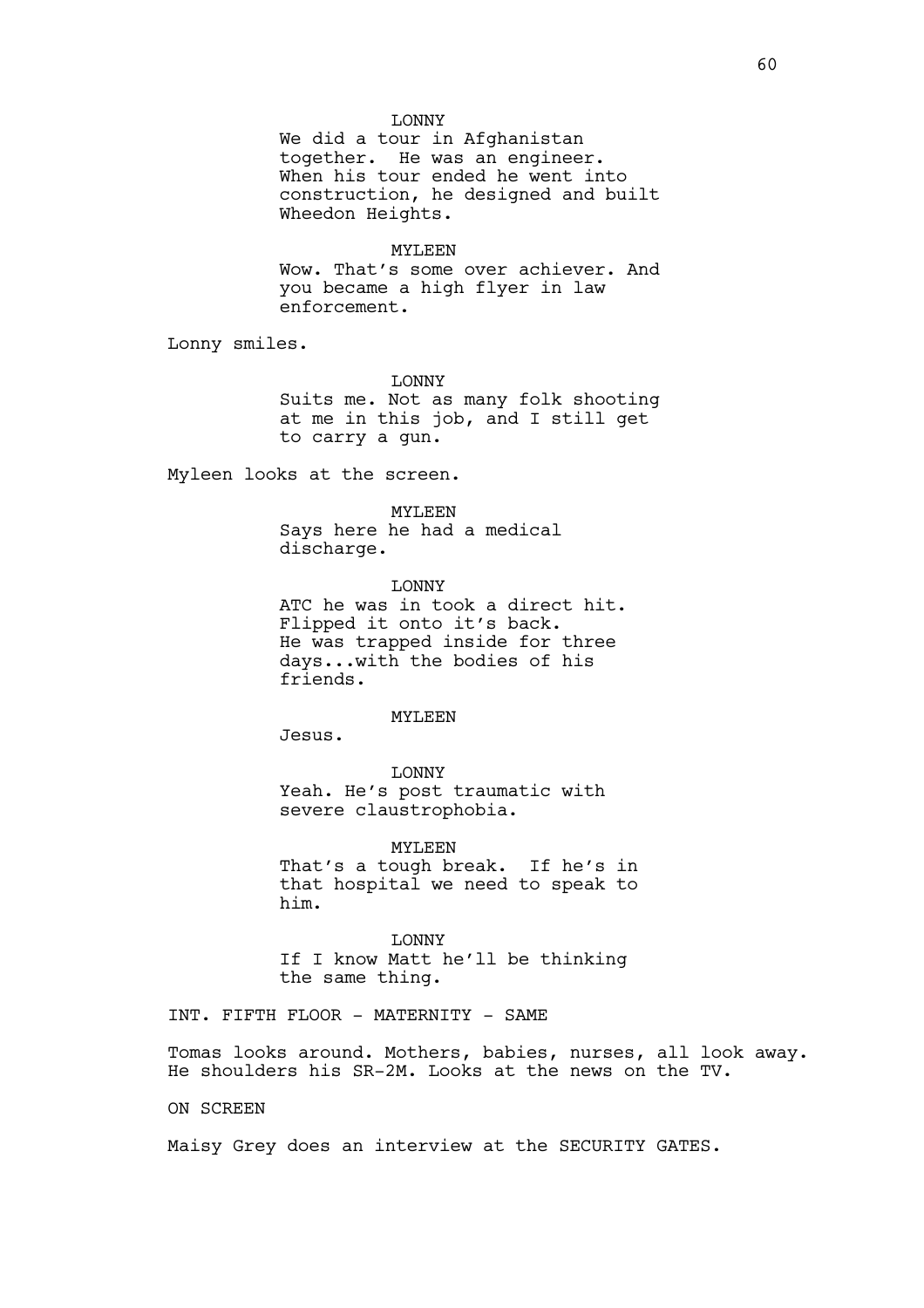MAISY GREY So Wheedon Heights, is designed to virtually run itself?

HOSPITAL SPOKESMAN Yes, with the robot assistants and the level of automation in the system it can pretty much function on autopilot.

MAISY GREY Wow, impressive. I guess we just have to hope that the robots know what they're doing right now.

HOSPITAL SPOKESMAN I'm sure they do.

MAISY GREY Okay, one last question. There's a rumor that the designer of the hospital was in the building when it shut down...

While Tomas watches the T.V. Nurse Bleacher casually moves along the line of beds, appears to comfort the frightened mothers and babies -- but what she's also doing is...

Switching off the PATIENT'S DETAILS on the LCD panels set into the bottom of the beds.

> HOSPITAL SPOKESMAN I can't comment on that...

INT. CONTROL ROOM - SAME

Morales looks at the patient admission record on the screen.

MORALES (into walkie-talkie) Tomas? Find Beth Tyler.

INT. MATERNITY WARD - SAME

Tomas looks down the ward at the mothers and babies.

**TOMAS** Beth Tyler, da...

Tomas walks along past the ends of the beds in the ward. Beth watches him. Hearing her name in an Afrikaans accent can only be bad news. Tomas looks at the LCD displays. All blank.

> TOMAS (into Walkie-talkie) There are no names. All blank.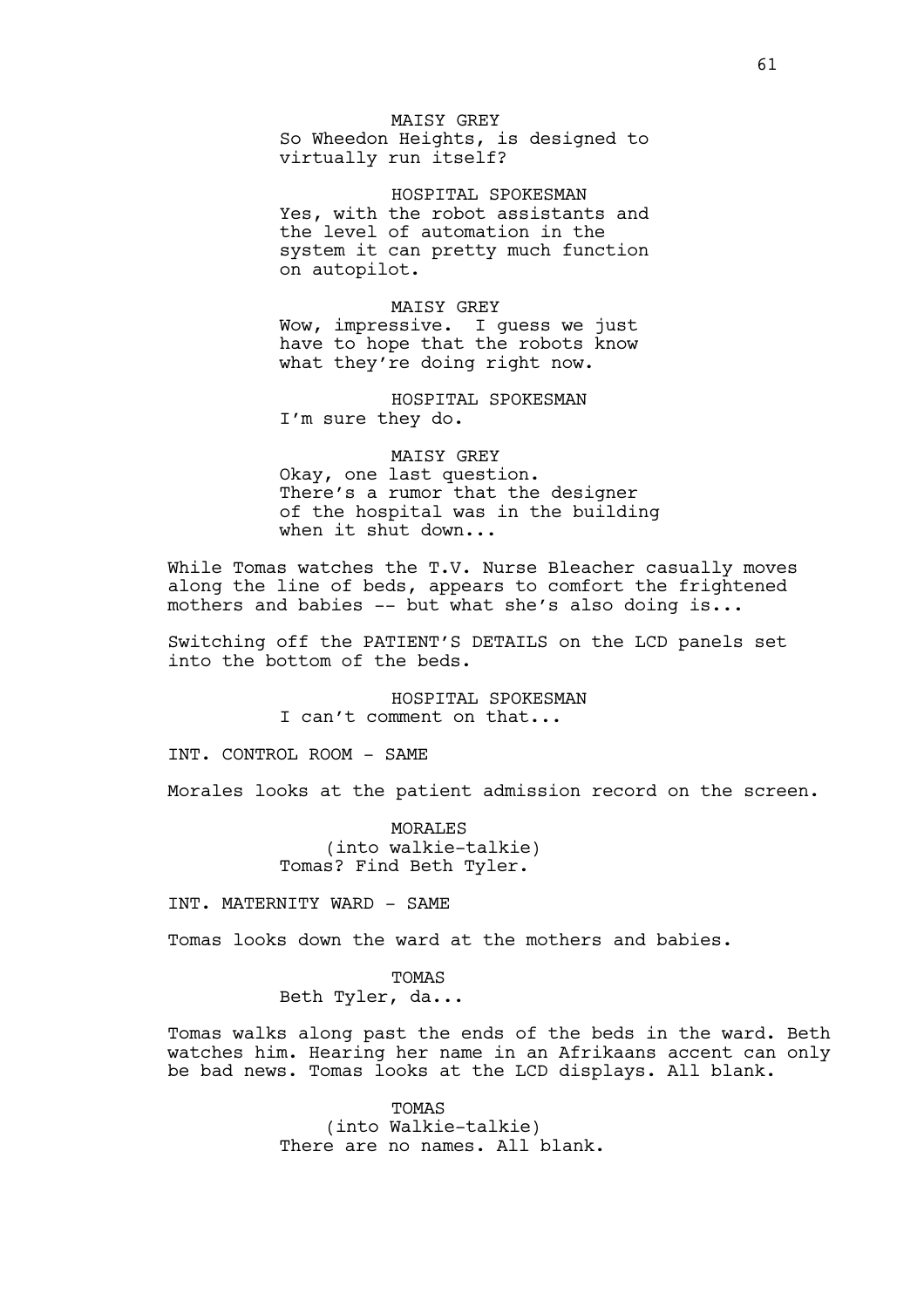Morales thinks. Looks at a printout of Beth's EMS sheet. A picture of her FACE on admission.

> MORALES She's in there. (into Walkie-talkie) I'm coming up, do not let any of them out of your sight.

TOMAS No problems boss, I keep my eyeeeyaaaaaa!!!

Beth rams her used INSULIN INJECTOR into Tomas's EYE! He screams, drops his gun. She grabs her baby from the incubator. Runs for her life. Swipes through the doors.

INT. HOSPI MAINTENANCE LEVEL - SAME

Cortez watches HOSPI VIDEO feeds on a LAPTOP.

A SERIES OF HOSPI POV's

Beth races down the corridor. Gets into a Hospivator.

TOMAS

Staggers out of the Maternity Ward. Clutches his bloody eye. Pissed. While...

MORALES

And Gunmen #3 and #4 exit an ELEVATOR on the FOURTH floor.

CORTEZ

Working out the angles. Not liking them. The VHF receiver crackles.

> MATT (FILTER) You getting this?

INTERCUT

Cortez snatches up the Walkie-talkie.

CORTEZ

Copy that.

**MATT** We need to get to her before they do.

Cortez races to the HOSPIVATOR.

CORTEZ I'm on my way.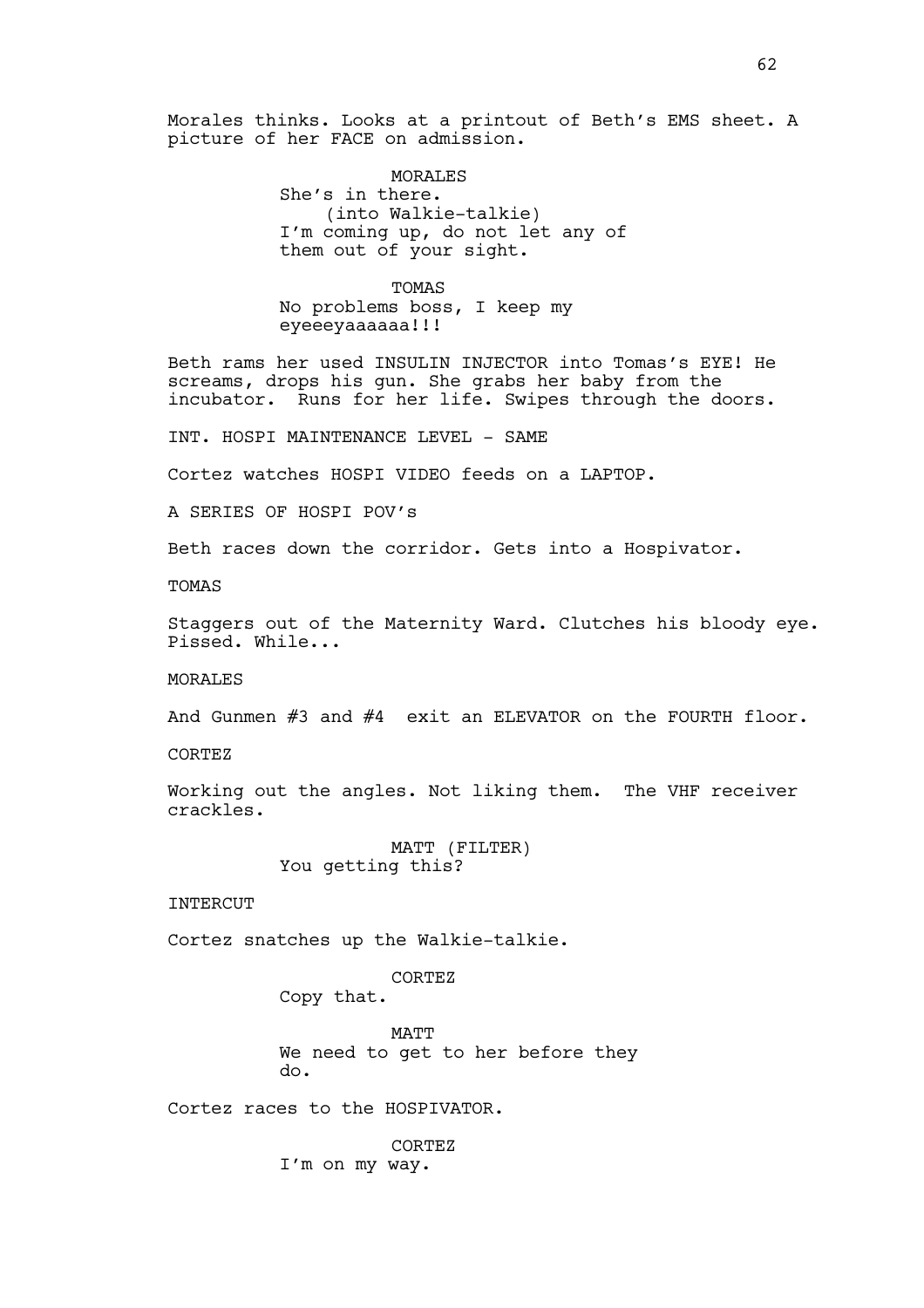# INT. HOSPIVATOR - SAME

Beth travels down. Clutches her BABY, tight. It struggles, its foot flails free -- hits a button. The Hospivator comes to a halt. The doors open. She's on the FOURTH FLOOR.

The WRONG floor.

INT. MEZZANINE - CORRIDOR - SAME

Cortez guns his pimped WHEELCHAIR towards a Fire Exit. Glances at the Hospi CAMERA FEEDS on his iPad. Punches one up.

ON SCREEN

Beth heads down the RIGHT HAND SIDE corridor as...

ANOTHER VIEW

Morales and his Gunmen are on a collision course from the LEFT hand corridor while Cortez...

EXT. MEZZANINE - FIRE EXIT

Rockets down the stairs at speed. An insane stunt. Looks like he's been practising in his down time.

> CORTEZ Not good. Not good. Not good.

BANG. BANG. BANG.

The wheels of the chair slam onto the steps. Bone jarring progress down two floors and through the Fire Exit into...

INT. FOURTH FLOOR CORRIDOR - SAME

Blasting down the corridor as...

MORALES

And his Gunmen head towards the right hand corner. Seconds away from where...

BETH

Runs towards the left turn on the same corridor while...

CORTEZ

Wheelchair motor way past its comfort zone. Skids to a halt in front of Morales and his men. Blocks them from turning right.

His arm flails, gums flap spasmodically, spittle drools from the corner of his mouth. Eyes twitch like he's been tasered.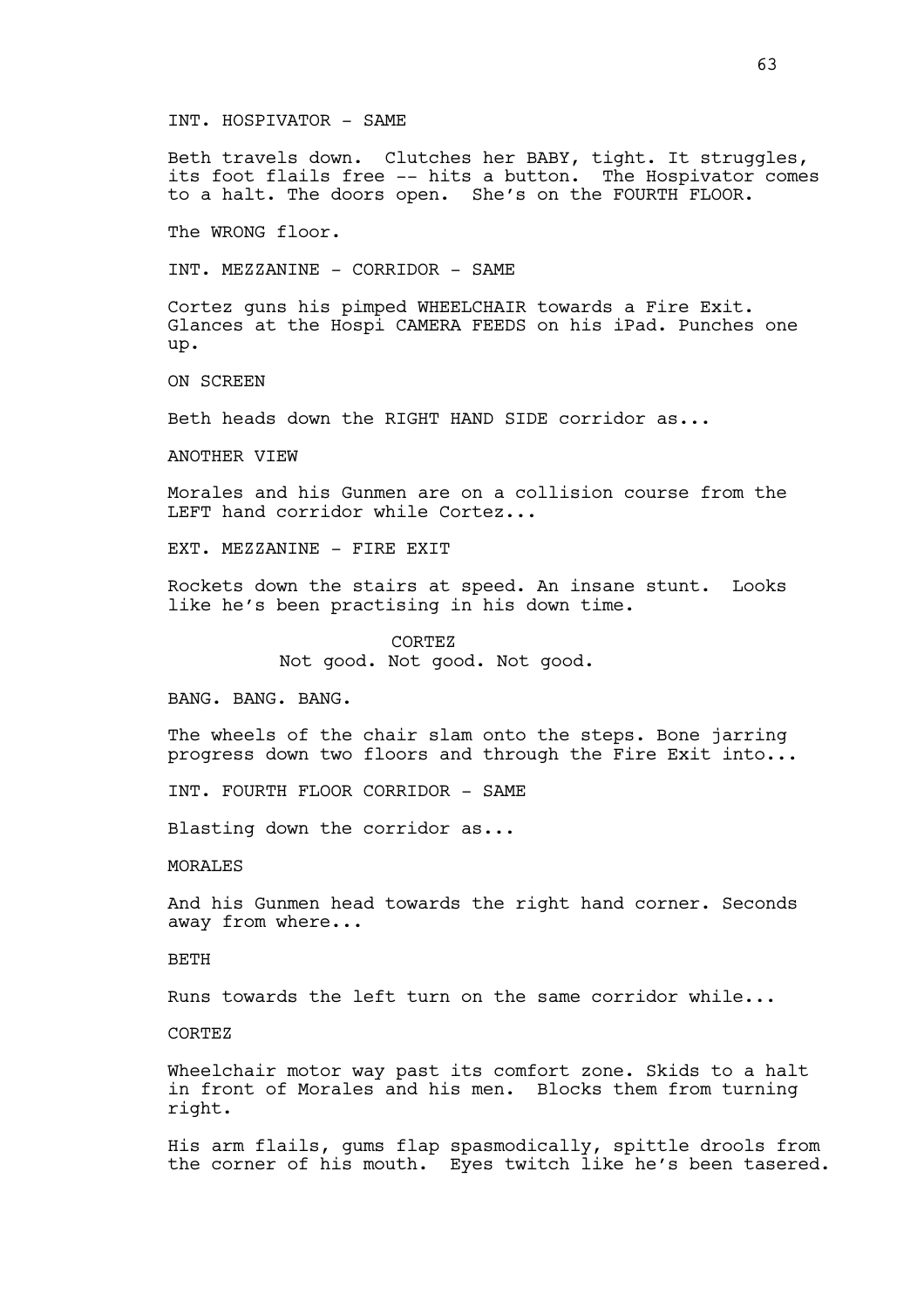# MORALES Why isn't he isolated?

Cortez fixes him with one flickering eye. Drawls at him.

CORTEZ I haaad a stroke...Doctors said I shoullld get mooo exerrrccise...

Morales turns to his men.

MORALES Put him with the others.

# BETH

Hears the voices -- recognizes Morales. Frantically looks for somewhere to hide. Sees a STORAGE CUPBOARD.

CORTEZ

#### CORTEZ

Maybe I sheee you later...

He waves a hand, spins his wheelchair around, heads back down the corridor as...

MORALES: Notices Cortez's distinctive torn shirt cuff.

MORALES'S MEMORY FLASH

A torn shirt cuff on a meat hook inside the kitchen FREEZER.

BACK TO SCENE

# MORALES

Stop him!

But Cortez is hauling ass. Bullets whip past him as he swerves from side to side -- smashes into the sides of the corridor as Morales's men lay down a torrent of fire.

BANG! A shot shreds a TIRE on one side of the chair. Cortez throws himself to the other side -- stabilizes it. Throws himself clear as...

The wheelchair. DISINTEGRATES. He sprints down the corridor. Dives into a...

HOSPIVATOR

Bullets hammer into the steel doors as they close.

HOSPI MAINTENANCE LEVEL - CONTINUOUS

Cortez tumbles out. Grabs the VHF transmitter.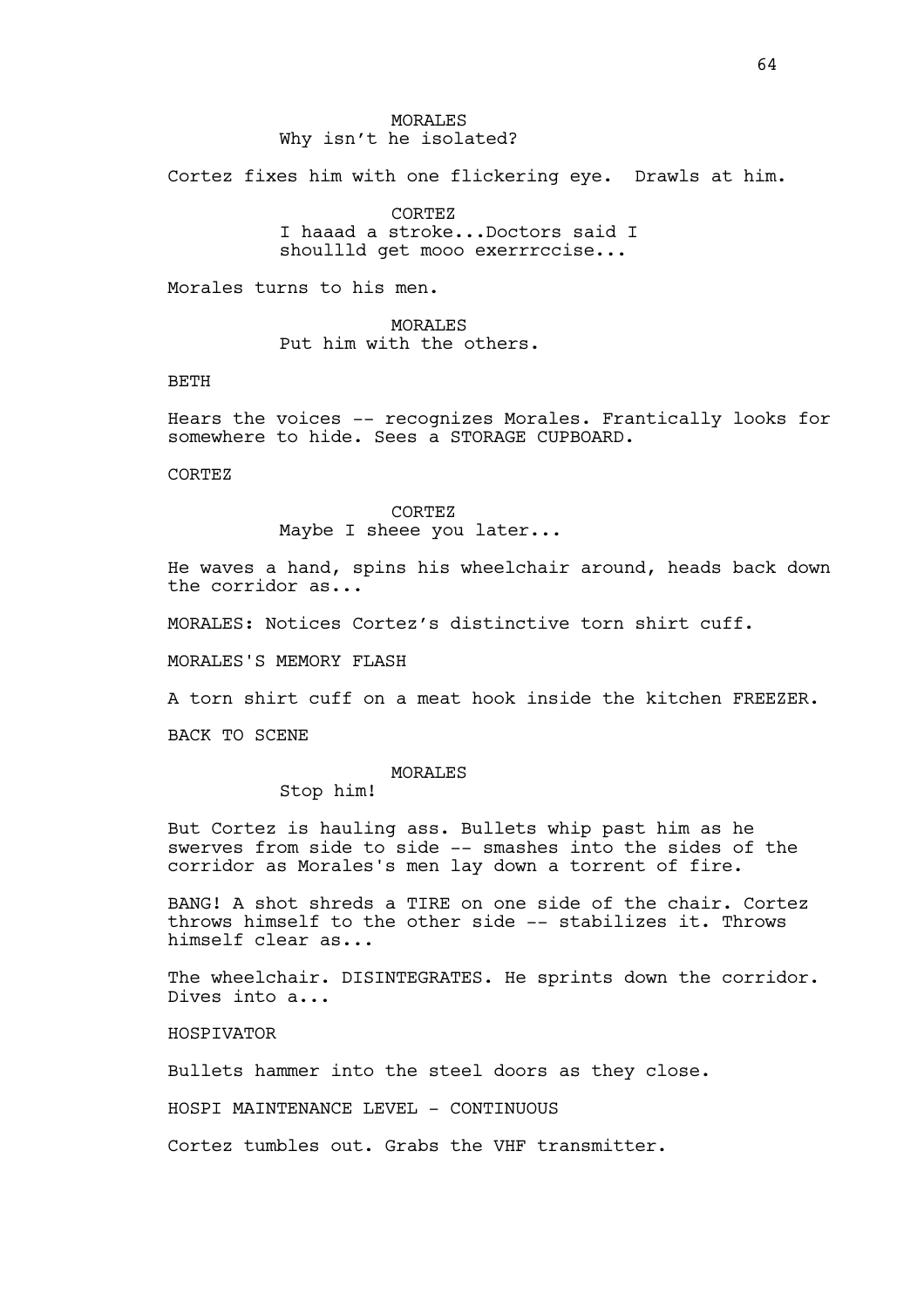Beth got out on the wrong floor, Morales made me, and the welcome carpet is looking pretty damn threadbare.

INTERCUT

**MATT** Where's Beth?

CORTEZ I don't know, she took off.

INT. FOURTH FLOOR - CORRIDOR - CONTINUOUS

Morales scoops an iPad off the floor amongst the wreckage of Cortez's WHEELCHAIR. Hands it to one of his men.

> MORALES Take that to Crow.

The man nods. Jogs off down the corridor. Morales listens. Hears a SOUND. A BABY crying. It's near. He smiles.

INT. FOURTH FLOOR - OTHER CORRIDOR - SAME

Matt runs along the corridor desperately looking for Beth and the baby. He hears the sound of a baby crying. It's coming from his VHF Walkie talkie! Morale's voice comes on.

> MORALES (FILTER) (through Walkie-talkie) Oh dear, looks like the babysitter has let you down again.

MATT You lay one finger...

INT. CONTROL ROOM - SAME

Beth and the baby are being held by Raoul and Almos. Morales is on the other end of the VHF walkie talkie Matt gave her.

> MORALES Are you trying to threaten me? When I have all the men and the guns.

There's a pause as he relishes the moment.

**INTERCUT** 

**MATT** 

You'll never have enough if you hurt her...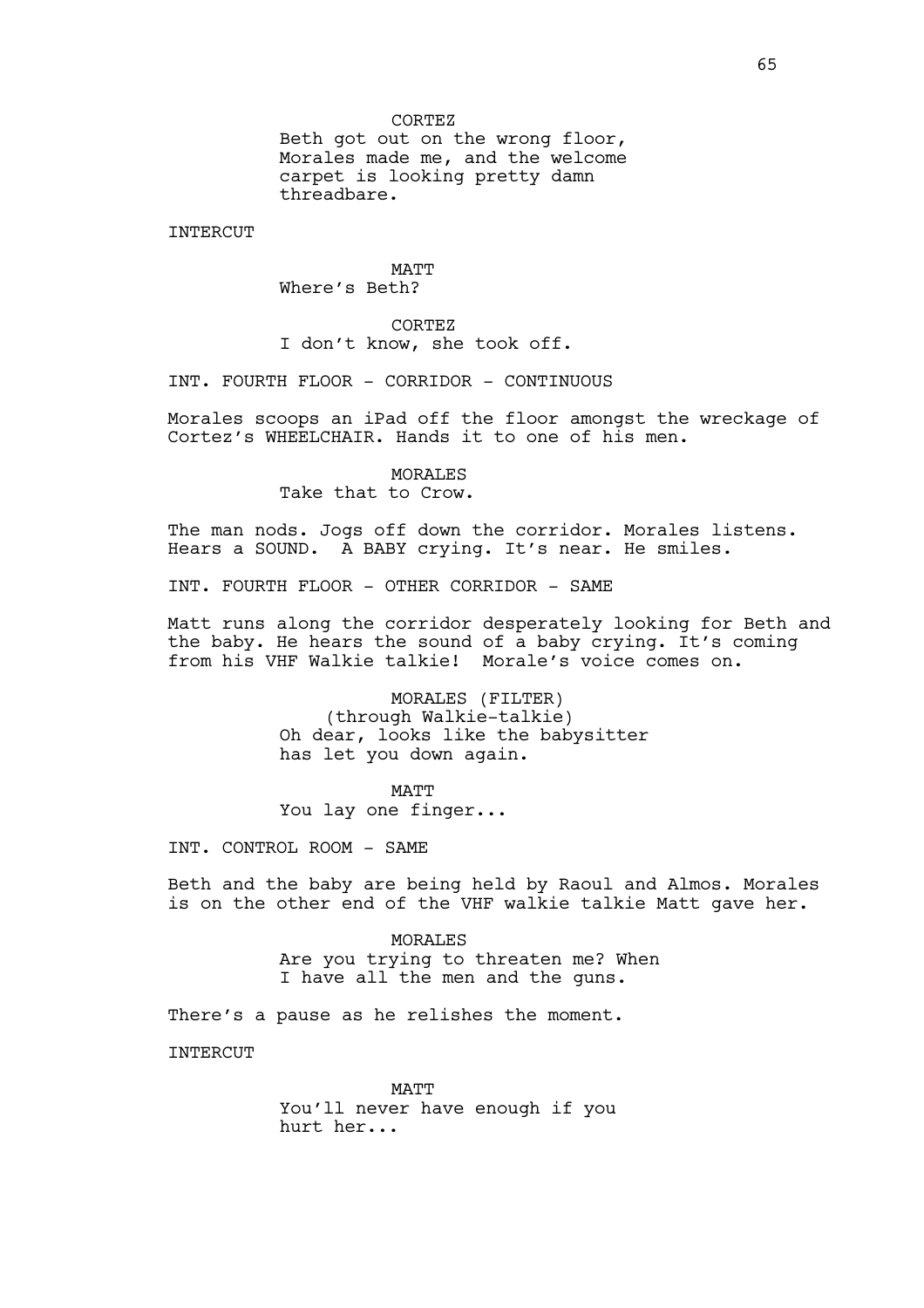MORALES Your wife saved us some time by making a run for it. I'll let you know how she's doing. (beat) Tyler?

He looks at the walkie-talkie. The battery is dead. He throws it onto the ground. Turns to Crow.

> MORALES Did you get the code?

Crow shows him Cortez's iPad. Numerals and letters stream across the screen. The display FREEZES.

> CROW That's good for an hour.

MORALES Get it to Franks. (to Almos and Raoul) Take Tyler's wife and his brat down to the vault.

INT. FOURTH FLOOR - CORRIDOR - SAME

Matt slides to the ground. Bleeding. Exhausted. Devastated by the knowledge that Beth and his son are in Morales's hands.

INT. TEXAS MEDICAL CENTER - POLICE CONTROL ROOM

An OFFICER rushes in clutching an old, bulky, WALKIE TALKIE.

OFFICER We got a call from a radio ham. He's been monitoring somebody on the old V.H.F frequency. He didn't pay much attention to it, but then they started talking about men and guns...

LONNY Does he know where the signal's coming from?

OFFICER He's got some fancy shit software that lets him triangulate the coordinates.

Lonny looks at him.

**OFFICER** Wheedon Heights.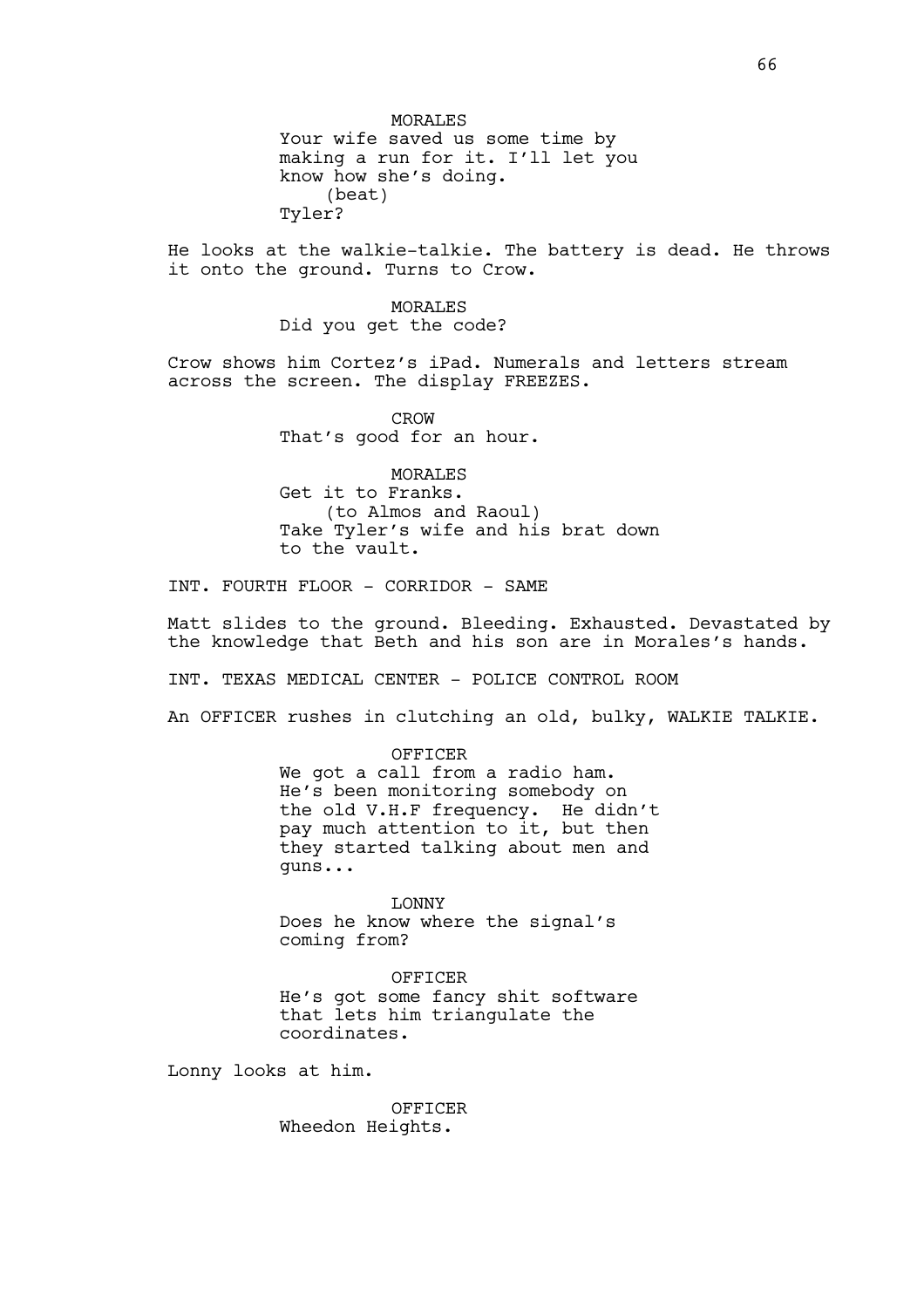INT. HOSPIVATOR - CONTINUOUS

The Elevator hums upwards. Matt has his eyes screwed shut. Jaw clenched. Shaking in the confines of the small elevator. He uses the VHF Walkie-talkie.

> MATT Cortez, I'm coming in hot, they got Beth and my son. They're headed your way.

INT. HOSPIVATOR - SAME

Matt pulls out the Glock he used as a decoy on the dead gunman. Checks it as the Hospivator arrives at the...

INT. MEZZANINE - HOSPI MAINTENANCE LEVEL

Morales and his MEN burst out of the Elevator FIRING! More GUNMEN appear through the FIRE EXIT. Target Matt as he races towards the HOSPI MAINTENANCE Door.

He returns fire. Barrel rolls towards the door and through as it HISSES open. Lands on the...

INT. MEZZANINE - HOSPI MAINTENANCE FLOOR - CONTINUOUS

Floor as the door closes behind him. Bullets slam into it.

CORTEZ Noisy neighbors. (at his wound) You injured?

MATT No, just a little cosmetic work.

CORTEZ Okay. I guess this is the last shoot-out at the OK corral.

Matt fixes Cortez with a steely look.

MATT They're my wife and son...you don't have to do this.

CORTEZ Hell man, if they trash this hospital I'm out of a job. I don't know about you, but I like my job.

Matt smiles at his bravado.

MATT Okay. Let's see how well you brought up your children.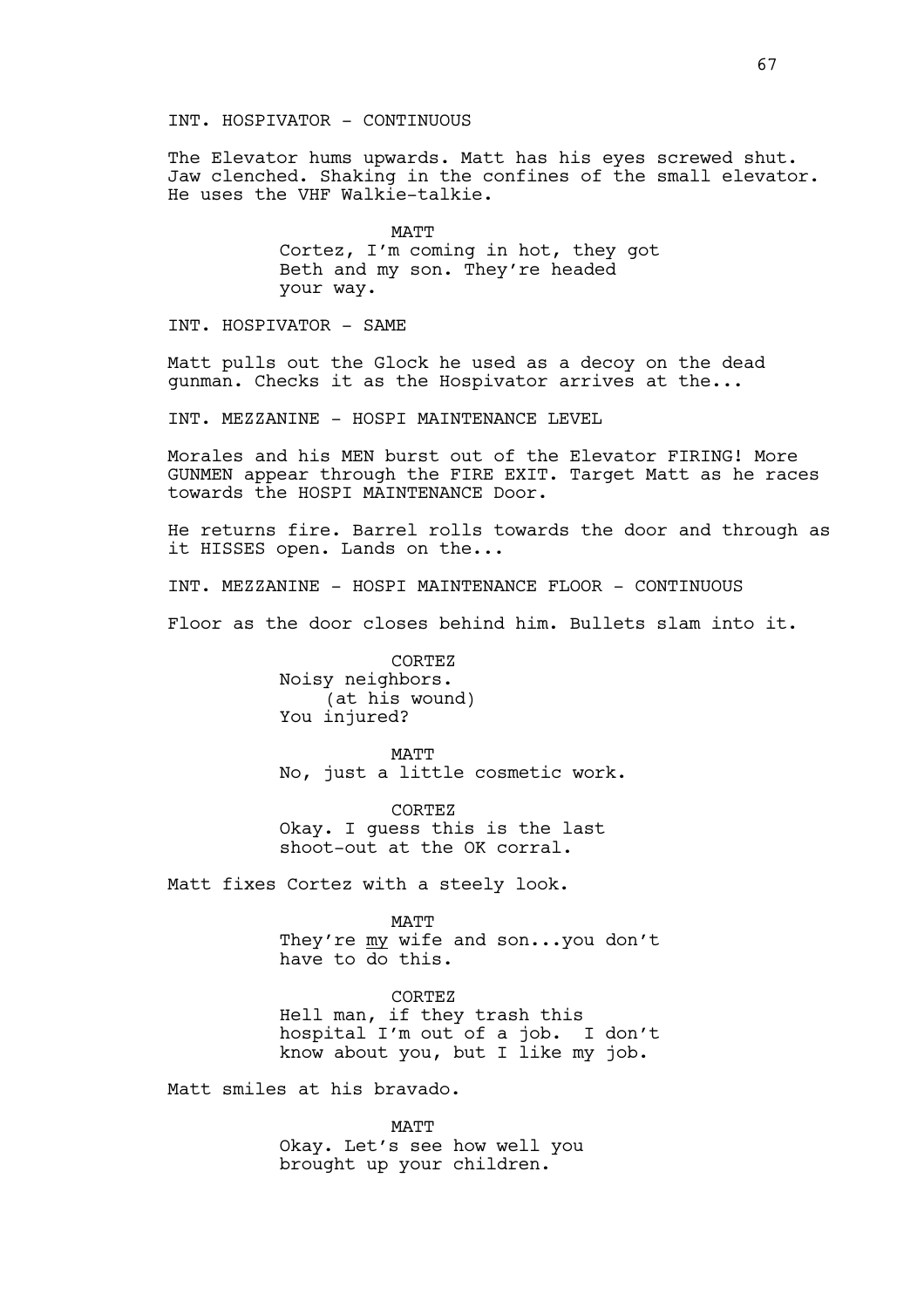EXT. HOSPI MAINTENANCE LEVEL - ENTRANCE - CONTINUOUS

Morales's MEN pour a blizzard of lead at the steel door. It buckles. The GUNMEN start to kick it in.

INT. HOSPI MAINTENANCE LEVEL - SAME

Light visible through holes in the buckled steel door. Matt hands Cortez a SR-2M Veresk submachine gun.

> **MATT** You used one of these before?

Cortez hefts the gun.

CORTEZ

Veresk SR-2M, Russian, twenty-one millimeter rounds, nine hundred rounds per minute on full auto, effective range one hundred meters.

Matt nods, impressed. But not buying it.

MATT You might wanna...

He reaches over and flicks the safety off.

CORTEZ It's always off in COD.

MATT You learnt how to shoot from a video game?

CORTEZ Oh I'm sorry, I must have missed today's gun training tweet. Put your goggles on.

MATT Aim low, you're bound to hit something.

The door EXPLODES. Morales and his men pour in. They wear ENVGs. (Enhanced Night Vision Goggles) LASER sights puncture the dark. Gunmen strafe the room with lead.

VIEW THROUGH MATT AND CORTEZ'S NIGHT VISION GOGGLES.

CORTEZ Hospi. Retinal scan.

The Hospis blast lasers into the GUNMEN's goggles which intensify the light. Blind and in a world of pain as...

BANG. BANG. BANG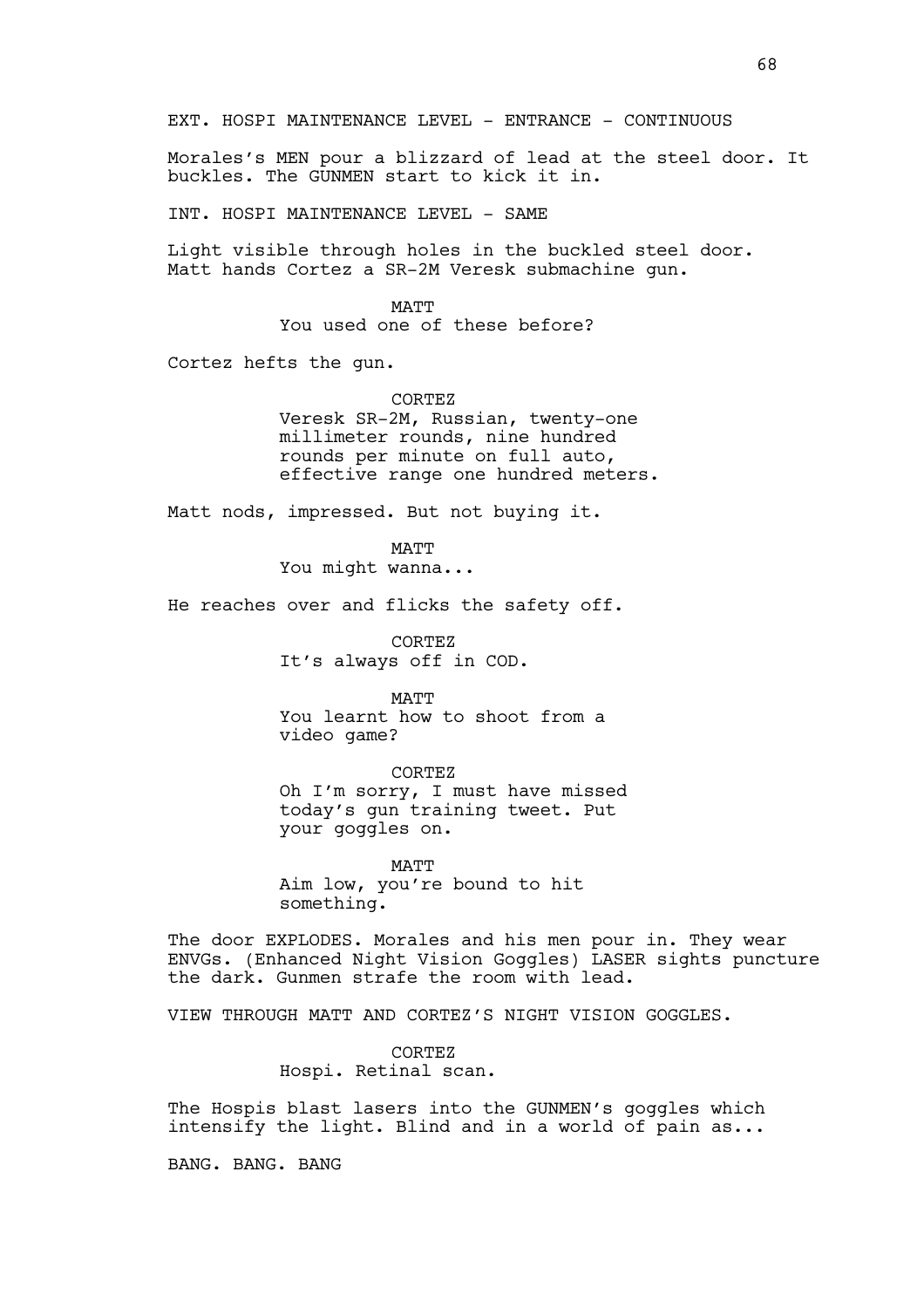Cortez and Matt make every shot count. Morales's men tumble to the ground. More gunmen swarm into the room.

> CORTEZ Hospi. One-eighty. Bed move!

Telescopic steel rods shoot out from the Hospis as they advance in formation. Smash legs, arms, hips -- it's carnage. And in all of this...

Cortez and Matt pour fire into the dazed and half blind gunmen. They pull back. Taking their wounded with them. Morales slips away in the confusion.

MATT

Hospis. Line up! Retinal scan!

Hospis form a wall across the room. Target the surviving gunmen -- dazzling them. Matt and Cortez dive into the...

HOSPIVATOR

Matt's VHF squawks.

LONNY (FILTER) Lonny Sharp for Matt Tyler...

Matt fumbles for the receiver.

MATT

Sharpy?

LONNY Got time for a sit-rep buddy?

MATT

Morales and his men have control of the hospital...maybe twelve or fifteen heavily armed gunmen. They got Beth and my son.

LONNY

You okay?

MATT

For now. But if I don't come out of this well you promise me you'll make him pay.

# **INTERCUT**

LONNY You got it buddy. What are they after?

**MATT** Looks like the drugs vault. But something else is going down.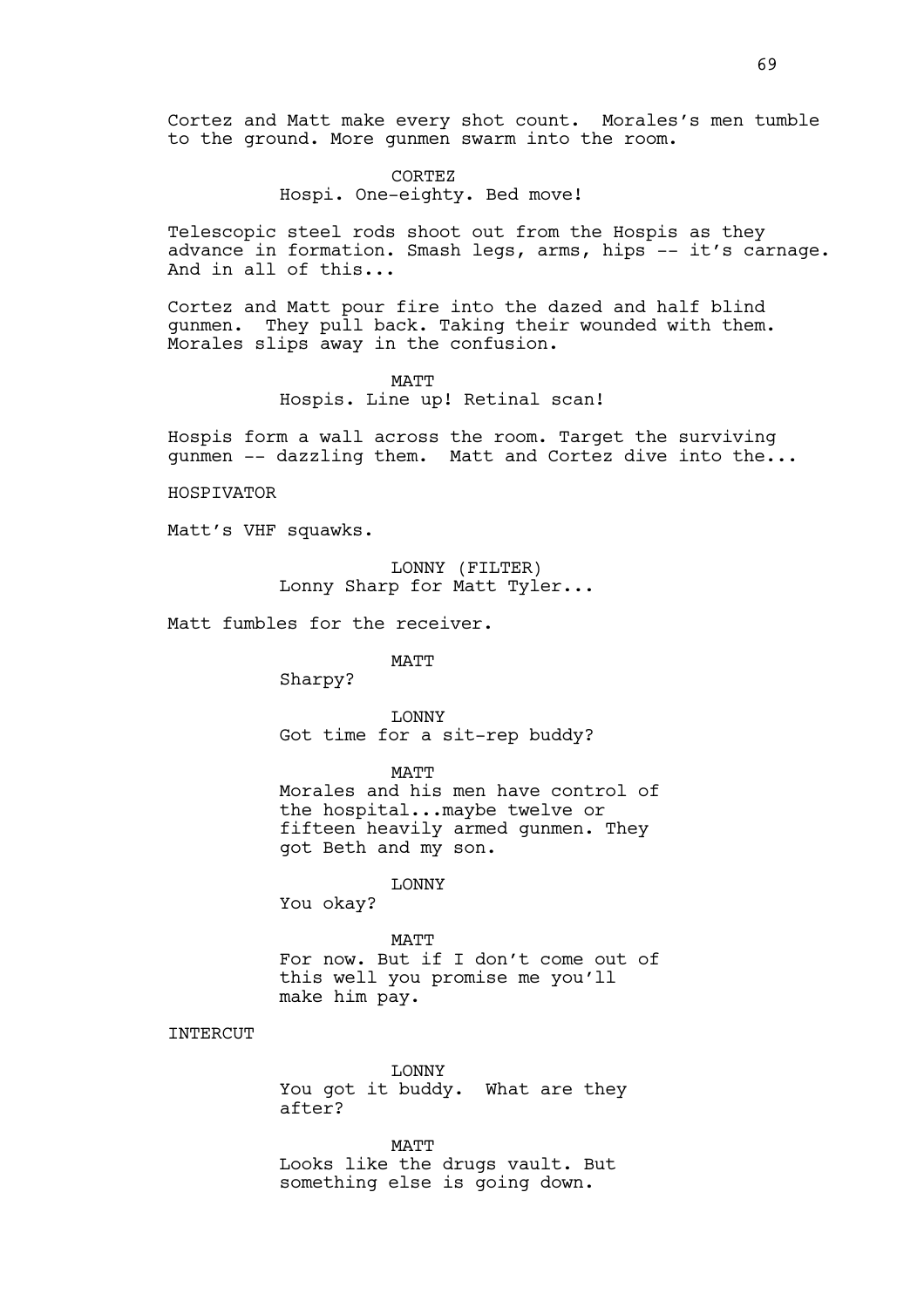The Hospivator stops at the FOURTH FLOOR.

MATT Gotta go Sharpy. Monitor this frequency...

LONNY Understood...good luck.

Matt and Cortez slip out of the Hospivator. Head through a FIRE EXIT. Creep down the stairs to the...

THIRD FLOOR

Look through the Fire Exit window.

MATT'S VIEW THROUGH FIRE EXIT DOOR WINDOW

Two GUNMEN load drug cartons from the Vault Service Elevator onto a CART. Others are already loaded on PALLETS.

The MEN listen to their Walkie-talkies. Getting instructions to provide back-up. They race towards the ELEVATOR. Get into it. As the doors close...

Matt and Cortez head through the FIRE EXIT. Into the...

CORRIDOR

Matt looks out of the fire exit window the WORKMEN fitted. Sees the PARKING LOT construction and TRUCKS parked below.

> CORTEZ Morales's tech will get the pass code from my computer. It means they can access the vault.

Matt looks at the stacked pallets full of drugs. Walks round them, searching for something.

> MATT There are millions of dollars worth of class "A" substitutes right here, so why does he need access to the vault?

Matt studies the LOCKS on the window. The KEYS still in them.

MATT Morales' men fitted this window.

He slams his GLOCK against the keys, snaps them off.

CORTEZ Health and safety will be pissed.

Matt looks at the pallets loaded with drugs, thinking.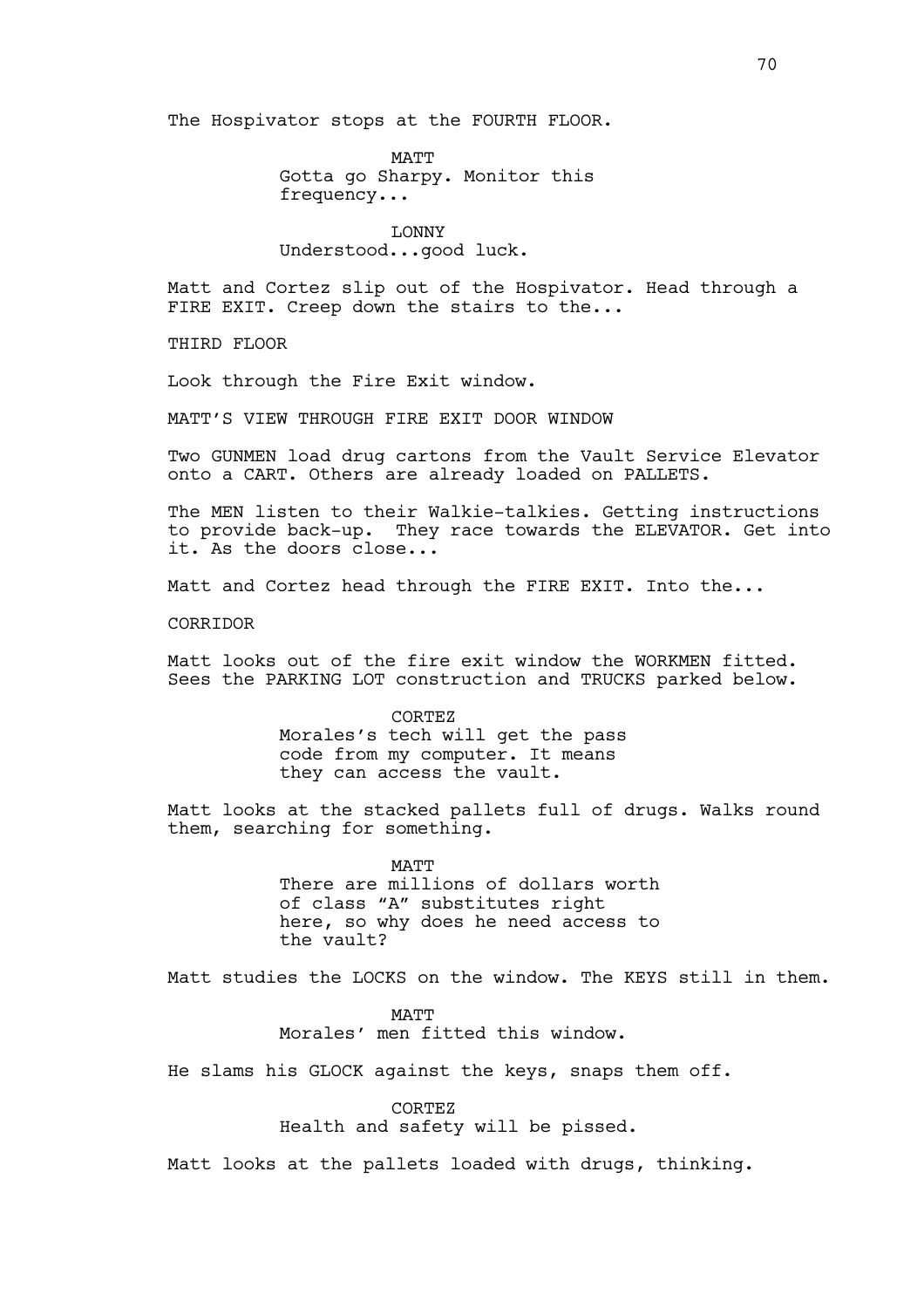INT. CONTROL ROOM - SAME

Crow has Cortez's iPad with the code number displayed. Morales and two armed gunmen stand next to him.

> CROW Franks has the code.

MORALES Okay. Tell the men to start loading.

INT. THIRD FLOOR - SAME

The remaining Gunmen stand next to a dozen fully loaded carts packed with drugs. Raoul is on his knees looking at the window locks -- running a finger along them. Almos looks on.

> RAOUL We're gonna need a cutter.

INT. GROUND FLOOR - CORRIDOR - SAME

The battered Hospilatte whirs along the corridor towards the Cafeteria. The corridor is now deserted. No guards. A remote ACCESS CARD dangles around its neck. It reaches the doors of the Cafeteria -- they hiss open.

The Hospi hums in. Heads towards Dr.Hughes. A MESSAGE on its screen. "USE WALKIE TALKIE." Its TRAY slides open. Dr. Hughes picks up the VHF Walkie-talkie.

> DR. HUGHES (Picks up Walkie talkie) Hello?

INT. STAIRWELL - SAME

Matt snatches up the Walkie.

MATT Dr. Hughes?

INTERCUT

DR. HUGHES

Matt?

MATT Yes. Everybody okay?

DR. HUGHES Pretty much. Morales wounded one of the security guards.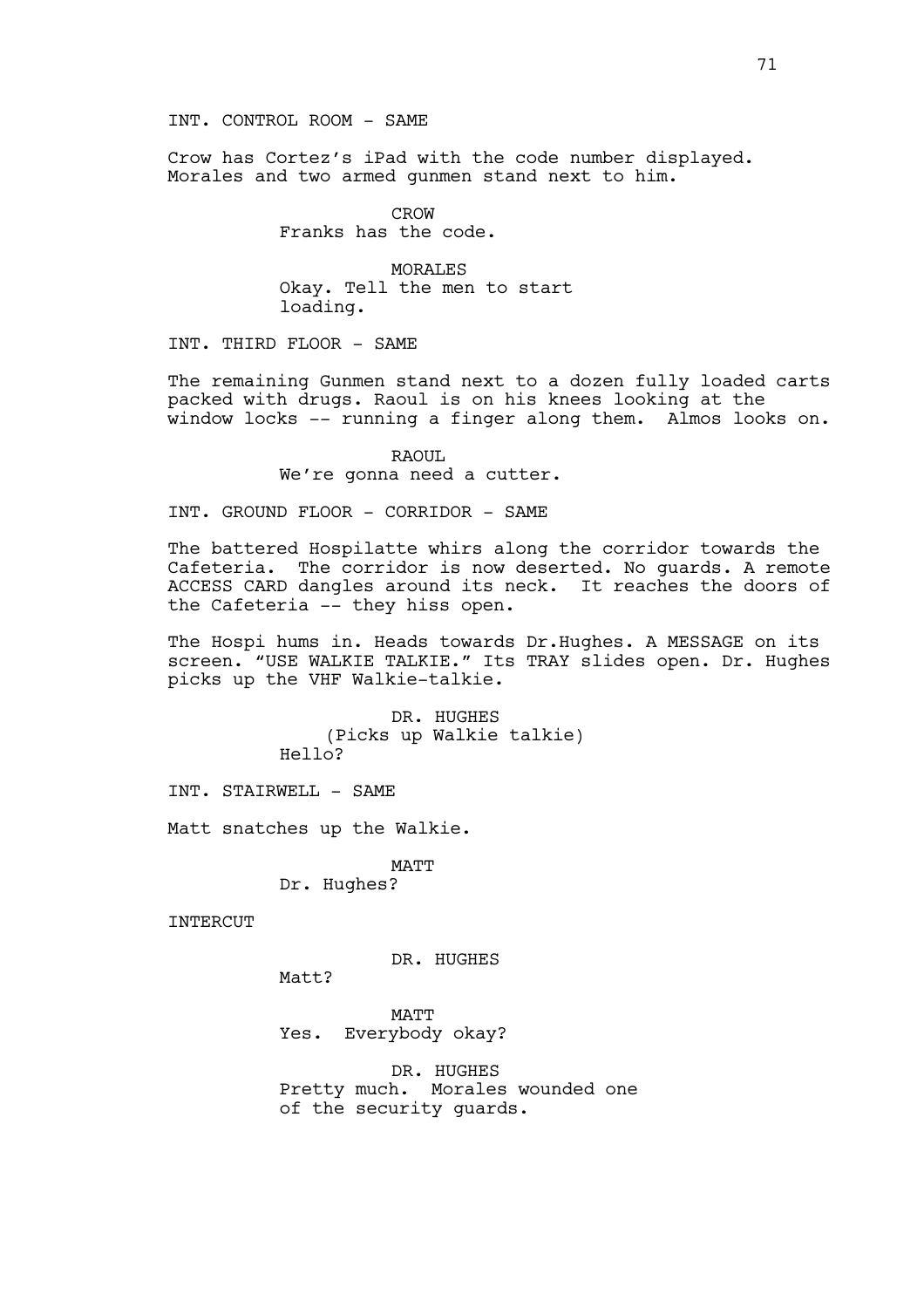### MATT

He killed another one to access the gas room. He'd hooked a carbon monoxide cylinder into the hospital air supply. Guess he planned to use that as his exit strategy.

DR. HUGHES

Jesus! He'd kill two thousand people, for what?

MATT

Can't just be the drugs. I need you to take everybody down to the basement. Use the fire exit. Once you're down there. Keep them out of sight and away from the entrance. I'm gonna get you out.

DR. HUGHES Anything else I can do to help?

Matt thinks about this.

MATT Where did you put the wounded men?

INT. THIRD FLOOR - CORRIDOR - ISOLATION WARD

A gunman stands guard outside the room containing the injured Gangbangers. A Hospi glides up to him, halts. The Gunman looks at it suspiciously. Points his gun at it.

GUNMAN

Back off.

The Hospi remains motionless. Then. WHAM! An integral SYRINGE shoots into the guards THIGH. FSSST! The contents discharge. He collapses to the floor.

# ANOTHER ANGLE

Out of sight round the corner at the end of the corridor Matt and Cortez control it from another Hospi screen.

> MATT Feeding time at the zoo.

The Hospi moves nearer the doors of the Isolation Ward. Triggers the doors. It heads into...

# INT. ISOLATION WARD

The injured Gangbangers sit up in bed. Flesh-wounds Bandaged. Dazed from the medication. As ugly and dangerous as ever. The SCREEN on the Hospi blinks to attract their attention.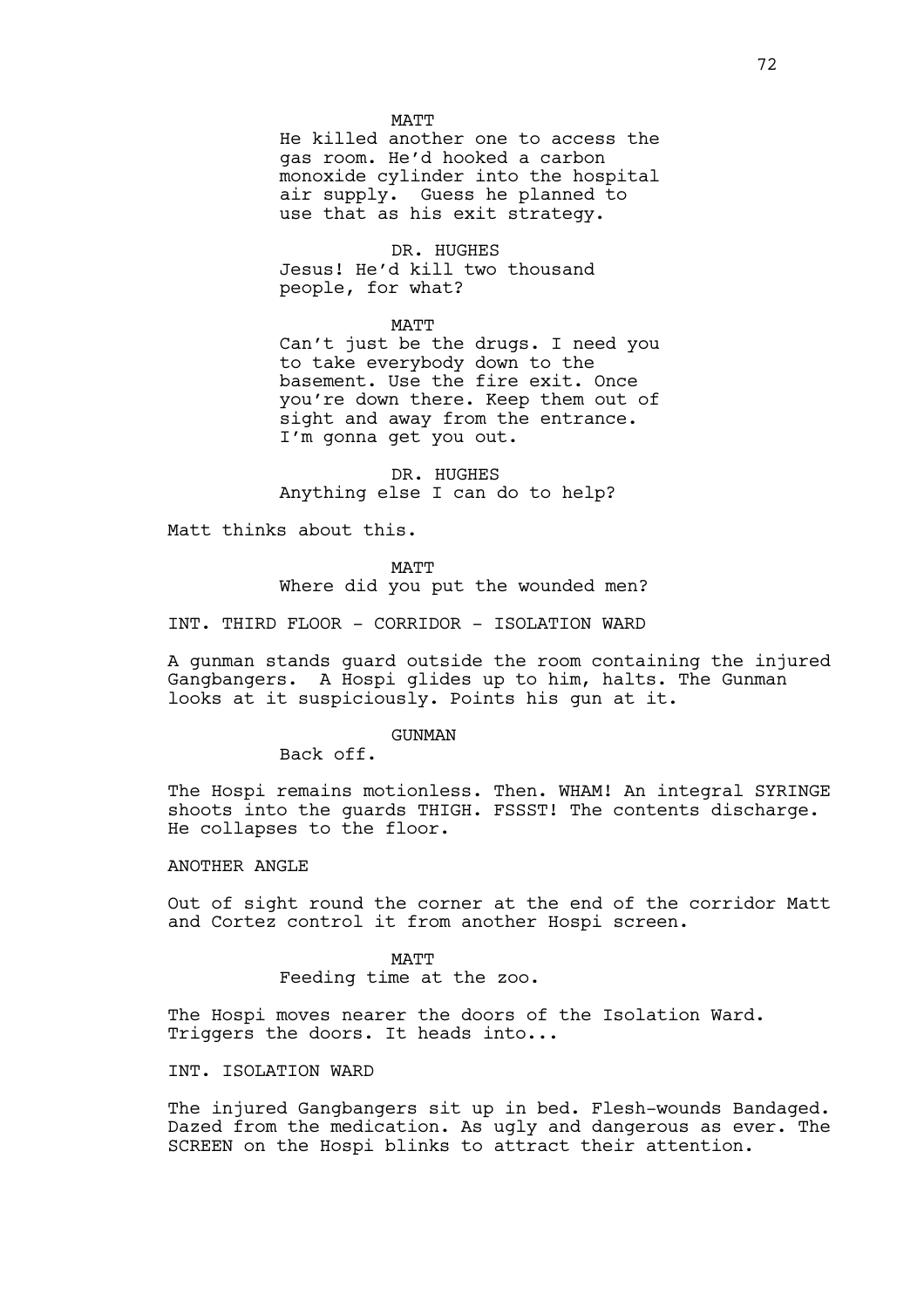ON HOSPI SCREEN

HOSPI TEXT *WHAT? PARTY! WHERE! 3rd FLOOR! WHEN? NOW! GUEST SPEAKER: SANTIAGO MORALES DRESS? CASUAL! BRING A GUN :)*

The Hospi spins round. Slung on its back a HOLDALL containing Three SR-2M's.

INT. THIRD FLOOR - CORRIDOR - SAME

Matt and Cortez. Matt pulls out the VHF.

MATT (into VHF) You there Sharpy?

INTERCUT

LONNY

Roger that.

**MATT** You still buddies with the quartermaster up at Ellington Field?

LONNY Zeke? Sure.

MATT I've got a load of people headed for the basement. I need you to clear a path.

LONNY Morales sees anyone near the hospital he's gonna start killing people.

**MATT** Trust me. No one's going near the hospital.

INT. TEXAS MEDICAL CENTER - POLICE CONTROL ROOM

Lonny studies a schematic on the screen. Something technical. Looks like some kind of weapon. Lonny's on the phone.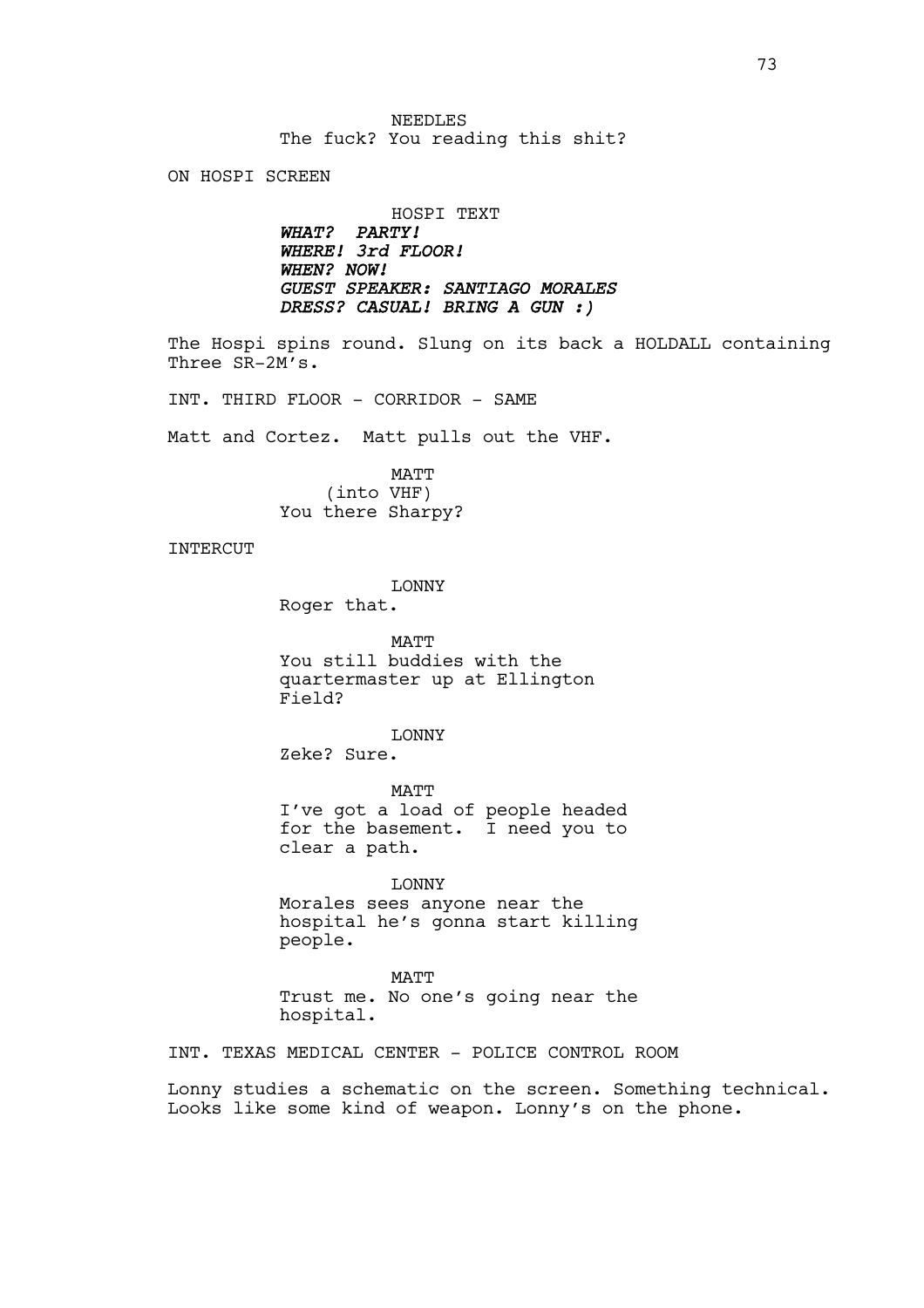LONNY What ya got? (listens, nods) That's the ticket. How soon can you get it here? Outstanding.

INT. BASEMENT PARKING LEVEL

The staff and visitors creep down the stairs into the parking lot. AMBULANCES sit alongside some UTILITY vehicles.

BASEMENT ENTRANCE

GUNMEN #5 and #6 guard STEEL SHUTTERS across the entrance. Gunman #5 plays a game on his Cellphone.

> GUNMEN I have big score.

The other guard grunts.

WHUMP!

The shutters explode. Take the GUNMEN out. Collateral. On a pile of RUBBLE - a dusty CELL makes a squawk as the screen displays their epitaph - GAME OVER.

Dr. Hughes and Nurse Coltrane lead Staff and visitors out into the...

EXT. WHEEDON HEIGHTS - PARKING LOT - SAME

OFFICERS guide them to safety.

INT. CONTROL ROOM - SAME

Morales watches as Crow plays back CCTV footage from outside the entrance to the underground parking lot. A FIM-92 STINGER MISSILE explodes against the steel shutters.

> CROW They just fired a freakin' missile into the basement!

Morales thinks about this. Time to leave town.

**MORALES** (into Walkie-talkie) Tomas, as soon as Franks has the vault open get in there and set the timer.

Crow checks something on the iPad. Bad news.

CROW I just pinged the gas supply room receiver. I'm not getting anything back...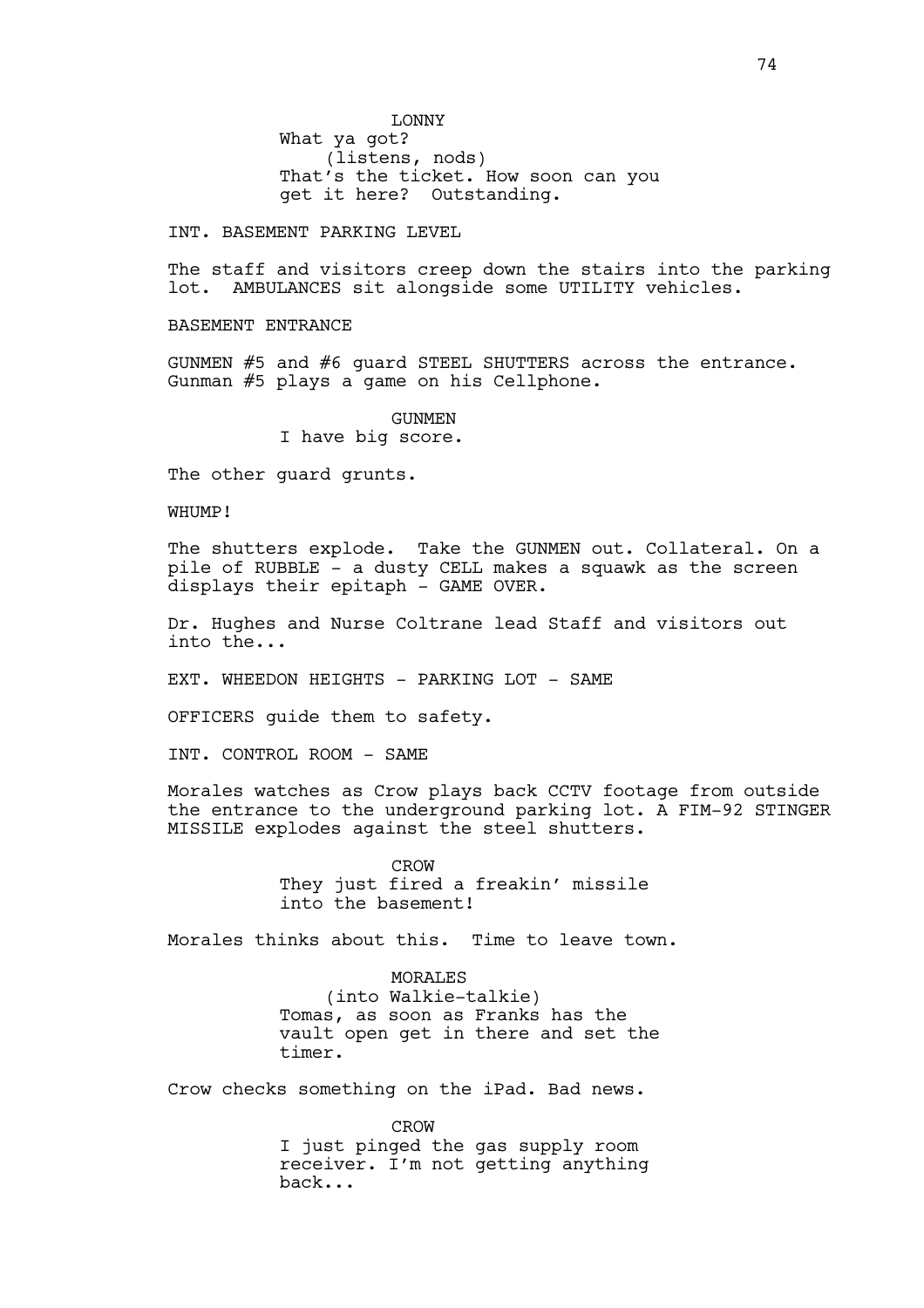MORALES Get a replacement down there.

Off Crow's look. They don't have a replacement. This is a serious kink in Morale's plan.

> MORALES (into Walkie-talkie) Listen up. Everybody stop what they're doing and work their way down from the top of the building. Find Tyler. I want him alive.

Morales pauses. Speak deliberately. Knows Matt's listening.

MORALES And let me know when his wife and child are in the vault.

He looks over at Crow.

MORALES Once they're in position I want them on every screen in the hospital.

Crow starts to make it happen. Routing T.V Screens and monitors through the control panel.

INT - AUTOMATED DISPENSARY VAULT - SAME

Franks inputs numbers into the vaults CONTROL PANEL.

INT. THIRD FLOOR - CORRIDOR - SAME

Cortez and Matt have been monitoring Morales' Walkie-talkies. Putting it all together.

> CORTEZ Schumann must have let them into the vault. Then locked them in.

Matt hefts a Machine gun. Checks its mag. Cortez looks.

CORTEZ What are you doing?

**MATT** I going to the vault...

Cortez shakes his head.

CORTEZ That's suicide. Morales knows you're monitoring his transmissions. It's a trap.

Matt knows he's right.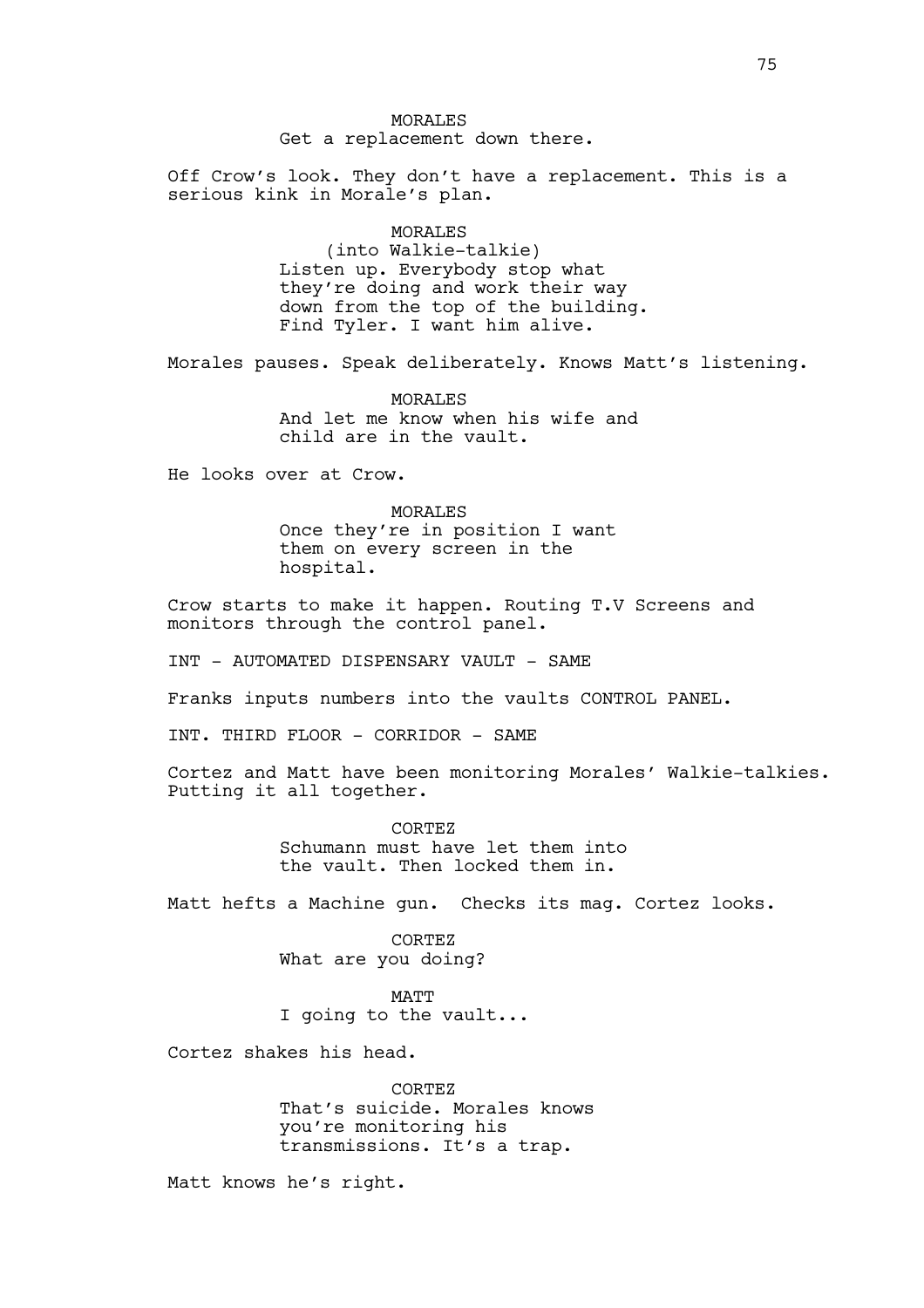MATT I can't just leave them.

CORTEZ Once she's in the vault we can protect her.

Matt nods.

MATT Then we kill that son of a bitch.

INT. VAULT - SAME

Franks punches the final number into the DOOR CONTROL panel.

ON SCREEN

# *"DISARMED - DOOR OPENING"*

The steel door slides up into the ceiling. Johaan stretches.

JOHAAN At last. Even a toy shop can get boring after a while.

He pops another pill from a bottle. Tomas comes into the vault. A rough eye patch covers his damaged eye. He opens the SERVICE ELEVATOR. The equipment case sits inside.

Tomas looks at Johaan. Doesn't like him, and is big enough to show it.

> TOMAS You the prick that shot the man with the code?

JOHAAN What's it to you?

Tomas's huge hand shoots out -- clamps Johaan's neck in a vice like grip. Squeezes. Johaan's eyes start to roll up in his head.

> TOMAS You need to be a team player, yes?

He releases Johaan who slumps to the floor -- struggles to breath. He gives Tomas a murderous look -- reaches for his gun. Franks puts a restraining hand on his arm.

FRANKS

Get out of here. Go.

Johaan hauls himself up. Points his gun at a Stacker Hospi. BLAM. Shoots it in the screen. Sparks and smoke pop out.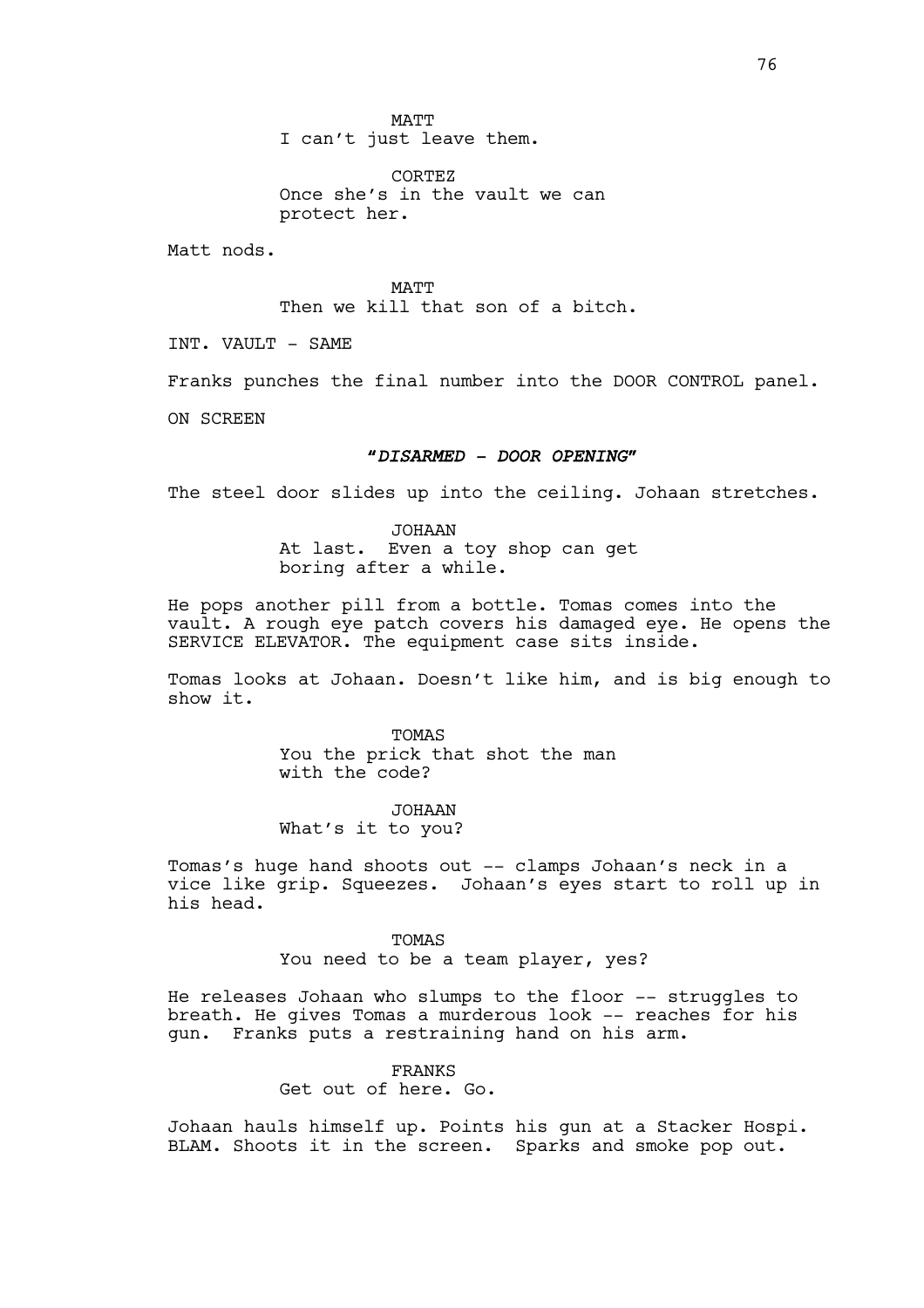He swaggers out of the vault, downs another random pill.

# ANGLE ON VAULT ENTRANCE

Gunmen drag a terrified Beth and her baby into the vault. Tomas glares at her through his one good eye.

> TOMAS Tape her to the chair over there.

They place a metal chair under a CCTV CAMERA. DUCT TAPE her legs to the chair. She clings to the baby.

> BETH What are you doing?

Beth looks over at the device in the service elevator. Realizes.

> BETH My baby, take my baby. For God's sake, don't do this!

The men use duct tape to fix the baby into her arms, a grotesque Madonna and Child. Tomas taps in a code on the device. An LED display flashes *"ARMED."*

> TOMAS (into Walkie-talkie) We have Code Red.

# MORALES

(over speaker) Activate it.

Tomas presses a button. The TIMER counts down from 15 Minutes. He shoots the CONTROL PANEL below the Service elevator. Destroys it. The elevator's not going anywhere.

Tomas hits the vault door activator. Heads out of the room. The HEAVY VAULT DOOR closes after him.

EXT. VAULT ENTRANCE - CONTINUOUS

Beth's screams MUFFLED behind the IMPREGNABLE STEEL.

A SERIES OF SHOTS

GUNMEN prowl the corridors searching for Matt.

A GUNMAN wheels an OXYACETYLENE rig to the FIRE EXIT window.

MORALES heads up in an ELEVATOR.

GUNMEN work their way through the floor levels. Checking.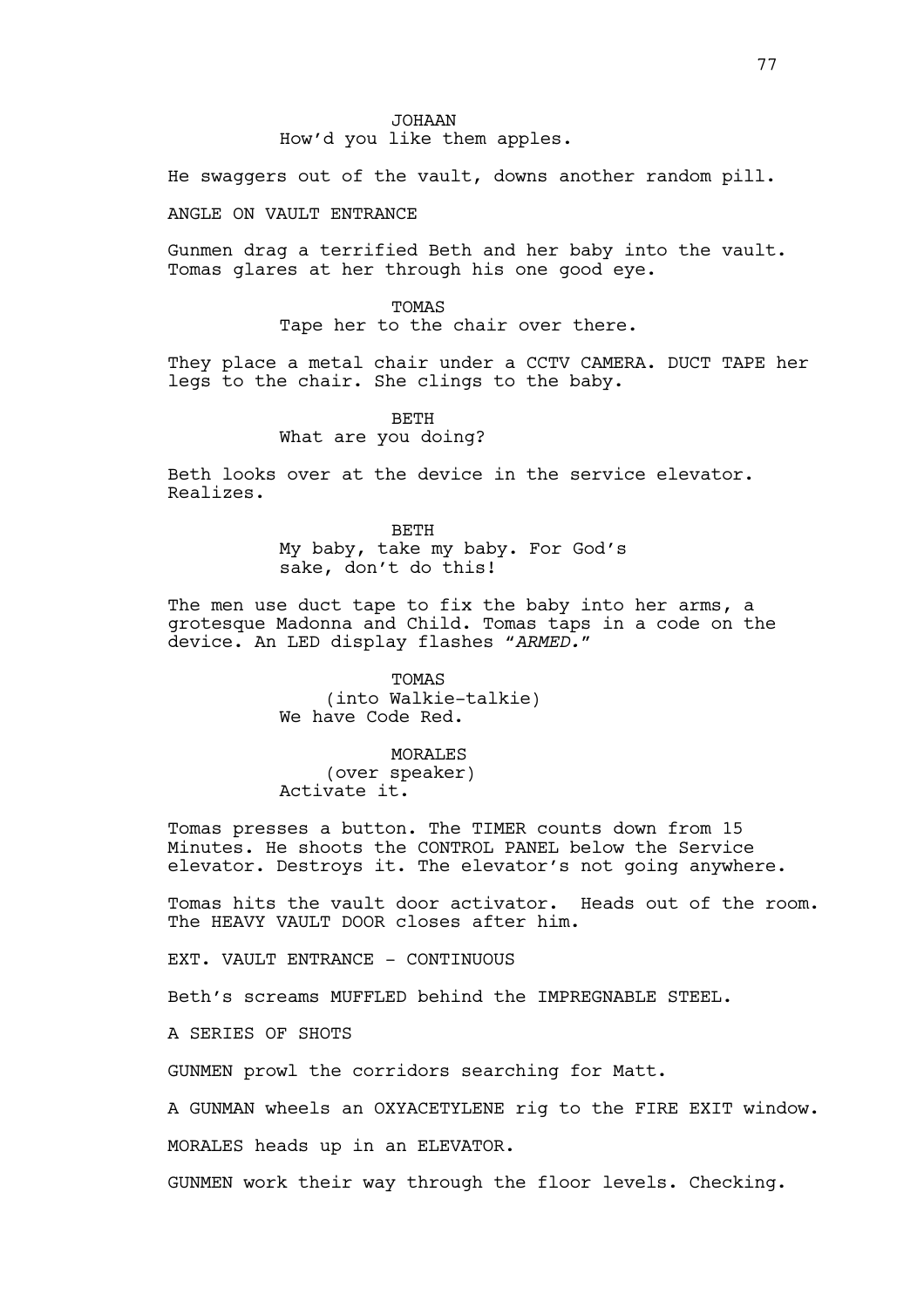INT. ELEVATOR - SAME

MORALES accompanied by Thiago and Tomas. Smiles grimly as he keys his Walkie-talkie.

> MORALES Mr Tyler. I know you can hear me.

INT. THIRD FLOOR - CORRIDOR

Matt snatches up his Walkie.

MATT I'll be right with you.

**INTERCUT** 

MORALES I wouldn't advise that. Have you seen the news lately?

Matt looks up as the glass media walls fill with Beth's terrified face. The baby taped into her arms. Behind her the countdown continues. Matt stares in horror.

> **MORALES** It's a real cliffhanger.

MATT Let her go, and I won't kill you.

Morales gives a cold smile.

MORALES Enjoy the show.

END INTERCUT

Matt blanches. Turns to Cortez.

MATT Can you open the vault?

CORTEZ It's on a time lock.

Matt thinks desperately.

**MATT** The service elevator...

CORTEZ Override's in the control room.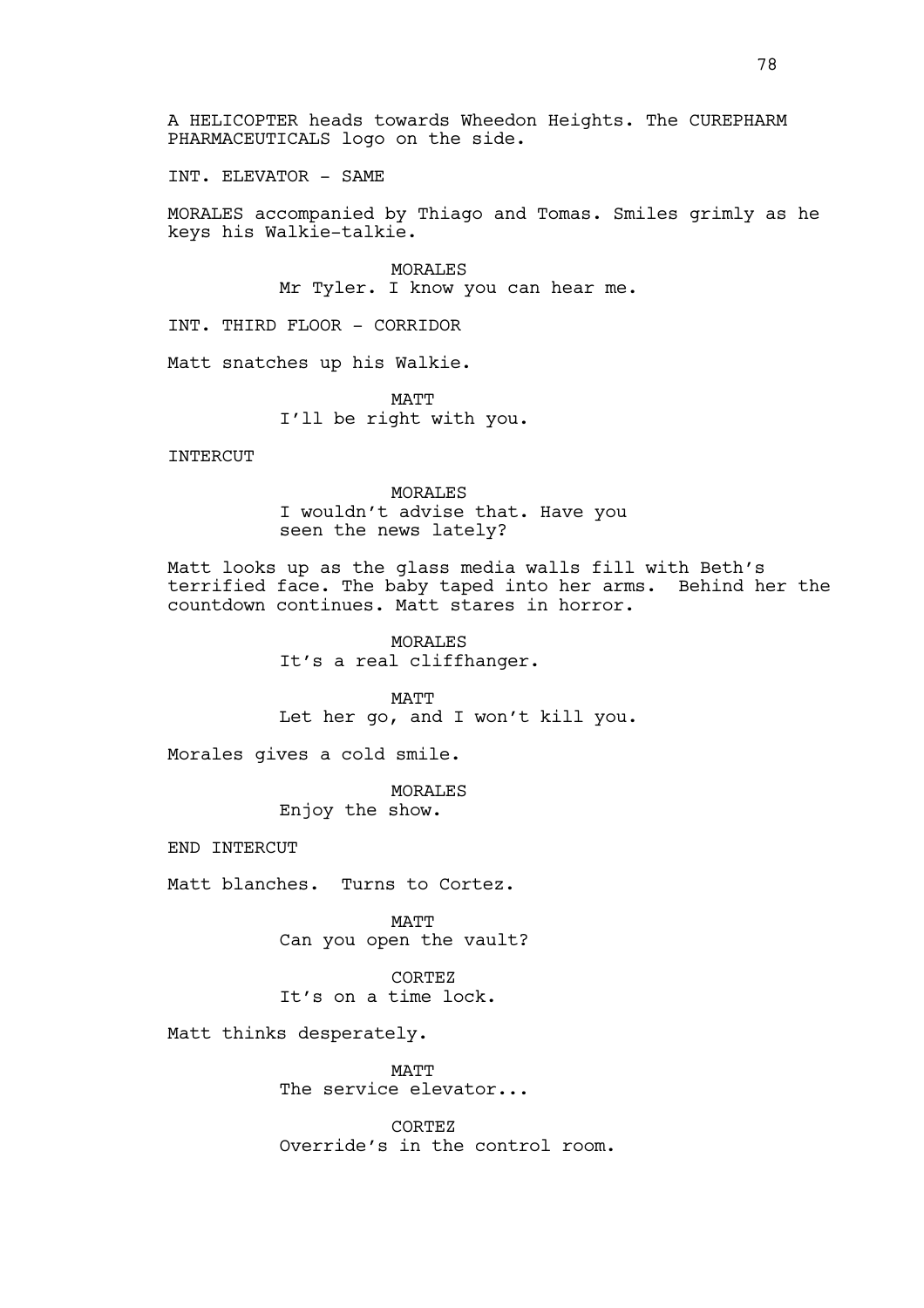INT. ELEVATOR - SAME

The indicator flicks through floors. Moving up. Morales selects a different frequency. Keys his Walkie-talkie.

> MORALES We're headed to the roof. How long?

INT. HELICOPTER - SAME

CEO Henchel from the earlier NEWS BULLETIN, looks over at the pilot. The pilot holds up five fingers.

> HENCHEL Five minutes. Any problems?

INTERCUT

MORALES A little local issue, but it's going away.

HENCHEL Be ready to leave the moment we touch down.

EXT. HELICOPTER - SAME

The HELICOPTER swoops down across the CITY. Wheedon Heights in the distance.

INT. CONTROL ROOM - SAME

Crow shuts down the systems. Disconnects his iPad from the control desk.

> CROW I'm outta' here.

He slings a rucksack over his shoulder. Turns to leave.

MATT

At the door. Glock in hand.

MATT Got a hot date?

Crow swallows. Matt comes closer.

**MATT** I'm sorry, we haven't been formally introduced.

BAM! He smashes him in the face with his gun. Crow staggers backwards -- bounces off a chair. Crashes to the floor.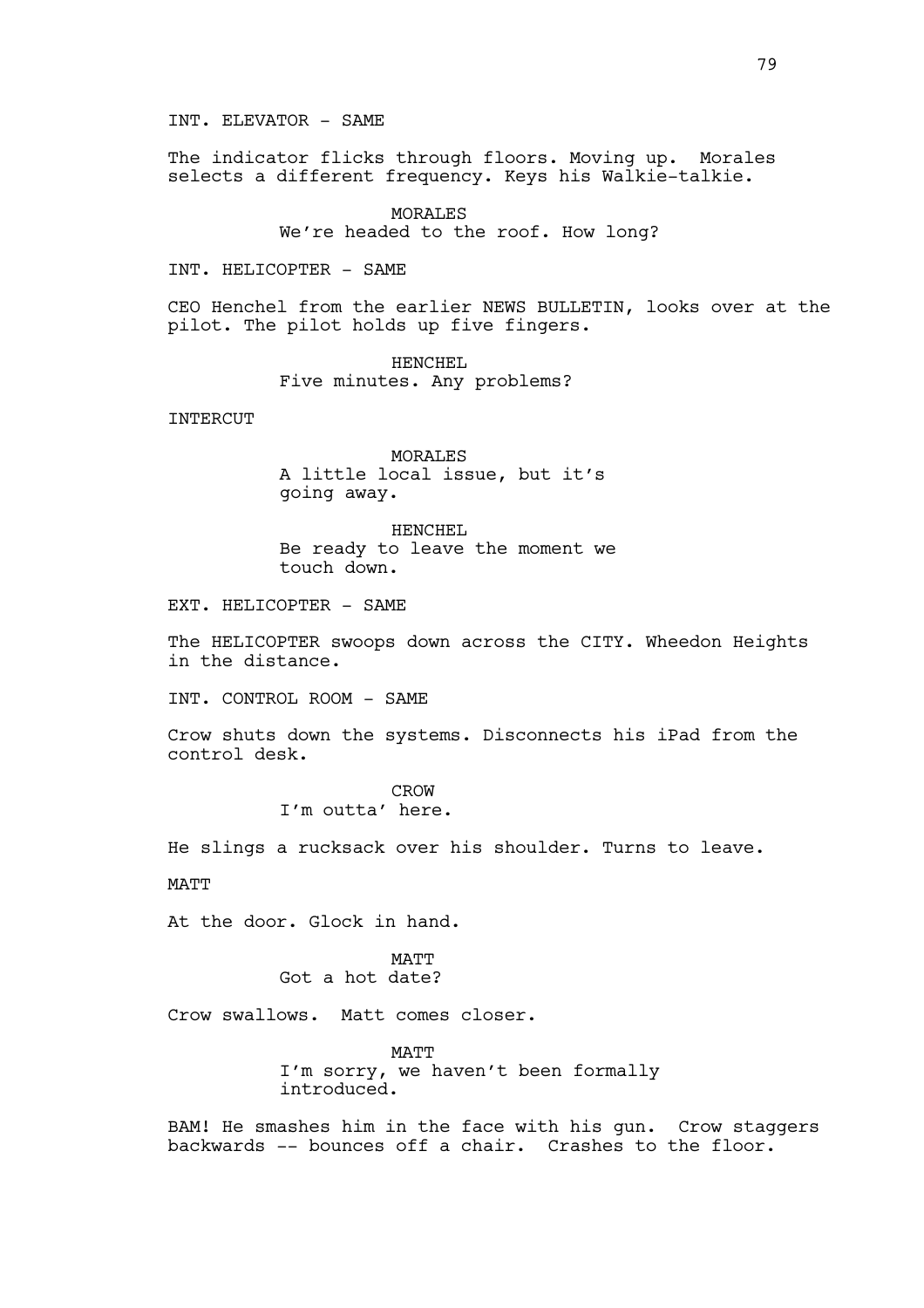CROW ...the fuck.

Crow wipes blood from his mouth. Tries to stand up. Feels in his mouth. Checks a tooth.

# CROW

You are so dead.

Jesus!

BLAM! Matt shoots him in the leg. He howls.

CROW

MATT What's Morales doing in the vault?

Crow clutches his leg. Blood seeps through his fingers.

CROW I'm just the I.T. guy, Morales calls the shots.

Matt cocks his gun. Crow goes pale.

MATT Not these shots.

CROW

I swear...

MATT

You turned off the oxygen supply to a ward full of old, sick and helpless people...just following orders? I don't see a gun to your head...oh wait.

He rams his gun into Crow's face.

MATT

There it is. I'm not even going to count, that's so cliched. But in the next few seconds I'm going to shoot you in the head.

Crow's done.

CROW I'm bleeding to death here.

MATT You're in a hospital, you'll be fine. Why's he put a bomb in the vault?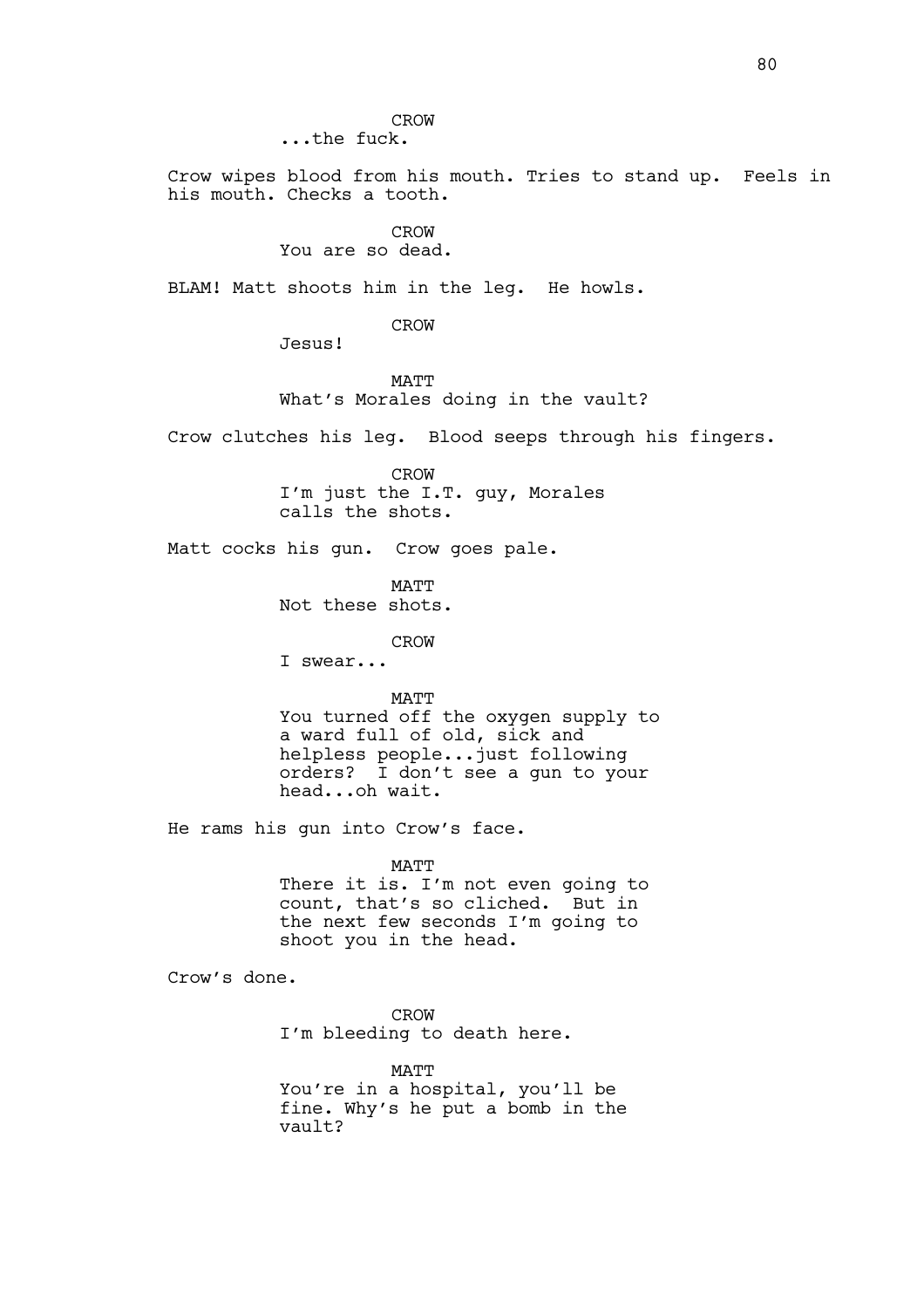CROW It's not a bomb. It's an incendiary device.

MATT He's destroying the drugs. Why?

Cortez nods. Works it out.

CORTEZ Curepharm is the preferred supplier. (off Matt) If he takes that amount of drugs out of the system their share price will go through the roof.

MATT

(to Crow) So you messed with Circle pharmaceuticals' system to ensure Curepharm won the Zeetax contract.

CORTEZ By the time the cops get here it'll just look like a drugs heist that went wrong.

Matt thinks. Levels his gun at Crow.

MATT Get the service elevator out of the vault. Now!

Crow taps some keys. NETWORK DOWN flashes on the screen.

CROW They've destroyed the control system.

Matt gets an idea. Turns back to Crow.

MATT

Stay here.

BLAM! He cold-cocks him with his gun butt. Crow slumps to the floor. Cortez snatches up his iPad. They head out into the...

CORRIDOR

Race past the media screens, all showing the same picture. Beth and his son in the vault the countdown continuing. The image burns into Matt's brain.

INT. GROUND FLOOR - CRYOGENICS LAB - CONTINUOUS

Cortez and Matt ease past Gold Stud's corpse. Cortez puts his hand over his mouth. Looks like he's holding his breath.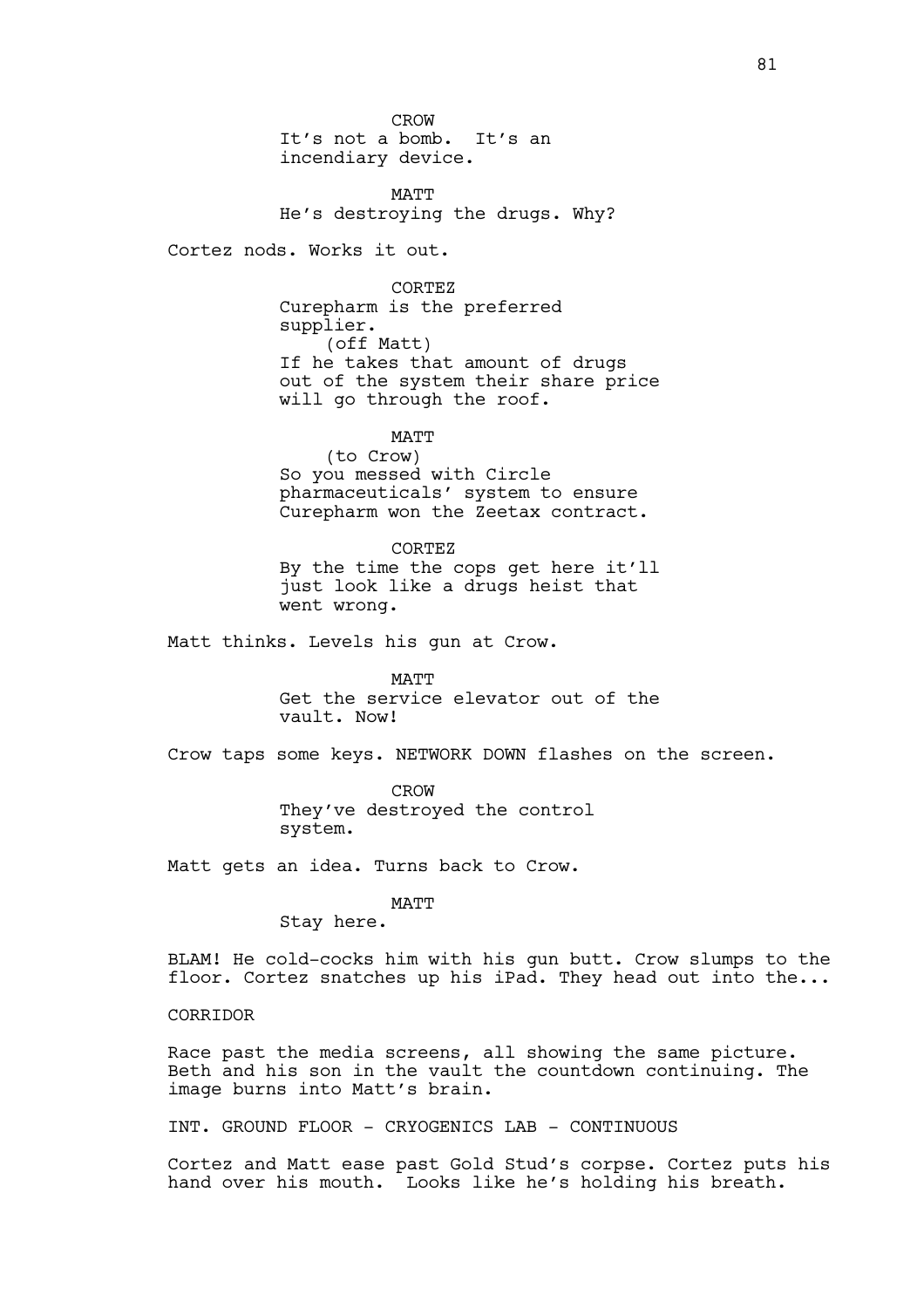#### CORTEZ

I swear his eyes follow me round the room. Well one of them does. You're sure this shit isn't contagious?

MATT It's transmitted via bodily fluids, so unless you plan to go on a date?

Cortez shrugs. They put PROTECTIVE GLOVES on. Head over to the LARGE cannister of LIQUID NITROGEN. Disconnect the pipes feeding the PODS. Close the OUTLET VALVE on the side.

Remove the coupling from the CYLINDER. Manhandle it on its wheeled frame out into the...

# **CORRIDOR**

Wheel it along. BING. GUNMEN  $#7$  and  $#8$  step out of the ELEVATOR. Guns levelled. Matt raises his hands.

MATT

Take it easy.

Gunman #8 waves his machine gun at Matt.

GUNMAN #8 Keep your hands up.

#### MATT

Did you see what happened to your friend? It's called Ebola. Hemorrhagic fever. There is no cure, ninety percent of people that are infected die...

The Gunmen share a nervous glance.

MATT

You'll hemorrhage blood. From your eyes, your nose and your mouth...from everywhere...

Matt has their undivided attention. He taps the side of the cannister. The Gunmen jump.

> **MATT** One stray shot and you'll be dead before you reach the end of the corridor.

He produces his GLOCK from where it was resting on a strut beside the cannister. Presses it against the METAL.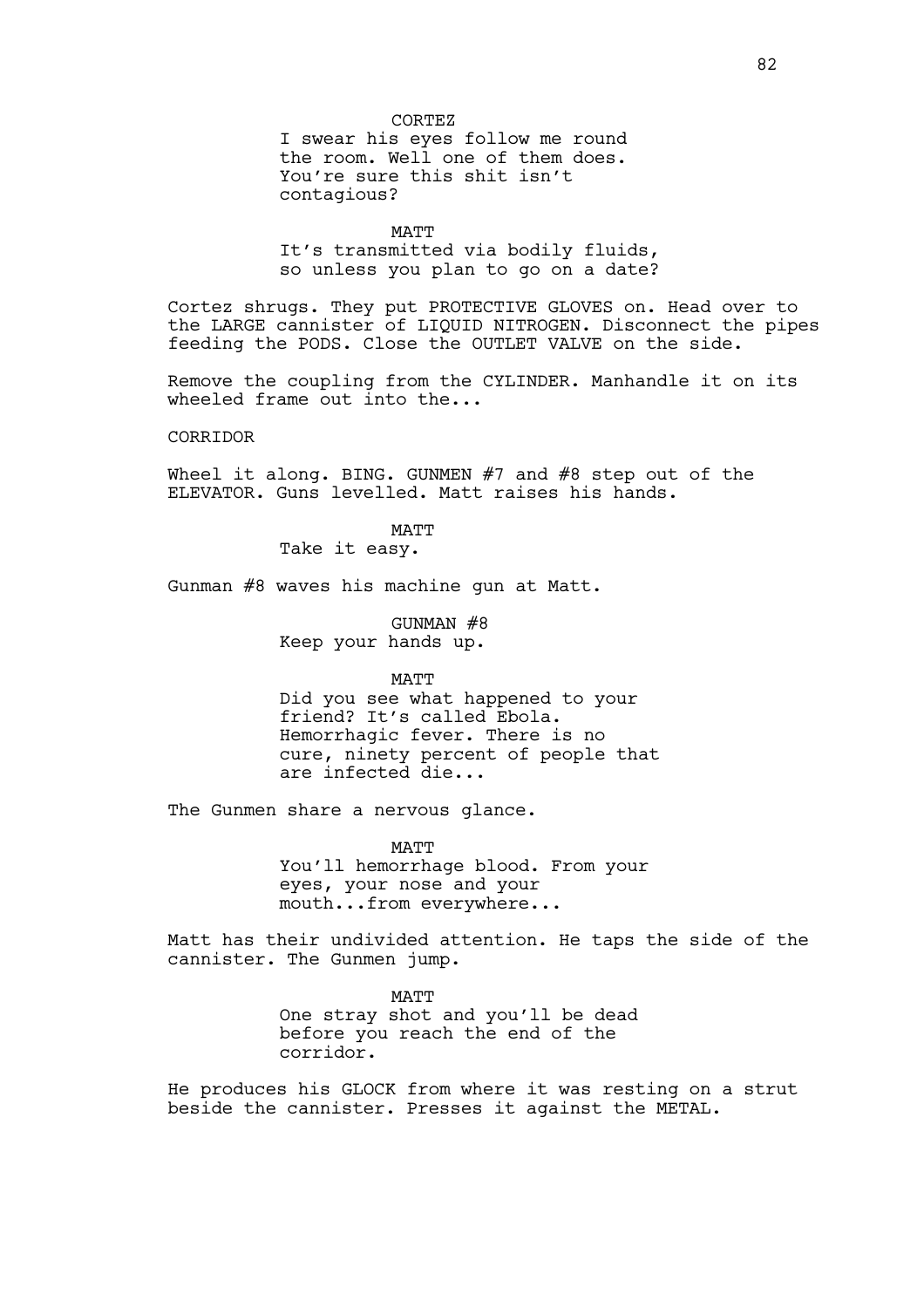MATT Morales is going to kill my wife and child. Do you think I care what happens to me?

The Gunmen race for the FIRE EXIT and down the stairs.

**MATT** We've got five minutes.

CORTEZ Jesus you scared the shit out of me.

# MATT

I may have exaggerated.

EXT. HELICOPTER PAD - SERVICE ELEVATOR - SAME

The HELICOPTER swoops down towards the roof. Morales, Thiago and Tomas wait behind the ELEVATOR HOUSING.

INT. GROUND FLOOR - SAME

Matt and Cortez stand opposite the DRUGS DELIVERY SERVICE ELEVATOR. A HOSPI motionless next to it.

Matt shoots the control panel beneath the elevator. Forces the doors open. Darkness stretches down to the VAULT.

### CORTEZ

Now what?

Matt swivels the CANNISTER so the OUTLET PIPE is angled into the shaft. He looks up at a SCREEN. Beth and the baby. The TIMER: FIVE MINUTES left and counting.

> MATT She's too near the elevator.

Cortez thinks fast.

CORTEZ The Hospis. I can get them to move her and activate their heaters.

He goes over to the stationary Hospi. Opens a HATCH in its CHEST PLATE. Flicks an override switch.

Information streams across the Hospis' touchscreen. Displays video feeds from the vault.

INT. VAULT - CONTINUOUS

Beth mute with fear. Unable to move. Transfixed by the count down on the device. When...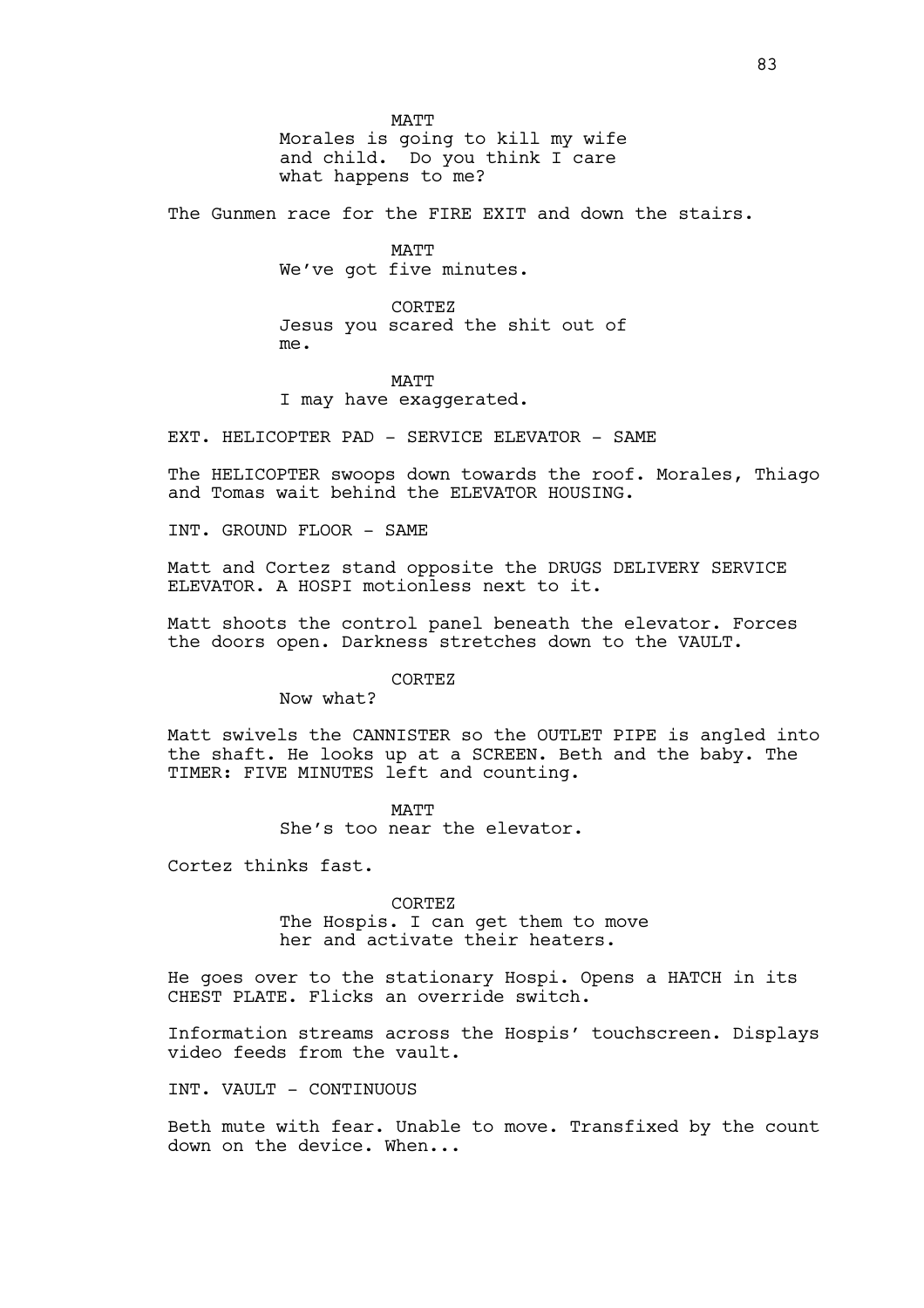The STACKER HOSPIS start to move. Four of them. Two either side. Slide their STEEL ARMS under her CHAIR. Move Beth and the baby to the far side of the VAULT.

They place her gently down behind a RACK of CARTONS. Form a protective wall around her. HEAT PADS activate on their CHEST PLATES.

> BETH Matt? Is that you?

INT. GROUND FLOOR - SAME

Cortez studies CCTV of the roof on the iPad. The helicopter coming into land. Morales, Thiago and Tomas waiting.

> CORTEZ So that's how he's leaving.

Matts eyes flick from the Hospi screen and Cortez's iPad.

MATT This elevator goes to the roof.

Matt formulates a plan.

INT. GROUND FLOOR - CORRIDOR - SAME

Matt stares at Beth and the baby on the media wall in the corridor. Sees her mouth move. Form the words...*"I love you."*

> MATT Hang on baby. (to Cortez) Let's do it.

They open the VALVE. LIQUID NITROGEN qushes out.

WE GO WITH IT...

INT. SHAFT - CONTINUOUS

A freezing waterfall. Tumbling through the void. Frosting the sides of the shaft as it pours down. Expanding into gas as it heats up. While below it...

INT. SERVICE ELEVATOR - SAME

A rain of LIQUID NITROGEN showers the DEVICE.

The temperature plunges.

The timer...SPEEDS UP!

The countdown hurtles towards ZERO!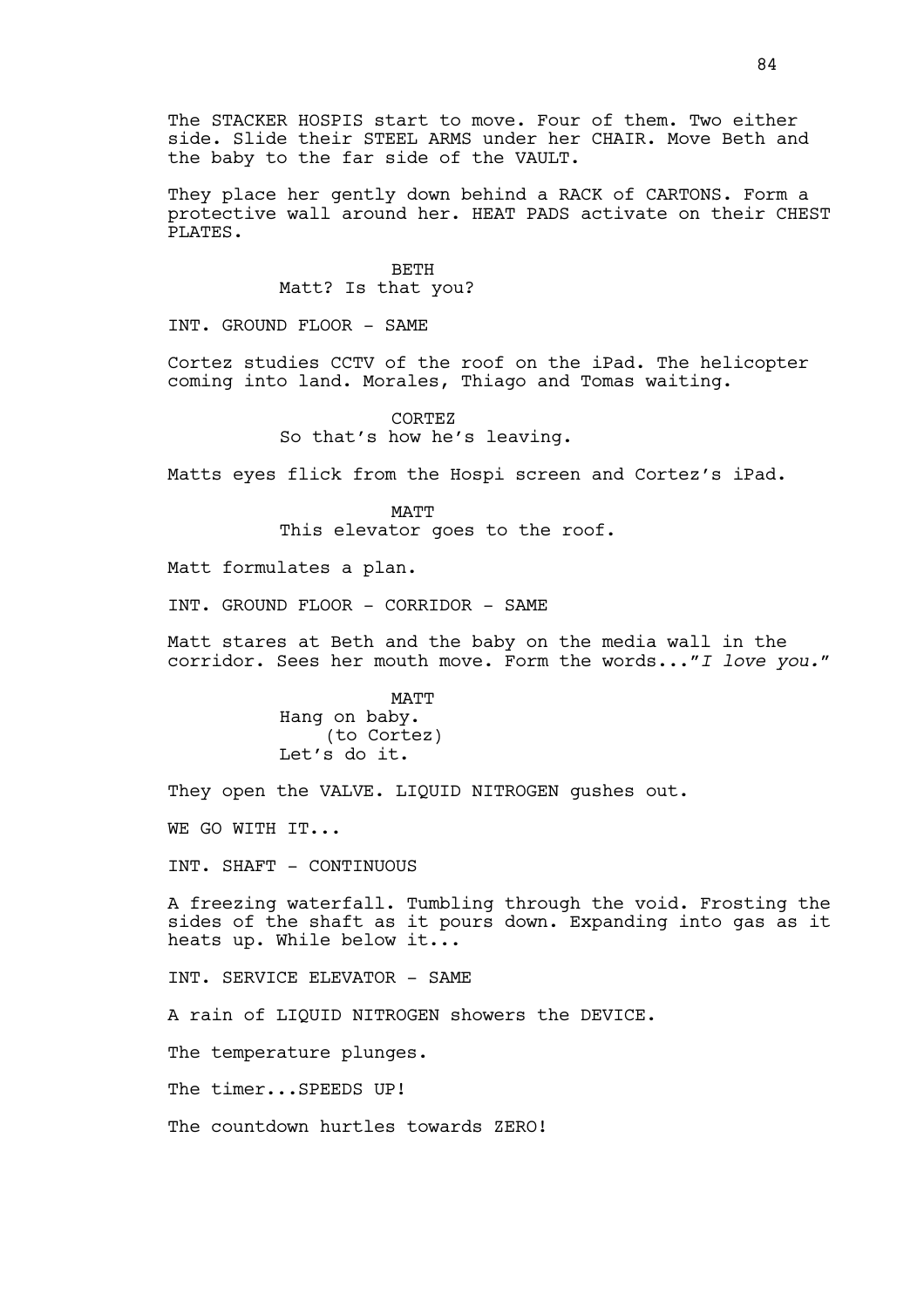INT. GROUND FLOOR - CORRIDOR

Matt stares at the SCREEN in disbelief.

MATT What's happening?

Cortez gets what's happening. It's not good.

CORTEZ

Superconductivity. The colder it gets the less resistance and the faster the electrons flow...it's like overclocking a computer.

Matt can only watch helplessly.

SECONDS from Zero. BANG! The BATTERY CRYSTALLIZES. Metal case, and containers of INCENDIARY liquids crackle, as they freeze.

The counter stops. The display dies. The FLASKS of INCENDIARY LIQUIDS crumble into icy crystals.

Matt and Cortez breath a collective sigh of relief. Then there's a SOUND. Like a monster taking a breath...a BIG ONE.

They slam the metal doors of the ELEVATOR shut. Hit the ground. GAS frosts the metal and armored glass as it explodes UPWARDS through the shaft. Expanding to fill the confined space.

SMASH CUTS through the HOSPITAL FLOORS as...

The expanding plume of super chilled NITROGEN GAS blasts up the ELEVATOR shaft. Coats the shaft with FROST at sub-zero temperatures as it screams upwards.

Through six floors at an ever increasing speed -- crazing and buckling the ELEVATOR DOORS as it hurtles past towards the...

ROOF!

EXT. HELICOPTER PAD - SAME

A vortex of freezing GAS blasts out of the SERVICE ELEVATOR.

ENGULFS the Helicopter which...CRYSTALLIZES! Along with Henchel and the pilot as it plummets to the ROOF.

SHATTERS! Into a million fragments!

**MORALES** 

Stares at the remains of his exit strategy.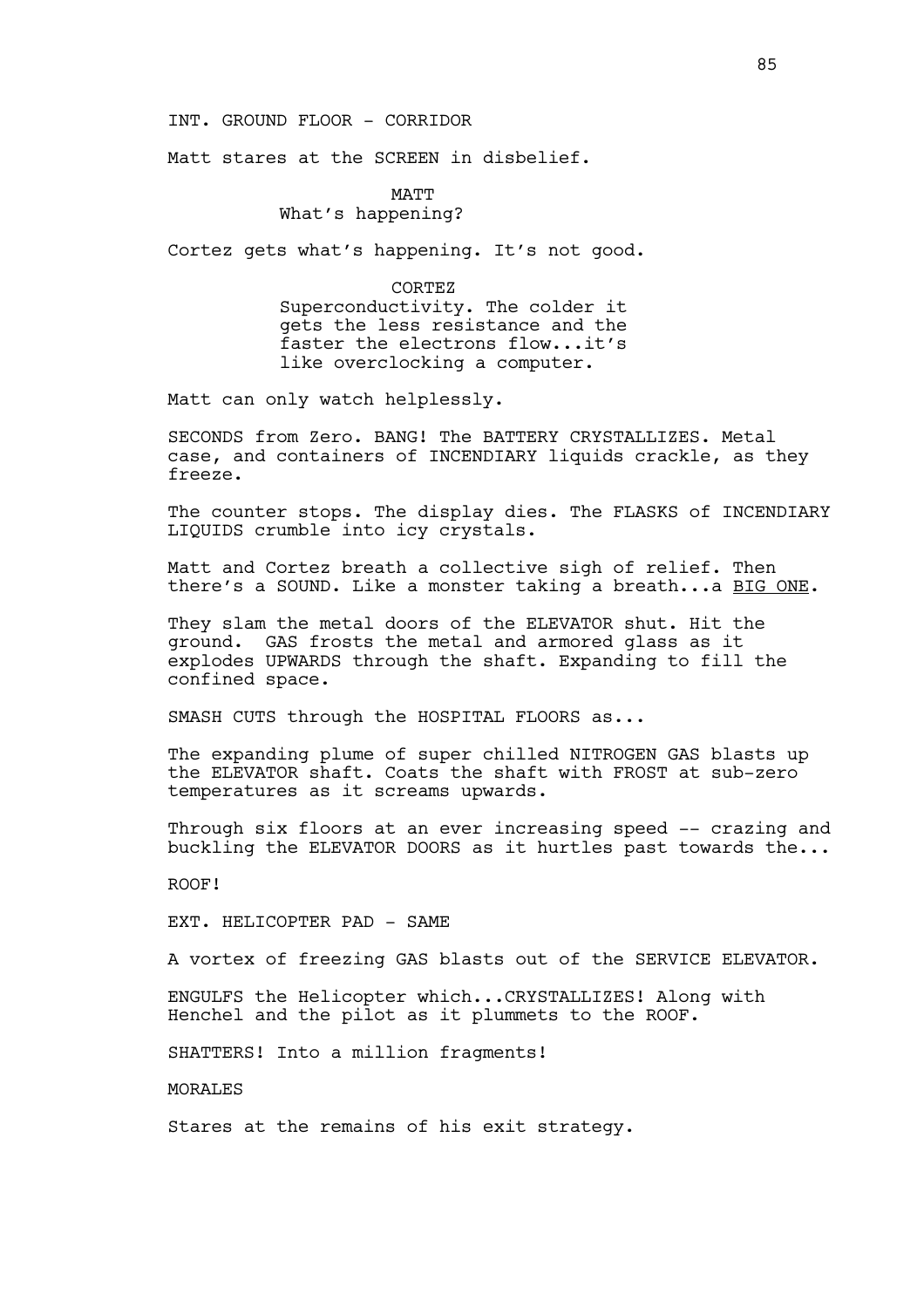INT. FIRST FLOOR - SAME

Matt and Cortez pick themselves up. Matt stares...

ON VIDEO SCREENS

As through the swirling VAPOR: The DRUG VAULT door slides up.

CORTEZ The emergency safety release. (off Matts' look) The Nitrogen depleted the oxygen inside the vault. The system overrode the time lock and opened the door. Health and safety.

INT. FOURTH FLOOR - CORRIDOR - SAME

Raoul and Almos prowl the corridor. SR-2M's levelled. On high alert. They round a corner and face -- the Gangbangers.

RAOUL

Shit.

ALMOS Just take it easy, you'll get your money. Let's just be cool about this.

Needle gives a shit eating grin.

NEEDLE Oh I'm cool. We're cool aren't we guys?

He turns to Brand and Lobe. Their eyes lock. The SR-2Ms ROAR!

THIRD FLOOR - FIRE EXIT - WINDOW - SAME

Morales and his men exit the Elevator. Johaan and Franks are already there.

> MORALES Johaan, go find some Hospis. Shut them down. Permanently.

### JOHAAN

You got it.

ANGLE ON ELEVATOR

Johaan presses the call button. Stands there. Tripping. Eyes mesmerized by the flashing light from the floor indicator.

MORALES

Watches him like a snake. Turns to Franks.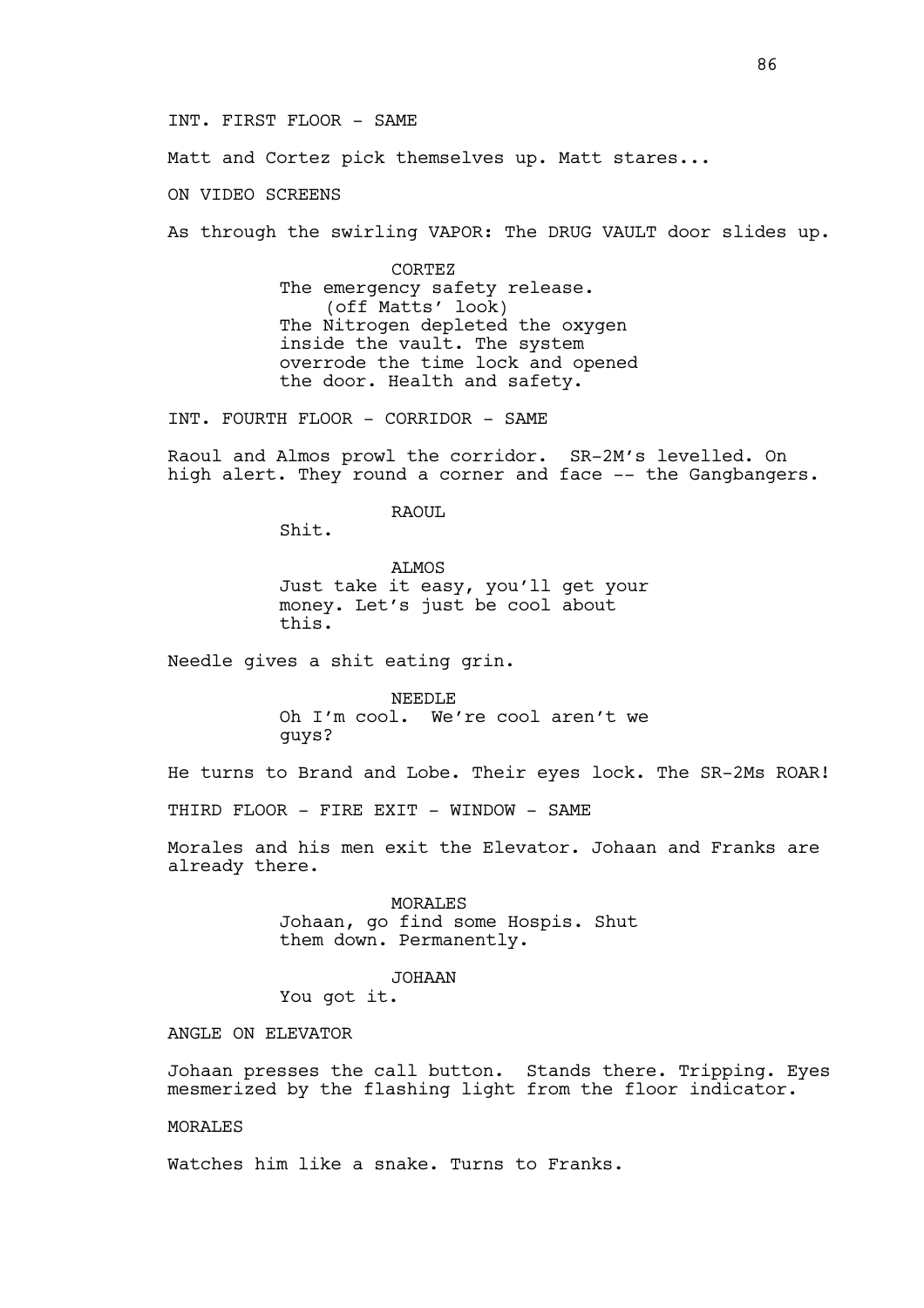### FRANKS

Pleasure.

He pauses. Picks his words carefully.

FRANKS Do we have a problem?

Morales brushes a stray piece of metal shard from his jacket.

MORALES Tyler is my problem.

He looks at the feed from the vault. The frozen incendiary device. The Vault door open. Vapor drifting across the room.

# MORALES He'll come for his wife and child. I'd like you to be there. Make sure you get the receiver. Do whatever it takes.

Franks weighs this up. Women and babies are way off what passes for his moral compass.

> FRANKS That's a big responsibility.

MORALES Ten million dollars. Think you can handle it?

Franks shrugs. Adjusts his moral compass.

FRANKS I'm a responsible adult.

He hefts his SM-2R. Heads for the FIRE EXIT.

FIRE EXIT STAIRWELL - SAME

Cortez and Matt head down. Cock their guns.

CORTEZ You've destroyed his exit strategy, he's not gonna be happy.

**MATT** I want him angry. Angry people don't think straight.

Cortez shoots a look at the rage in Matt's eyes. Worried.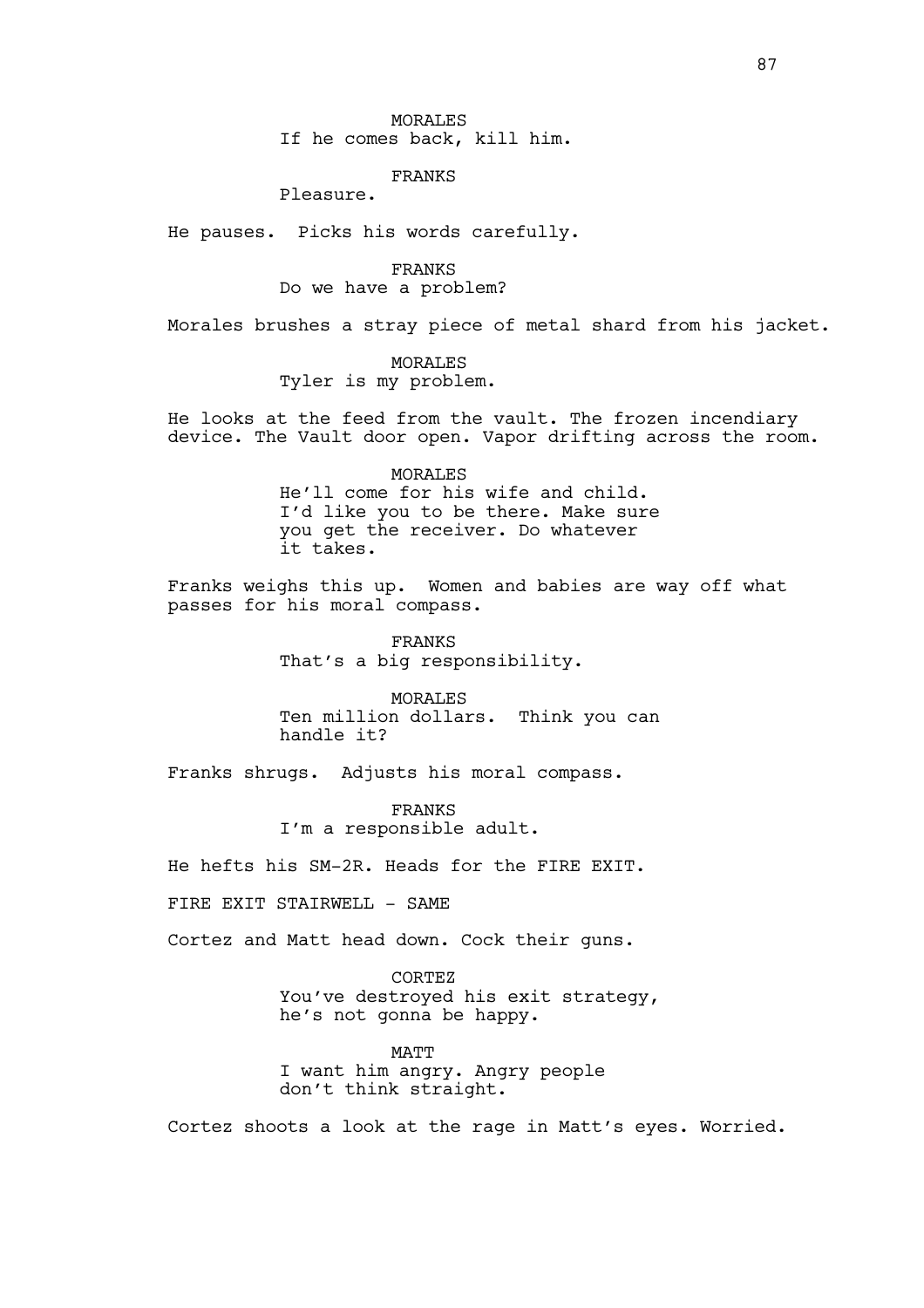INT. AUTOMATED DISPENSARY VAULT - ANTE ROOM - CONTINUOUS

Cortez checks out Crows iPad. Scans control systems.

CORTEZ We got the motherload. I need to stay outside the vault, gonna lose the signal in there.

MATT You see anybody coming you get back in here. This isn't a computer game. You don't get infinite lives in the real world.

Matt heads into the...

INT. AUTOMATED DISPENSARY VAULT - NIGHT

An ICE PALACE -- racks and boxes coated with FROST. Globules of liquid nitrogen dart and slither around the floor. Vapor hangs in the air.

MATT

Beth?

A BABY cries. Matt grips his Glock. Rounds the shelving. Sees...

Beth and his son. Surrounded by the Hospis that have protected them. A stack of ZEETAX drugs cartons ripped open by the force of the nitrogen blast. The boxes EMPTY!

But before he can process this...FRANKS rises up from behind them. Gun levelled at Beth.

> FRANKS Put the gun down. Slowly.

Matt lowers his gun. Puts it on the floor.

FRANKS The receiver. Hand it over.

Matt smiles.

**MATT** Need a lever now your little bird has flown...into the ground.

FRANKS I have enough levers.

He points his gun at Beth and the baby.

MATT Okay. Take it easy. Let's not get nervous.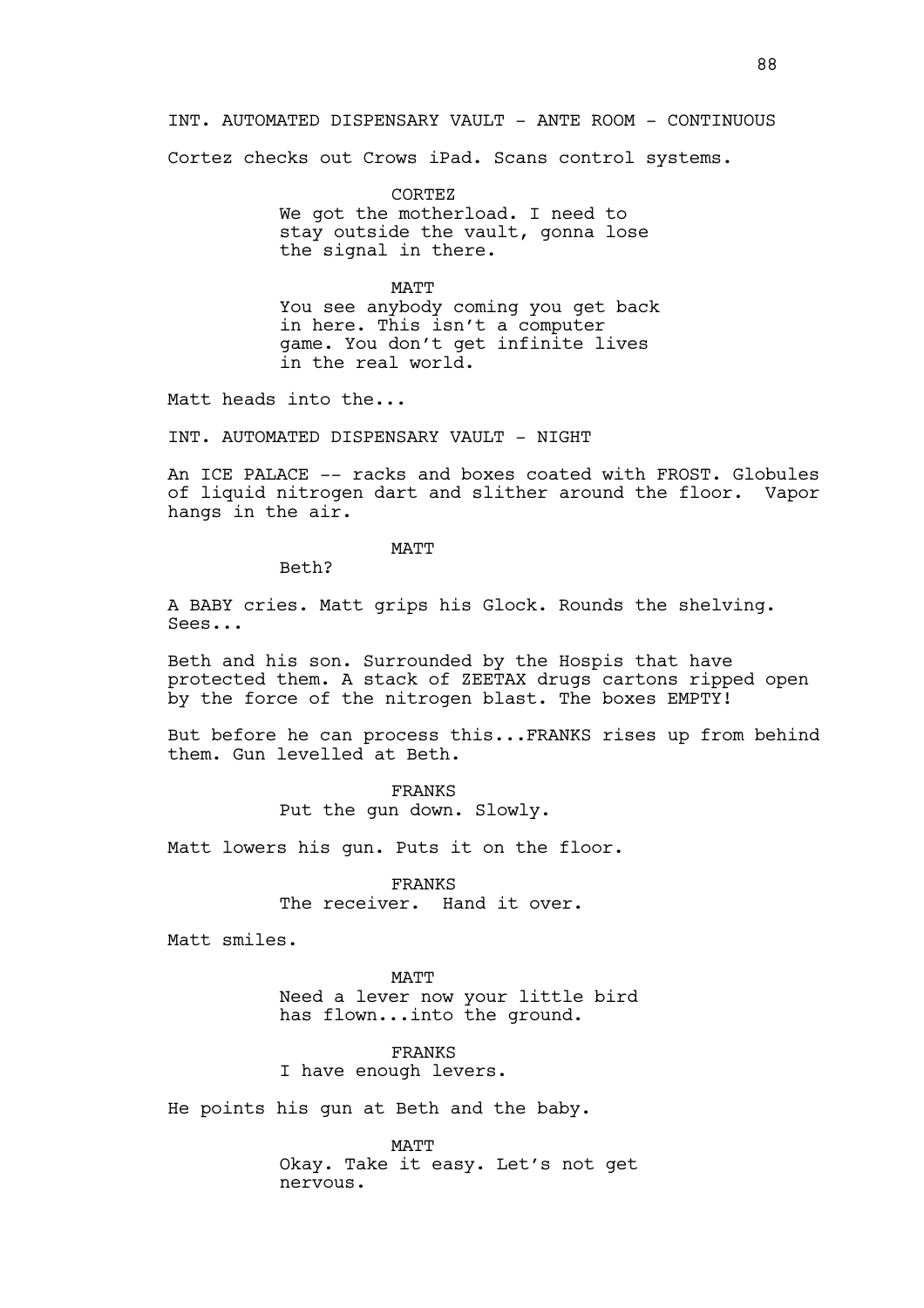It hits the floor. Smashes into pieces.

MATT

Oops.

FRANKS That was stupid.

MATT Maybe. But there's no way I'm having the deaths of thousands of people on my conscience.

Franks looks confused.

FRANKS What are you talking about?

MATT

He really confides in you guys doesn't he. That receiver would have allowed him to pump carbon monoxide into the air supply. So while he's escaping the emergency services are picking up the pieces.

Franks thinks this through.

FRANKS Well that's not going to happen now.

Matt nods at Beth.

MATT At least let me take the tape off.

Franks nods. Keeps his gun levelled at him. Matt carefully strips the duct tape from Beth and the baby. Matt hugs and kisses her. Strokes his son's face.

BETH

You came back.

Matt smiles.

**MATT** I said I'd never leave you again.

FRANKS

I'm sorry.

He cocks his gun. Beth looks at Matt. Her eyes pleading with him.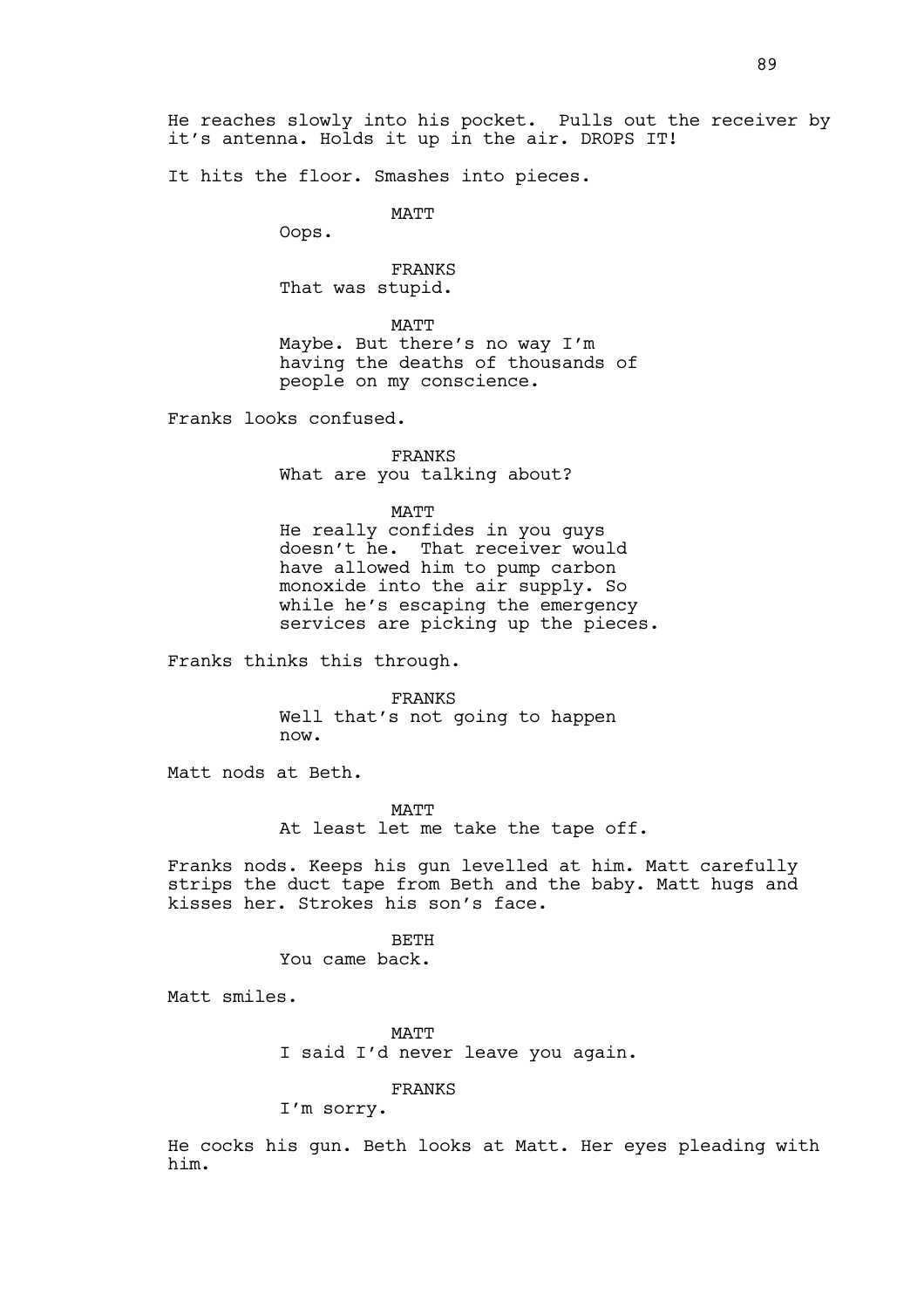BETH

No.

Matt holds her tight.

MATT

It's me he wants. If it means you and our child can live...

EXT. AUTOMATED DISPENSARY VAULT - ANTEROOM - SAME

Cortez outside the vault. Terrified. Watches a CCTV feed on Crows iPad of the drama unfolding. Accesses the ELEVATOR control circuits.

Shuts down Elevators, seals FIRE EXITS. Roadblocks Morales's approaching GUNMEN. Triggers the VAULT locking system.

INT. AUTOMATED DISPENSARY VAULT - SAME

The DOOR slams down. CLUNK. Franks whirls round. Gun levelled. Stabs at the vault CONTROL PANEL. Nothing happens.

FRANKS

Open it.

MATT

I can't.

Franks points the gun at Beth and the baby.

FRANKS I'm sure you know a man who can.

MATT

Listen to me. I don't know what he promised you, but Morales doesn't care about you, or the drugs.

FRANKS

Yeah right. I watched them being loaded into the elevator.

MATT

Of course you did. He needs to make it look like a robbery.

He raises his hands. Moves over to the pile of Zeetax cartons. Holds up an empty packet.

> **MATT** The Zeetax drugs were worth quarter of a billion dollars...but they never existed.

Off Franks. Trying to work it out.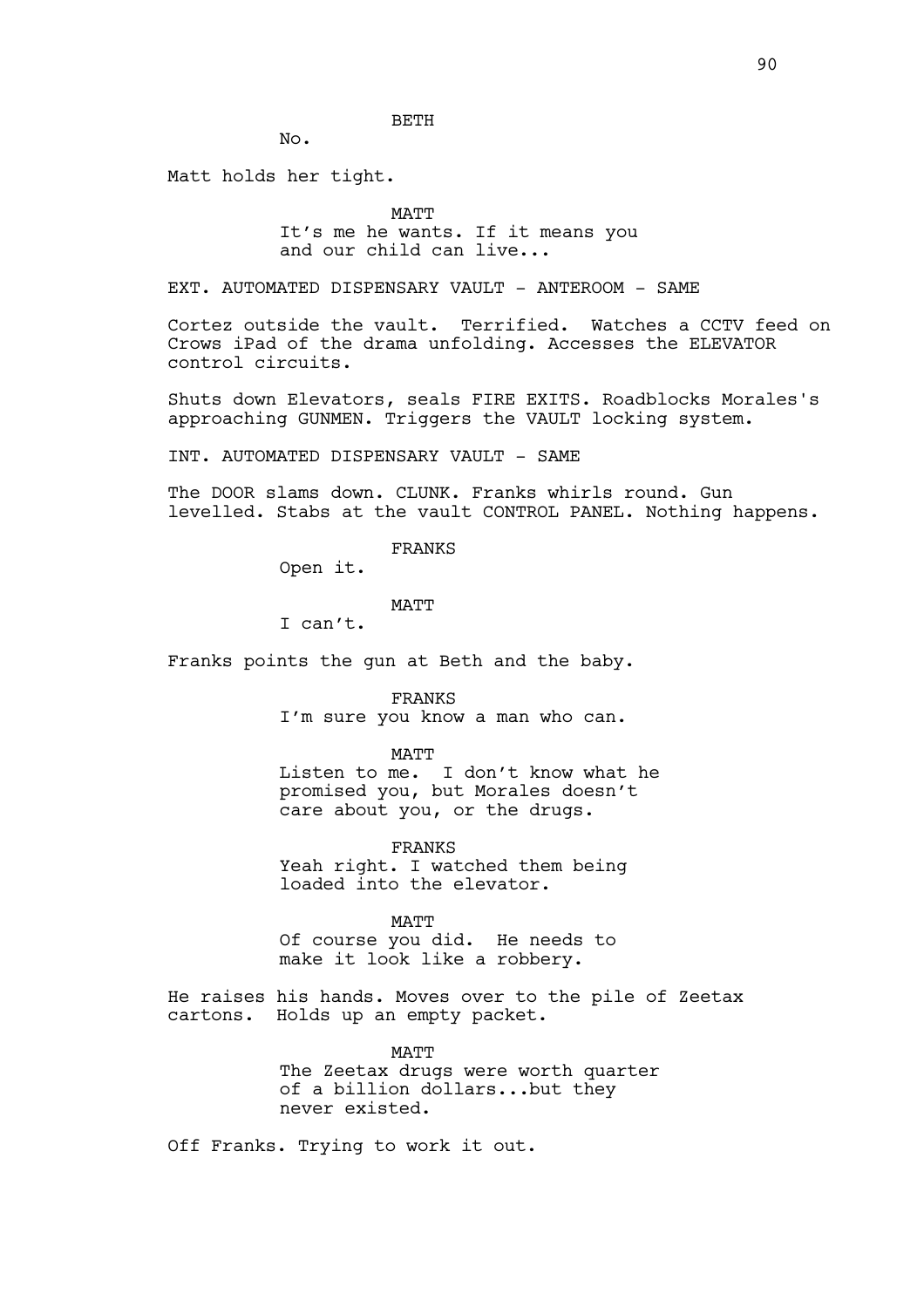Johaan, high as a kite wanders down the corridor. A Hospi stands motionless in front of a HOSPIVATOR. Johaan fires a couple of shots at it. Ventilates it.

> JOHAAN Howdy little fellah, whatcha doing all on your lonesome?

BLAM. BLAM. BLAM. He pumps another three shots into it.

INT. AUTOMATED DISPENSARY VAULT - ANTEROOM - SAME

Cortez looks at CCTV on the iPad. A picture of Johaan shooting the Hospi. Executing one of his children.

> CORTEZ You are so going down.

INT. THIRD FLOOR - CORRIDOR - SAME

BLAM. BLAM. Johaan puts two bullets through the shattered Hospis chest plate. Points his gun right at the screen.

> JOHAAN ...allow me to assist you to Valhalla or wherever the fuck tin men go to die.

A word briefly fades up on the Hospi's cracked screen.

HOSPI TEXT

ASSIST...

And with its last volt of power, the battered Hospi clamps its rubberized grab arm gently round Johaan's WRIST. BING! The HOSPIVATOR doors slide open. The Hospi lurches forwards.

JOHAAN

What the...

Pulls Johaan into the EMPTY shaft. Four floors down. WHUMP!

INT. AUTOMATED DISPENSARY VAULT - SAME

Franks turns over the empty packets between his fingers.

MATT With the vault torched no one would ever know.

FRANKS You're lying.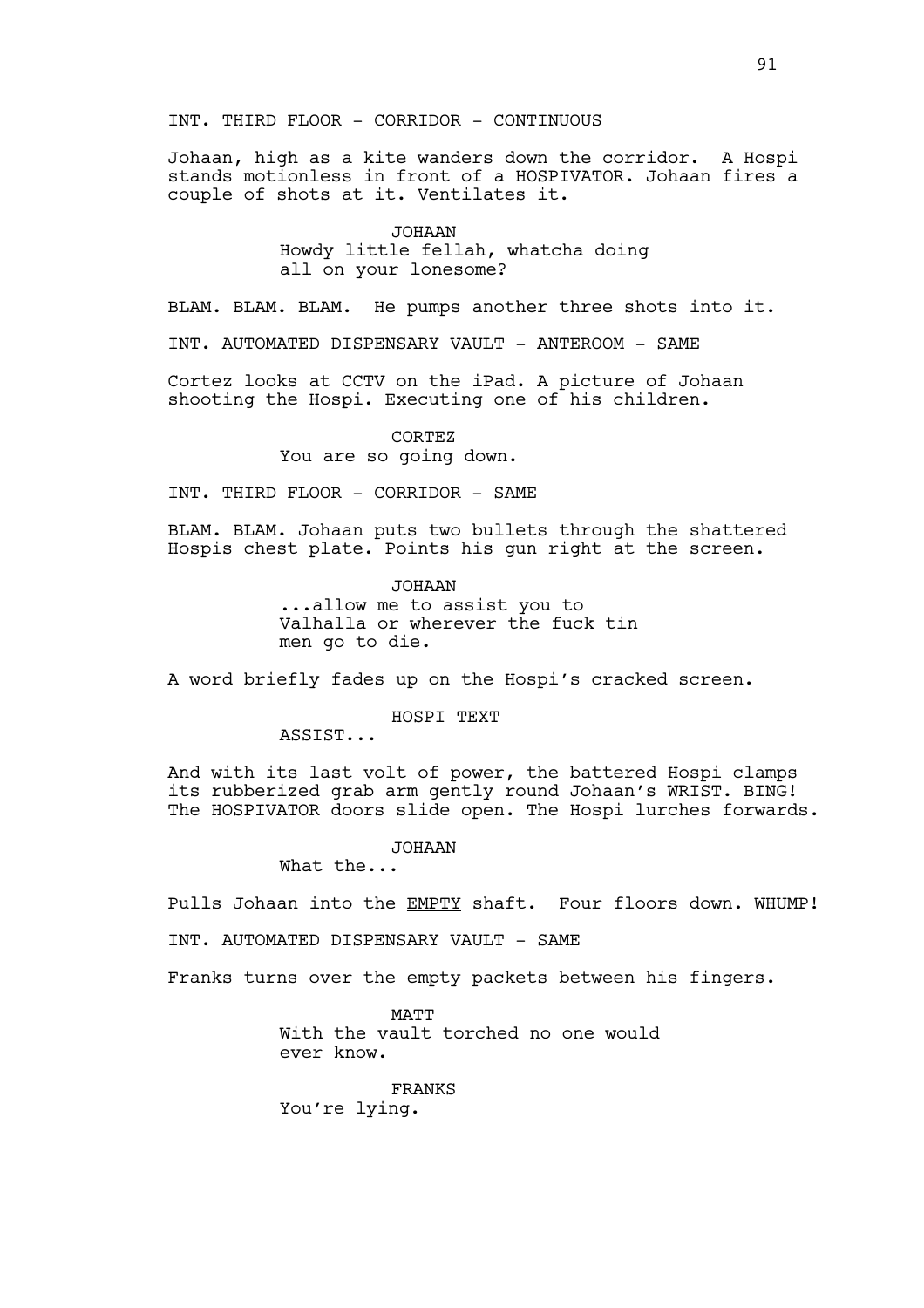MATT A two hundred and fifty million dollar insurance bonus on top of the share price hike. Leaving you and your men behind for the cops.

Franks is starting to believe him.

MATT

C'mon, you're a career mercenary. You become an accessory to two thousand deaths you'll never see blue sky again. (beat) He's made fools of you all. Especially you.

Frank vents his rage out on Matt. Takes a swing at him with his gun. Matt ducks. Snaps a fist into Frank's ribs. Franks drops his gun. Recovers.

Goes into a crouch, swings a leg. Matt dodges. They circle. Respect each others skills.

> FRANKS Not bad for basic training.

MATT That's not basic. That's Joe's.

FRANKS The fuck's Joe's?

MATT My Krav Maga teacher.

Franks circles. Looks for a way in.

FRANKS Krav Maga's for tourists.

He lunges at Matt. A glancing blow to the chin. Knocks him back into a rack stacked with drug cartons. Boxes rain down - contents spilling.

Franks closes in. Pummels him with three fast fist slams into the gut. Matt gets in a blow to the side of Frank's head.

Catches him off balance. Kicks against the side of his KNEE. Franks buckles. Hauls himself upright. Chops a fist into Matts neck. Beth watches. Powerless.

Matt reels back. Slams into a pile of BOXES. Eyes losing focus. Franks closes in. Scoops up his dropped gun. Cocks it.

FRANKS

Games over.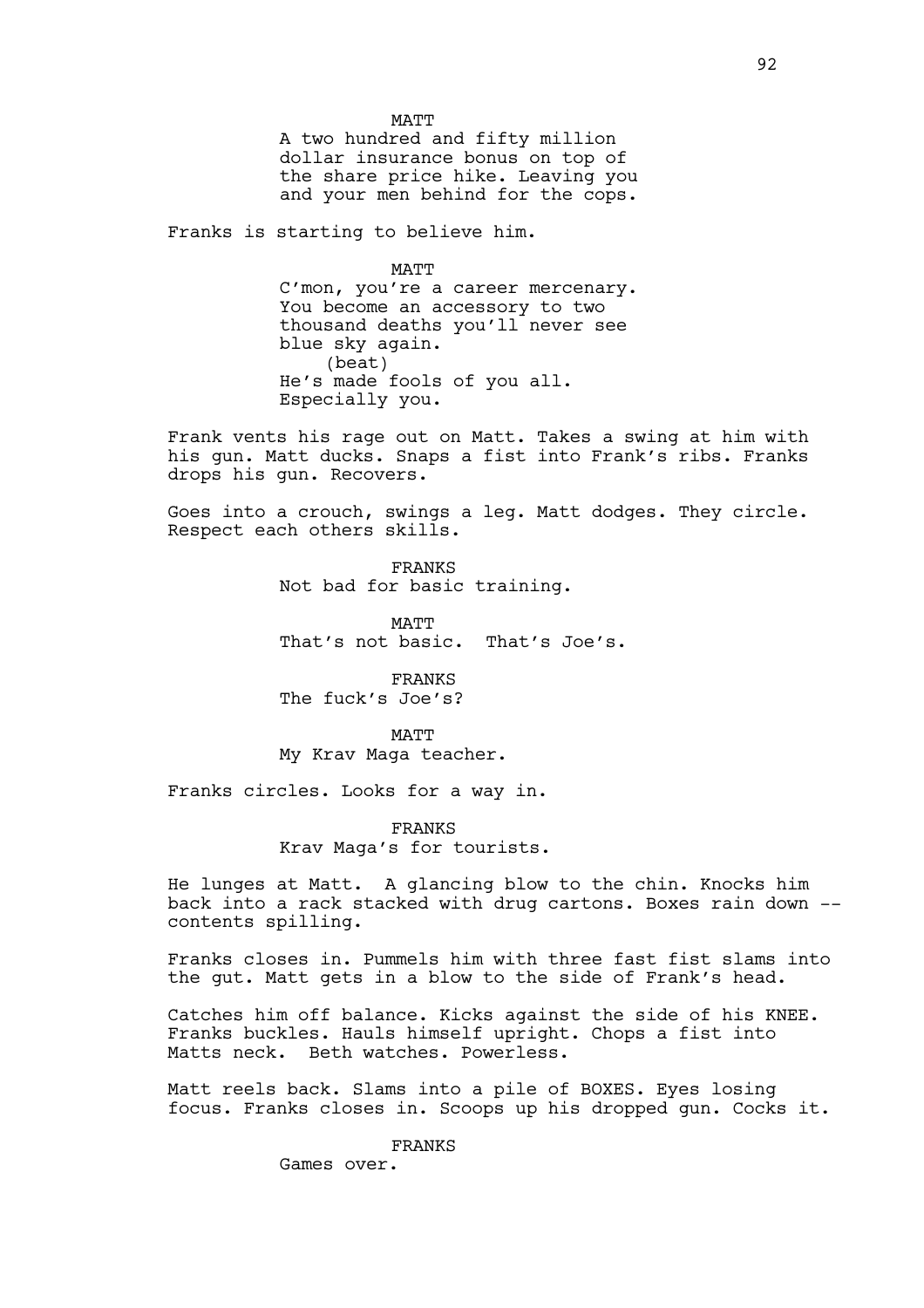He shudders. Eyes roll up in his head. He keels over. Slams onto the floor. Beth stands behind him. A SYRINGE in her hand. The baby held tight.

> BETH If there's one thing I can do well, it's give an injection.

She helps Matt up.

MATT Is he dead?

BETH For a while. Ketamine.

Matt scoops up his VHF Walkie talkie. Presses it.

MATT

You wanna open the door Gameboy?

The VAULT DOOR rumbles open. Cortez comes in. Looks at Franks. Matt nods at the iPad.

MATT

What you doing?

CORTEZ Buying time. Shutting the elevators down. They'll try to use the fire exits. Except I've locked them.

MATT That'll be awkward.

CORTEZ

I hope so.

Suddenly GUNMAN #9 appears in the doorway -- trains his gun on them. Looks at Franks slumped on the floor. Waves his gun.

GUNMAN #9

Out.

Cortez surreptitiously fingers his iPad. A STACKER HOSPI whirs. Reaches for something on the FLOOR. Gunman #9 looks towards it.

> GUNMAN #9 What's it doing?

Cortez shrugs.

CORTEZ They got a helluva work ethic.

The Hospi reverses towards Gunman #9. Spins round. BANG. Franks' GUN in its GRAB-ARM. Gunman #9 drops to the floor.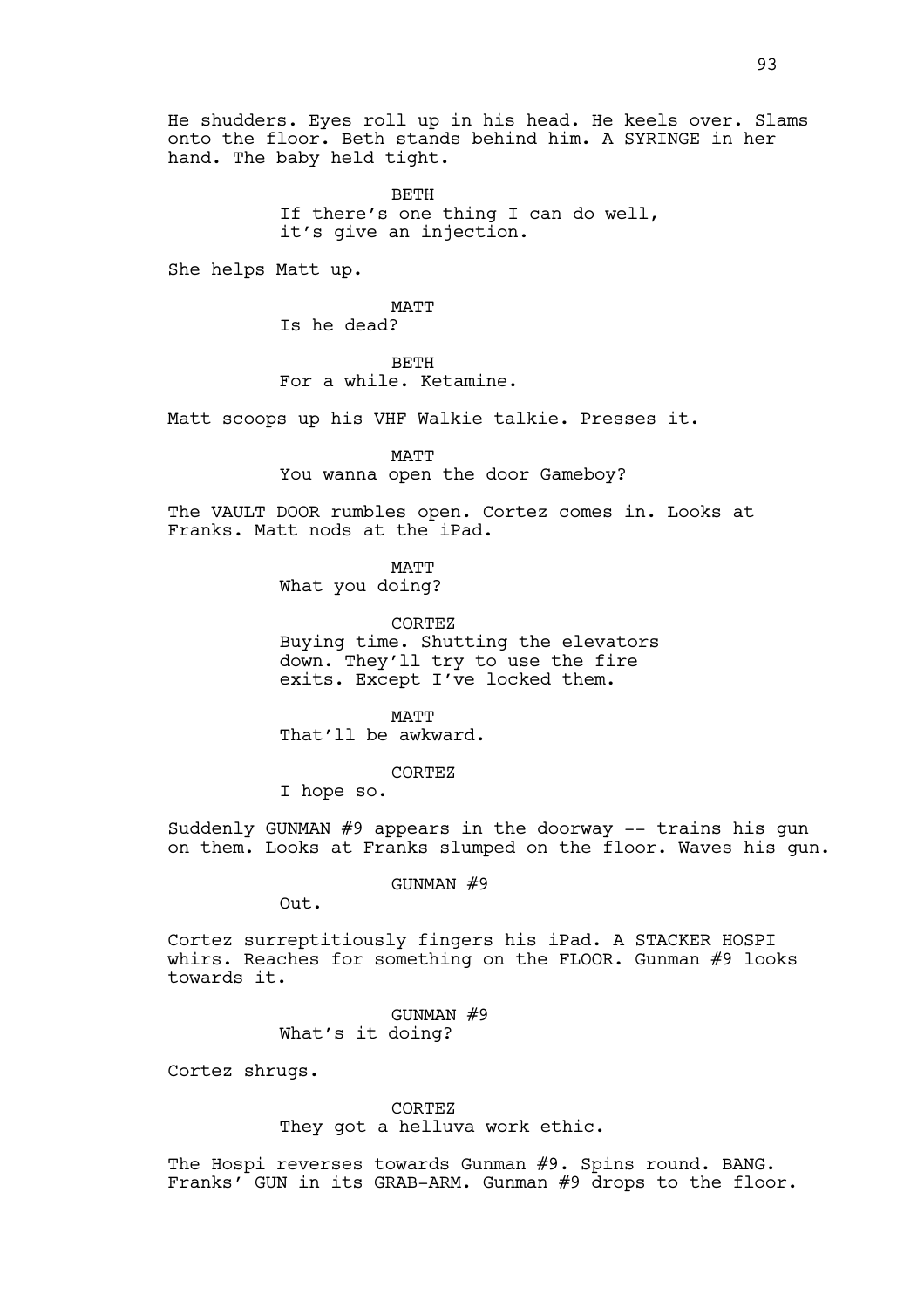CORTEZ The pad is mightier than the sword.

Matt goes over to the dead gunman. Picks up his gun.

MATT Morales is expecting Franks. Let's not disappoint him.

INT. ELEVATOR - SAME

ON CORTEZ

He wears Franks' Dodgers cap and jacket. Matt, Beth and her baby, ride alongside. Matt doesn't take his eyes off Beth and the baby. Conquers his fear by shutting it out with love.

> MATT We'll only have a few seconds.

He stows a Glock in his belt.

MATT (to Beth) Once we get to the third floor stay behind us. They're expecting to see me first, I'll be in front of Cortez...

He pulls the puck shaped homing beacon from his pocket. Switches it on. The LED flashes. Matt looks at Beth. His expression changes. Face a mask of resolve.

INT. THIRD FLOOR - FIRE EXIT WINDOW - SAME

Morales looks at the drugs cartons stacked on the pallets by the window. Listens to the bad news about the locks over the Walkie-talkie. He's not happy. Thiago and Tomas stand guard.

> MORALES (into Walkie talkie) Find Crow.

THIAGO What's happening?

**MORALES** Tyler's tech guy shut down the elevators and locked the fire exits.

Thiago looks at a moving ELEVATOR INDICATOR.

**THIAGO** So why's that one moving?

Morales thinks about this.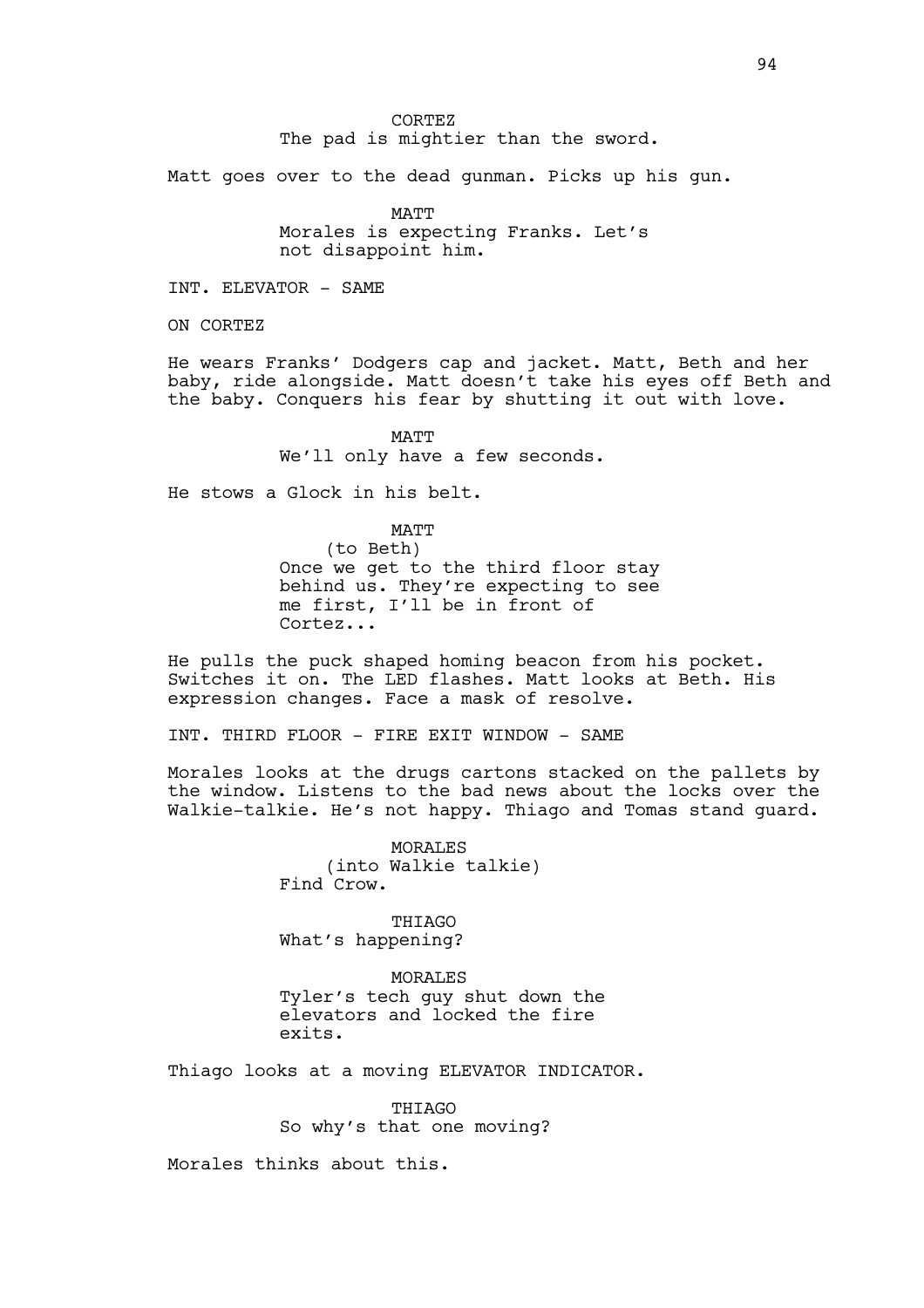### EXT. THIRD FLOOR - CORRIDOR - SAME

The elevator opens. Matt steps out. All clear. Cortez and Beth follow. They head down the corridor towards the CORNER.

# MATT (to Beth) Stay here until it's safe.

Beth kisses him like it's the last time. He kisses the baby.

BETH How will I know when that is?

# MATT I'll be kissing you.

Matt puts his hands up. They head around the...

CORNER

Pass the FIRE STATION alcove. And there's Morales. He leans against the Fire Exit window, like he doesn't have a care in the world. Matt and Cortez level their guns at Morales.

# KERCHING!

The sound of guns being cocked. Thiago and Tomas appear from behind them. Tomas holds a struggling Beth. Hand clamped over her mouth. She bites his hand. He slaps her. There's a moment when Matt thinks about killing him.

> MORALES Tomas! Get their guns.

Tomas and Thiago take their weapons. Morales gloats.

MORALES You don't look as good as you did on the cover of Time magazine. Was it photo-shopped?

MATT

You'll need more than photo-shop when I'm finished with you.

Morales runs the cold steel of his Glock across Beth's cheek.

MORALES Really? Perhaps you'd like to tell your little technical friend to release the elevators. Now! You know how I feel about women and children.

Matt looks at Cortez. He has no choice. Cortez works the iPad. Flicks a look to Matt as he speaks.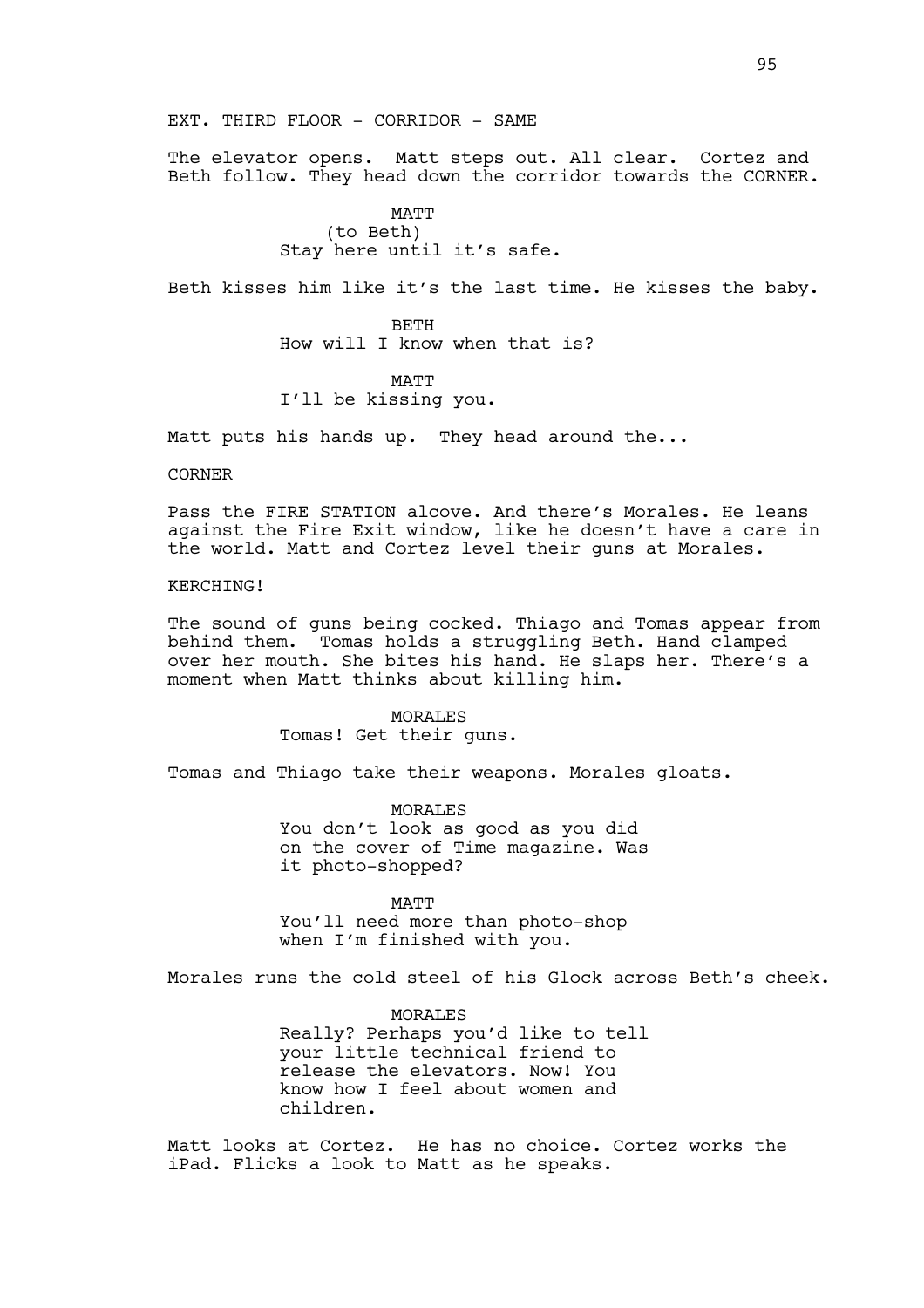### MORALES

Good.

MATT How exactly do you plan on getting away?

Thiago and Tomas pay careful attention.

MORALES I still have two thousand ways out of here. Give me the receiver. Now!

BING! An ELEVATOR arrives in the corridor. Half a dozen GUNMEN jog down towards them. Align with Morales. SR-2Ms levelled. It doesn't look good. Matt addresses the Gunmen.

MATT

Do they know you were planning to leave them behind?

Morales smiles reassuringly at the men.

MORALES They were always coming with me.

MATT

Really? Because before we put your plans on ice it didn't look like that helicopter was gonna be big enough.

The men share looks. A moment of unease. Which is when...

Two HOSPI 4000s swoop past Matt and Cortez. HOSPILATTE trailing behind.

### MATT

Hospi. Cleanse!

An acrid cloud of HYDROGEN PEROXIDE blasts out from the HOSPIS -- drives Morales and his GUNMEN back. Gas envelops them. Choking. Disorientated. Blinded. They retreat.

The Hospi 4000s aren't cute. Ballistic glass screens and vanadium steel ARMOR designed to withstand a serious attack.

Matt sweeps Beth and the baby into the Fire Station ALCOVE. Snatches an SR-2M from where they're strapped onto the backs of each of the 4000s. Morales and his men recover fast.

BRRRRRRRRRUPPPPP! The roar of EIGHT SR-2Ms. The heavy duty 4000s shrug the bullets off as...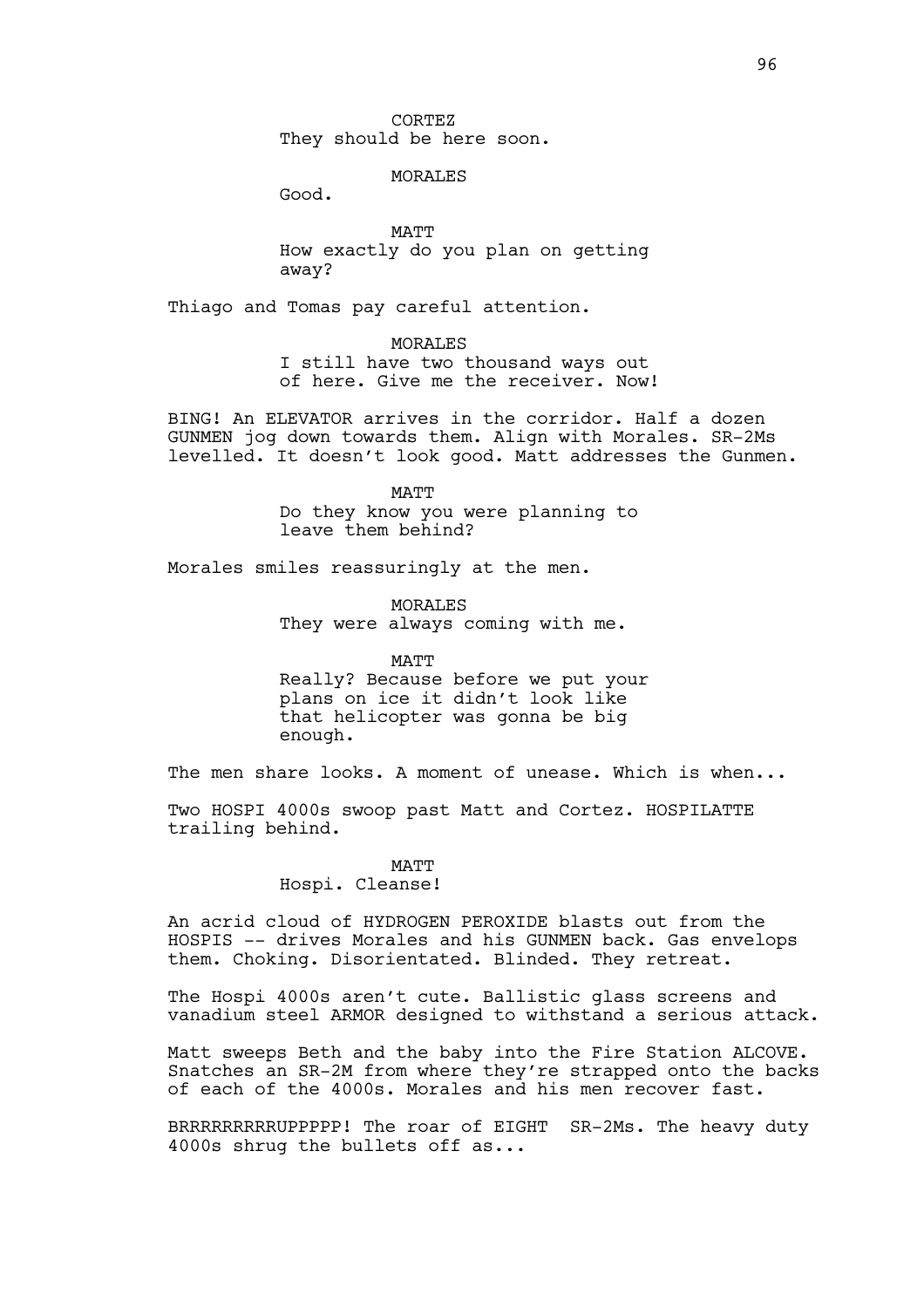MATT AND CORTEZ

Return fire.

THE GUNMEN...

Take casualties. Still disabled by the GAS.

A PAUSE. Fresh magazines are slammed in.

Matt looks across at Beth and the baby hugging the wall in the FIRE STATION alcove. Locks eyes with her and the baby. Gives Cortez a wry smile.

#### MATT

Time to cool things down.

The Gunmen ready their weapons. Morales levels his Glock at the Hospis -- nods to his men, who advance.

> MATT Hospis. Extinguish.

HIGH PRESSURE Carbon Dioxide blasts out from the Hospis. The GUNMEN reel back in the FREEZING gas. Blinded. FROSTBITTEN.

**CORTEZ** 

Fires round the Hospi -- sends a hail of bullets towards the GUNMEN -- wings Thiago in the arm, a bullet plucks at Morales's sleeve. TWO Gunmen go down as...

MATT

Stands up. Empties a full magazine into the remaining four GUNMEN, kills them. Face a mask. A primal warrior.

Dives back behind the Hospis.

MORALES, THIAGO and TOMAS

In a A FOG OF GAS -- visibility nonexistent as...

**MATT** 

Hurls himself across the floor towards the...

FIRE ALCOVE. Slams his gun butt into the GLASS BOX. Hits the FIRE button.

SIREN'S BLARE. HALON GAS. Blasts from OVERHEAD vents.

MORALES

Fires wildly in their direction -- Cortez takes a bullet in the ARM. It's not serious but there's lots of blood.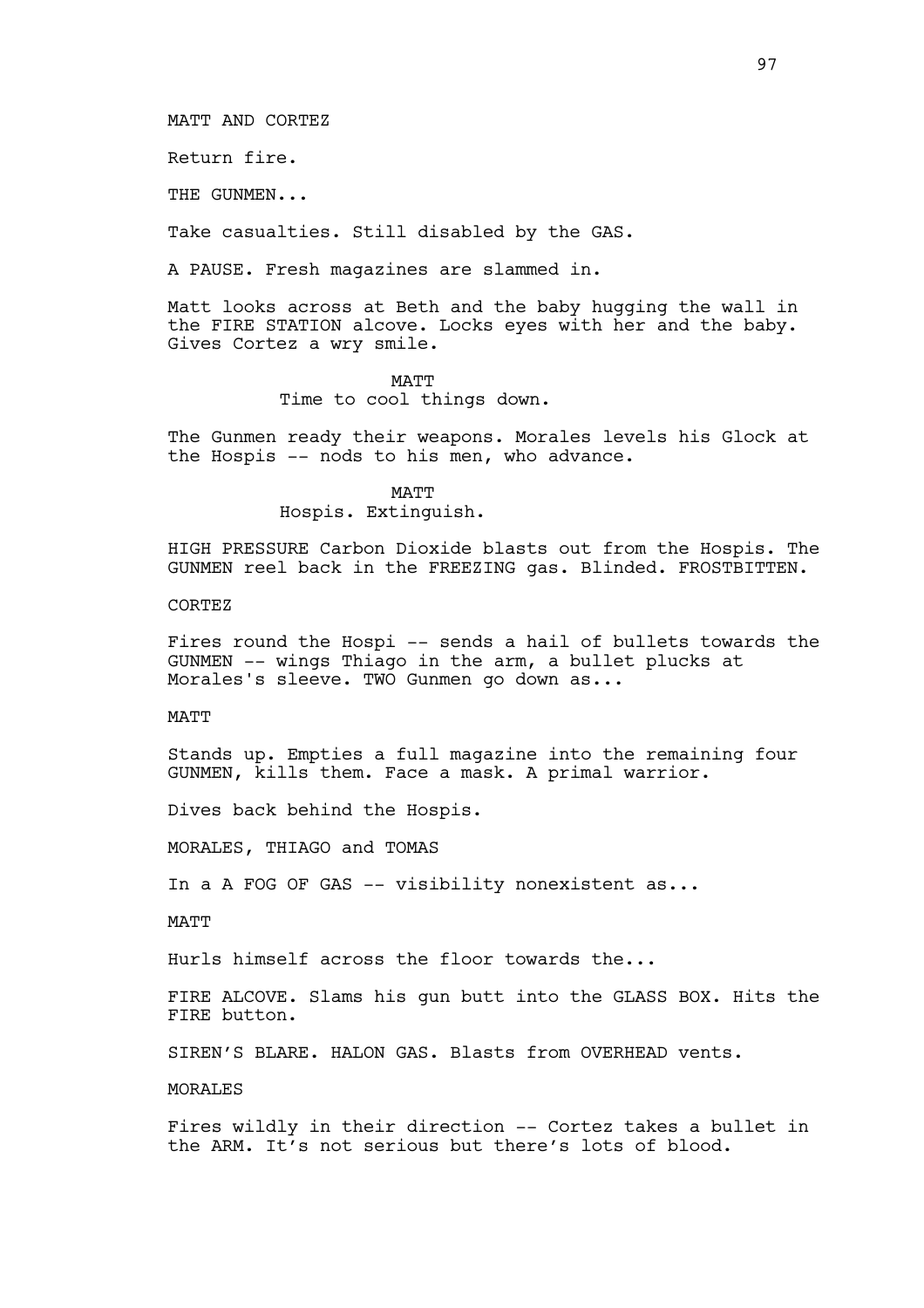### CORTEZ Jeez that hurts!

### MATT

Snatches RESPIRATORS from a flip down COMPARTMENT in the back of the Hospi 4000s. Throws them to Cortez and Beth. Hits the ISOLATION and PURGE buttons in the Fire Station alcove.

VENTS slam open. Fans ROAR. Pumps HOWL. A TORNADO of screaming wind as the atmosphere is purged.

Beth hangs onto to the FIRE HYDRANT. Holds a mask over her baby's mouth. Hugs the INFANT close as the air rips past.

Morales, Tomas and Thiago drop to the ground. Gasp for air. Eyes glassy. Blood starved of oxygen.

And then it's over -- the sirens die -- the pressure stabilizes. The men pick themselves up. Morales snarls.

Levels his gun as...

BLAM!

Two hundred pounds of WATER pressure slams him to the ground. Tosses him like a rag doll against the FIRE EXIT window.

**MATT** 

Hangs onto the FIRE HOSE attached to the HYDRANT.

THIAGO

Tries to take a step. Lifts one foot off the floor. Is swept off his feet as the water BLASTS into him.

TOMAS

Thrashes around in the water.

MATT

Battles the powerful hose until -- BANG!

MORALES

Gets off a lucky shot, smashes the hydrant coupling. The water BLASTS straight up. Bounces off the ceiling. Water on the ground -- two foot high and rising.

Morales, Tomas and Thiago are back on their feet, wading determinedly towards them -- quns levelled.

Matt aims at the OXY-ACETYLENE rig against the wall. FIRES his SR-2M. BRRRRRRRRRRRRRUUUUUUUPPPPPPT! Blows the valves off the ends of the CYLINDERS -- topples the cart.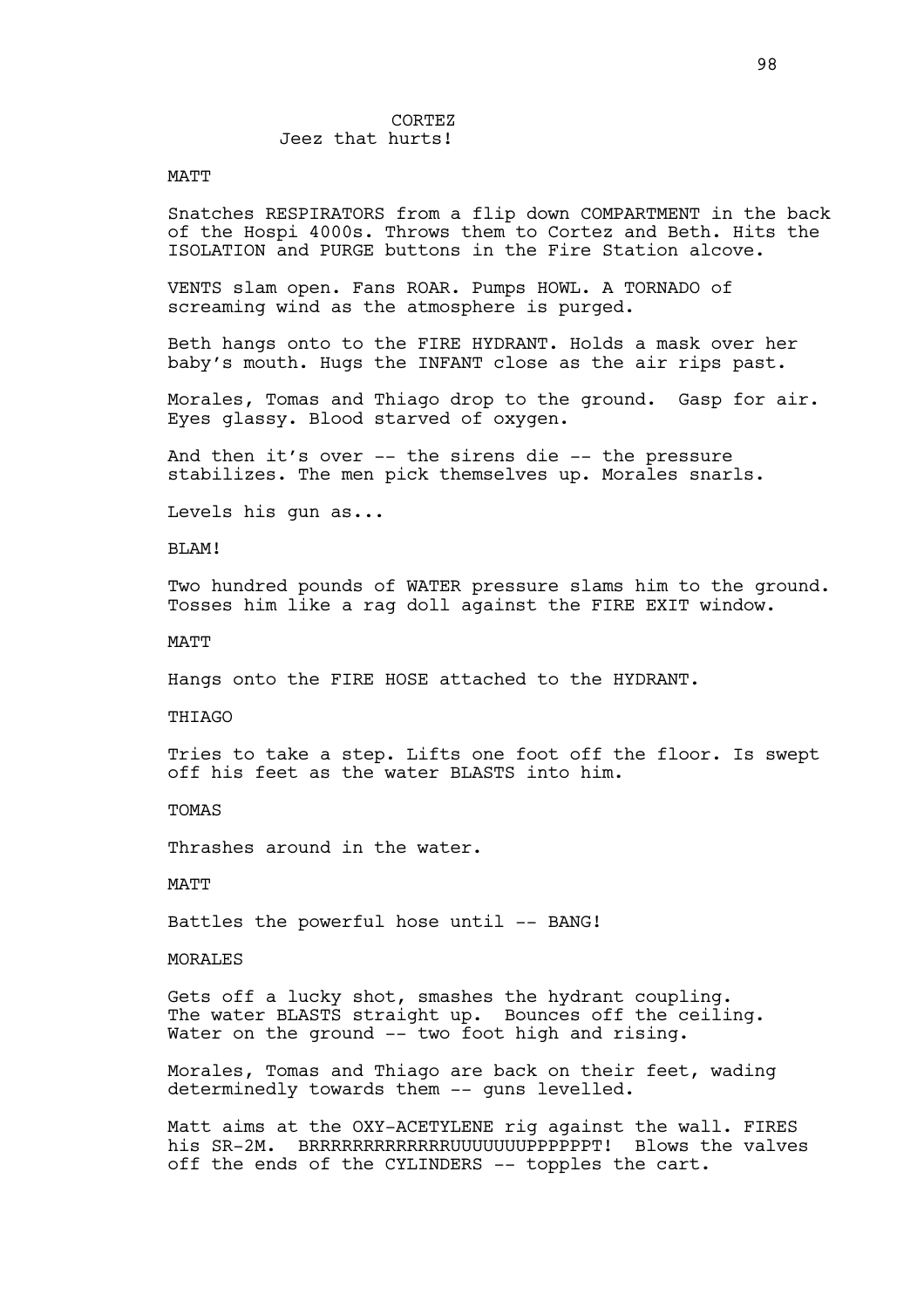WHOOSH. The GAS CYLINDERS torpedo towards Morales, Thiago and Tomas.

MISS THEM! Sweep past through the water.

MORALES What you gonna do now?

Matt, Cortez and Beth grip the GRAB HANDLES on the backs of the Hospi 4000s as...

The GAS CYLINDERS smash through the...

THIRD FLOOR WINDOW.

Morales, Thiago and Tomas are hit by a TSUNAMI as tons of water seek the path of least resistance. Suck them through the shattered glass.

EXT. HOSPITAL - CAR LOT

The men tumble towards the ground. Falling through the air.

INT. THIRD FLOOR - HOSPITAL CORRIDOR - SAME

Water CASCADES through the window. The force draws the Hospi 4000s towards the gaping hole.

**HOSPILATTE** 

Jammed in the ALCOVE by the water pressure.

BETH

Losing her grip on the hydrant. The BABY crying.

**BETH** I can't hold on!

**MATT** 

Stretches his hand out towards her.

MATT Take my hand!

She reaches out.

MISSES!

**MATT** 

Clamps a hand around her wrist. Cortez hurls himself towards Matt's Hospi as his is dragged through the window. The water pressure INCREASES.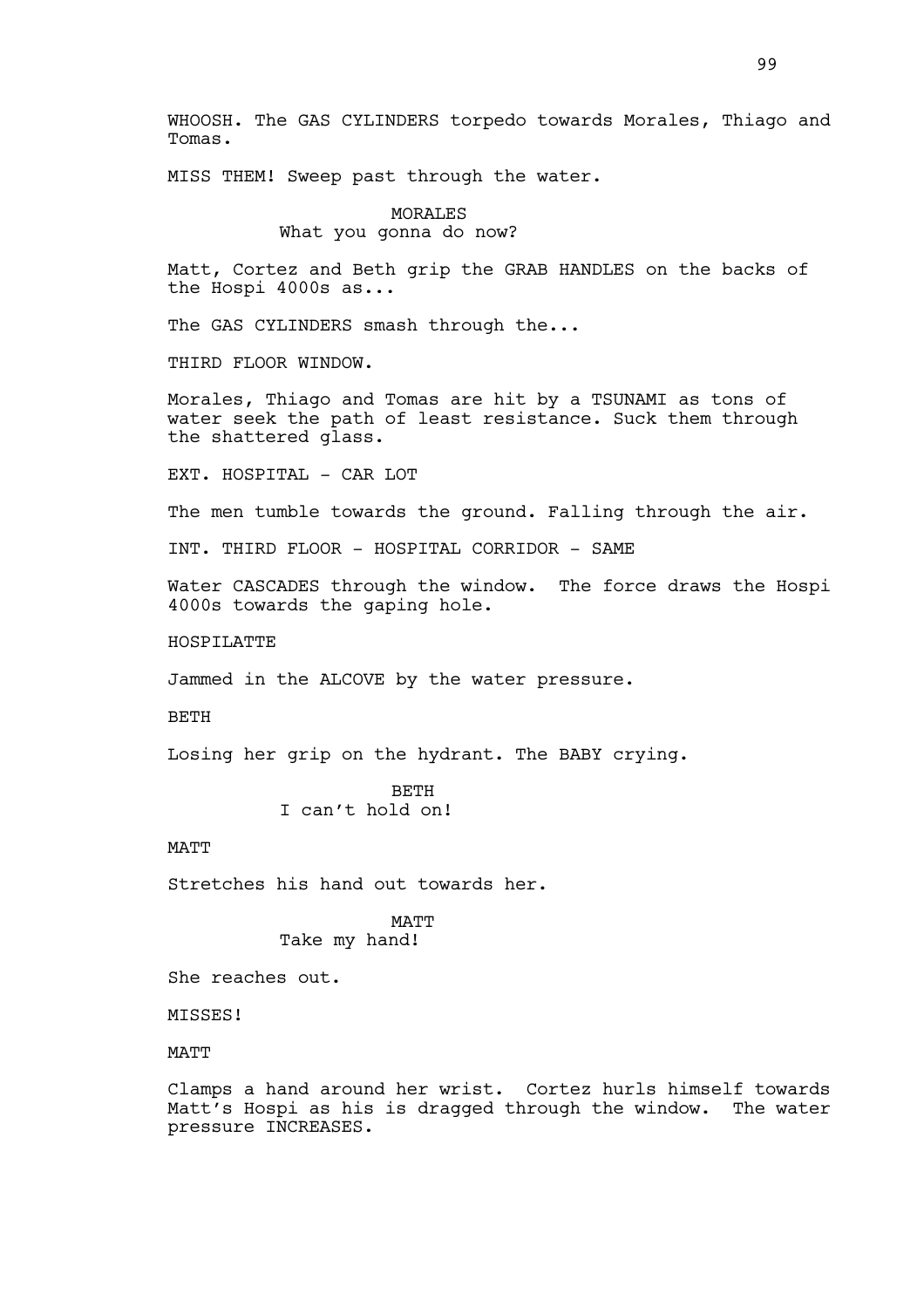They FIGHT to keep the 4000 from being torn away. MOTORS WHINE as it battles against the raging torrent. But the water's too strong.

Matt struggles to stay upright. The puck shaped HOMING BEACON falls from his pocket. Is sucked through the window.

THE HOSPI 4000

Caught in the maelstrom. Seconds from oblivion. Slides between the two center window supports.

> MATT Hospi. Bed delivery!

Steel arms telescope out from each of the Hospis sides - slam into the window frames on either side and are...

SNAPPED OFF!

EXT. HOSPITAL - THIRD FLOOR - FALLING

The HOSPI 4000 spins through the air -- Cortez, Matt, Beth and the baby, tumble through space. Gripping each other's hands as...

THE HOSPI:

SMASHES into the ground below.

BETH

Loses her grip on the BABY! Which spins through the air.

### BETH

My baby!

MATTS VIEW

Blue sky whirling above him. Into which comes...his BABY! He throws an arm out. Cradles the screaming bundle into his chest. As they plunge down to the...

DUMP TRUCK

Full of water from the drained THIRD FLOOR floor. Aerated by the OXYGEN and ACETYLENE CYLINDERS venting into the water.

TRUCK BED

Three faces and a baby burst out of the FOAM. Tread water.

CORTEZ Helluva birthing pool.

Matt hugs Beth and his baby. Glad to be alive. Until...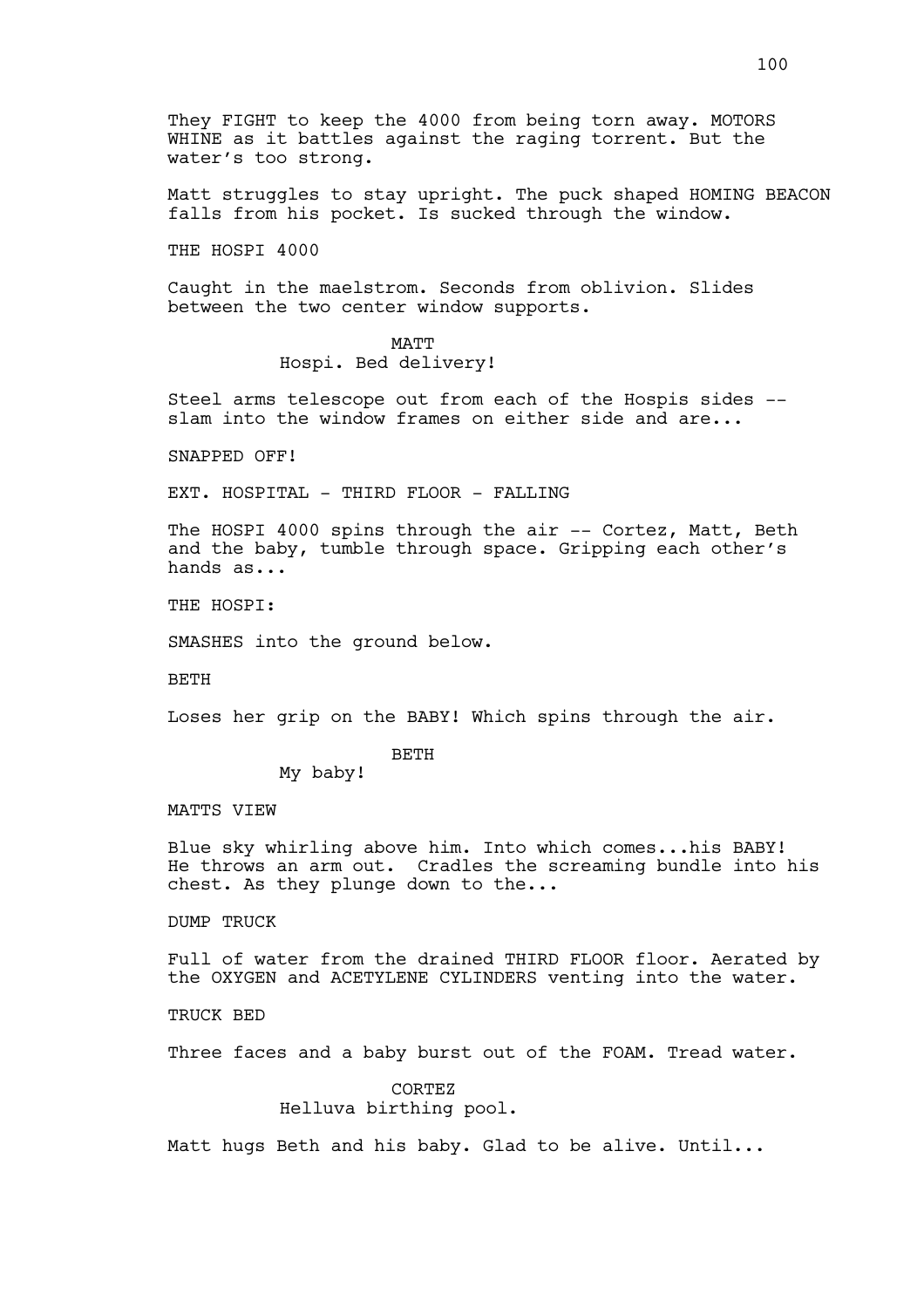### MORALES!

Bursts out from under the water -- hand clenched around his Glock. Mad as hell -- locks eyes with Matt, face twisted with rage as he levels the gun.

# KABLAM!

A drugs PALLET smashes down. Obliterates him.

ANGLE ON THIRD FLOOR

THE HOSPILATTE

On the edge of the window frame -- both telescopic grippers extended -- like a metal Jesus overlooking Rio de Janeiro.

TRUCK BED

A yellow safety helmet bobs to the surface. Matt's name on it.

ANOTHER ANGLE

Patrol cars and Ambulances scream through the ENTRANCE. Myleen and Lonny race out of one of the cars.

TRUCK BED

Matt lifts Beth up to the edge. OFFICERS help Beth, Cortez and the baby out. Lonny pulls Matt over the edge.

> LONNY What happened to Morales?

Matt looks at the drugs pallet floating in the TRUCK BED.

MATT

He OD'd.

LONNY How's the baby?

Beth cuddles her baby. Hugs Matt. The baby gurgles.

BETH He's beautiful.

MATT Thanks Sharpy.

LONNY You keep flying like that you'd better join the air force.

BETH Don't worry, I'm clipping his wings.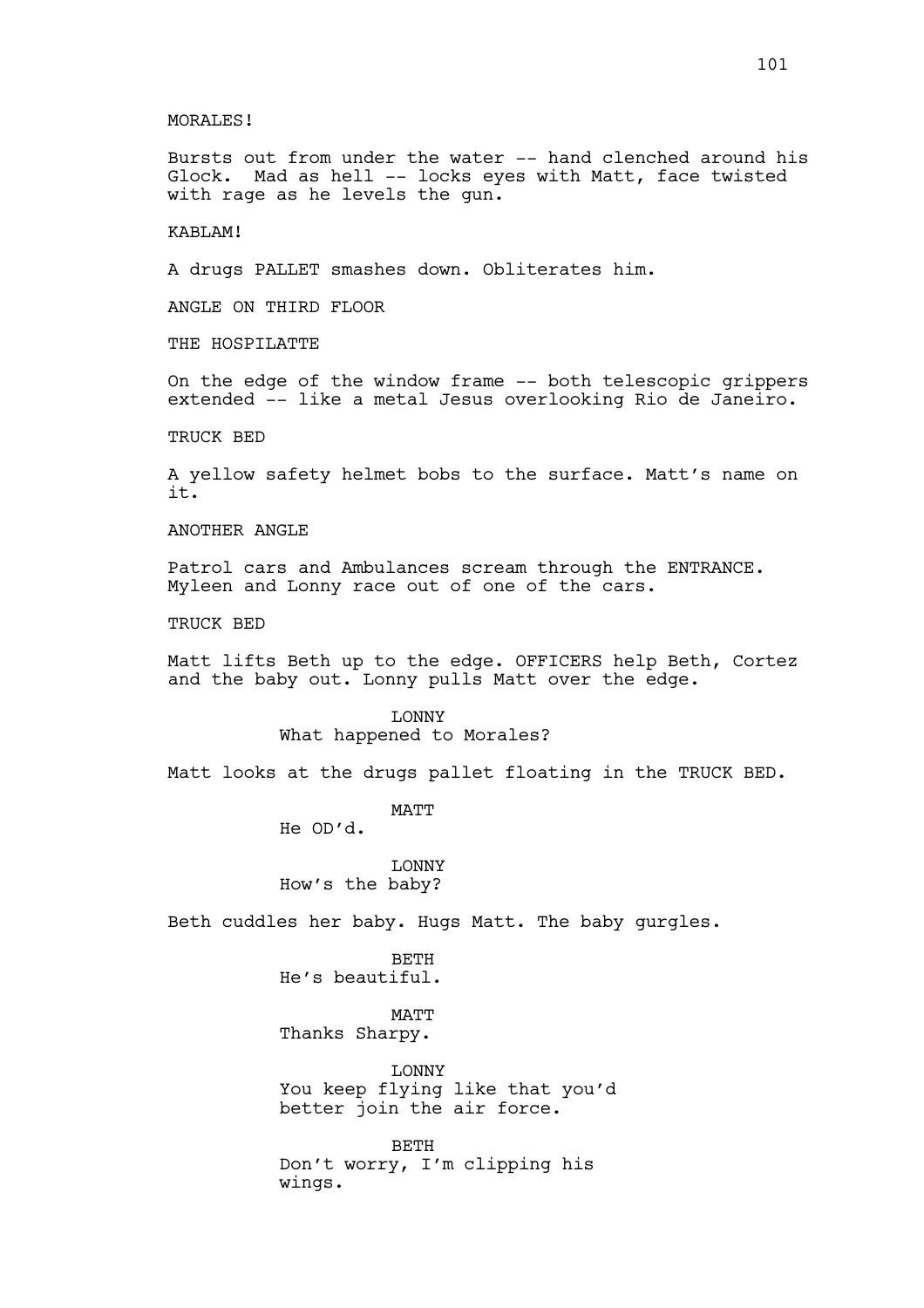LONNY Catch ya later flyboy.

Beth hands Matt a soggy postcard. The blue sky vista he used to calm his claustrophobia. Matt looks at it. Screws it up.

MATT

I've had enough blue skies.

Paramedics wrap them in space blankets. Cortez has his arm bandaged by the Fresh-Faced Nurse. He fishes.

> CORTEZ So. Your husband coming to the show?

She smiles at his clumsy moves.

FRESH-FACED NURSE Smooth. I'm divorced, so it's just me and the kids.

A pause as Cortez digests this.

CORTEZ That's great. I love kids.

FRESH-FACED NURSE Awesome, I can always use a babysitter.

CORTEZ

Babysitter?

EXT. WHEEDON HEIGHTS HOSPITAL - DAWN

Matt and Beth walk towards his truck. Morning light silvering the roiling clouds above the hospital. Patrol cars, Fire Trucks and Ambulances litter the parking lot.

> **BETH** I admit it. I had some doubts about the Hospis.

> > MATT

And now?

BETH Hospilatte saved our lives.

**MATT** He was just trying to get to the homing beacon.

BETH I prefer to think he was guided by some higher force.